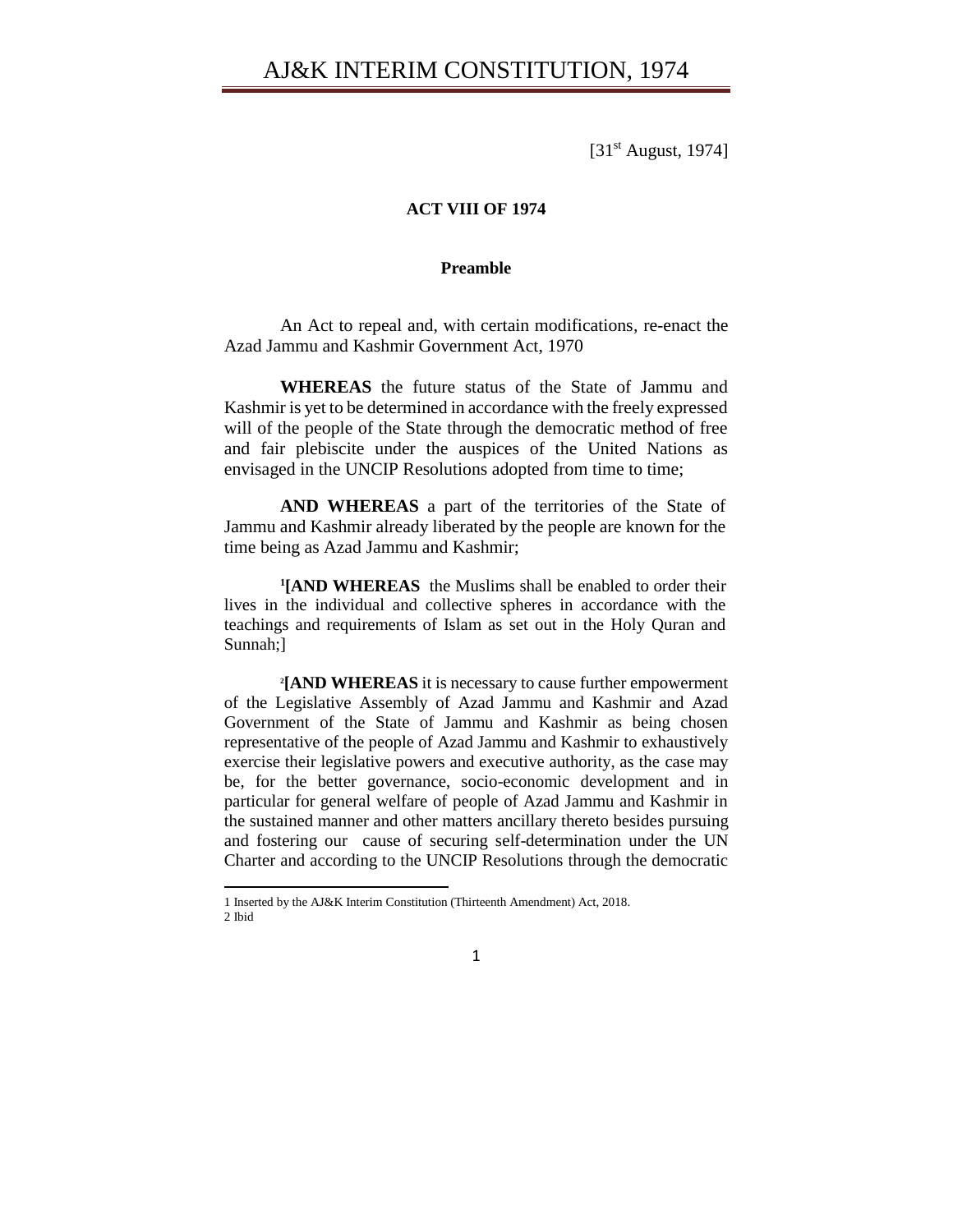### AJ&K INTERIM CONSTITUTION, 1974

method of free and fair plebiscite under the auspices of the United Nations;]

**AND WHEREAS** it is necessary to provide for the better Government and administration of Azad Jammu and Kashmir until such time as the status of Jammu and Kashmir is determined as aforesaid and for that purpose to repeal and reenact the Azad Jammu and Kashmir Government Act, 1970, with certain modifications;

**AND WHEREAS,** in the discharge of its responsibilities under the UNCIP Resolutions, the Government of Pakistan has approved of the proposed repeal and re-enactment of the said Azad Jammu and Kashmir Government Act, 1970, and authorized the President of Azad Jammu and Kashmir to introduce the present Bill in the Legislative Assembly of Azad Jammu and Kashmir for consideration and passage.

It is hereby enacted as follows:-

**1.** Short Title and Commencement, etc.- (1) [This Constitution shall henceforth be known as the Azad Jammu and Kashmir Interim Constitution, 1974.]

> (2) It shall come into force on the day on which the Azad Jammu and Kashmir Government Bill, 1974, is assented to, or is deemed to have been assented to, by the President.

> (3) This Bill shall not be presented to the President for assent unless it has been passed by the votes of not less than twothirds of the total number of members.

> (4) The President shall assent to this Bill within three days after it has been presented to him for assent under  $2$ [subarticle] (2); and, if the President fails to do so, he shall be

 $\overline{a}$ 

<sup>1</sup> The words "this Act" wherever occurring, the words "the Constitution" substituted through (Thirteenth Amendment) Act, 2018.

<sup>2</sup> The word "Section" and "sub-section" whenever occurring substituted by the word "Article" and "sub-Article".

<sup>2</sup>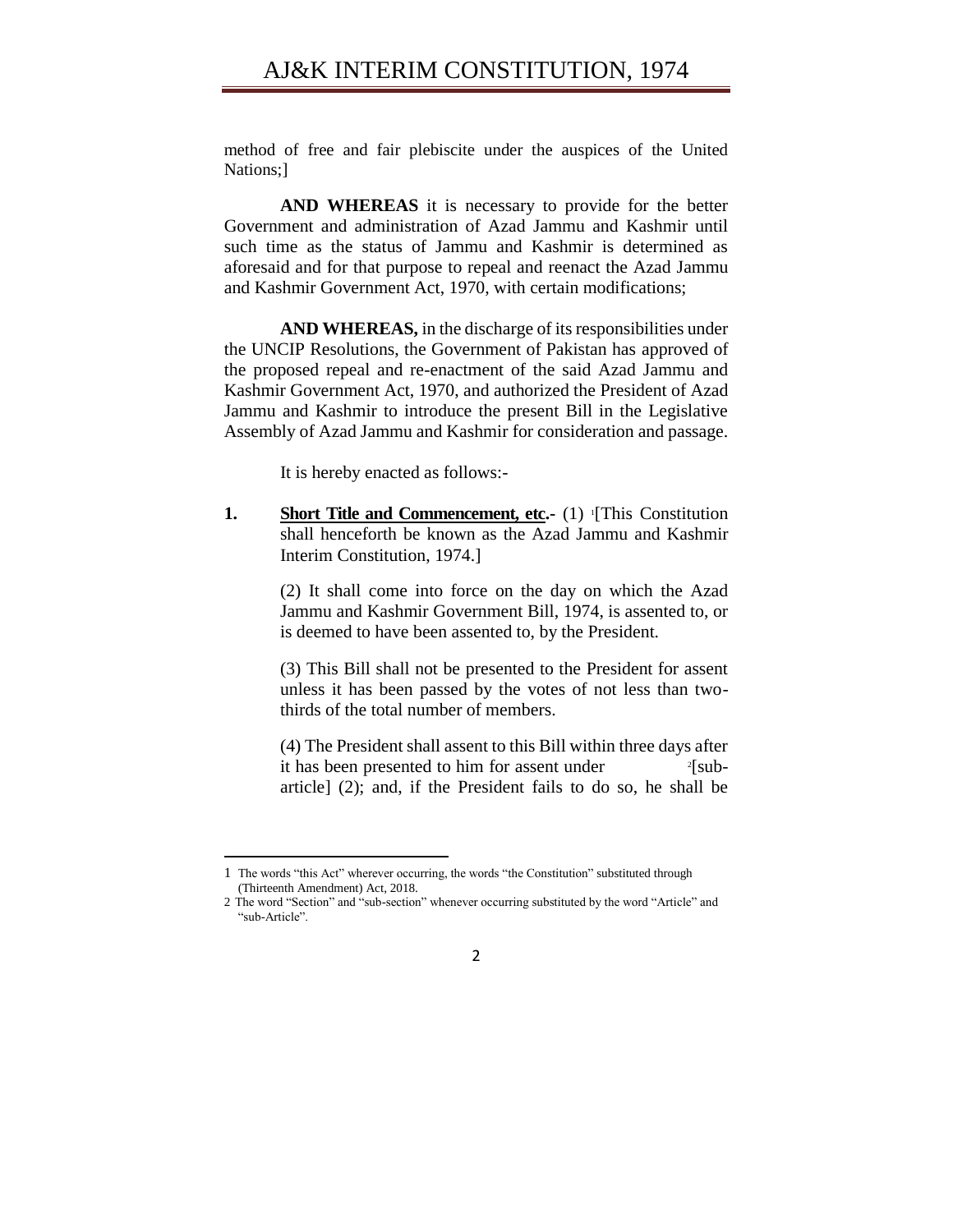deemed to have assented to this Bill at the expiration of the said period.

 $^{1}$ [2. **Definitions.-(1)** In the Constitution, unless there is anything repugnant in the subject or context,-

> **'Agricultural income**' means agricultural income as defined for the purposes of the law relating to income-tax;

> **'Assembly'** means the Legislative Assembly of Azad Jammu and Kashmir;

> **'Azad Jammu and Kashmir**' means the territories of the State of Jammu and Kashmir which have been liberated by the people of that State and are for the time being under the administration of Government and such other territories as may hereafter come under its administration;

> **'Corporation Tax**' means any tax on income that is payable by companies and in respect of which the following conditions apply:-

- (i) the tax is not chargeable in respect of agricultural income;
- (ii) no deduction in respect of the tax paid by companies is, by any law which may apply to the tax, authorized to be made from dividends payable by the companies to individuals;
- (iii) no provision exists for taking the tax so paid into account in computing for the purposes of income tax the total income of individuals receiving such dividends, or in computing the income-tax payable by, or refundable to, such individuals;

**'Council'** means the Azad Jammu and Kashmir Council constituted under the Constitution;

l

<sup>1</sup> Substituted by the Azad Jammu and Kashmir Interim Constitution (First Amendment) Act 1975 (Act IX of 1975) dated 12-11-1975.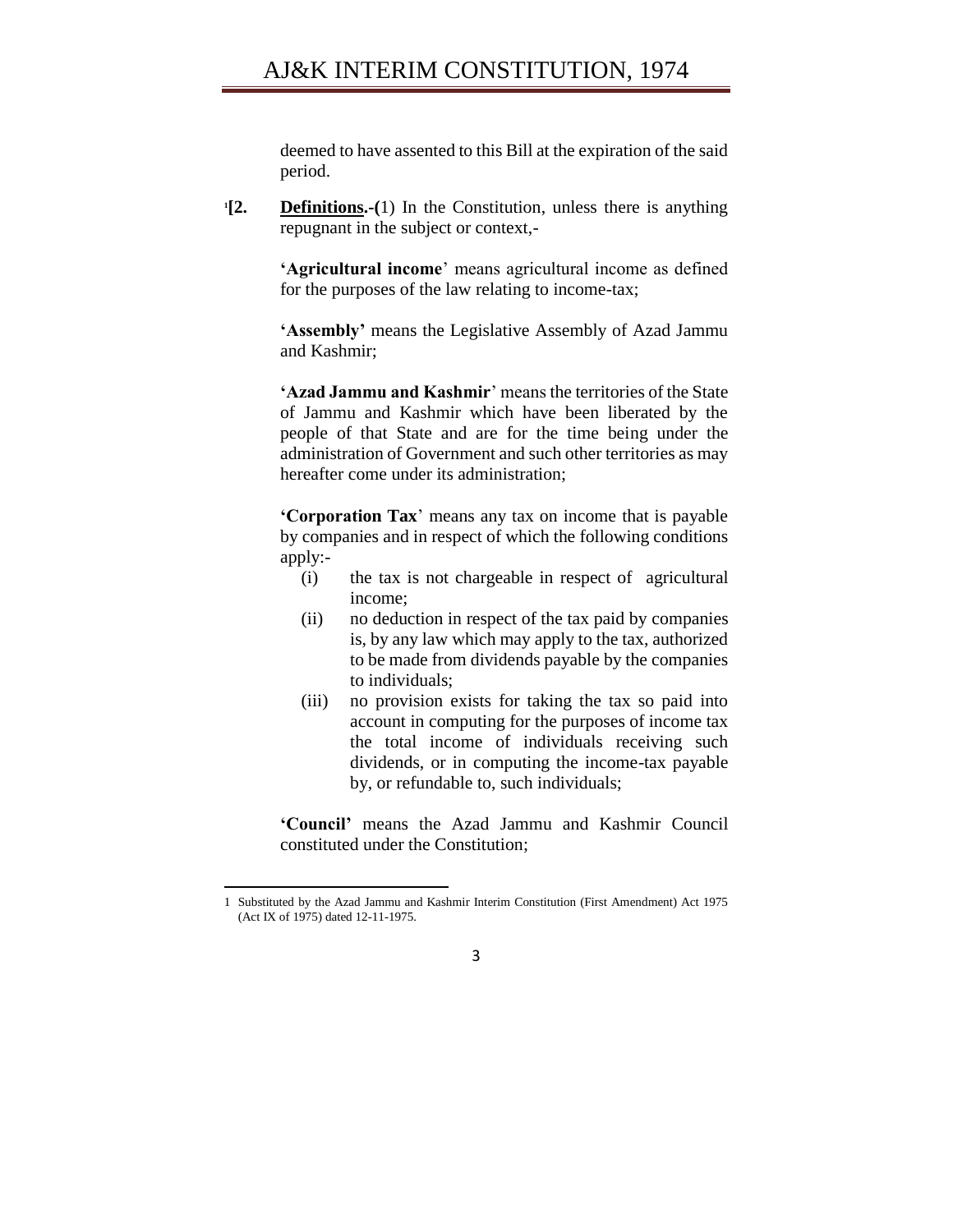# AJ&K INTERIM CONSTITUTION, 1974

**'Financial year'** means the year commencing on the first day of July and ending on the thirtieth day of June;

**'Government'** means the Azad Government of the State of Jammu and Kashmir;

**1 ['Joint Sitting**' [Omitted]

**'Judge'** in relation to the Supreme Court of Azad Jammu and Kashmir or the High Court, includes the Chief Justice of the Supreme Court of Azad Jammu and Kashmir or, as the case may be, High Court and also includes an <sup>2</sup> [ad-hoc Judge of the Supreme Court and] Additional Judge of the High Court;

3 **['Muslim'** means a person, who believes in the unity and oneness of Almighty Allah, in the absolute and unqualified finality of the Prophethood of Muhammad (peace be upon him), the last of the prophets, and does not believe in, or recognize as a prophet or religious reformer, any person who claimed or claims to be a prophet, in any sense of the word or of any description whatsoever, after Muhammad (peace be upon him);"

**'Non-Muslim'** means a person, who is not a Muslim and includes a person belonging to the Christian, Jew, Hindu, Sikh, Budhist or Parsi community, a person of the Quadiani group or the Lahori group (who call themselves 'Ahmadis' or by any other name), or a Bahai, or any person who does not fulfill the requirements of a Muslim;]

**'Person'** includes any body politic or corporate;

<sup>1</sup> The definition of term "Joint Setting "omitted by Constitution (Thirteenth Amendment) Act, 2018.

<sup>2</sup> The words "ad-hoc Judge of the Supreme Court and" inserted by the Constitution (Thirteenth Amendment) Act, 2018.

<sup>3</sup> The term "Muslim" substituted by the Interim Constitution (Twelfth Amendment) Act, 2018.

<sup>4</sup>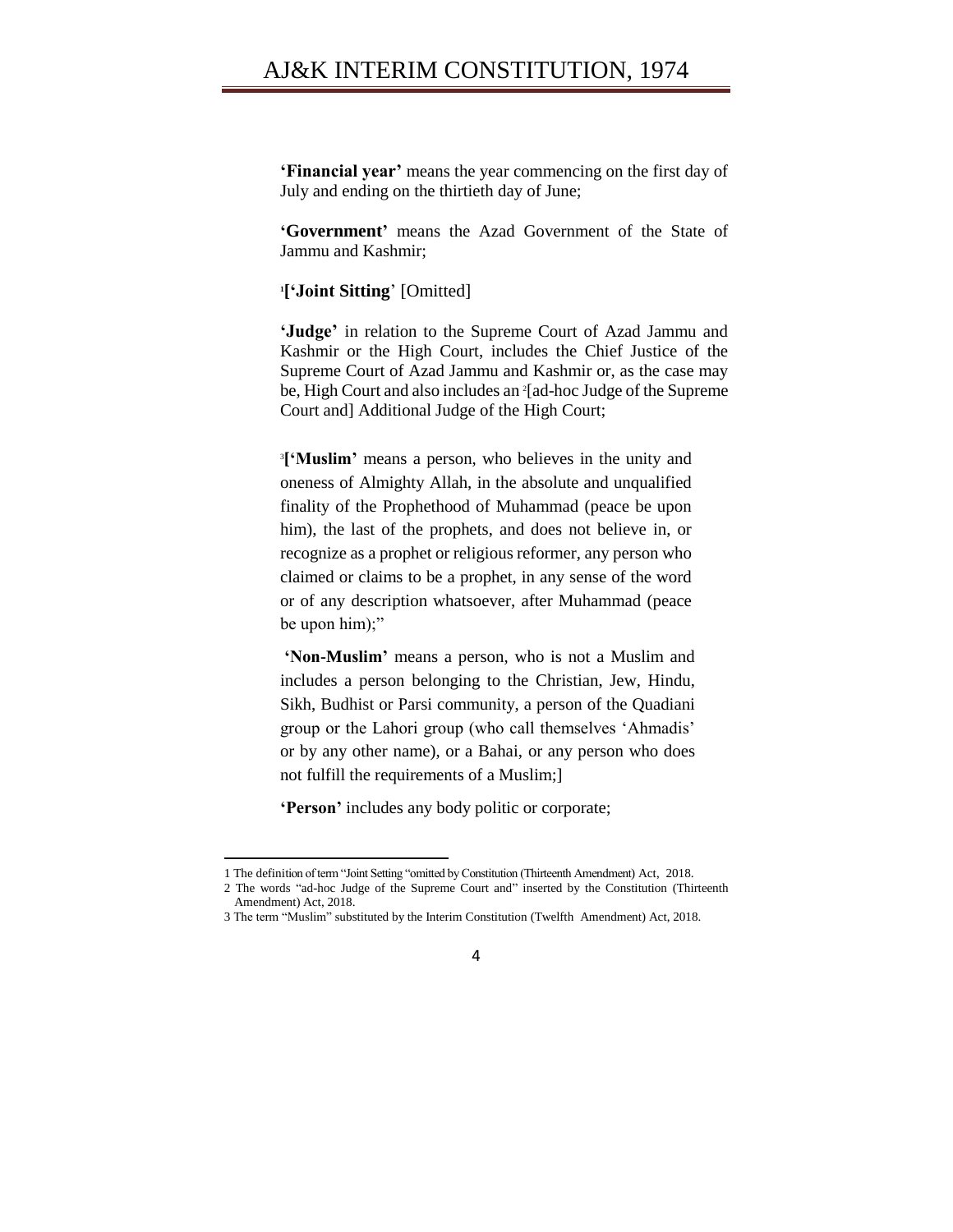**'President'** means the President of Azad Jammu and Kashmir and includes a person for the time being acting as, or performing the functions of the President of Azad Jammu and Kashmir;

**'Prescribed'** means prescribed by law or rules made thereunder;

**'Property'** includes any right, title or interest in property, movable or immovable, and any means and instruments of production;

**'Remuneration**' includes salary and pension;

**'Service of Azad Jammu and Kashmir**' means any service, post or office in connection with the affairs of Azad Jammu and Kashmir, including the Council, but does not include service as Chairman of the Council, President, Speaker, Deputy Speaker, Prime Minister, Minister, Federal Minister in-charge of the Council Secretariat,<sup>[\*]</sup> <sup>2</sup>[Parliamentary Sectary, Advisor to the Prime Minister] or a member of the Assembly or member of the Council;

**'Speaker**' means Speaker of the Assembly and includes any person acting as the Speaker of the Assembly;

**'State Property'** means any movable or immovable property as belonged to the State of Jammu and Kashmir or its former Ruler or a Raja and is within the territories of Pakistan;

**'State Subject'** means a person for the time being residing in Azad Jammu and Kashmir or Pakistan who is a State Subject, as defined in the late Government of the State of Jammu and Kashmir Notification No. I-L/84, dated the  $20<sup>th</sup>$  April, 1927, as amended from time to time;

<sup>1</sup> The words "or Advisor appointed under Article 21" omitted by Constitution (Thirteenth Amendment) Act, 2018.

<sup>2</sup> Inserted by the Azad Jammu and Kashmir Interim Constitution (Tenth Amendment) Act, 1993 (Act XX of 1993) dated 21-03-1993.

<sup>5</sup>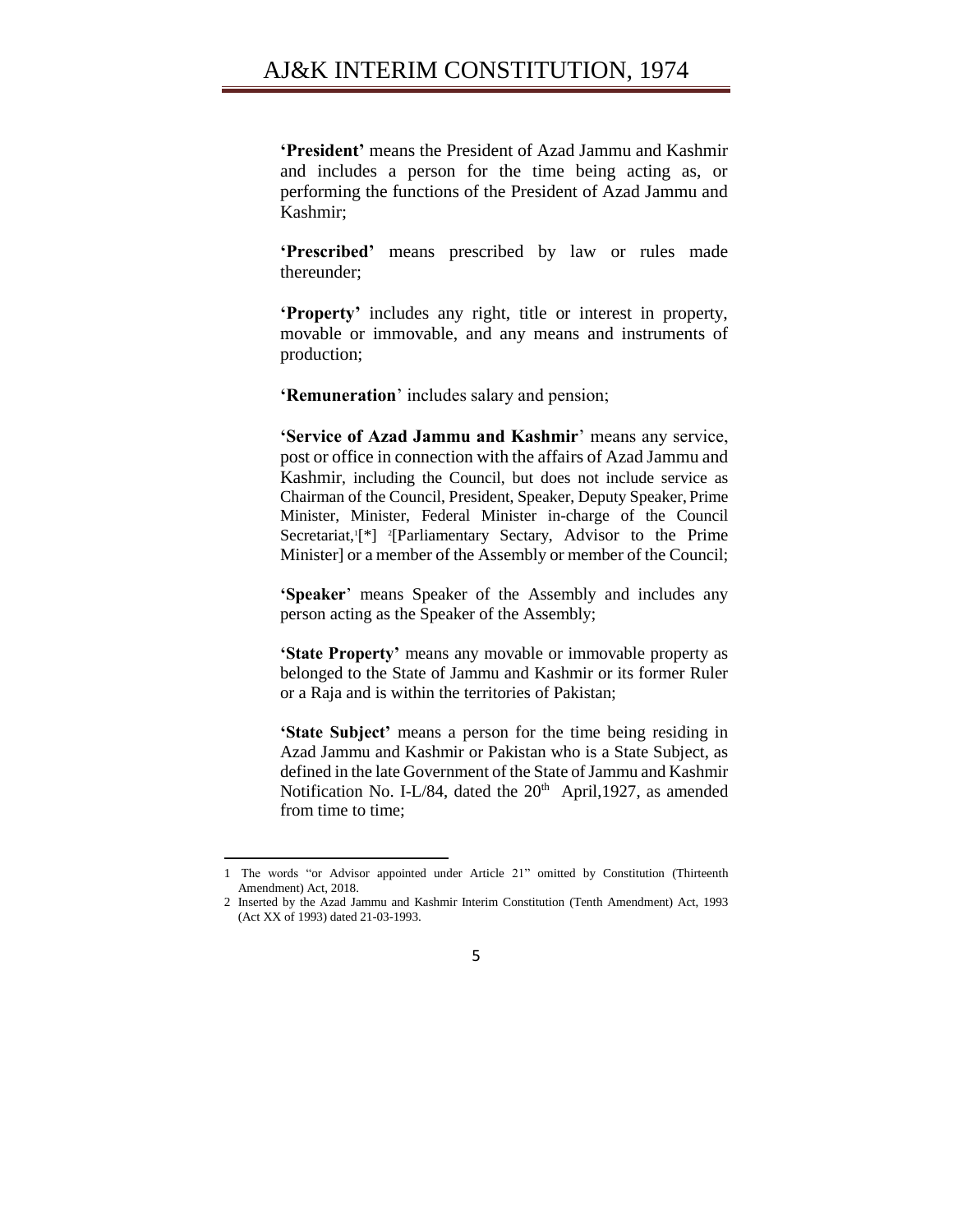**'Taxation**' means the imposition of any tax or duty, whether general, local or special, and 'tax' shall be construed accordingly;

**'Tax on income'** includes a tax in the nature of an excess profits tax or a business profits tax.

1 [(2) In the Constitution, Act of the Assembly, shall include an Ordinance promulgated under sub-Article (1) of Article 41].

 $2$ [(3) Omitted.]

- **3.** Islam to be State religion.- Islam shall be the State religion of Azad Jammu and Kashmir.
- **[3-A.** Principles of Policy.- (1) The Principles set out in Article 3-A, 3-B, 3-C, 3-D, 3-E, 3-F, 3-G, 3-H, 3-I and 3-J shall be known as the Principles of Policy, and it is the responsibility of each organ and authority of the State, and of each person performing functions on behalf of an organ or authority of the State, to act in accordance with these Principles in so far as they relate to the functions of the organ or authority.

(2) In so far as the observance of any particular Principle of Policy may be dependent upon resources being available for the purpose, the Principle shall be regarded as being subject to the availability of resources.

(3) In respect of each year, the President shall cause to be prepared and laid before the Assembly, a report on the observance and implementation of the Principles of Policy and provision shall be made in the rules of procedure of the Assembly for discussion on such report.

**3-B. Responsibility with respect to Principles of Policy.-** (1) The responsibility of deciding whether any action of an organ or authority of the State, or of a person performing functions on behalf of an organ or authority of the State, is in accordance with

<sup>1</sup> Sub-Article (2) Substituted by Constitution (Thirteenth Amendment) Act, 2018.

<sup>2</sup> Sub-Article `(3) of Article 2 omitted by Interim Constitution (Twelfth Amendment) Act, 2018. (Act VIII of 1976) dated 06-07-1976.

<sup>3</sup> The Article 3-A to 3-J shall be added by Constitution (Thirteenth Amendment) Act, 2018.

<sup>6</sup>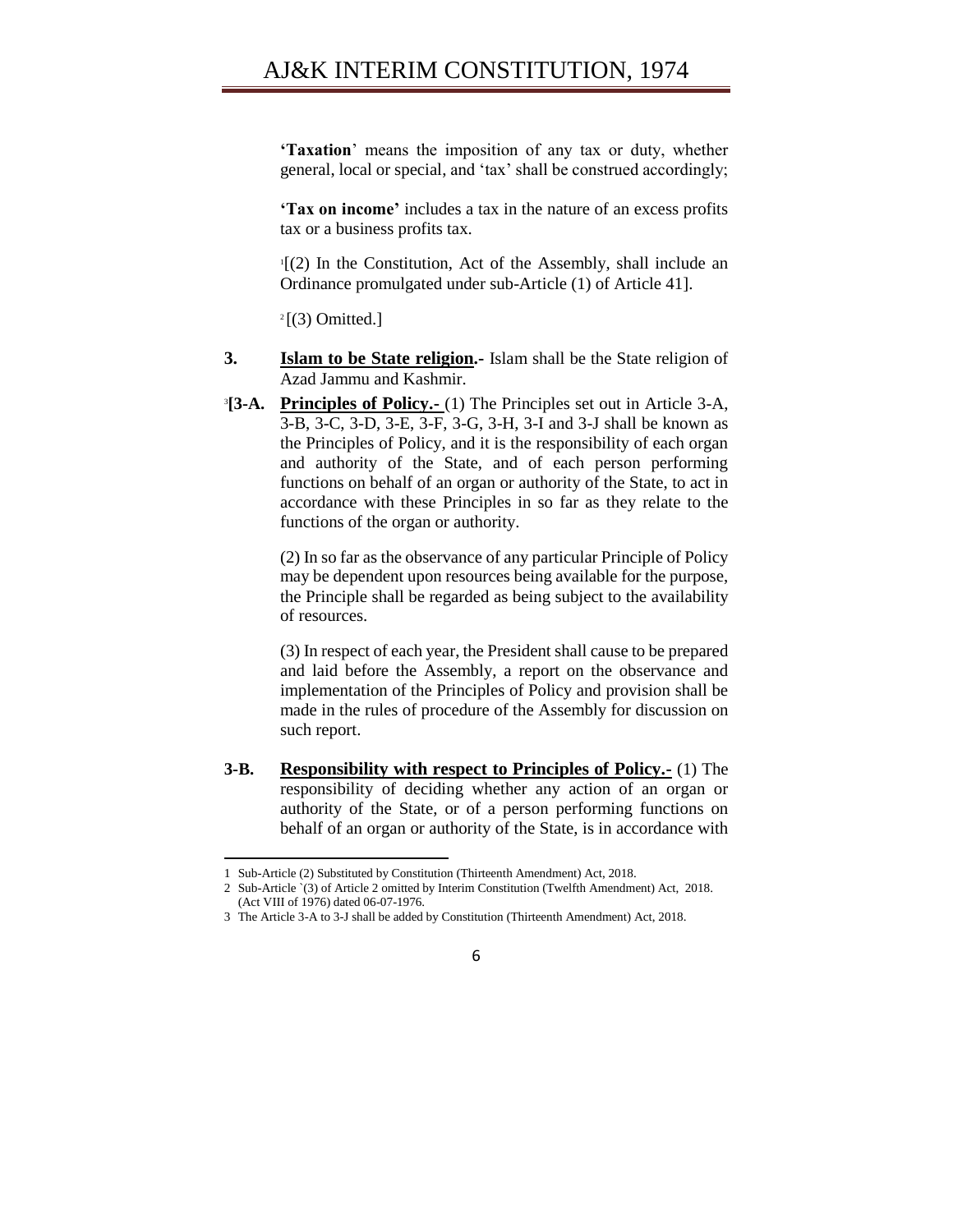the Principles of Policy is that of the organ or authority of the State, or of the person, concerned.

(2) The validity of an action or of a law shall not be called in question on the ground that it is not in accordance with the Principles of Policy, and no action shall lie against the State or any organ or authority of the State or any person on such ground.

**3-C. Islamic way of life.-** (1) Steps shall be taken to enable the Muslim State Subjects, individually and collectively, to order their lives in accordance with the fundamental principles and basic concepts of Islam and to provide facilities whereby they may be enabled to understand the meaning of life according to the Holy Quran and Sunnah.

(2) The state shall endeavor, as respects the Muslims of State:-

- (a) to make the teaching of the Holy Quran and Islamiat compulsory, to encourage and facilitate the learning of Arabic language and to secure correct and exact printing and publishing of the Holy Quran;
- (b) to promote unity and the observance of the Islamic moral standards; and
- (c ) to secure the proper organization of zakat, usher, auqaf and mosques.
- **3-D. Promotion of local Government institutions.-** The State shall encourage local Government institutions composed of elected representatives of the areas concerned and in such institutions special representation will be given to peasants, workers and women.
- **3-E**. **Parochial and other similar prejudices to be discouraged.-** The State shall discourage parochial, racial, tribal and sectarian prejudices among the State Subjects.
- **3-F. Full participation of women in life.-** Steps shall be taken to ensure full participation of women in all spheres of life.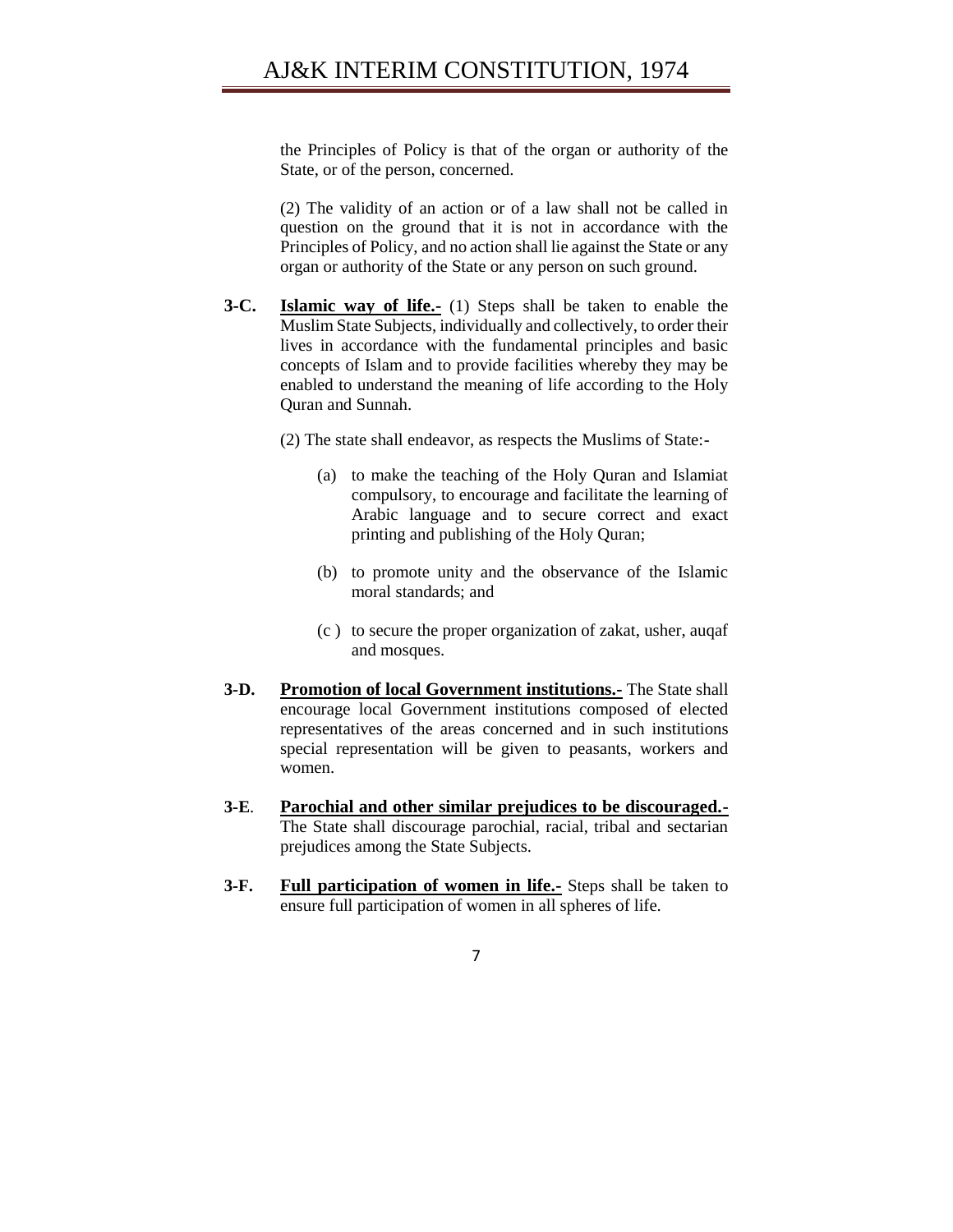- **3-G. Protection of family, etc.-** The State shall protect the marriage, the family, the mother and the child.
- **3-H. Protection of minorities.-** The State shall safeguard the legitimate rights and interests of minorities including their due representation in the Service of Azad Jammu and Kashmir.

### **3-I. Promotion of social justice and eradication of social evils.-** The State shall,-

- (a) promote, with special care, the educational and economic interests of backward classes or areas;
- (b) remove illiteracy and provide free and compulsory secondary education within minimum possible period;
- (c) make technical and professional education generally available and higher education equally accessible to all on the basis of merit;
- (d) ensure inexpensive and expeditious justice;
- (e) make provision for securing just and humane conditions of work, ensuring that children and women are not employed in vocations unsuited to their age or sex, and for maternity benefits for women in employment;
- (f) enable the people of different areas, through education, training, agricultural and industrial development and other methods, to participate fully in all forms of national activities, including employment in the service of Azad Jammu and Kashmir;
- (g) prevent prostitution, gambling and taking of injurious drugs, printing, publication, circulation and display of obscene literature and advertisements;
- (h) prevent the consumption of alcoholic liquor otherwise than for medicinal and, in the case of non-Muslims, religious purposes; and
- (i) decentralise the Government administration so as to facilitate expeditious disposal of its business to meet the convenience and requirements of the public.
- **3-J. Promotion of social and economic well-being of the people**.- The State shall,-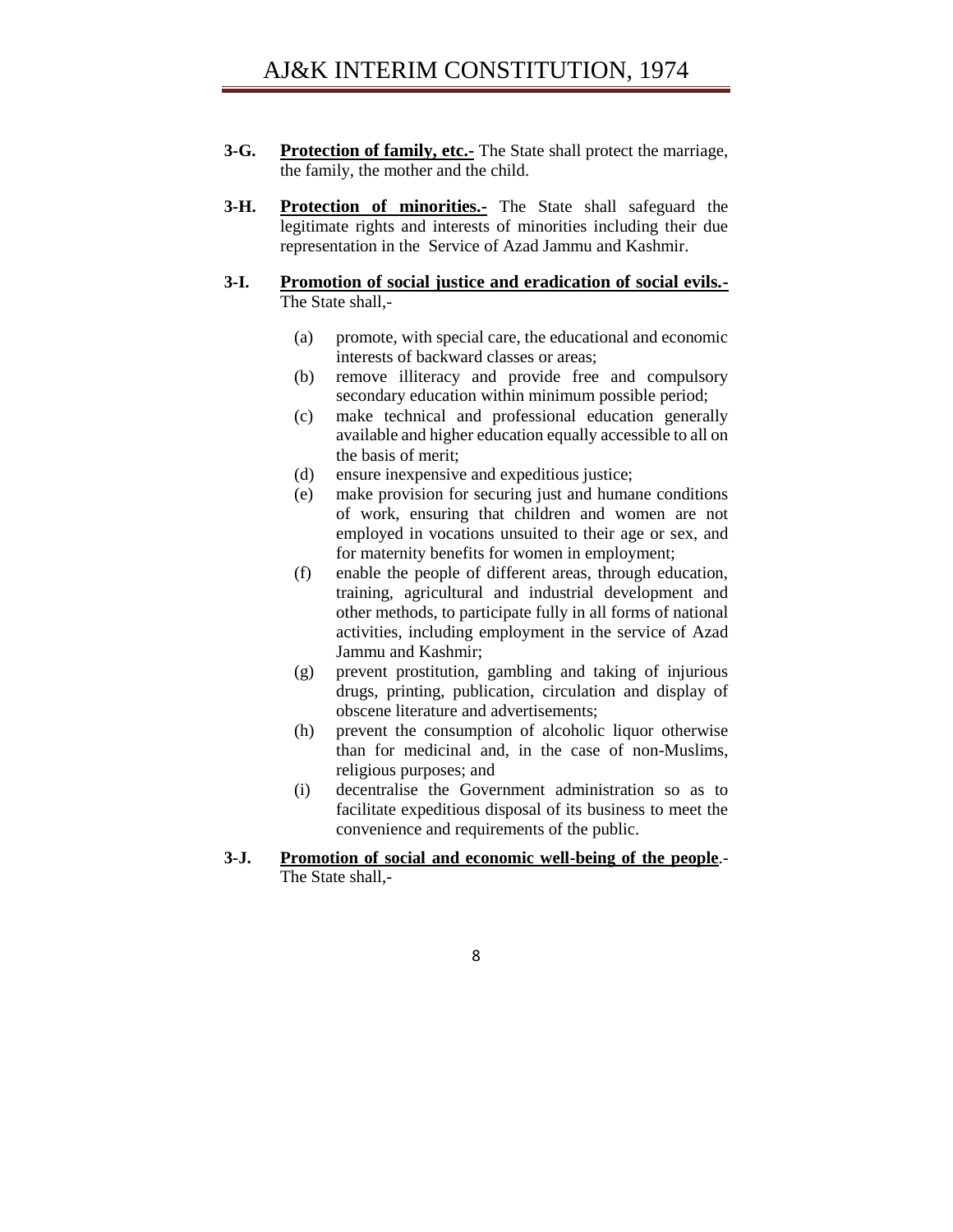- (a) secure the well-being of the people, irrespective of sex, caste, creed or race, by raising their standard of living, by preventing the concentration of wealth and means of production and distribution in the hands of a few to the detriment of general interest and by ensuring equitable adjustment of rights between employers and employees, and landlords and tenants;
- (b) provide for all citizens, within the available resources of the State, facilities for work and adequate livelihood with reasonable rest and leisure;
- (c) provide for all persons employed in the service or otherwise, social security by compulsory social insurance or other means;
- (d) reduce disparity in the income and earnings of individuals, including persons in the various classes of the service; and
- (e) eliminate riba as early as possible.]
- **4. Fundamental Rights.-** (1) Any law or any custom or usage having the force of law, in so far as it is inconsistent with the rights conferred by this Article, shall, to the extent of such inconsistency, be void.

(2) <sup>1</sup> [No law shall be made] which takes away or abridges the rights so conferred and any law made in contravention of this sub-Article shall, to the extent of such contravention, be void.

(3) The provisions of this Article shall not apply to any law relating to the members of the defense services or of the forces charged with the maintenance of public order for the purpose of ensuring proper discharge of their duties or the maintenance of discipline among them.

### **(4) The Rights**

 $\overline{\phantom{a}}$ 

**1.** Security of person. No person shall be deprived of <sup>2</sup>[life or] liberty save in accordance with law.

<sup>2</sup> The words "life or" inserted by Constitution (Thirteenth Amendment) Act, 2018.



<sup>1</sup> Substituted by the Azad Jammu and Kashmir Interim Constitution (First Amendment) Act, 1975 (Act IX of 1975) dated 12-11-1975.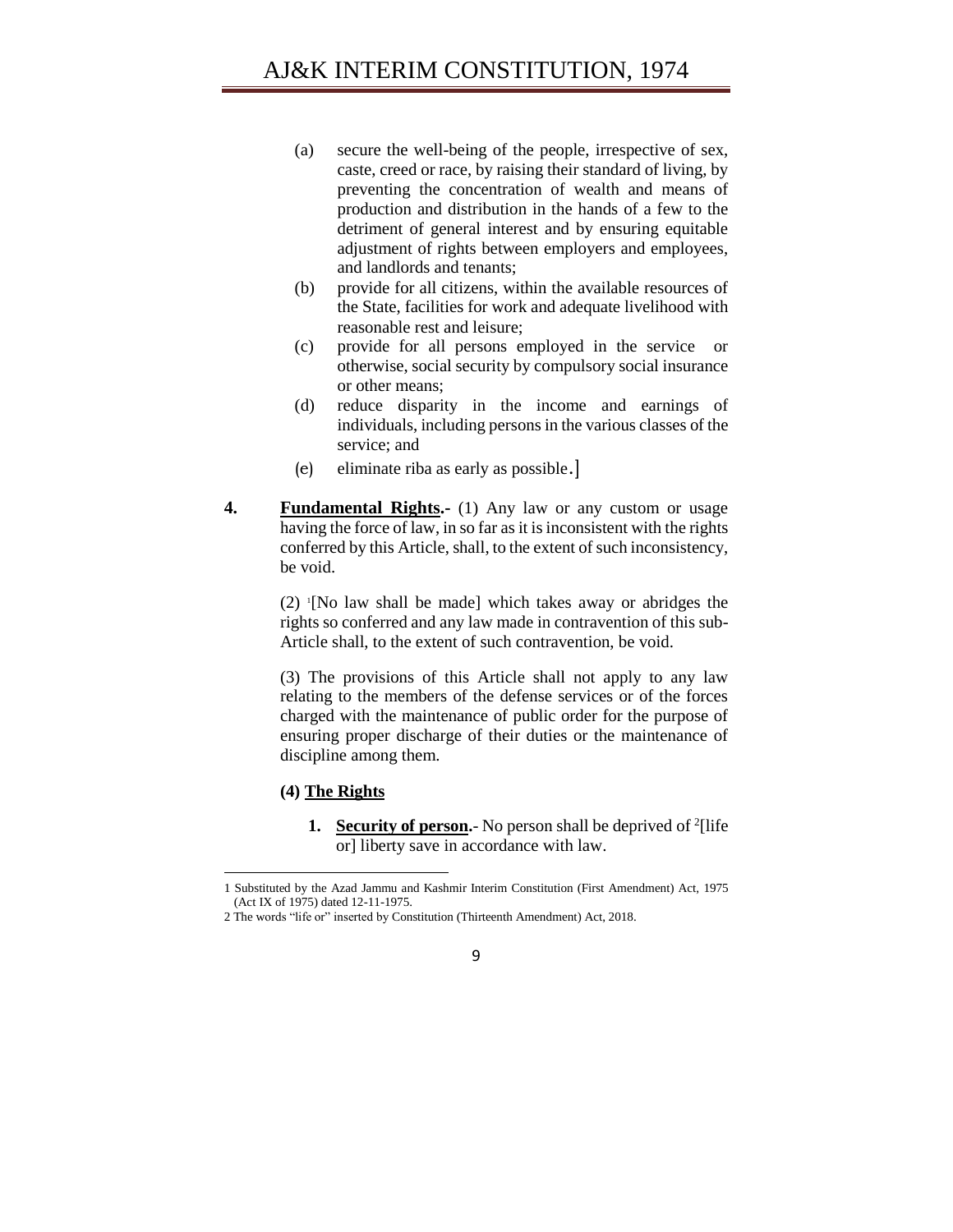**2. Safeguard as to arrest and detention.-** (1) No person who is arrested shall be detained in custody without being informed, as soon as may be, of the grounds for such arrest, nor shall he be denied the right to consult and be defended by a legal practitioner of his choice.

(2) Every person who is arrested and detained in custody shall be produced before the nearest Magistrate within a period of twenty-four hours of such arrest excluding the time necessary for the journey from the place of arrest to the Court of the Magistrate, and no such person shall be detained in custody beyond the said period without the authority of a Magistrate.

(3) Nothing in sub-paragraphs (1) and (2) shall apply to any person,-

- (a) who for the time being is an enemy alien, or
- (b) who is arrested or detained under any law providing for preventive detention.

1 [(4) No law providing for preventive detention shall be made except to deal with persons acting in a manner prejudicial to the integrity, security or defense of Azad Jammu and Kashmir or Pakistan or any part thereof, or public order, or the maintenance of supplies or services, and no such law shall authorize the detention of a person for a period exceeding three months unless the Review Board has, after affording him an opportunity of being heard in person, reviewed his case and reported, before the expiration of the said period, that there is, in its opinion, sufficient cause for such detention, and, if the detention is continued after the said period of three months, unless the Review Board has reviewed his case and reported, before the expiration of each period of three

 $\overline{\phantom{a}}$ 1 The paragraph 4 and 5 substituted by Constitution (Thirteenth Amendment) Act, 2018.

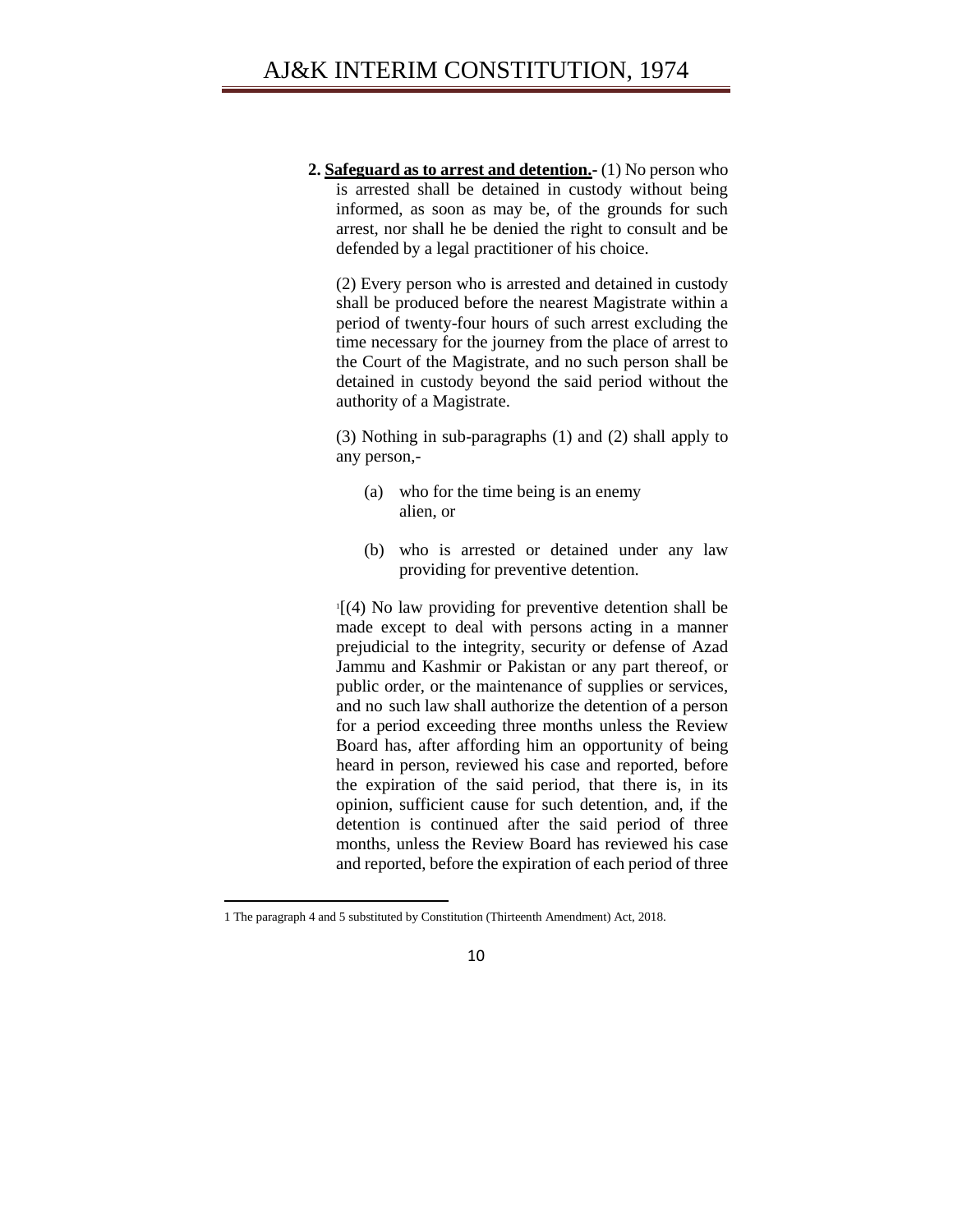months, that there is, in its opinion, sufficient cause for such detention.

**Explanation-I**: In this clause, "the Review Board" means a Board appointed by the Chief Justice of Azad Jammu and Kashmir consisting of a Chairman and two other persons, each of whom is or has been a Judge of the Supreme Court or a High Court.

**Explanation-II**: The opinion of the Review Board shall be expressed in terms of the views of the majority of its members.

(5) When any person is detained in pursuance of an order made under any law providing for preventive detention, the authority making the order shall, within fifteen days from such detention, communicate to such person the grounds on which the order has been made, and shall afford him the earliest opportunity of making a representation against the order:

Provided that the authority making any such order may refuse to disclose facts which such authority considers it to be against the public interest to disclose.

(6) The authority making the order shall furnish to the Review Board all documents relevant to the case unless a certificate, signed by a Secretary to the Government concerned, to the effect that it is not in the public interest to furnish any documents, is produced.

(7) Within a period of twenty four months commencing on the day of his first detention in pursuance of an order made under a law providing for preventive detention, no person shall be detained in pursuance of any such order for more than a total period of eight months in the case of a person detained for acting in a manner prejudicial to public order and twelve months in any other case: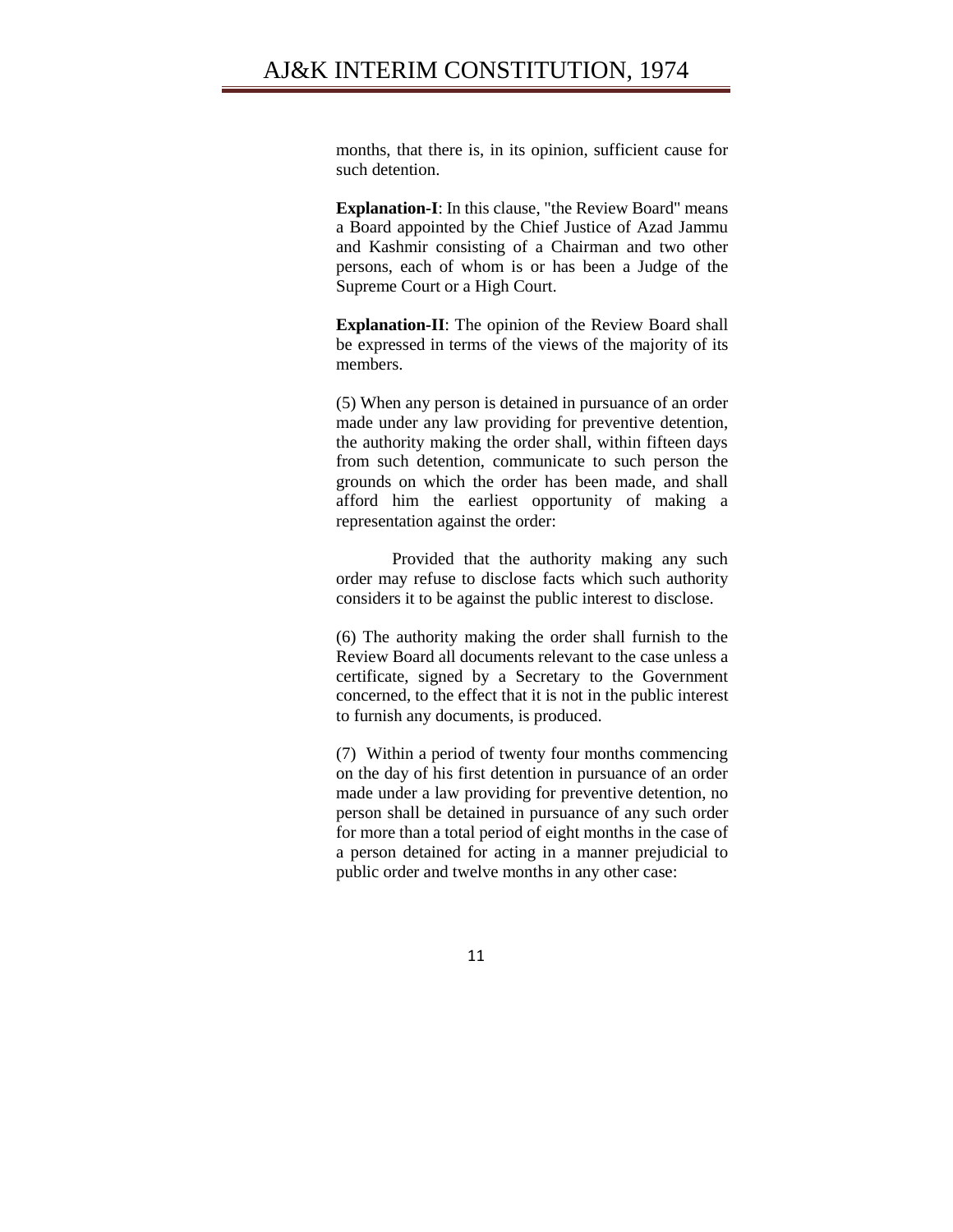Provided that this clause shall not apply to any person who is employed by, or works for, or acts on instructions received from, the enemy, or who is acting or attempting to act in a manner prejudicial to the integrity, security or defense of Azad Jammu and Kashmir or Pakistan or any part thereof or who commits or attempts to commit any act which amounts to an anti-national activity as defined in a law or is a member of any association which has for its objects, or which indulges in, any such anti-national activity as defined in a law or is a member of any association which has for its objects, or which indulges in, any such anti-national activity.

(8) The Review Board shall determine the place of detention of the person detained and for a reasonable subsistence allowance for his family.

(9) Nothing in this clause shall apply to any person who for the time being is an enemy alien.]

**3. Slavery and forced labour prohibited.-** (1) No person shall be held in slavery, and no law shall permit or in any way facilitate the introduction into Azad Jammu and Kashmir of slavery in any form.

(2) All forms of forced labour and  $\frac{1}{1}$  [traffic in human being] are prohibited.

 $2[(2-a)$  No child below the age of fourteen years shall be engaged in any factory or mine or any other hazardous employment.]

(3) Nothing in this paragraph shall be deemed to affect compulsory service-

(a) by persons undergoing punishment for offences against any law; or

l

<sup>2</sup> Added by Constitution (Thirteenth Amendment) Act, 2018.



<sup>1</sup> Inserted by Constitution (Thirteenth Amendment) Act, 2018.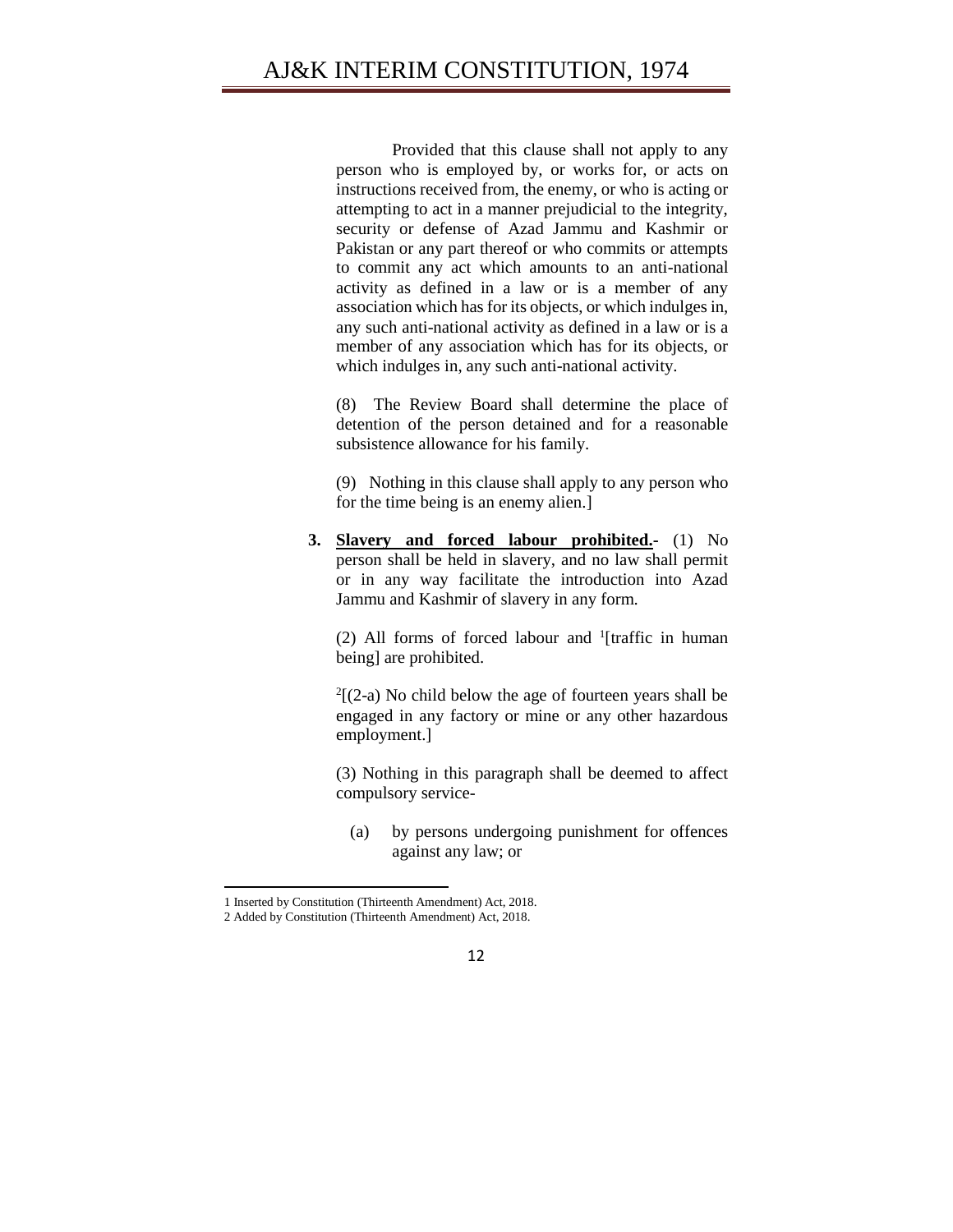(b) required by any law for a public purpose<sup>1</sup>[:

Provided that no compulsory service shall be of a cruel nature or incompatible with human dignity.]

- **4. Protection against retrospective Punishment.-** No law shall authorise the punishment of a person,-
	- (a) for an act or omission that was not punishable by law at the time of the act or omission; or
	- (b) for an offence by a penalty greater than, or of a kind different from, the penalty prescribed by law for that offence at the time the offence was committed.
	- **5. Freedom of movement.-** Subject to any reasonable restrictions imposed by law in the public interest, every State subject shall have the right to move freely throughout Azad Jammu and Kashmir territory and to reside and settle in any part thereof.
	- **6. Freedom of assembly.-** Every State Subject shall have the right to assemble peacefully and without arms, subject to any reasonable restrictions imposed by law in the interest of public order.
	- **2 [7**. **Freedom of association.-** (1) Every State Subject shall have the right to form association or unions, subject to any reasonable restrictions imposed by law in the interest of sovereignty or integrity of Pakistan and Azad Jammu and Kashmir, morality or public order.

(2) Every State Subject, not being in the Service of Azad Jammu and Kashmir, shall have the right to form or be a

<sup>1</sup> The full stop substituted by column and thereafter new proviso added by Constitution (Thirteenth Amendment) Act, 2018.

<sup>2</sup> Substituted by Constitution (Thirteenth Amendment) Act, 2018.

<sup>13</sup>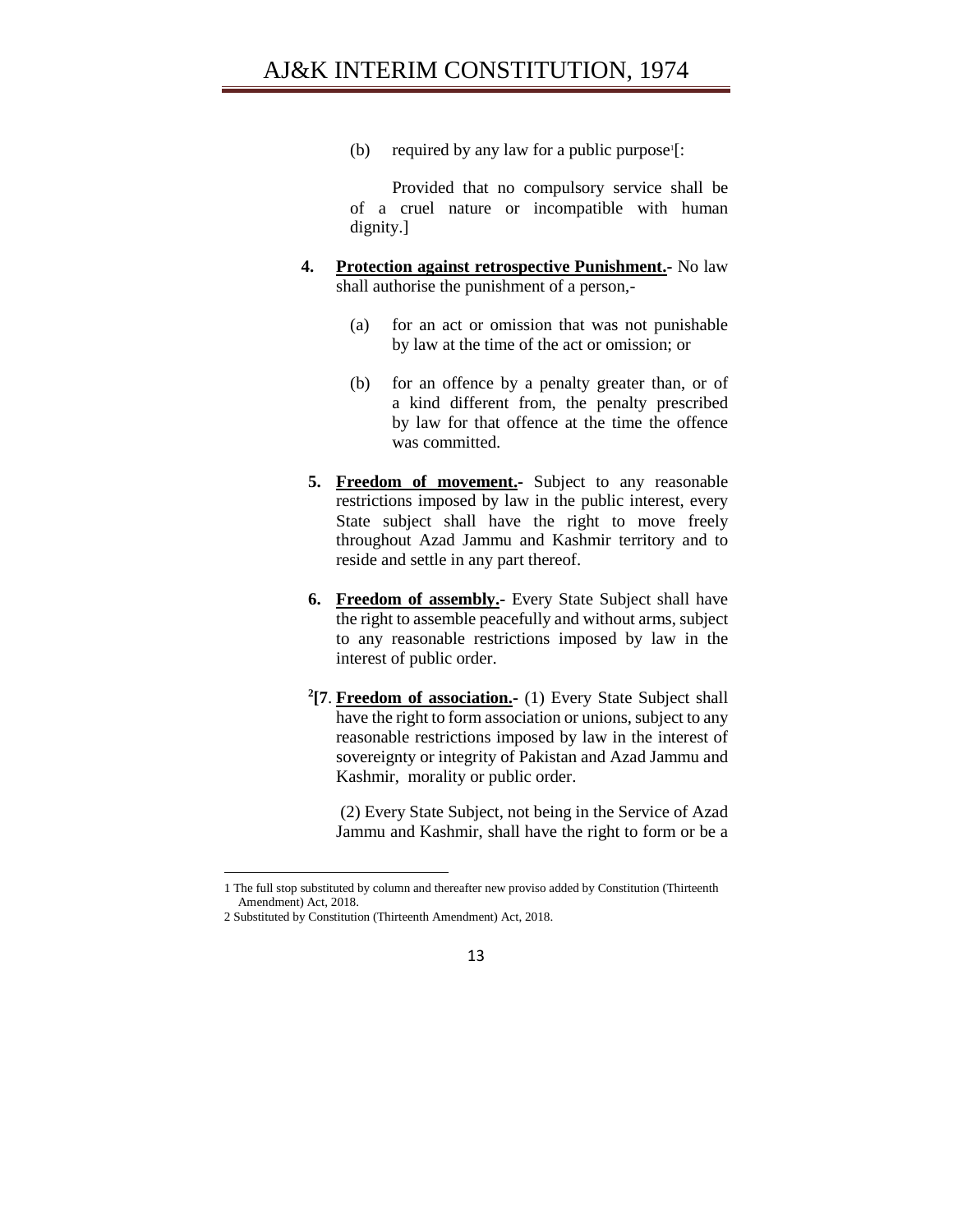member of a political party, subject to any reasonable restrictions imposed by law in the interest of the sovereignty or integrity of the State and such law shall provide that where the Government declares that any political party has been formed or is operating in a manner prejudicial to the sovereignty or integrity of the State, the Government shall, within fifteen days of such declaration, refer the matter to the Supreme Court whose decision on such reference shall be final.

(3) No person or political party in Azad Jammu and Kashmir shall be permitted to propagate against, or take part in activities prejudicial or detrimental to, the ideology of the State's accession to Pakistan.

(4) Every political party shall account for the source of its funds in accordance with law.]

**8. Freedom of trade, business or profession.-** Every State Subject possessing such qualifications, if any, as may be prescribed by law in relation to his profession or occupation shall have the right to enter upon any lawful profession or occupation, and to conduct any lawful trade or business:

Provided that nothing in this paragraph shall prevent,-

- (a) the regulation of any trade or profession by a licensing system; or
- (b) the regulation of trade, commerce or industry in the interest of free competition therein; or
- $\Gamma$ [(c) the carrying on, by Government,  $\Gamma$ <sup>\*</sup>]or by a corporation controlled by Government,  ${}^{3}$ [\*] of

 $\overline{\phantom{a}}$ 

<sup>1</sup> Substituted by (1st amendment) Act, 1975

<sup>2</sup> Omitted by Constitution (Thirteenth Amendment) Act, 2018.

<sup>3</sup> ibid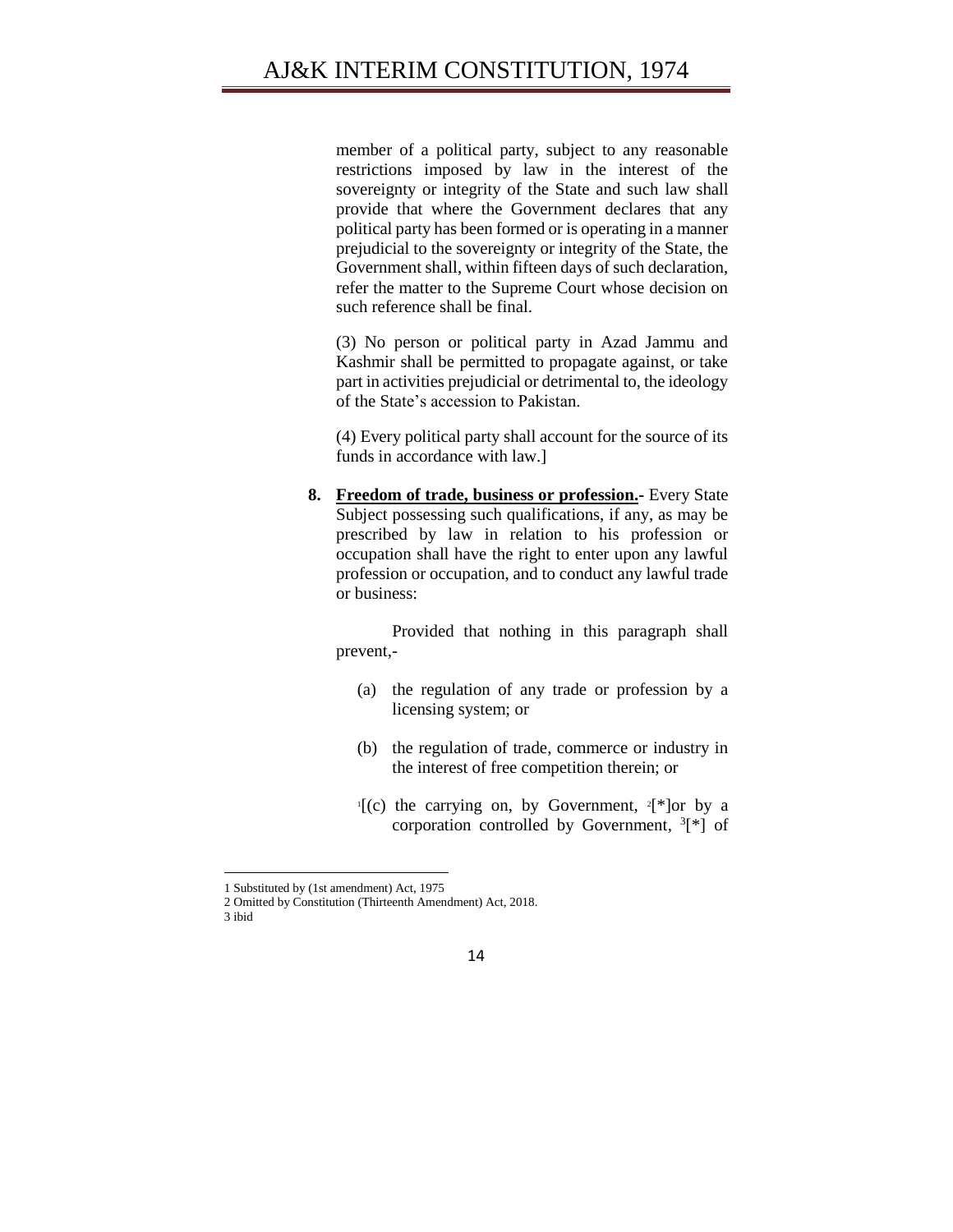any trade business, industry or service, to the exclusion, complete or partial, or other persons.

- **9. Freedom of Speech.-** Every State Subject shall have the right to freedom of speech and expression, subject to any reasonable restrictions imposed by law in the interest of the security of Azad Jammu and Kashmir, friendly relations with Pakistan, public order, decency or morality, or in relation to contempt of Court, defamation or incitement to an offence.
- **10. Freedom of religion.-** Subject to law, public order and morality-
	- (a) every State Subject has the right to profess and practices his religion; and
	- (b) every religious denomination and every sect thereof has the right to establish, maintain and manage its places of worship:

Provided that nothing contained in subparagraphs (a) and (b) shall be so construed as to abridge the authority to promulgate laws which may prescribe prohibition or penalty for conversion from Islam or the act of converting or the attempt of converting a Muslim to some other religion.

- **11. Safeguard against taxation for purposes of any particular religion.** No person shall be compelled to pay any special tax the proceeds of which are to be spent on the propagation or maintenance of any religion other than his own.
- **12. Safeguard as to educational institutions in respect of religion, etc.-** (1) No person attending any educational institution shall be required to receive religious instructions or take part in any religious ceremony, or attend religious worship, if such instruction, ceremony or worship relates to a religion other than his own.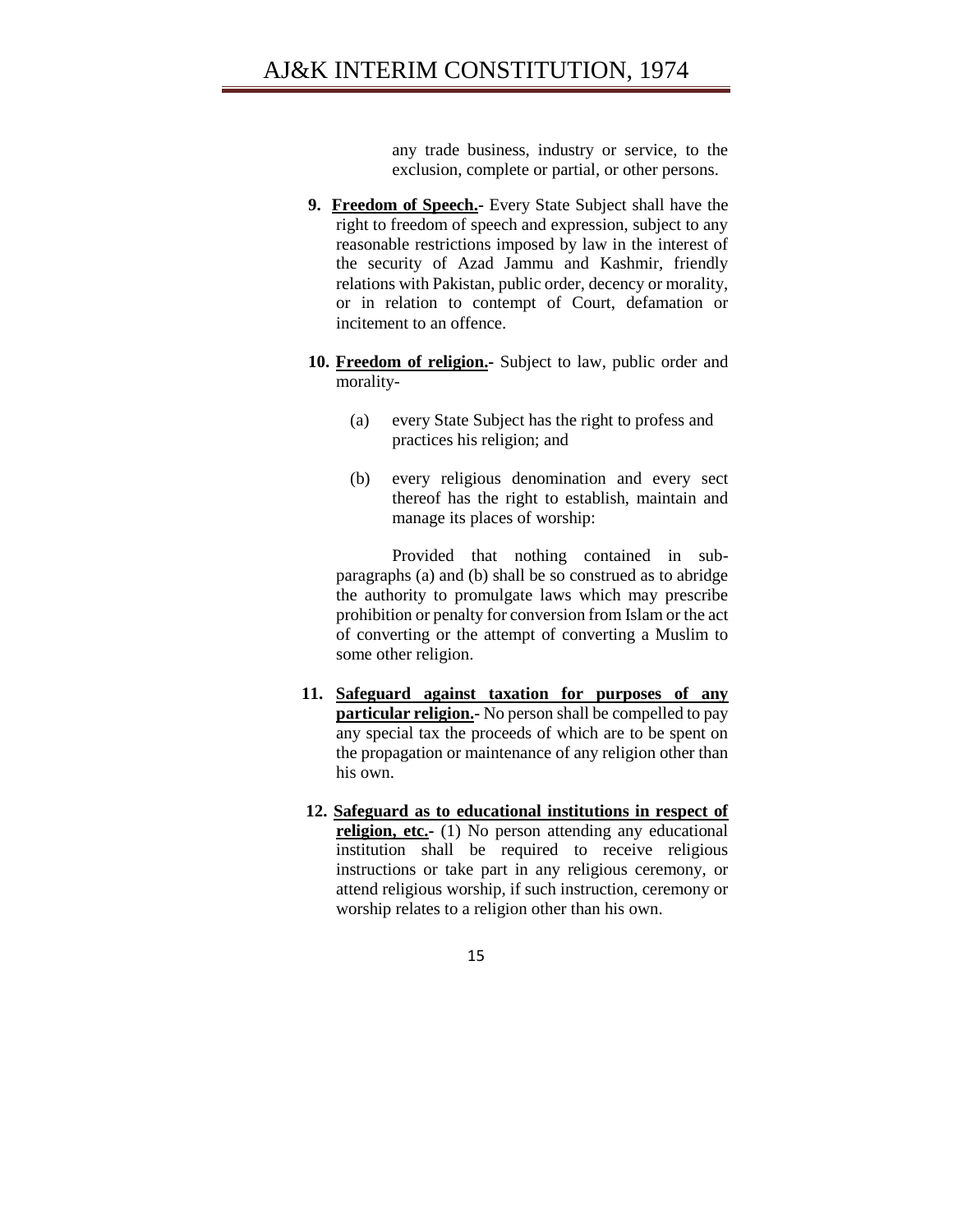(2) No religious community or denomination shall be prevented from providing religious instruction for pupils of that community or denomination in any educational institution maintained wholly by that community or denomination.

(3) No State Subject shall be denied admission to any educational institution receiving aid from public revenues on the ground only of race, religion, caste or place of birth.

(4) In respect of any religious institution, there shall be no discrimination against any community in the granting of exemption or concession in relation to taxation.

(5) Every religious community or denomination shall have the right to establish and maintain educational institutions of its own choice, and the Government shall not deny recognition to any such institution on the ground only that the management of such institution vests in that community or denomination.

(6) Nothing in this paragraph shall prevent any public authority from making provision for the advancement of any society or educationally backward class of state Subjects.

- **13. Provision as to property**.- Subject to any reasonable restrictions imposed by law in the public interest, every State Subject shall have the right to acquire, hold and dispose of property.
- **14. Protection of property**.- (1) No person shall be deprived of his property save in accordance with law.

(2) No Property shall be compulsorily acquired or taken possession of save for a public purpose, and save by the authority of law which provides for compensation therefore and either fixes the amount of compensation or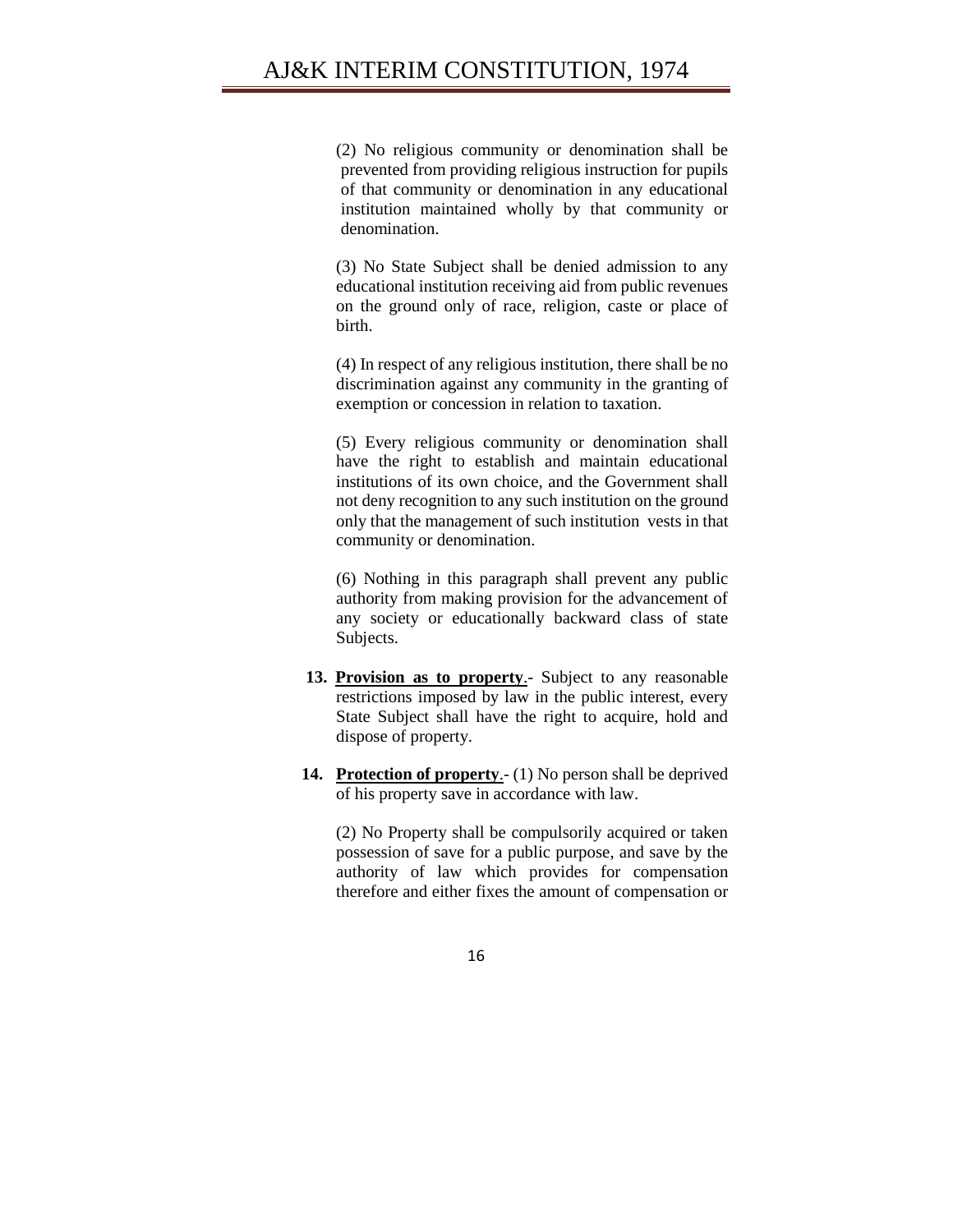# AJ&K INTERIM CONSTITUTION, 1974

specifies the principles on which and the manner in which compensation is to be determined and given.

- (3) Nothing in this paragraph shall affect the validity of,-
	- (a) any law permitting the compulsory acquisition or taking possession of any property for preventing danger to life, property or public health; or
	- (b) any law relating to the acquisition, administration or disposal of any property which is or is deemed to be evacuee property under any law <sup>1</sup>[(not being property which has ceased to be evacuee property under any law)]; or
	- $2[$ (c) any law permitting the taking over of any property which has been acquired by, or come into the possession of, any person by any unfair means, or in any manner, contrary to law; or
	- (d) any law providing for the taking over of the management of any property by the Government for a limited period, either in the public interest or in order to secure the proper management of the property, or for the benefit of its owner; or
	- (e) any law providing for the acquisition of any class of property for the purpose of,-
		- (i) providing education and medical aid to all or any specified class of State Subjects; or
		- (ii) providing housing and public facilities and services such as roads, water supply, sewerage, gas and electric power to all or any specified class of state subjects; or

<sup>1</sup> Added by Constitution (Thirteenth Amendment) Act, 2018.

<sup>2</sup> Substituted by the Azad Jammu and Kashmir Interim Constitution (First Amendment) Act, 1975 (Act IX of 1975) dated 12-11-1975.

<sup>17</sup>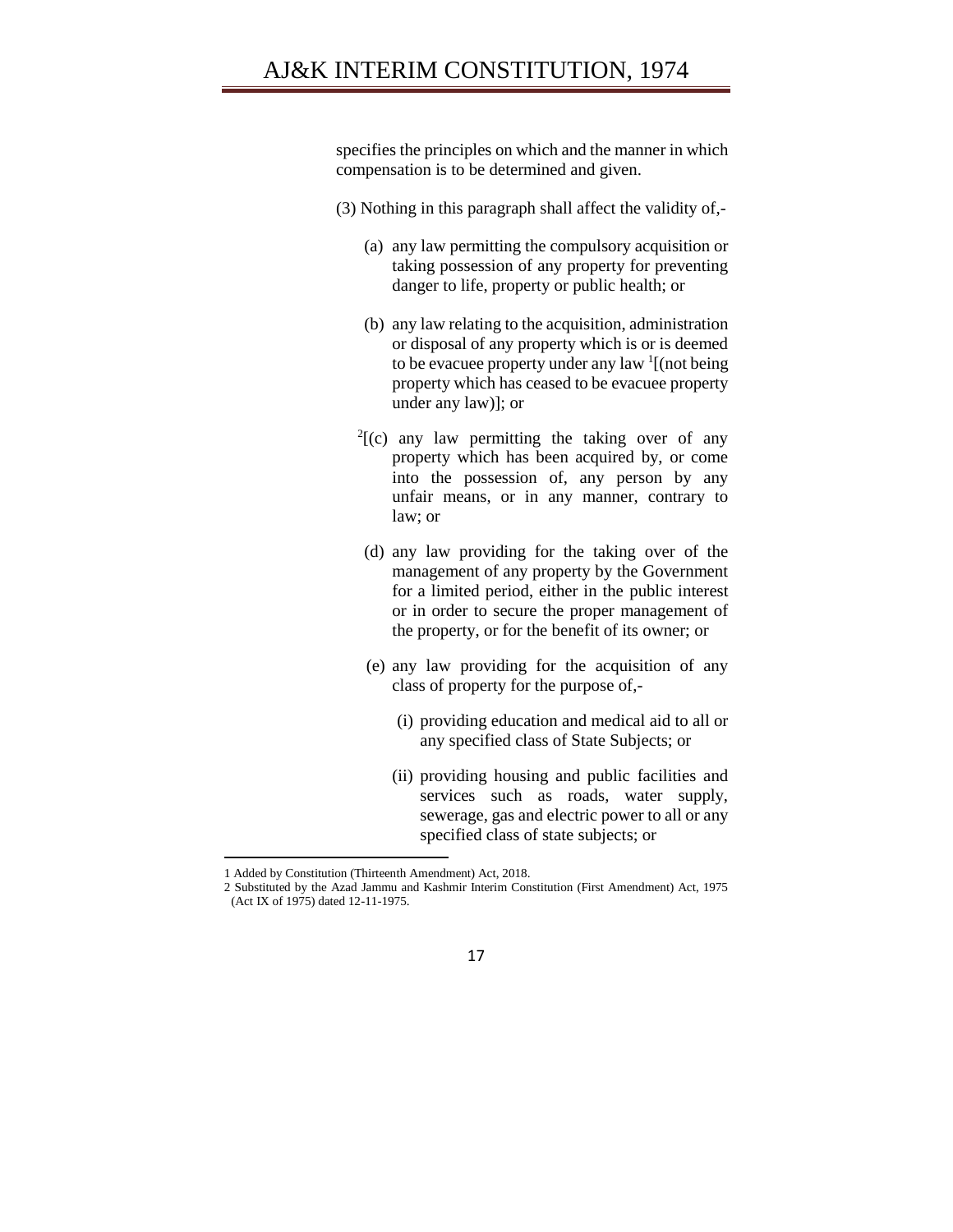- (iii) providing maintenance to those who, on account of unemployment, sickness, infirmity or old age, are unable to maintain themselves; or
- (f) any law inforce immediately before the coming into force of the Constitution.]

**Explanation.-** In sub-paragraphs (2) and (3), 'property' shall mean immovable property, or any commercial or industrial undertaking, or any interest in any undertaking.

 $<sup>1</sup>$ [(4) The adequacy or otherwise of any compensation</sup> provided for by any such law as is referred to in this Article, or determined in pursuance thereof, shall not be called in question in any court]

2 **[15. Equality of State Subjects**.- (1) All State Subjects are equal before law and are entitled to equal protection of law.

> (2) There shall be no discrimination against any State Subject on the basis of sex.

> (3) Nothing in this Article shall prevent the state from making any special provision for the protection of women and children.]

**16. Non-discrimination in respect of access to public places.-**  $\mathbb{F}[(1)]$  In respect of access to places of public entertainment or resort, not intended for religious purposes only, there shall be no discrimination against any state subject on the ground only of race, religion, caste, sex or place of birth, but nothing herein shall be deemed to prevent the making of any special provision for women.

4 [(2) Nothing in sub-Article (1) shall prevent the state from making any special provision for women and children.]

<sup>4</sup> Added by Constitution (Thirteenth Amendment) Act, 2018.



<sup>1</sup> Added by Constitution (Thirteenth Amendment) Act, 2018.

<sup>2</sup> Substituted by Constitution (Thirteenth Amendment) Act, 2018.

<sup>3</sup> Re-numbered by Constitution (Thirteenth Amendment) Act, 2018.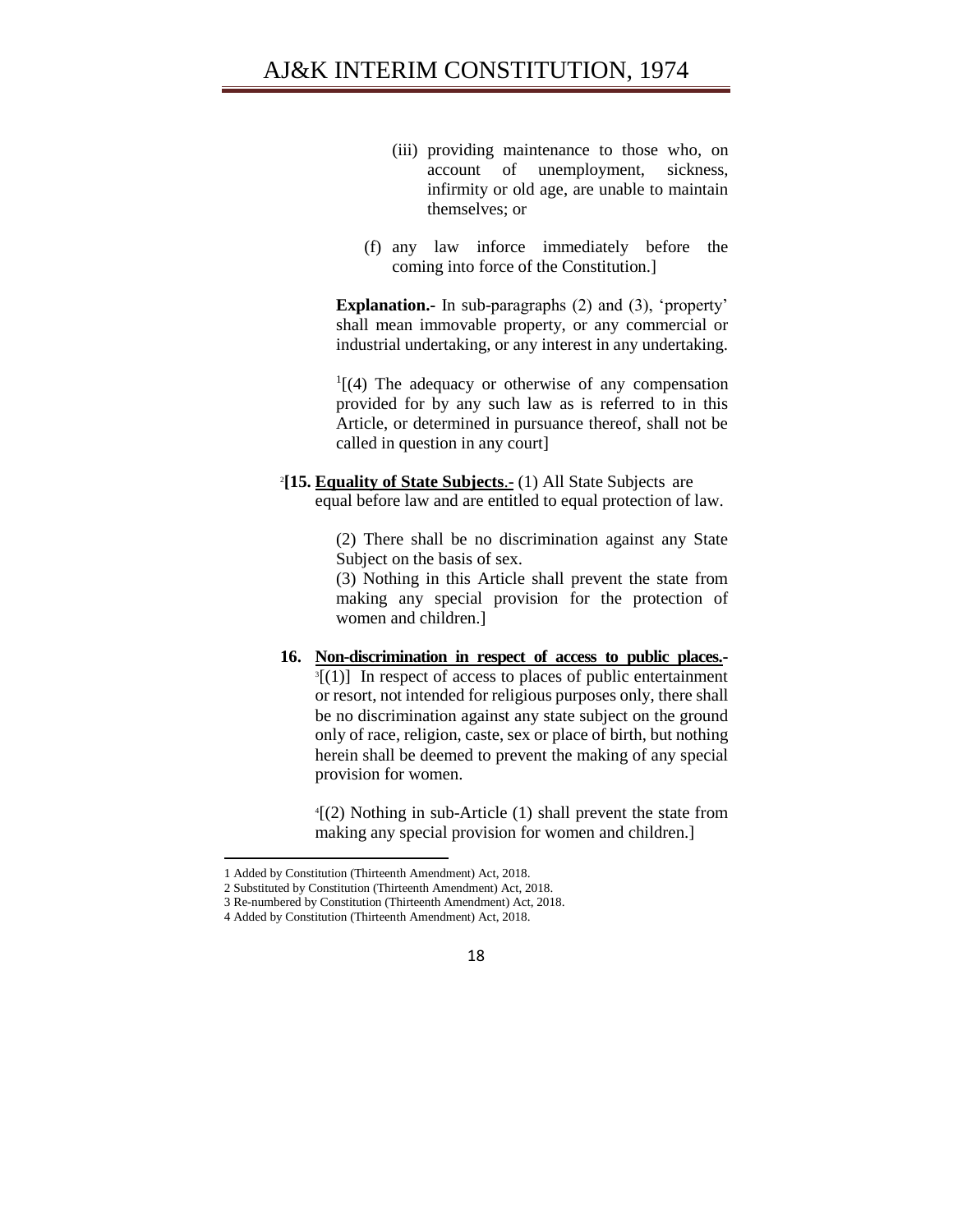1 **[17. Safeguard against discrimination in services**.- No State Subject otherwise qualified for appointment in the service of Azad Jammu and Kashmir shall be discriminated against in respect of any such appointment on the ground only of race, religion, caste, residence, sex or place of birth:

Provided that in the interest of the said service, specified posts or services may be reserved for members of either sex if such posts or services entail the performance of duties and functions which cannot be adequately performed by members of the other sex:

Provided further that under-representation of any class or area in the service of State may be redressed in such manner as may be determined by an Act of Assembly.]

- **18. Abolition of untouchability.-** Untouchability is abolished and its practice in any form is forbidden and shall be declared by law to be an offence.
- **2 [19. Right to fair trial**.- For the determination of his civil rights and obligations or in any criminal charge against him, a person shall be entitled to a fair trial and due process.
- **20. Protection against double punishment and selfincrimination.-** No person shall,-
	- (i) be prosecuted or punished for the same offence more than once; or
	- (ii) when accused of an offence, be compelled to be a witness against himself.

### **21. Inviolability of dignity of man, etc.-**

(i) The dignity of man and, subject to law, the privacy of home, shall be inviolable.

l

<sup>1</sup> Substituted by Constitution (Thirteenth Amendment) Act, 2018.

<sup>2</sup> Paragraph 19 to 24 added by Constitution (Thirteenth Amendment) Act, 2018.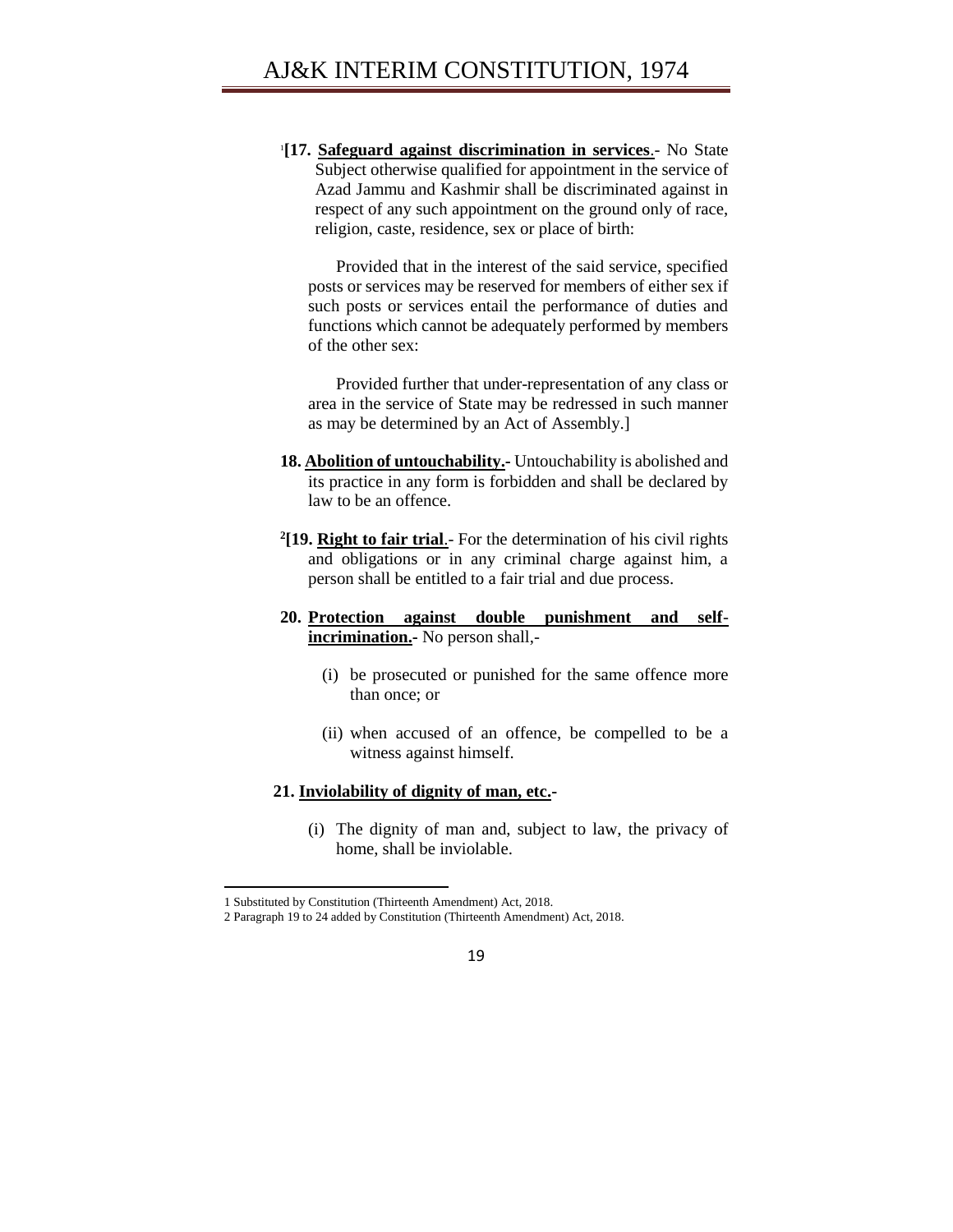- (ii) No person shall be subjected to torture for the purpose of extracting evidence.
- **22**. **Right to information.-** Every State Subject shall have the right to have access to information in all matters of public importance subject to regulation and reasonable restrictions imposed by law.
- **23**. **Right to education.-** The State shall provide free and compulsory education to all children of the age of five to sixteen years in such manner as may be determined by law.
- **24. Preservation of language, script and culture**.- Without prejudice to the national language of Azad Jammu and Kashmir as may be declared by the Government, any section of society having a distinct language, script or culture shall have the right to preserve and promote the same and subject to law, establish institutions for that purpose.]
- **5. President.** I(1) There shall be a President of Azad Jammu and Kashmir, who shall be elected by the members of the <sup>2</sup>[Assembly] by the votes of majority of the total membership of the <sup>3</sup>[Assembly] in such manner as may be prescribed:

Provided that, if no person secures such majority in the first poll, a second poll shall be held between the person who secure the two highest numbers of votes in the first poll and the person who secures a majority of votes of the members present and voting shall be declared to have been elected as President:

Provided further that, if the number of votes secured by two or more persons securing the highest number of votes is equal, further poll shall be held between them until one of them secures a majority of votes of the members present and voting.]

20

<sup>1</sup> Substituted by the Azad Jammu and Kashmir Interim Constitution (First Amendment) Act, 1975 (Act IX of 1975) dated 12-11-1975.

<sup>2</sup> Substituted by the words "joint sitting" by the word "Assembly by Interim Constitution (Thirteenth Amendment) Act, 2018. 3 Ibid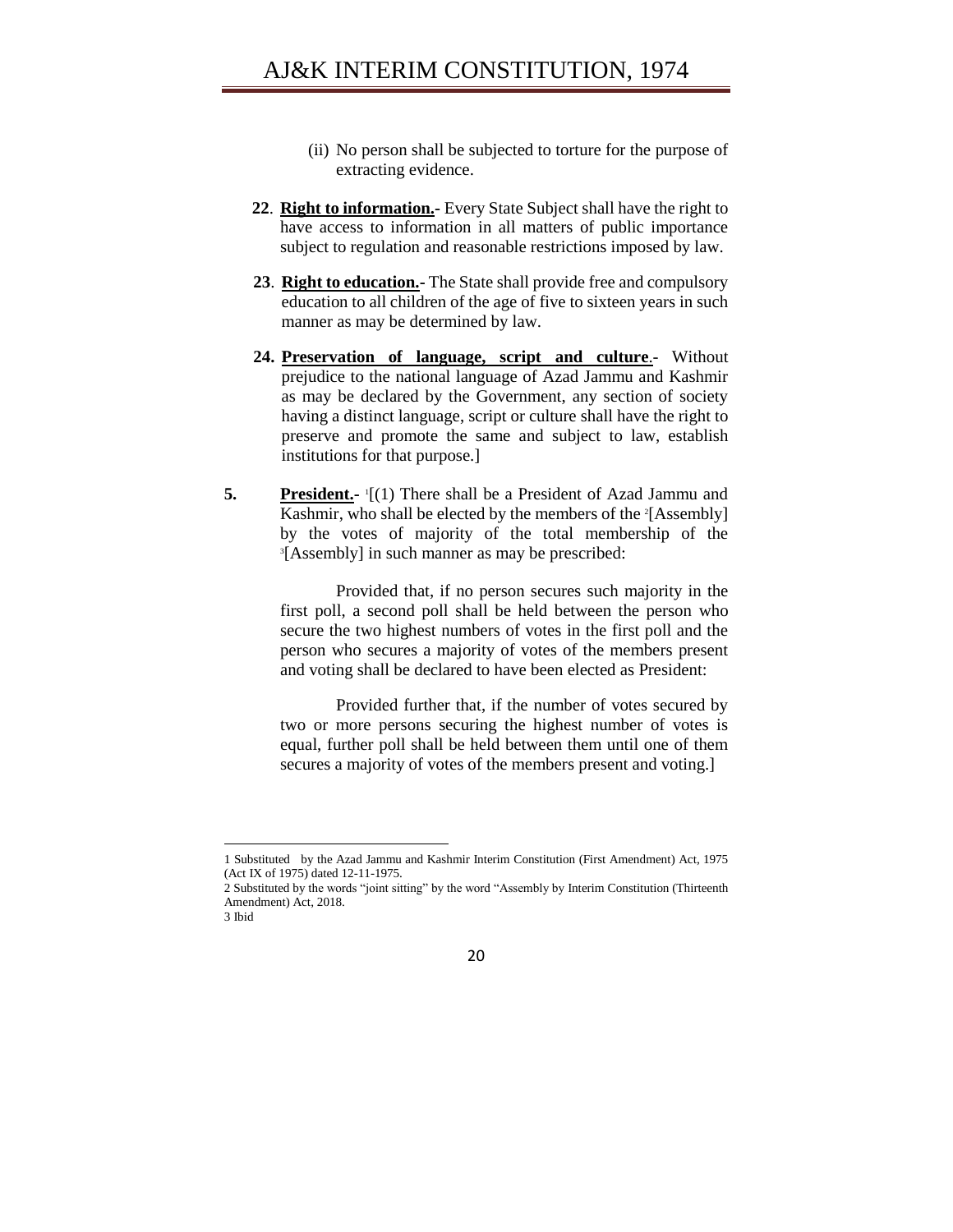(2) The election to the office of President shall be conducted under the control and supervision of the Chief Election Commissioner.

(3) The election of the President under sub-Article (2) shall not be called in question in any Court or before any Tribunal or other authority.

<sup>1</sup>[(3-A) Election to the office of President shall be held not earlier than sixty days and not later than thirty days before the expiration of the term of the President in office or, if the election cannot be held within that period because the Assembly is dissolved, within thirty days of the general election to the Assembly.]

(4) No person shall be qualified for election as President unless,-

(a) he is a Muslim;

 $\overline{a}$ 

- (b) he has attained the age of thirty-five years;
- (c) his name appears on the electoral roll prepared for election of the members of the Assembly; and
- (d) he is qualified to be elected as member of the Assembly.

(5) Subject to the provisions of the Constitution, the President shall hold office for a period of five year from the date on which he enters upon his office and shall, notwithstanding the expiration of his term, continue to hold office until his successor enters upon his office.

(6) Before he enters upon his office, the President shall make before the Chief Justice of <sup>2</sup> [Azad Jammu and Kashmir] an oath in the form set out in the First Schedule;

<sup>2.</sup> Substituted by the Azad Jammu and Kashmir Interim Constitution (First Amendment) Act, 1975 (Act IX of 1975) dated 12-11-1975.



<sup>1</sup> Inserted by the Azad Jammu and Kashmir Interim Constitution (First Amendment) Act, 1975 (Act IX of 1975) dated 12-11-1975.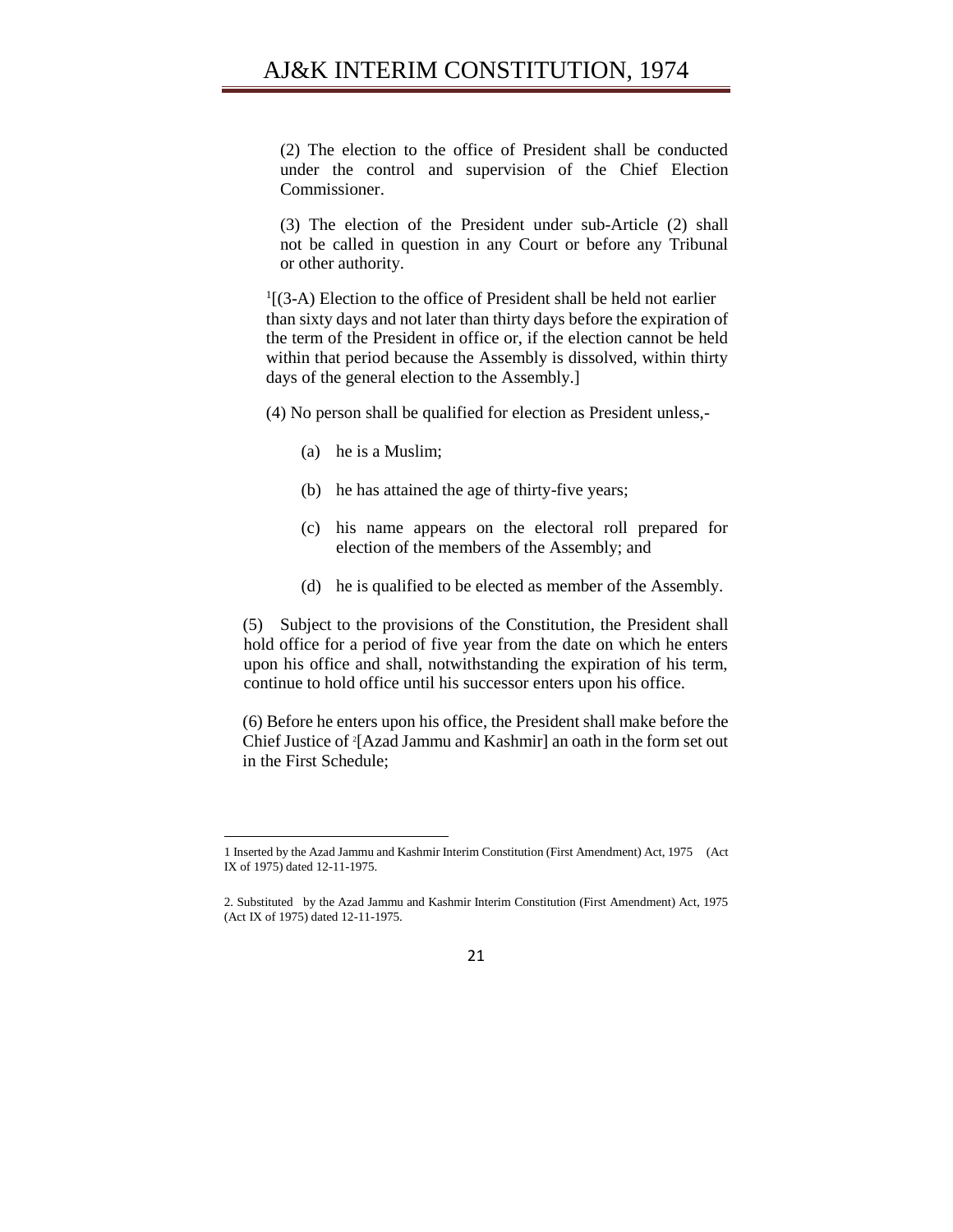## AJ&K INTERIM CONSTITUTION, 1974

Provided that this provision will not apply to a person acting as President;

Provided further that the oath made or deemed to have been made under the provisions of Azad Jammu and Kashmir Government Act, 1970, shall be deemed to have been made under the Constitution.

(7) The President may resign his office by writing under his hand addressed to the Speaker of the Assembly.<sup>1</sup>[\*]

2 [(8) The President shall not be a member or a candidate for election as member, of the Assembly and if a member of the Assembly is elected as President his seat in the Assembly shall become vacant on the day he enters upon his office.]

**6. Removal of President**.- (1) If one-third of the total number of members of the <sup>3</sup> [Assembly] give a notice in writing to the Speaker of the Assembly of their intention to move a resolution of no confidence against the President, the Speaker shall convene a meeting of the 4 [Assembly] not later than two weeks from the date of receipt of the notice.

(2) The President shall have the right to appear before the <sup>s</sup>[Assembly] during the consideration of the resolution under sub-Article (1) and to make a statement if he so desires.

(3) If the resolution under sub-Article  $(1)$  is passed by the  $[Assembly]$ by the votes of not less than two-thirds of the total number of members of the <sup>7</sup> [Assembly] the President shall forthwith cease to hold office.

 $\overline{a}$ 

<sup>1.</sup>Omitted by the Azad Jammu and Kashmir Interim Constitution (First Amendment) Act, 1975 (Act IX of 1975) dated 12-11-1975.

<sup>2</sup> Substituted by the Azad Jammu and Kashmir Interim Constitution (First Amendment) Act, 1975 (Act IX of 1975) dated 12-11-1975.

<sup>3.</sup> The words "joint sitting" substituted by the word "Assembly by Constitution (Thirteenth Amendment) Act, 2018.

<sup>4.</sup> ibid.

<sup>5.</sup>ibid.

<sup>6.</sup> ibid

<sup>7.</sup> ibid.

<sup>22</sup>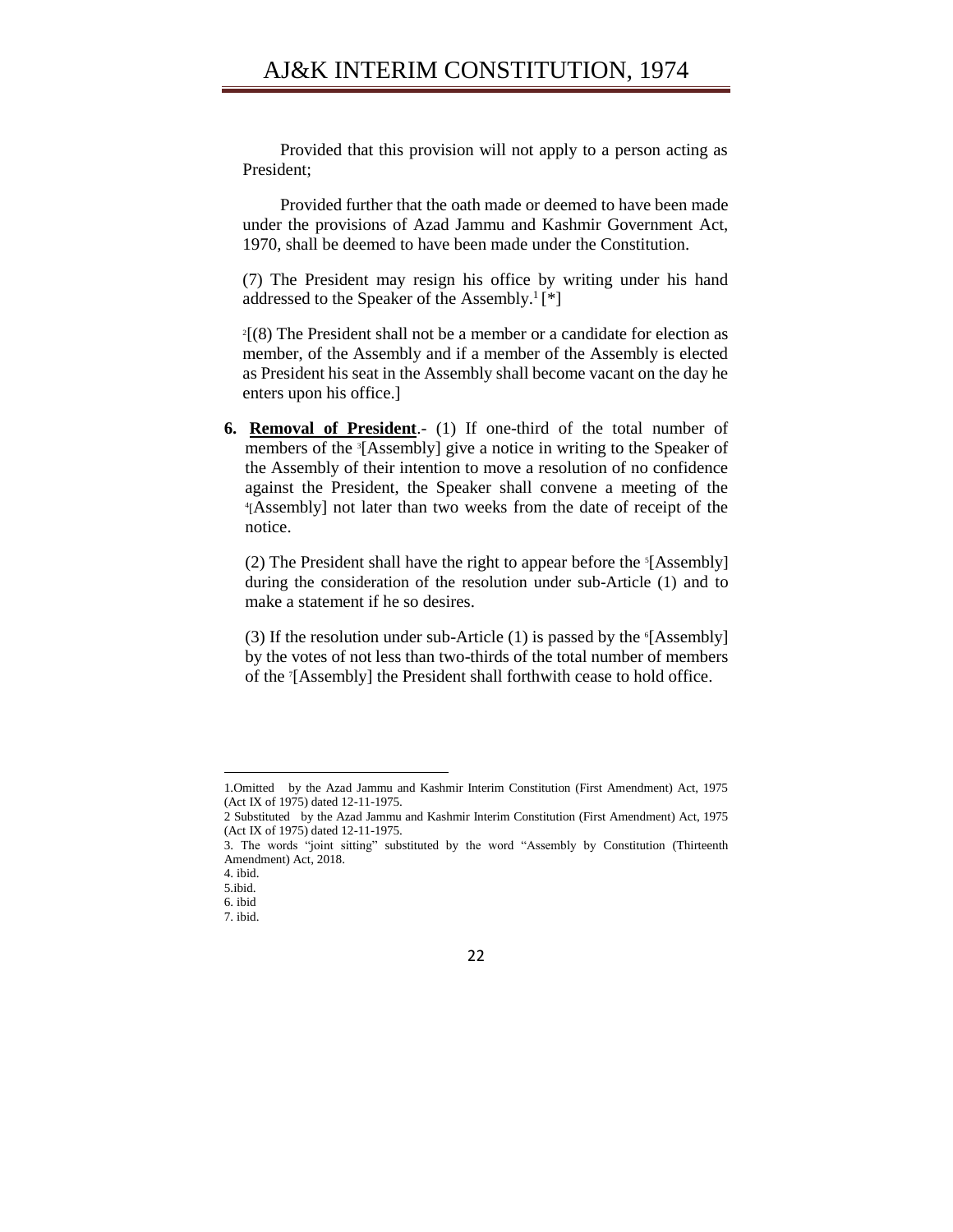**7. President to act on advice, etc.**- (1) [Subject to an express provision to the contrary in the Constitution,] in the performance of his functions, the President shall act on and in accordance with the advice of the Prime Minister and such advice shall be binding on him.

(2) The question whether any, and if so what, advice was tendered to the President by the Prime Minister shall not be enquired into any Court.

- **8. Acting President.-** At any time when the President is unable to perform the functions of his office due to absence, illness or any other cause, the Speaker of the Assembly <sup>2</sup><sup>[\*]</sup> shall act as President and shall perform the functions of President.
- **9. Casual vacancy in the office of President.-** Where the office of President falls vacant due to death, resignation or any other cause the Speaker of the Assembly <sup>3</sup>[\*]shall,-
	- (a) perform the functions of President till such time as a new President is elected; and
	- (b) cause an election to the office of President to be held within a period of '[thirty days] from the date on which the office falls vacant <sup>5</sup>[or, if the election cannot be held within that period because the Assembly is dissolved, within thirty days of the general elections to the Assembly.]
- 10. President's power of pardon and reprieve. The President <sup>6</sup>[shall have] power to grant pardons, reprieves and respites and to remit,

<sup>6.</sup> Substituted by the Azad Jammu and Kashmir Interim Constitution (Tenth Amendment) Act, 1993 (Act XX of 1993) dated 21-03-1993.



<sup>1.</sup> Substituted by the Azad Jammu and Kashmir Interim Constitution (First Amendment) Act, 1975 (Act IX of 1975) dated 12-11-1975.

<sup>2.</sup> Omitted by the Azad Jammu and Kashmir Interim Constitution (First Amendment) Act, 1975 (Act IX of 1975) dated 12-11-1975.

<sup>3.</sup> Substituted by the Azad Jammu and Kashmir Interim Constitution (First Amendment) Act, 1975 (Act IX of 1975) dated 12-11-1975.

<sup>4.</sup> Added by the Azad Jammu and Kashmir Interim Constitution (First Amendment) Act, 1975 (Act IX of 1975) dated 12-11-1975.

<sup>5</sup>. Substituted by the Azad Jammu and Kashmir Interim Constitution (First Amendment) Act, 1975 (Act IX of 1975) dated 12-11-1975.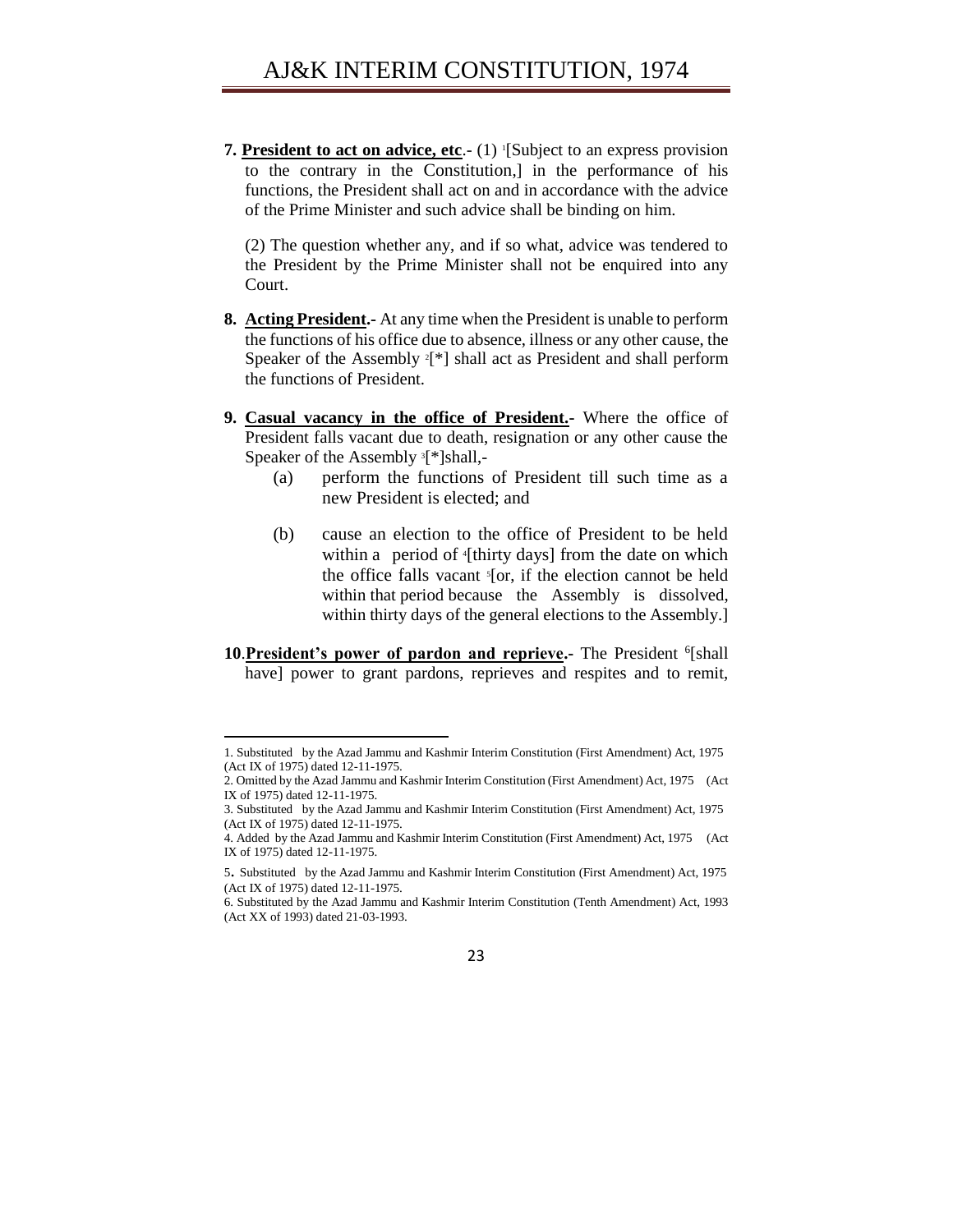suspend or commute any sentence passed by any court, tribunal or other authority<sup>1</sup>[:

Provided that this power shall not be exercised in respect of sentences of "hadd", qisas and "Diyyat".]

- **11. Plebiscite Adviser.** The President may appoint a Plebiscite Adviser to advise the Government in relation to the holding of a plebiscite in the State of Jammu and Kashmir in terms of the UNCIP Resolutions.
- **12. The Government.** (1) <sup>2</sup><sup>[\*]</sup> The executive authority of Azad Jammu and Kashmir shall be exercised in the name of the President by the Government, consisting of the Prime Minister and the Ministers, which shall act through the Prime Minister who shall be the Chief executive of Azad Jammu and Kashmir.

(2) In the performance of his functions under the Constitution, the Prime Minister may act either directly or through the Ministers.

(3) The Prime Minister and the Ministers shall be collectively responsible to the Assembly.

 $3(4)$  Orders and other instruments made and executed in the name of the President shall be authenticated in such manner as may be specified in rules to be made by the Government, and the validity of an order or instrument which is so authenticated shall not be called in question on the ground that it is not an order or instrument made or executed by the President.

(5) The Government may regulate the allocation and transaction of its business and may for the convenient transaction of that business delegate any of its functions to officers or authorities subordinate to it.]

<sup>3.</sup> Added by the Azad Jammu and Kashmir Interim Constitution (First Amendment) Act, 1975 (Act IX of 1975) dated 12-11-1975.



<sup>1</sup> Full stop subs. by a colon. and proviso Added by the Azad Jammu and Kashmir Interim Constitution (Tenth Amendment) Act, 1993 (Act XX of 1993) dated 21-03-1993.

<sup>2</sup> The words "subject to this Act," omitted by Constitution (Thirteenth Amendment) Act, 2018.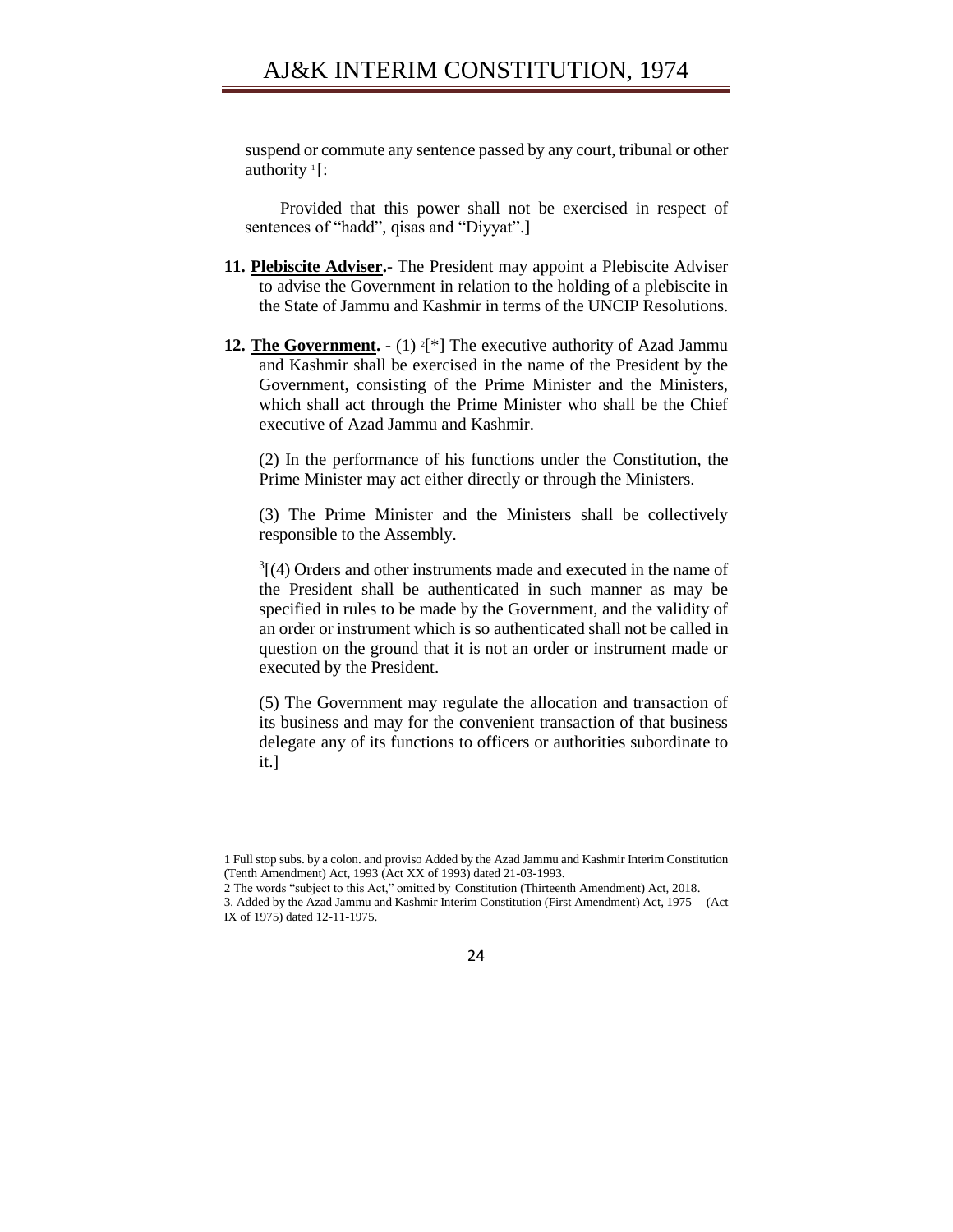**13. The Prime Minister**.- (1) The Assembly shall meet on the thirtieth day following the day on which a general election to the Assembly is held, unless sooner summoned by the President.

(2) After the election of the Speaker, <sup>1</sup> [and the Deputy Speaker] the Assembly shall, to the exclusion of any other business, proceed to elect, without debate one of its Muslim members to be the Prime Minister.

(3) The Prime Minister shall be elected by the votes of the majority of the total membership of the Assembly:

Provided that, if no member secures such majority in the first poll, a second poll shall be held between the members who secure the two highest numbers of votes in the first poll and the member who secures a majority of votes of the members present and voting shall be declared to have been elected as Prime Minister:

Provided further that, if the number of votes secured by two or more members securing the highest number of votes is equal, further poll shall be held between them until one of them secures a majority of the members present and voting.

(4) The member elected under sub-Article (3) shall be called upon by the President to assume the office of Prime Minister and he shall, before entering upon the office make before the President oath in the form set out in the First Schedule.

**14. Ministers.-** (1) The Prime Minister shall appoint Ministers from amongst the members of the Assembly:

2 [Provided that from next term of Assembly, total strength of Ministers in the cabinet shall not exceed thirty percent of the total membership of the Assembly.]

(2) Before entering upon office, a Minister shall make before the President oath in the form set out in the First Schedule.

<sup>1.</sup> Inserted by the Azad Jammu and Kashmir Interim Constitution (Tenth Amendment) Act, 1993 (Act XX of 1993) dated 21-03-1993

<sup>2.</sup> Substituted by Constitution (Thirteenth Amendment) Act, 2018

<sup>25</sup>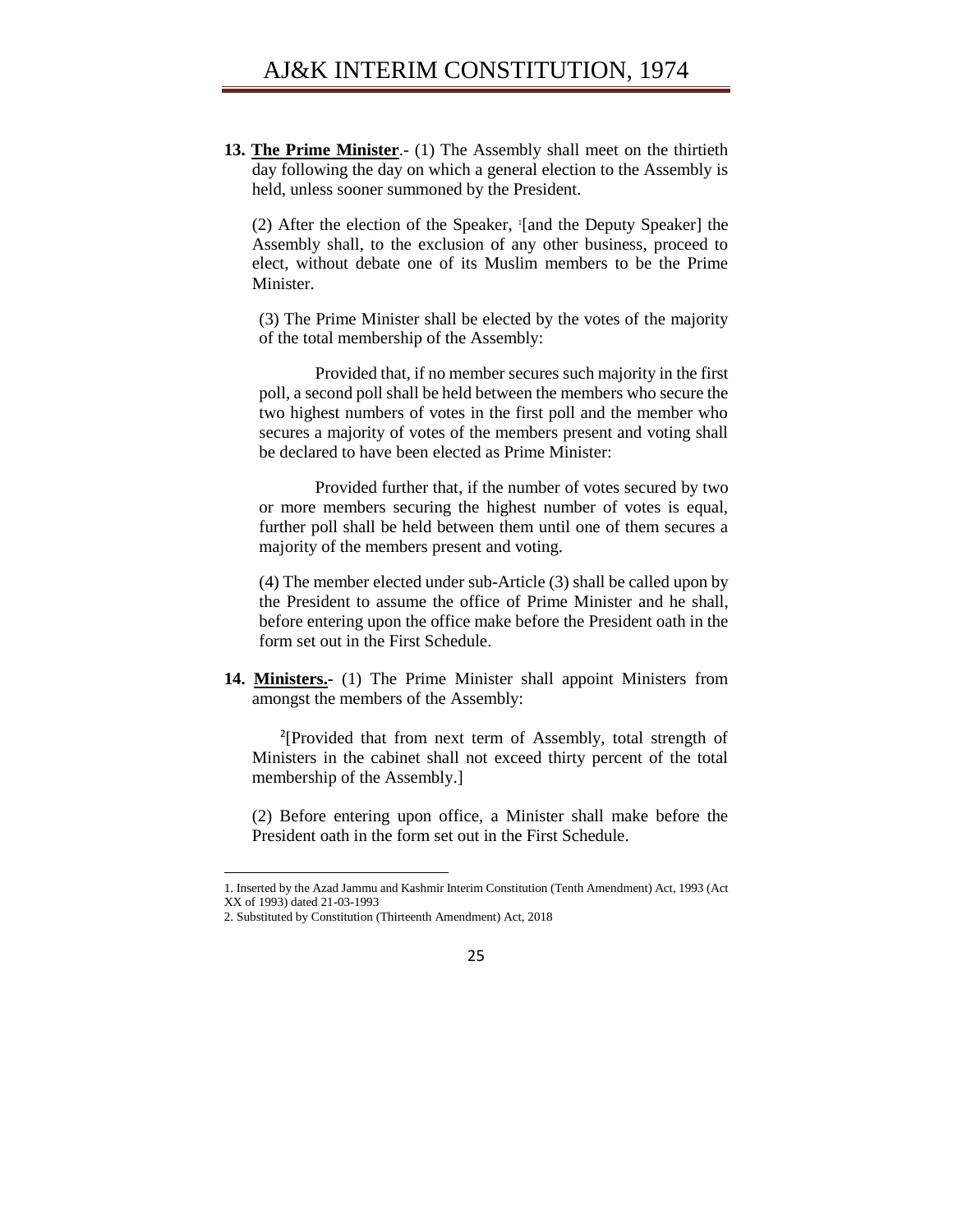(3) A Minister may, by writing under his hand addressed to the Prime Minister, resign his office or may be removed from office by the Prime Minister

1 [**14.A Appointment of Advisors, Special Assistants and Parliamentary Secretaries.**- (1) The Prime Minister may appoint Advisors and Special Assistants to Government, of whom total strength in each case shall not exceed two, for the performance of such duties and functions as may be prescribed by law.

(2) The Prime Minister may also appoint Parliamentary Secretaries, not exceeding five from amongst the members of the Assembly to perform such functions as may be prescribed by law.

(3) The Advisor, Special Assistant or Parliamentary Secretary, as the case may be, by writing under his hand addressed to the Prime Minister, may resign from his office or may be removed from his office by the Prime Minister.]

**15. Prime Minister continuing in office.-** (1) The Prime Minister shall continue to hold office until his successor enters upon the office of Prime Minister.

(2) Nothing in Article 13 or Article 14 shall be construed to disqualify the Prime Minister or a Minister from continuing in office during the period the Assembly stands dissolved.

**16. Resignation of Prime Minister.-** (1) Subject to sub-Article (2) the Prime Minister may, by writing under his hand addressed to the President, resign his office and, when the Prime Minister resigns, the Ministers shall cease to hold office.

(2) The Prime Minister and, at the request of the Prime Minister, a Minister shall continue to perform the functions of the office of Prime Minister or, as the case may be, Minister until a new Prime Minister has been elected and has entered upon his office.

(3) If the Assembly is in session at the time when the Prime Minister resigns his office, the Assembly shall forthwith proceed to elect a

 $\overline{\phantom{a}}$ 1.Ibid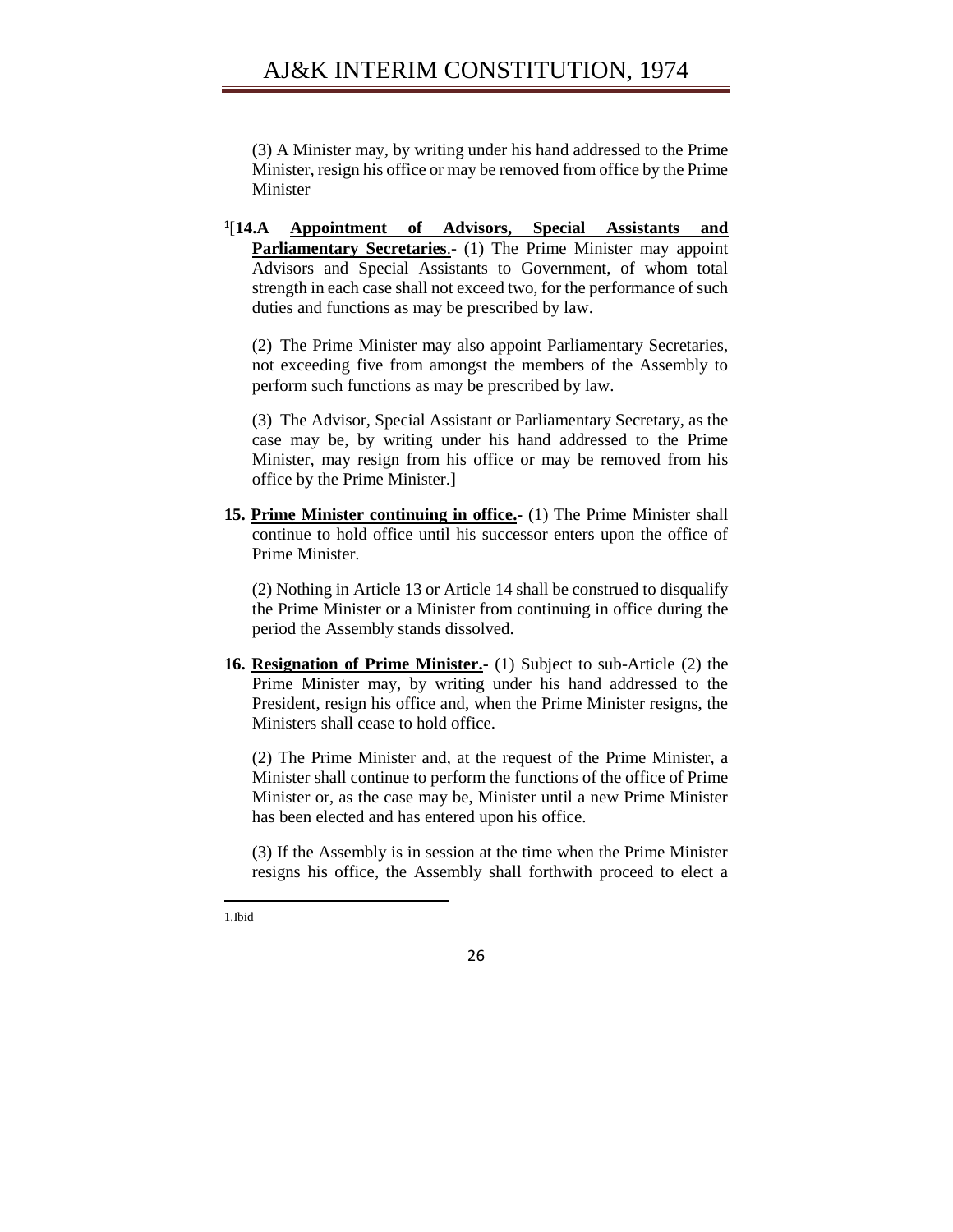Prime Minister, and if the Assembly is not in session the President shall for that purpose summon it to meet within fourteen days of the resignation.

**17. Minister Performing functions of Prime Minister.-** (1) In the event of the death of the Prime Minister or the office of the Prime Minister becoming vacant by reason of his ceasing to be a member of the Assembly, the most senior minister for the time being shall be called upon by the President to perform the functions of that office and the Ministers shall continue in office until a new Prime Minister has been elected and has entered upon his office.

(2) If the Assembly is in session at the time when the Prime Minister dies or the office of the Prime Minister becomes vacant, the Assembly shall forthwith proceed to elect a Prime Minister, and if the Assembly is not in session the President shall for that purpose summon it to meet within fourteen days of the death of the Prime Minister or, as the case may be, of the office becoming vacant.

(3) When, <sup>1</sup> [the Prime Minister is unable to perform his functions due to physical incapacitation or sickness] the most senior Minister for the time being shall perform the functions of Prime Minister until the Prime Minister resumes his functions.

(4) In this Article, "most senior Minister", means the Minister for the time being designated as such by the Prime Minister.

**18. Vote of no-confidence against Prime Minister.** – <sup>2</sup>[(1) A resolution for a vote of no-confidence (hereinafter in this Article referred to as the resolution) moved by not less than twenty five per centum of the total membership of the Assembly may be passed against the Prime Minister by the Assembly.]

(2) A resolution shall not be moved in the Assembly unless by the same resolution the name of another member of the Assembly is put forward as the successor.

l

<sup>1.</sup>Substituted by the Constitution (Thirteenth Amendment) Act, 2018 2 ibid

<sup>27</sup>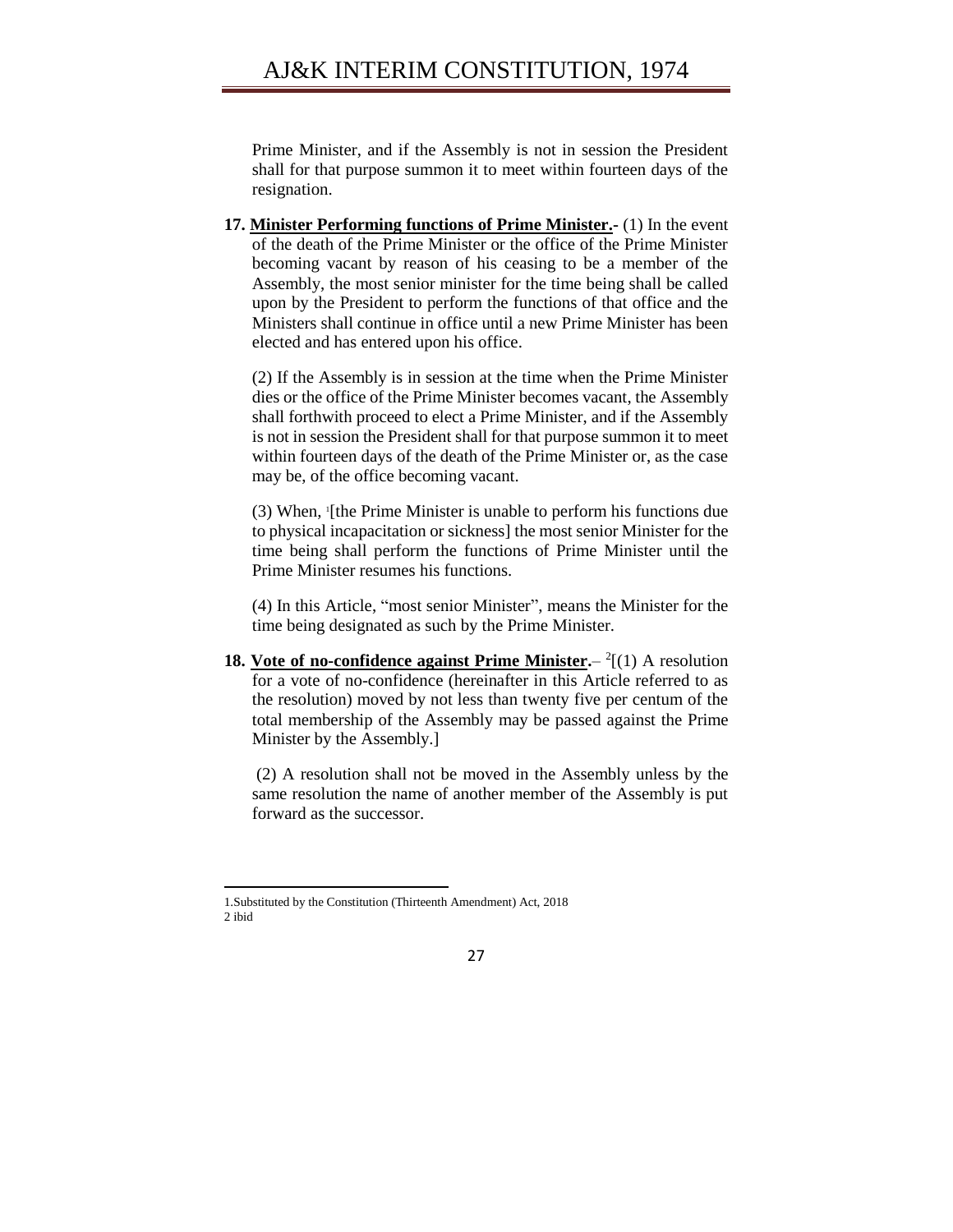(3) A resolution shall not be moved in the Assembly while the Assembly is considering demands for grants submitted to it in the Annual Budget.

(4) A resolution shall not be voted upon before the expiration of three days, or later than seven days, from the date on which it is moved in the Assembly.

(5) If the resolution is passed by majority of the total membership of the Assembly, the President shall call upon the person named in the resolution as the successor to assume office and, on his entering upon office, his predecessor and the Ministers appointed by him shall cease to hold office.<sup>1</sup> [\*]

(6) If a resolution is not passed another such resolution shall not be moved until a period of six months has elapsed.

- 2 **[19**.**Extent of executive authority of Government**.- (1) The executive authority of the Government shall extend to the matters with respect to which the Assembly has power to make laws including Part-B of Third Schedule and shall be so exercised as,-
	- (a) not to impede or prejudice the responsibilities of Government of Pakistan in relation to the matters specified in sub-Article (3) of Article 31; and
	- (b) to secure compliance with the laws made in relation to matters specified in Third Schedule as set out under sub-Article (3) of Article 31.

(2) The Government, if deems necessary or expedient in the public interest and to secure paramount purpose of social and economic wellbeing of the people of the State, may with the consent of the Government of Pakistan, entrust, either conditionally or unconditionally, to the Government of Pakistan or to any of its subordinate authority including a ministry, division, organization or



<sup>1.</sup> Colon subs. by full stop and the proviso omitted by Azad Jammu and Kashmir Interim Constitution (Ninth Amendment) Act, 1988(Act IX of 1988) dated 05-07-1988

<sup>2.</sup> Substituted by the Constitution (Thirteenth Amendment) Act, 2018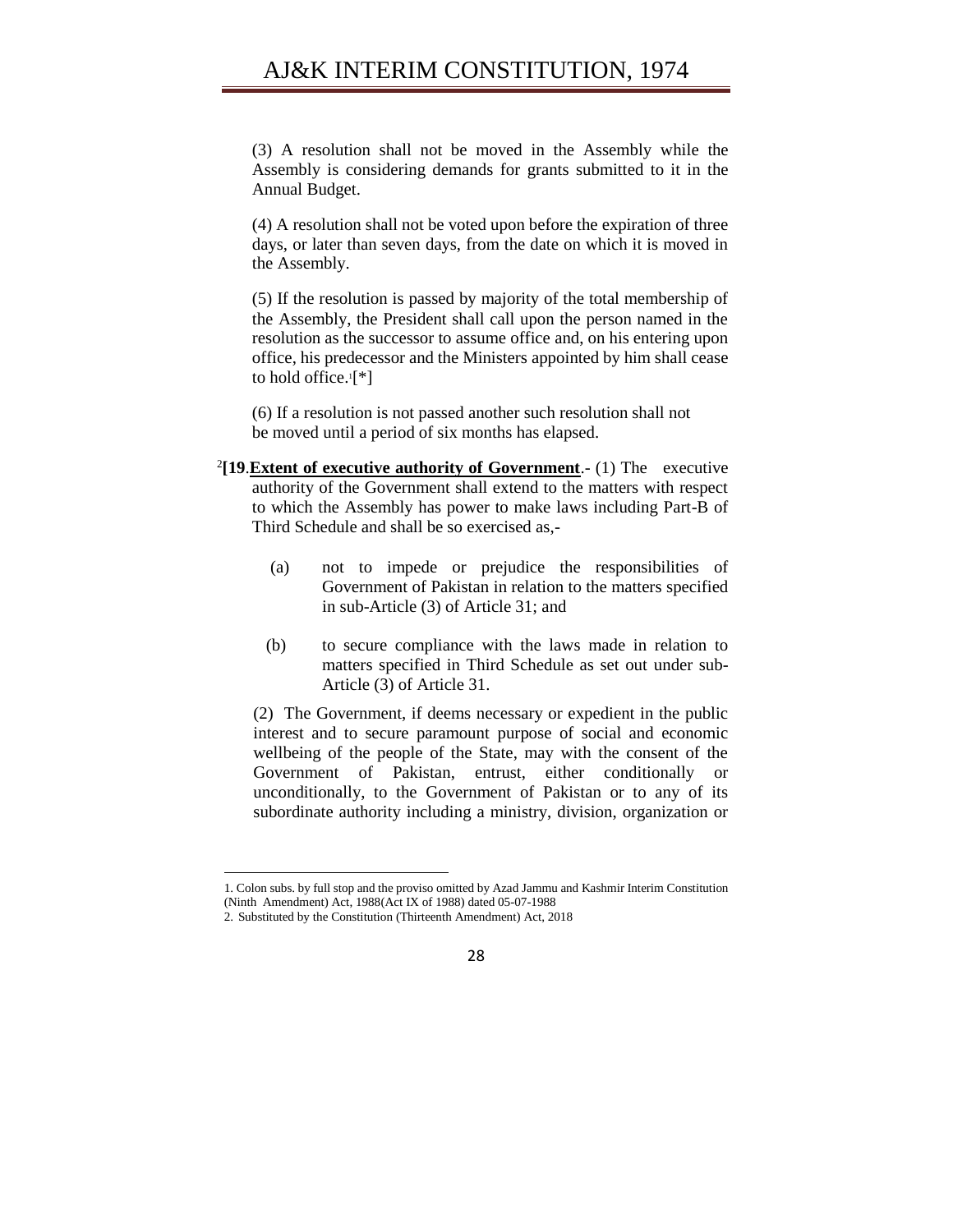statutory body or entity of Pakistan, to perform any of such functions within territory of the State as may be prescribed by law.

(3) The Government of Pakistan may also entrust, either conditionally or unconditionally, any of its functions to the Government in relation to any matter specified in Part-B of the 'Third Schedule' as set out under sub-Article (3).

(4) The relationship between Government of Pakistan with the Government shall be such as manifested in sub-Article (3) of Article 31 and the Cabinet Division D.O. No. 8/9/70-Cord-1 dated the 11th May, 1971 of the Government of Pakistan with respect to peculiar political status of Azad Jammu and Kashmir and shall be the guiding principles to maintain direct working relationship of Government with the Government of Pakistan.]

**20. Advocate General.-** (1) The President shall appoint a person, being a person qualified to be appointed a Judge of the High Court to be the Advocate General for Azad Jammu and Kashmir.

(2) It shall be the duty of the Advocate General to give advice to Government upon such legal matters, and to perform such other duties of a legal character, as may be referred or assigned to him by the Government.

(3) The Advocate General shall hold office during the pleasure of the President.

(4) The Advocate General may, by writing under his hand addressed to the President resign his office.

(5) The person holding the office as advocate General immediately before the commencement of the Constitution shall be deemed to be the Advocate General, appointed under the Constitution.

**21. Azad Jammu and Kashmir Council.-** (1) There shall be an Azad Jammu and Kashmir Council consisting of:-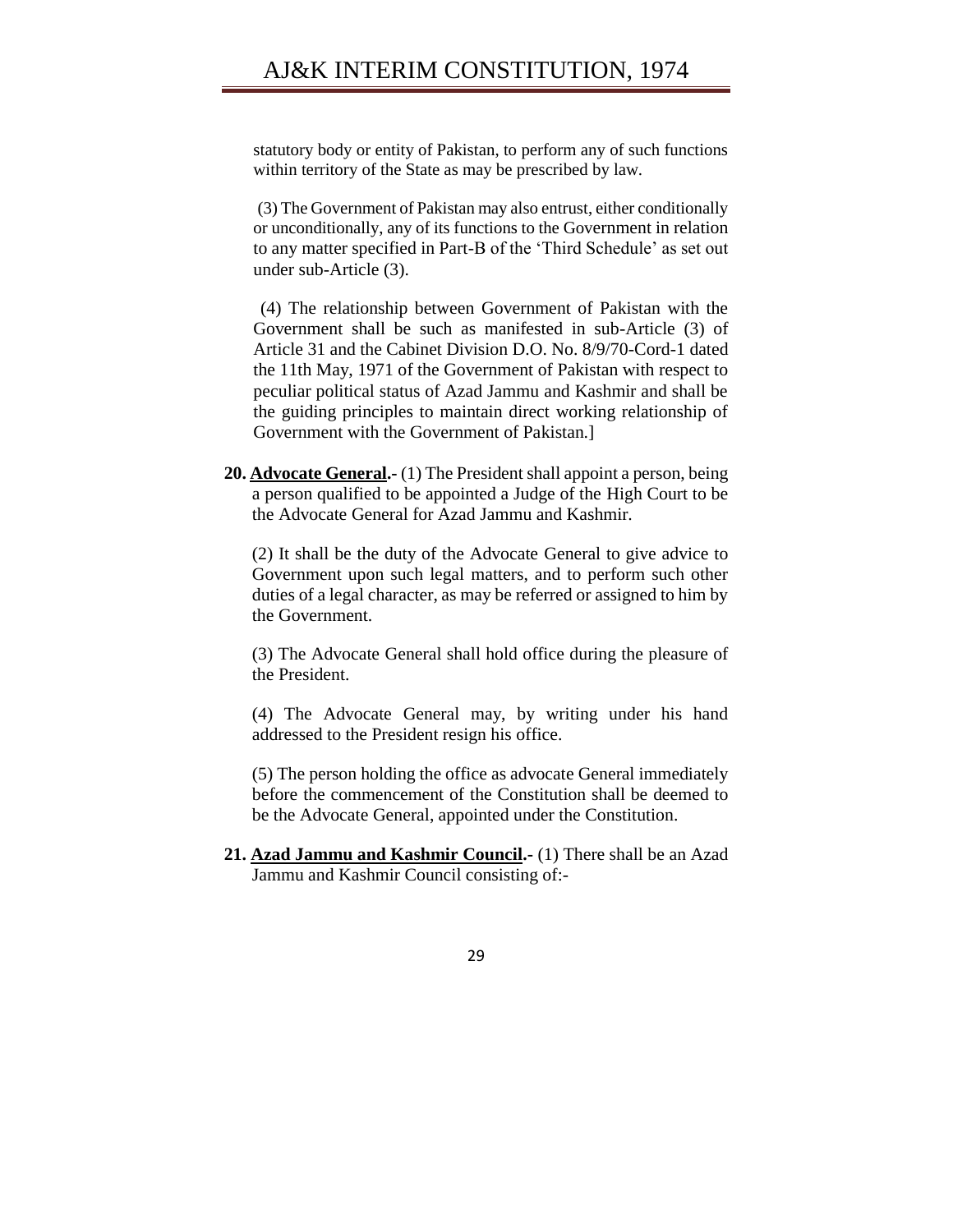- (a) the Prime Minister of Pakistan;
- (b) the President;
- (c) five Members to be nominated by the Prime Minister of Pakistan from time to time from amongst Federal Minister and members of Parliament;
- (d) the Prime Minister of Azad Jammu and Kashmir or a person nominated by him; and
- (e) six members to be elected by the Assembly from amongst State Subjects in accordance with the system of proportional representation by means of the single transferable vote.

(2) The Prime Minister of Pakistan shall be the Chairman of the Council.

(3) The President shall be the vice-Chairman of the Council.

1 [(3-A) The Federal Minister of State for Kashmir Affairs and Northern Affairs shall be an ex-officio member of the Council.]

(4) The qualifications and disqualification for being elected, as and for being, a member of the Council shall, in the case of a member referred to in clause (e) of sub-Article (1), be the same as these for being elected as, and for being a member of the Assembly.

2 [(4-A) The seat of a member of the Council elected by the Assembly, hereinafter referred to as an elected member, shall become vacant if,-

<sup>1.</sup>Added by the Azad Jammu and Kashmir Interim Constitution (Second Amendment) Act, 1976 (Act VII of 1976) dated 06-07-1976.

<sup>2.</sup> Substituted by the Azad Jammu and Kashmir Interim Constitution (First Amendment) Act, 1975 (Act IX of 1975) dated 12-11-1975.

<sup>30</sup>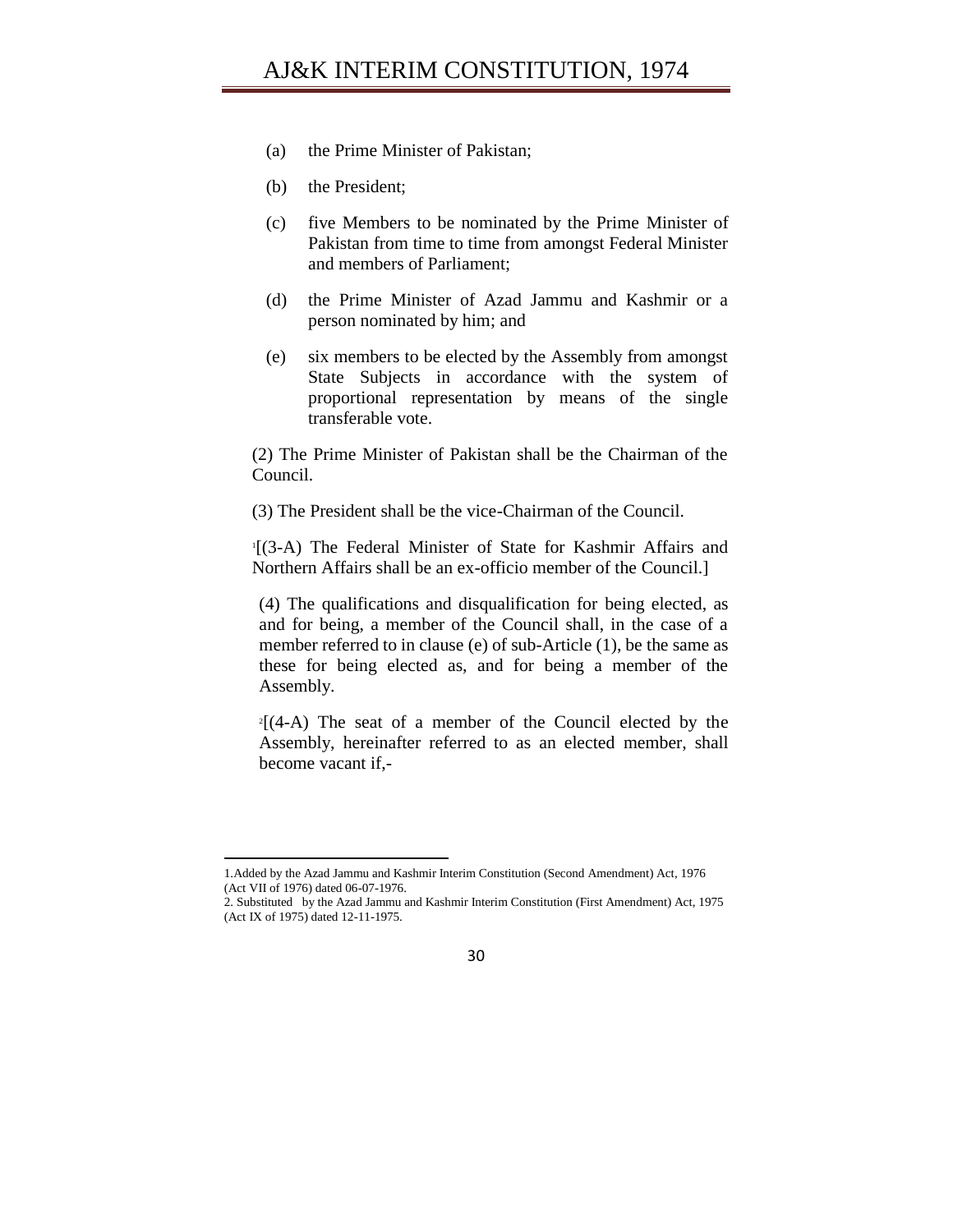- (a) he resigns his seat by notice in writing under his hand addressed to the Chairman or, in his absence, to the Secretary of the Council;
- (b) if he is absent, without the leave of the Chairman, from thirty consecutive sittings of the Council;
- (c) he fails to make the oath referred to in sub-Article (6) within a period of ninety days after the date of his election, unless the Chairman, for good cause shown, extends the period; or
- (d) he ceases to be qualified for being a member under any provision of the Constitution or any other law.

(4-B) If any question arises whether a member has, after his election, become disqualified from being a member of the Council, the Chairman shall refer the question to the Chief Election Commissioner and, if the Chief Election Commissioner is of the opinion that the member has become disqualified, the member shall cease to be a member and his seat shall become vacant.

(4-C) An election to fill a vacancy in the office of an elected member shall be held not later than thirty days from the occurrence of the vacancy or, if the election cannot be held within that period because the Assembly is dissolved, within thirty days of the general election to the Assembly.

(4-D) The manner of election of elected members and filling of a casual vacancy in the office of an elected member shall be such as may be prescribed.]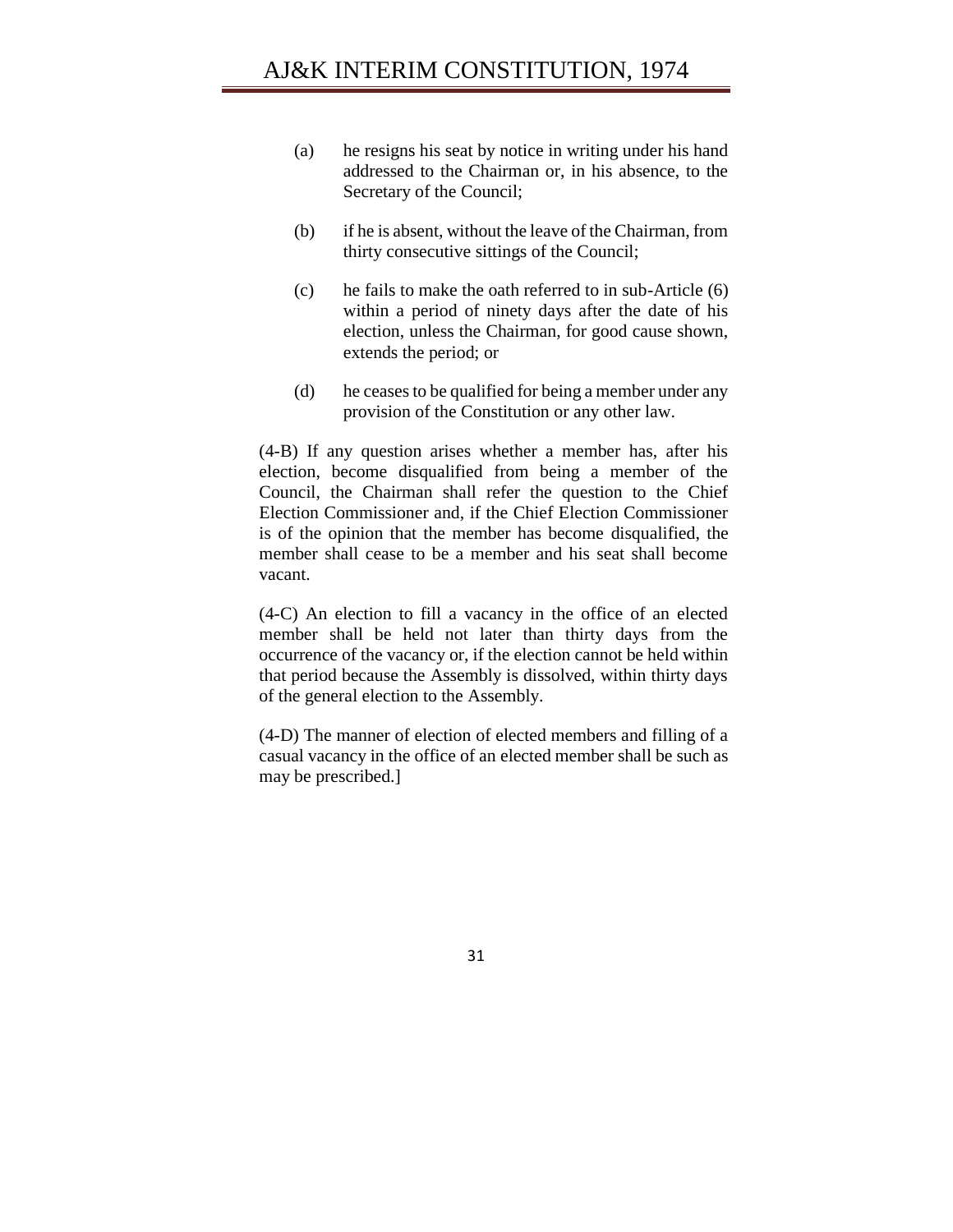## AJ&K INTERIM CONSTITUTION, 1974

(5) <sup>1</sup> [An elected member] shall hold office for a term of five years from the day he enters upon his office <sup>2</sup>[:

Provided that an elected member shall, notwithstanding the expiration of his term, continue to hold office until his successor enters upon his office.]

3 [(6) An elected member] shall, before entering upon office, make before the Chairman oath in the form set out in the First Schedule.]

4 [(7)The words 'The Prime Minister of Pakistan' wherever occurring in this Article shall be deemed to include the person for the time being exercising the powers and performing the functions of the Chief Executive of Pakistan.

5 [(8)The Council shall have an advisory role in respect of matters and subjects, referred to in sub-Article (3) of Article 31 and in respect of the responsibilities of Government of Pakistan under the UNCIP Resolutions.]

- **22. Legislative Assembly. -** (1) The Legislature of Azad Jammu and Kashmir shall consist of a legislative Assembly consisting of <sup>6</sup>[fifty three] members of whom,-
	- $7[(a)$  forty five shall be elected directly on the basis of adult franchise, out of whom,-

<sup>7.</sup> Sub-Article (1) of clause (a) substituted by Constitution (Thirteenth Amendment) Act, 2018.



<sup>1</sup> . Substituted by the Azad Jammu and Kashmir Interim Constitution (First Amendment) Act, 1975 (Act IX of 1975) dated 12-11-1975.

<sup>2</sup> Full stop subs. by colon and the proviso added by Azad Jammu and Kashmir Interim Constitution (Ninth Amendment) Act, (First Amendment) Act, 1975 (Act IX of 1975) dated 12-11-1975.

<sup>3</sup> Substituted by the Azad Jammu and Kashmir Interim Constitution (First Amendment) Act, 1975 (Act IX of 1975) dated 12-11-1975.

<sup>4</sup> sub-Articles (7), (8), (9), (10), (11), (12) and (13) shall be omitted and sub-Article 14 shall be renumbered as (7) by Constitution (Thirteenth Amendment) Act, 2018.

<sup>5</sup> Added by Constitution (Thirteenth Amendment) Act, 2018.

<sup>6</sup> The words "forty nine" substituted by the words "fifty three" by Constitution (Thirteenth Amendment) Act, 2018.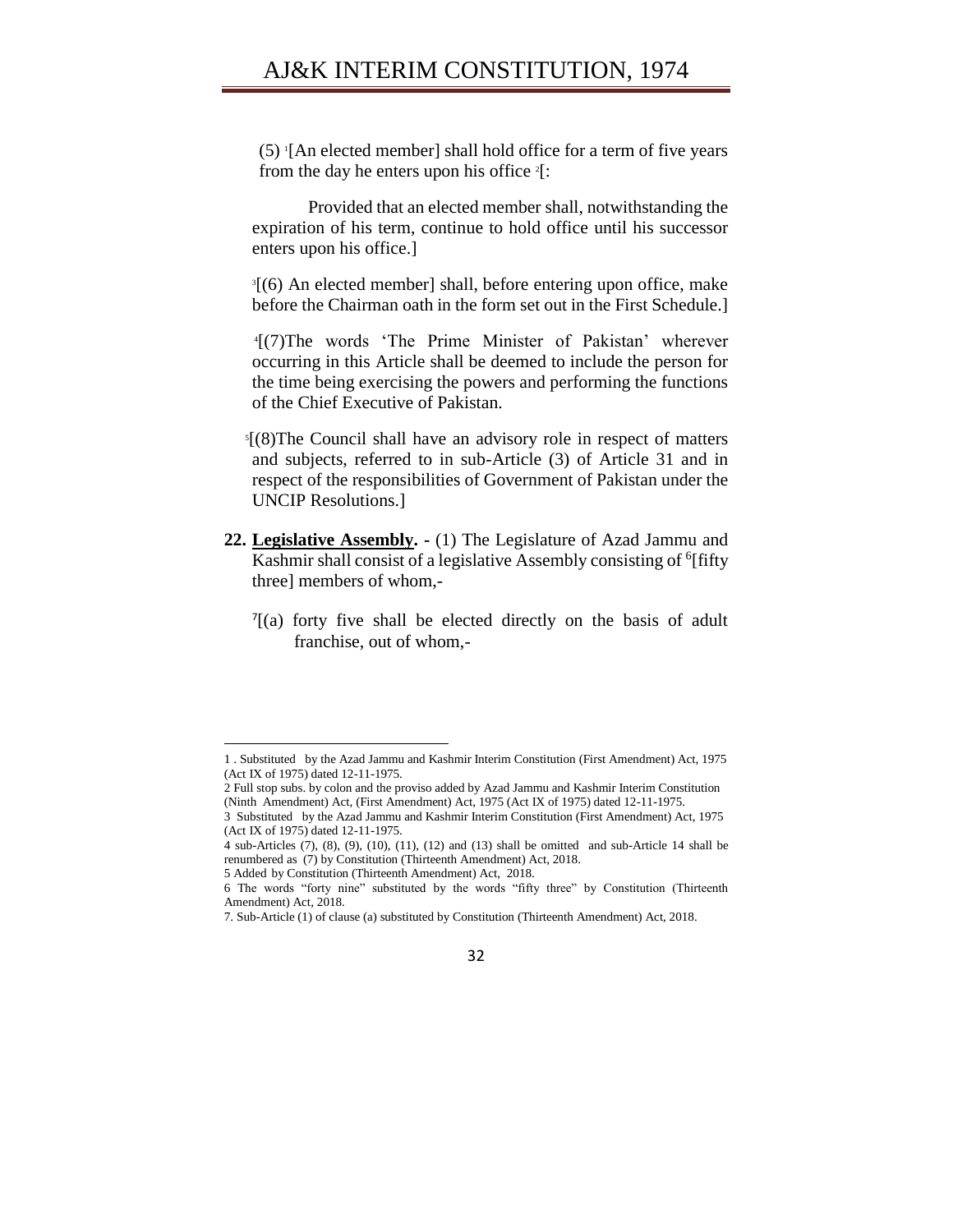(i) thirty three members to be elected by the State Subjects residing in the Azad Government of the State of Jammu and Kashmir as defined in Article 2:

Provided that this amendment shall take effect from the next term of the Assembly;

- (ii) six members to be elected from amongst themselves by the refugees from the occupied areas of districts of Muzaffarabad, Anantnag (Islamabad) and Baramula as these existed on the 14th day of August, 1947, who are now residing in any of the province of Pakistan;
- (iii) six members to be elected from amongst themselves by such of the State Subjects from occupied areas of districts of Jammu, Kathua, Reasi, Udhampur, Poonch State and Mirpur as existed on the 14th day of August, 1947 and Mangla Dam affectees who are now residing in any of the province of Pakistan:

Provided that the members represented under sub-clauses (ii) and (iii), hereinabove, shall be deemed to have been elected and shall always to have been validly represented and elected under this Article.]

- (b) <sup>1</sup> <sup>1</sup>[five], who shall be women, shall be elected by the directly elected members;
- $2\lceil (c) \rceil$ [(c) one, who shall be from amongst the Ulema-e- Din or

Mushaikh and well-versed with the teachings of Islam, shall be elected by the directly elected members;

<sup>1.</sup> Substituted by the Azad Jammu and Kashmir Interim Constitution (Seventh Amendment) Act, 1986 (Act II of 1986) dated 27-02-1986.

<sup>2.</sup> Added by the Azad Jammu and Kashmir Interim Constitution (Seventh Amendment) Act, 1986 (Act II of 1986) dated 27-02-1986.

<sup>33</sup>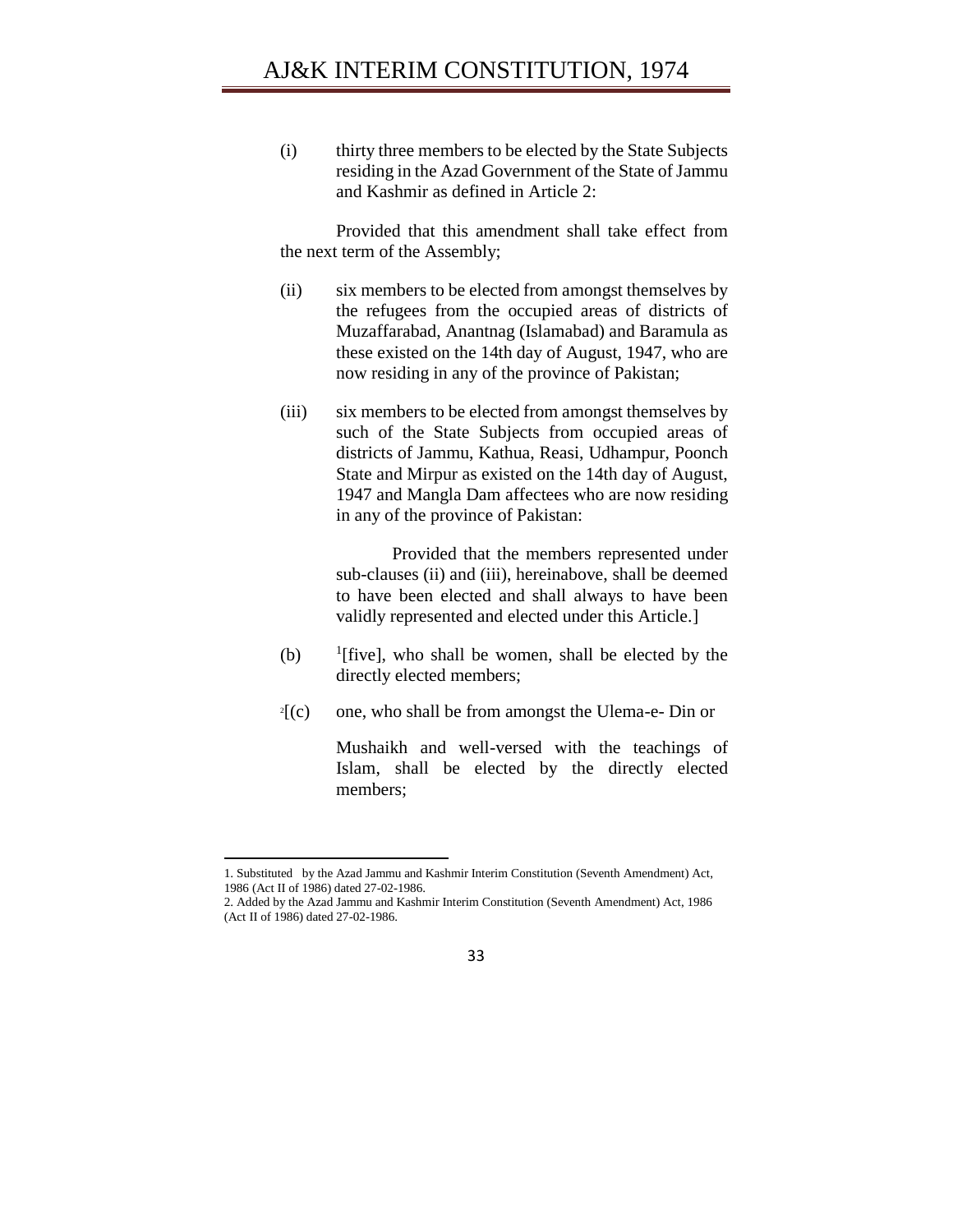- (d) one, who shall be from amongst the Jammu and Kashmir State Subjects residing abroad, shall be elected by the directly elected members; and
- (e) one, who shall be from amongst the technocrats and other professionals, shall also be elected by the directly elected members.]

(2) The manner of election of the members of the Assembly and the manner of filling casual vacancies shall be such as may be prescribed.

(3) Every Assembly, unless sooner dissolved, shall continue for five years from the date appointed for their first meeting and no longer, and the expiration of the said period of five years shall operate as dissolution of the Assembly.

1 [(4) A general election to the Assembly shall be held within a period of sixty days immediately preceding the day on which the term of the Assembly is due to expire, unless the Assembly has been sooner dissolved, and the result of the election shall be declared not later than fourteen days before that day.]

**23. Oath of members of the Assembly**.-(1) A person elected as a member of the Assembly shall not take his seat in the Assembly until he makes before such person as is prescribed by rules of the Assembly an oath in the form set out in the First schedule.

(2) The oath may be made at any time whether or not the Assembly is in session.

(3) If any person sits or votes in the Assembly knowing that he is not qualified to be, or is disqualified from being, a member of the Assembly he shall be liable in respect of every day on which he so sits or votes to a penalty of two hundred rupees a day which may be

l



<sup>1.</sup> Added by the Azad Jammu and Kashmir Interim Constitution (Fifth Amendment) Act, 1977 (Act VII of 1977) dated 18-08-1977.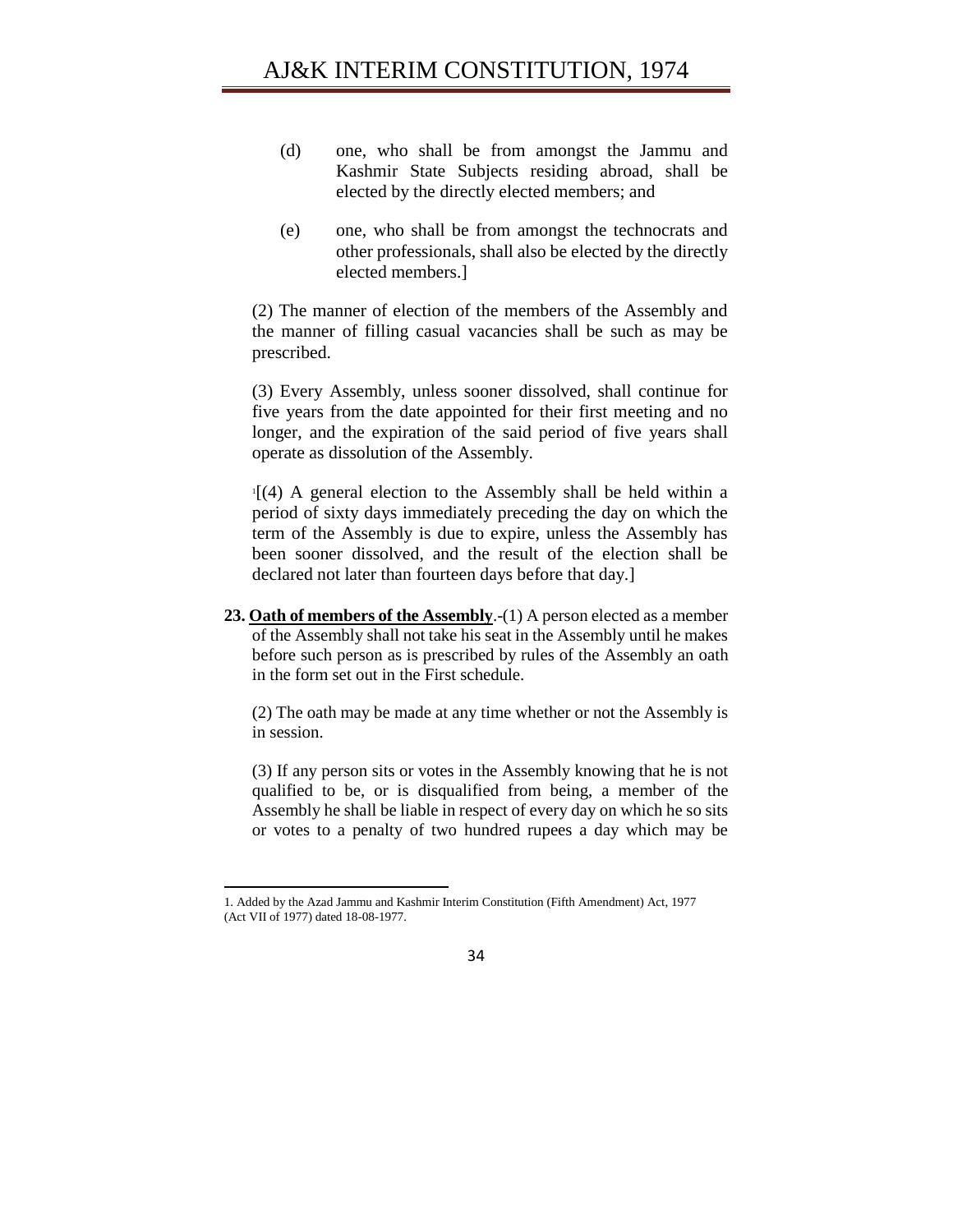# AJ&K INTERIM CONSTITUTION, 1974

recovered from him as a debt due to the Government recoverable as arrears of land revenue.

- **24. Qualification of members of the Assembly.-** (1) A person shall be qualified to be elected as, and to be, a member of the Assembly if,-
	- (a) he is a Sate Subject;
	- (b) he is not less than twenty-five years of age; and
	- (c) his name appears on the electoral roll of any constituency in Azad Jammu and Kashmir or Pakistan.
	- (2) A person shall be disqualified from being so-elected if,-
		- (a) he is of unsound mind and stands so declared by competent court; or
		- (b) he is an un-discharged insolvent unless a period of ten years has elapsed since his being adjudged as insolvent; or
		- (c) he has been on conviction for any offence sentenced to transportation for any term or imprisonment for a term of not less than two years unless a period of five years has elapsed since his release; or
		- (d) he holds any office of profit in the service of Azad Jammu and Kashmir or in the service of Pakistan other than an office which is not a whole time office remunerated either by salary or by fee other than an office specified in the second Schedule; or
		- (e) he has been dismissed for misconduct from the service of Azad Jammu and Kashmir or the service of Pakistan unless a period of five years has elapsed since his dismissal; or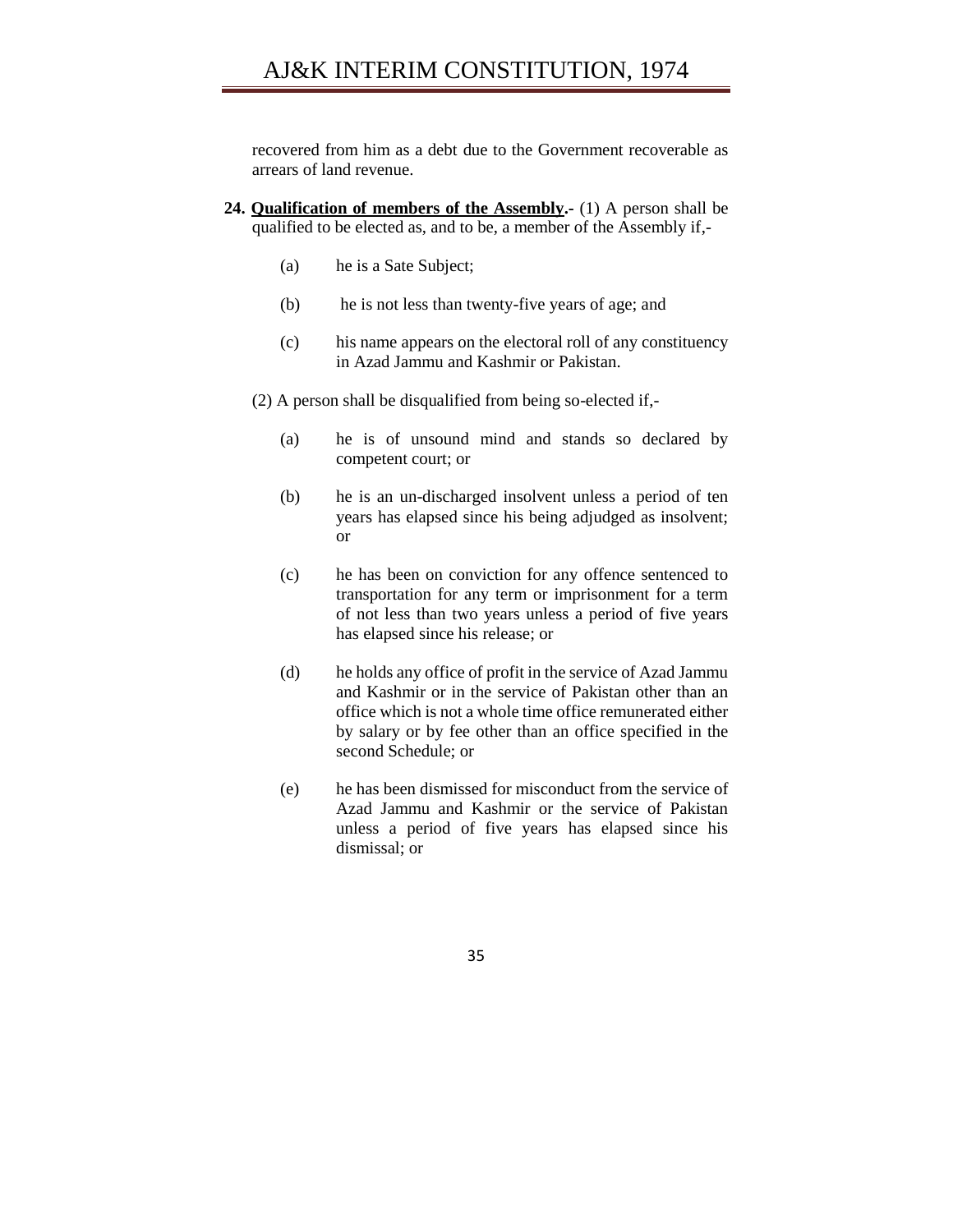(f) he is otherwise disqualified from being a member of the Assembly by the Constitution or by or under any other law.

#### **25. Seat in Assembly becomes vacant under certain circumstances.**- (1) The seat of a member of the Assembly shall become vacant if,-

- (a) he resigns his seat by notice in writing under his hand addressed to the Speaker in his absence, to the Secretary of the Assembly; or
- (b) he is absent from the Assembly without the leave of the Assembly for thirty consecutive sitting days of the Assembly; or
- (c) he fails to make the oath referred to in Article  $[23]$ , within a period of ninety days after the date of his election unless the Speaker for good cause shown extends the period; or
- (d) he is elected as a member of the Council; or
- (e) he ceases to be qualified for being a member under any provision of the Constitution or any other law.

2 [(1-A) If a member of the Assembly is elected to more than one seat, he shall within a period of thirty days after the declaration of the result for the last such seat, resign all but one of his seats, and if he does not so resign, all the seats to which he has been elected shall become vacant at the expiration of the said period of thirty days except the seat to which he has been last elected or, if he has been elected to more than one seat on the same day, the seat for election to which his nomination was filed last.]

<sup>2.</sup>Inserted by the Azad Jammu and Kashmir Interim Constitution (First Amendment) Act, 1975 (Act IX of 1975) dated 12-11-1975.



<sup>1.</sup> Substituted by the Azad Jammu and Kashmir Interim Constitution (First Amendment) Act, 1975 (Act IX of 1975) dated 12-11-1975.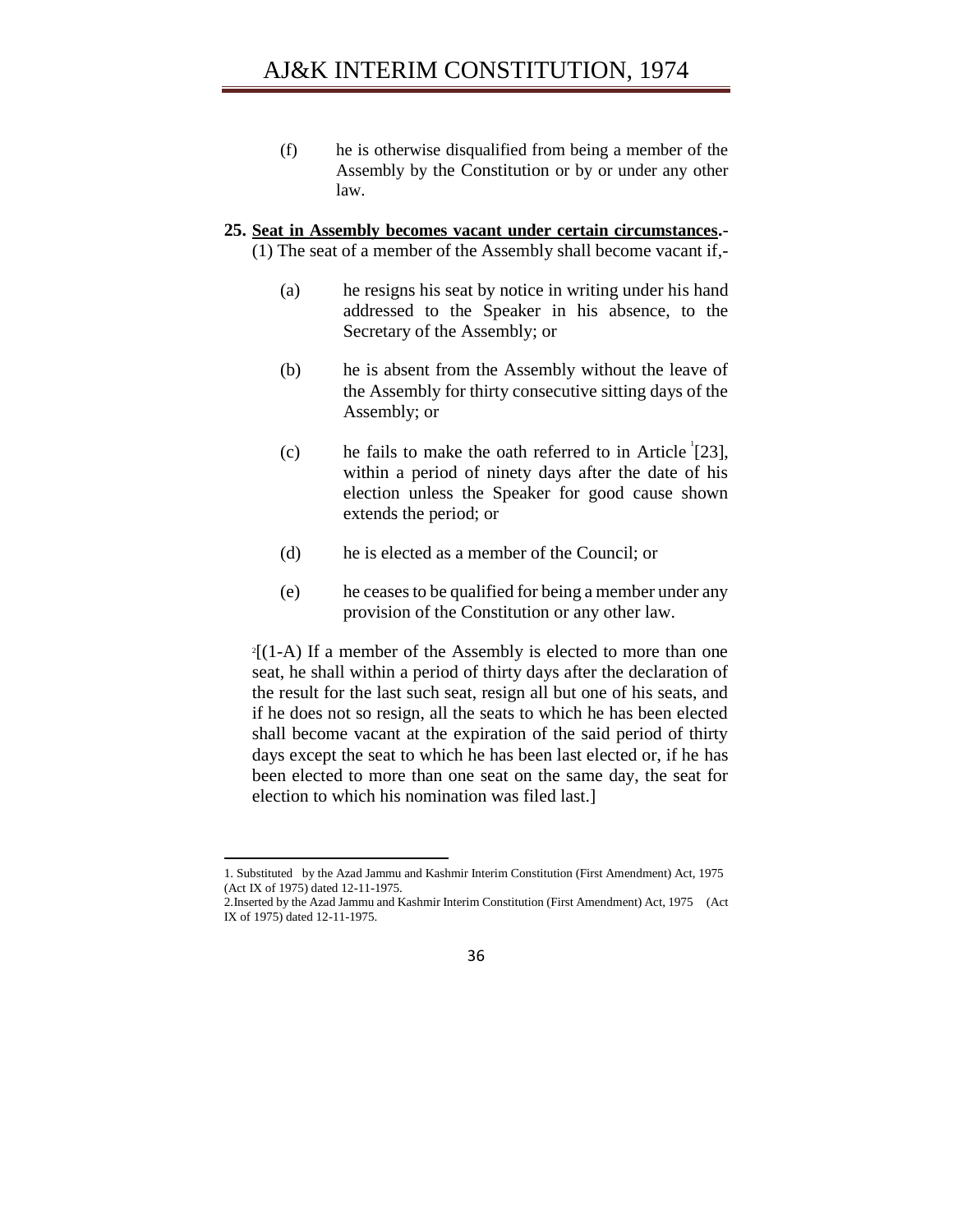(2) if any question arises whether a member of the Assembly has, after his election, become disqualified from being a member of the Assembly, the Speaker shall refer the question to the Chief Election Commissioner and, if the Chief Election Commissioner is of the opinion that the member has become disqualified, the member shall cease to be a member and his seat shall become vacant.

1 [(3) When except by dissolution of the Assembly, a seat in the Assembly has become vacant not later than one hundred and twenty days before the term of the Assembly is due to expire, an election to fill the seat shall be held within sixty days from the occurrence of the vacancy.]

**26. Right to address and take part in Assembly Proceedings.-** (1) The President may address the Assembly and send massages to the Assembly.

(2) The Advocate General shall have the right to Speak and otherwise take part in the proceedings of, the Assembly or of any of its committees, but shall not by virtue of this Article have the right to vote.

**27. Meeting of the Assembly. -** (1) The Assembly shall assemble at such times and at such places as the President may appoint; and the President may prorogue a session of the Assembly except when the Assembly has been summoned by the Speaker.

(2) Any meeting of the Assembly may be adjourned by the Speaker or other person presiding thereat.

 $2[3]$  The Assembly shall meet for not less than sixty working days in each year.]

<sup>1.</sup> Added by the Azad Jammu and Kashmir Interim Constitution (Fifth Amendment) Act, 1977 (Act VII of 1977) dated 18-08-1977.

<sup>2</sup> Sub-Article (3) substituted by Interim Constitution (Thirteenth Amendment) Act, 2018.

<sup>37</sup>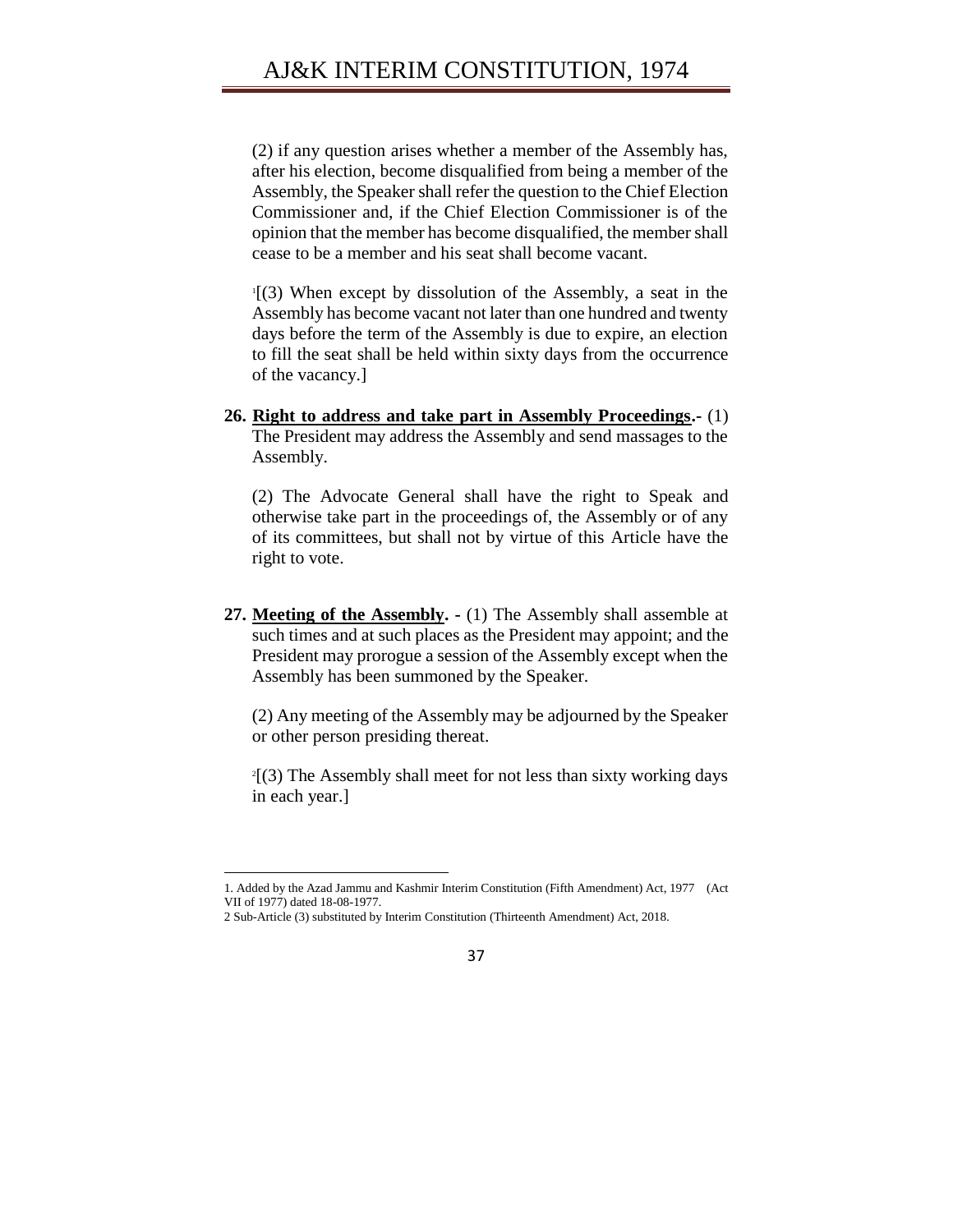1 [(4) On a requisition signed by not less than one-fourth of the total membership of the Assembly, the Speaker shall summon the Assembly to meet, at such time and place as he thinks fit, within fourteen days of the receipt of the requisition; and when the Speaker has summoned the Assembly, only he may prorogue it.]

**28. Dissolution of Assembly.**  $\cdot$  <sup>2</sup>[(1)] The President shall dissolve the Assembly if so advised by the Prime Minister, and the Assembly shall, unless sooner dissolved, stand dissolved at the expiration of forty-eight hours after the "Prime Minister" has so advised.

**Explanation.-** Reference in this Article to Prime Minister shall not be construed to include reference to a Prime Minister against whom a resolution for a vote of no confidence has been moved in the Assembly but has not been voted upon or against whom such a resolution has been passed or who is continuing in office after his resignation or after the dissolution of the Assembly or a Minister performing the functions of Prime Minister under sub- Article (1) or sub-Article (3) of Article 17.

3 [(2) When the Assembly is dissolved a general election to the Assembly shall be held within a period of ninety days after the dissolution, and the results of the election shall be declared not later than fourteen days after the conclusion of the polls.]

**29. Speaker of the Assembly.-** (1) The Assembly shall, at its first meeting or as soon thereafter as may be, elect from amongst its members a Speaker <sup>4</sup> [and a Deputy Speaker] of the Assembly.

 $\overline{a}$ 

<sup>1.</sup> Added by the Azad Jammu and Kashmir Interim Constitution (First Amendment) Act, 1975 (Act IX of 1975) dated 12-11-1975.

<sup>2.</sup> Inserted by the Azad Jammu and Kashmir Interim Constitution (Fifth Amendment) Act, 1977 (Act VII of 1977) dated 18-08-1977.

<sup>3.</sup> Inserted by the Azad Jammu and Kashmir Interim Constitution (Fifth Amendment) Act, 1977 (Act VII of 1977) dated 18-08-1977.

<sup>4.</sup> Inserted by the Azad Jammu and Kashmir Interim Constitution (First Amendment) Act, 1975 (Act IX of 1975) dated 12-11-1975.

<sup>38</sup>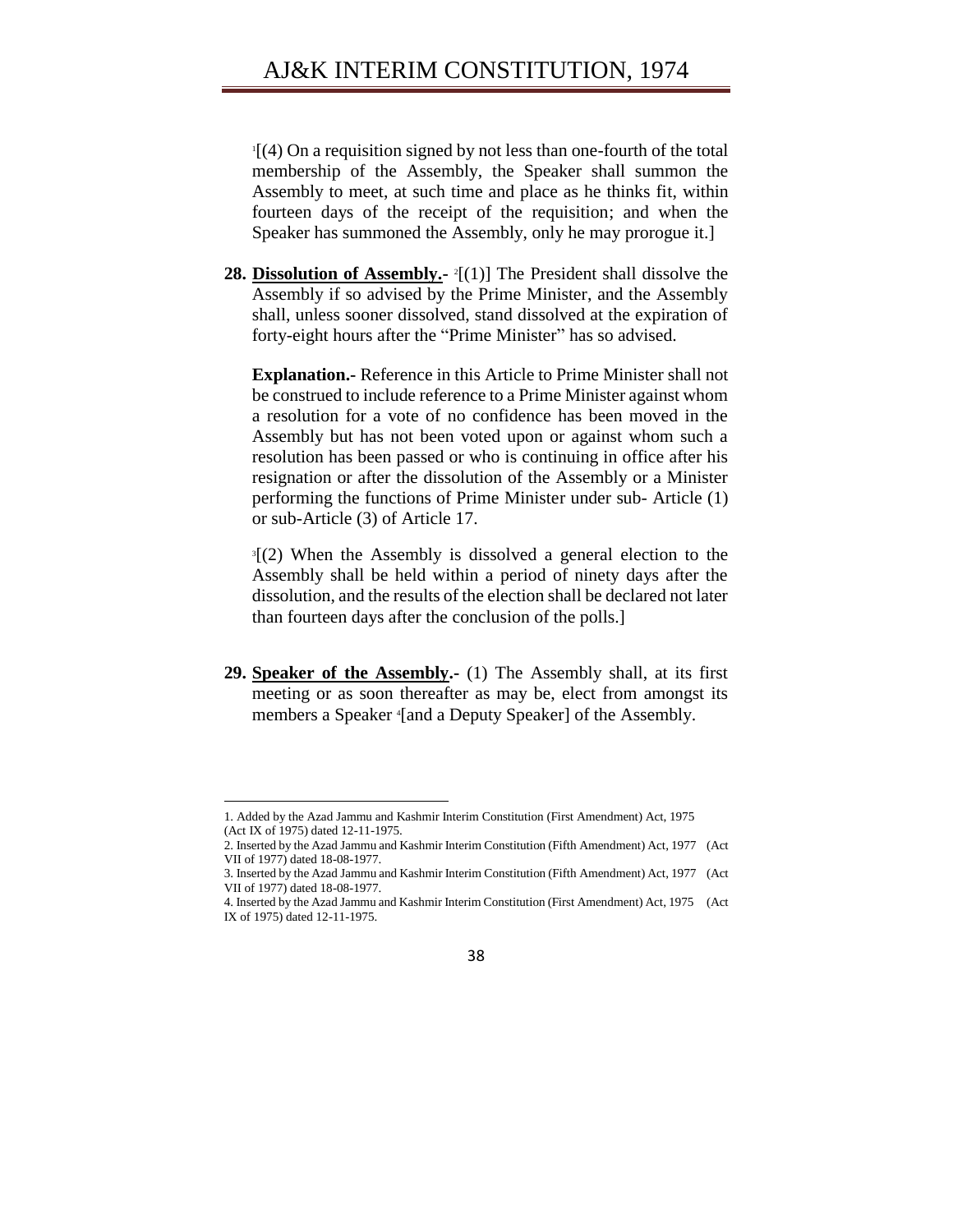(2) Before entering upon office, a member of the Assembly elected as Speaker <sup>1</sup> [or Deputy Speaker] shall make before the Assembly an oath in the form set out in the First Schedule.

(3) All proceedings of the Assembly shall be conducted in accordance with Rules of Procedure made by the Assembly and approved by the President.

2 [(4) The Speaker shall preside at the meetings of the Assembly and, when the office of the Speaker is vacant, or the Speaker is absent or is unable to perform his functions due to any cause, the Deputy Speaker shall act as Speaker, and if at that time, the Deputy Speaker is also absent or is unable to act as Speaker due to any cause, such member of the Assembly present as may be determined by the Rules of Procedure of the Assembly shall preside at the meeting of the Assembly.

(5) So often as the office of Speaker or Deputy Speaker becomes vacant, the Assembly shall elect one of its members to fill the office.]

(6) The Speaker may resign his office by writing under his hand addressed to the President.

3 [(6-A) The Deputy Speaker may resign his office by writing under his hand addressed to the Speaker.]

(7) The office of the Speaker <sup>4</sup> [or Deputy Speaker] shall become vacant if,-

l

<sup>4.</sup> Inserted by the Azad Jammu and Kashmir Interim Constitution (First Amendment) Act, 1975 (Act IX of 1975) dated 12-11-1975.



<sup>1.</sup> Inserted by the Azad Jammu and Kashmir Interim Constitution (First Amendment) Act, 1975 (Act IX of 1975) dated 12-11-1975.

<sup>2.</sup> Substituted by the Azad Jammu and Kashmir Interim Constitution (First Amendment) Act, 1975 (Act IX of 1975) dated 12-11-1975.

<sup>3.</sup> Inserted by the Azad Jammu and Kashmir Interim Constitution (First Amendment) Act, 1975 (Act IX of 1975) dated 12-11-1975.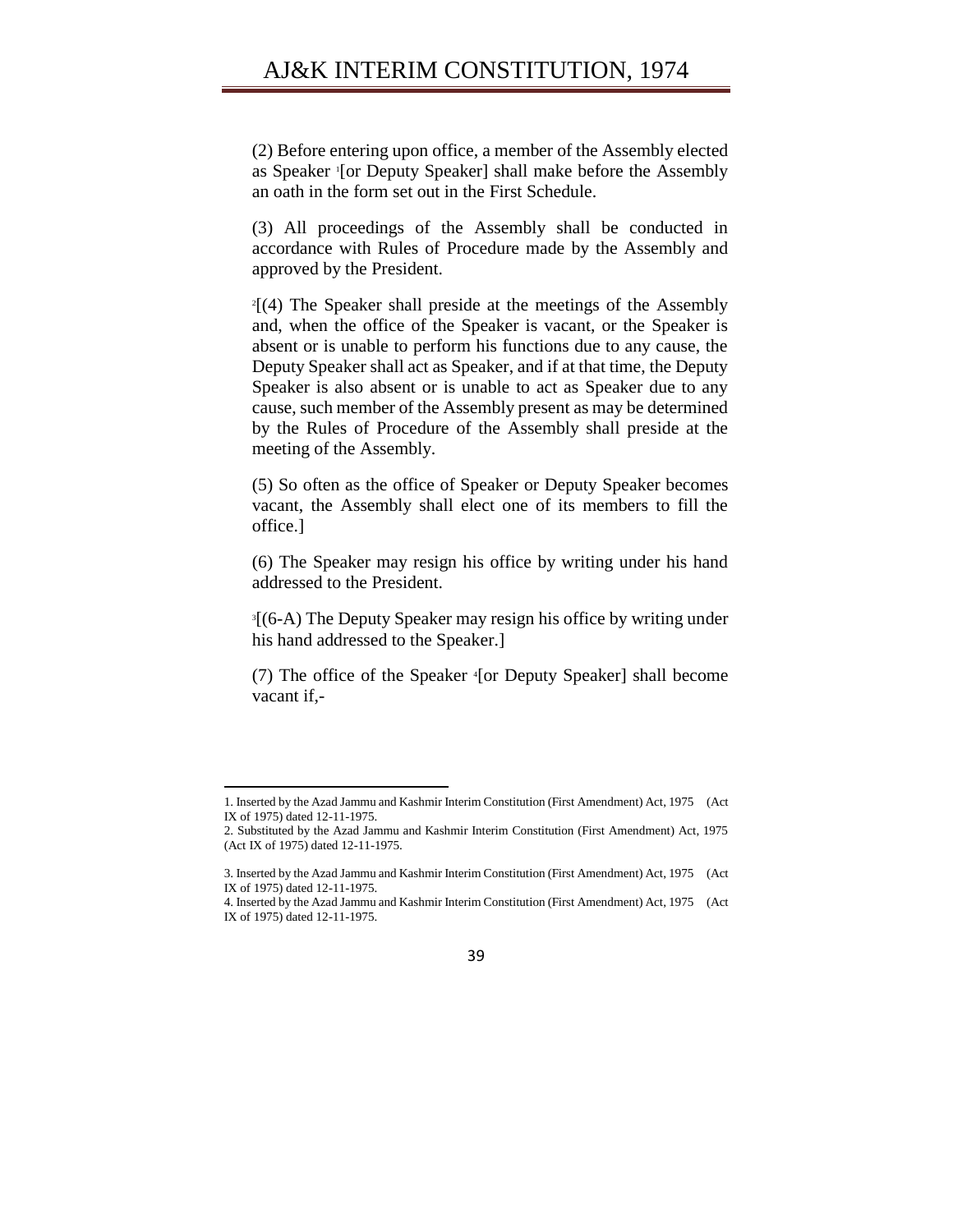- (a) except as provided in sub-Article (8), he ceases to be a member of the Assembly; or
- (b) he is removed from office by a resolution of the Assembly, of which not less than seven days' notice by not less than <sup>1</sup> [one fourth of the total membership of the Assembly] has been given and which is passed by a majority of total membership of the Assembly.

(8) When the Assembly is dissolved, the Speaker shall continue in his office till the person elected to fill the office by the next Assembly enters upon his office.

- **30.**  2 [**Voting in Assembly and quorum.-**] (1) Subject to the Constitution;-
	- (a) a decision in the Assembly shall be taken by a majority of the votes of the members present and voting but the Speaker or the person presiding in his absence shall not vote except when there is an equality of votes in which case he shall exercise his casting vote;
	- (b) the Assembly may act notwithstanding any vacancy in its membership; and
	- (c) any proceeding in the Assembly shall not be invalid on the ground that some person who was not entitled to do so set, voted or otherwise took part in the proceedings.

(2) If at any time during a meeting of the Assembly the attention of the person presiding at the meeting is drawn to the fact that 3 [number of the members is less than one third of the total membership of the Assembly,] it shall be the duty of the person

 $\overline{a}$ 

<sup>3.</sup> Substituted by the Azad Jammu and Kashmir Interim Constitution (Tenth Amendment) Act, 1993 (Act XX of 1993) dated 21-03-1993.



<sup>1.</sup> Inserted by the Azad Jammu and Kashmir Interim Constitution (Tenth Amendment) Act, 1993 (Act XX of 1993) dated 21-03-1993.

<sup>2.</sup> Substituted by the Azad Jammu and Kashmir Interim Constitution (First Amendment) Act, 1975 (Act IX of 1975) dated 12-11-1975.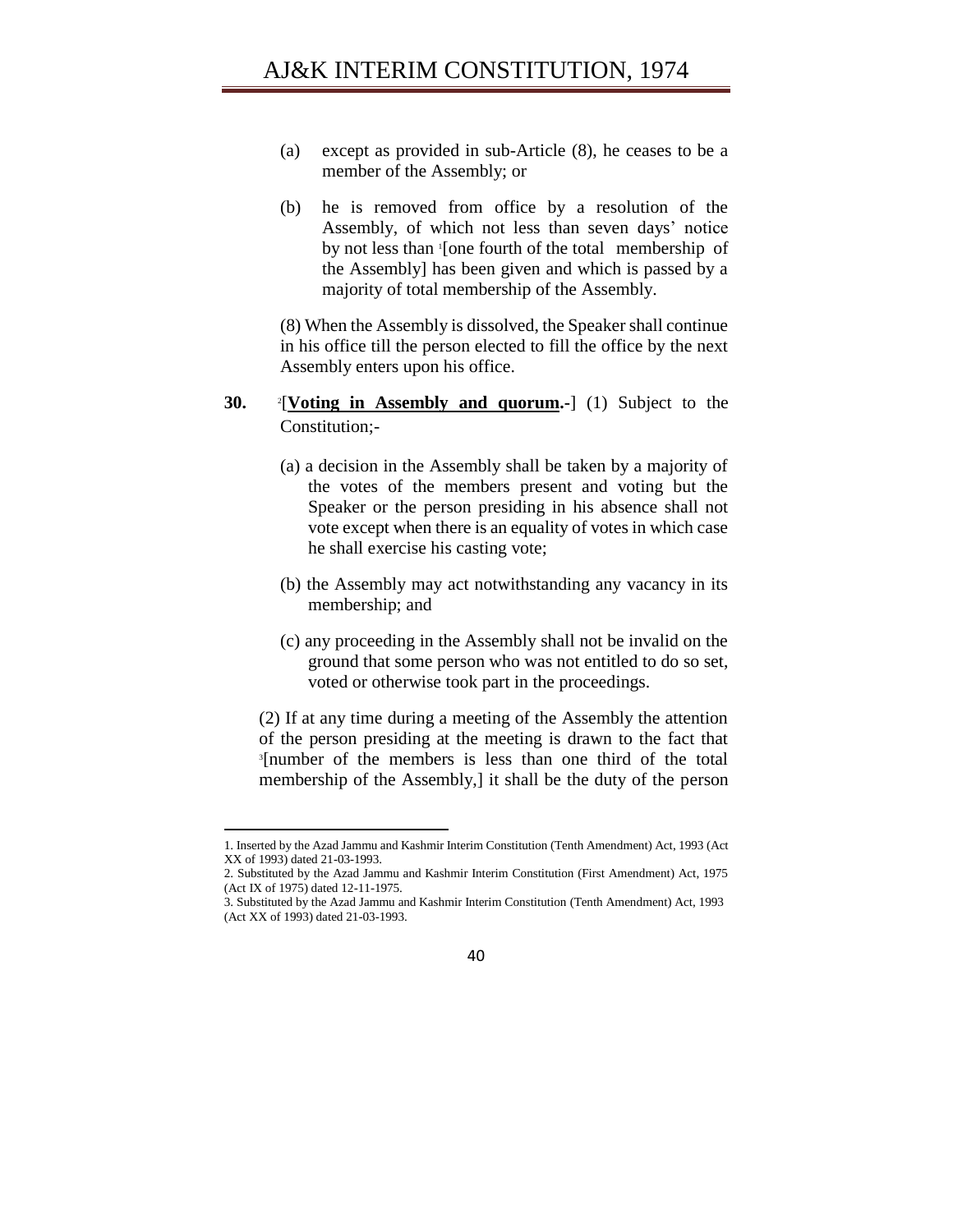presiding either to adjourn the meeting or to suspend the meeting 1 [till such number of the] members are present.

- 2 **[30-A Restriction on discussion in Assembly etc**. No discussion shall take place in the Assembly  ${}^{3}$ [\*] with respect to the conduct of any Judge of the Supreme Court of Azad Jammu and Kashmir or the High Court in the discharge of his duties.
- **30-B. Finance Committee.-** (1) The expenditure of the Assembly within authorised appropriation shall be controlled by the Assembly acting on the advice of the Finance Committee.

(2) The Finance Committee shall consist of the Speaker, the Finance Minister and such other member as may be elected thereto by the Assembly.

(3) The Finance Committee may make rules for regulating its procedure.

**30-C. Secretariat of Assembly.-** (1) The Assembly shall have a separate Secretariat.

> (2) The Assembly may by laws regulate the recruitment and conditions of service of persons appointed to the secretarial staff of the Assembly.

> (3) Until provision is made by the Assembly under sub-Article (2), the persons appointed to the Secretarial Staff of the Assembly shall continue to be governed by the conditions of service for the time being applicable to them.]

 $4[31]$ **Legislative Power.-** (1) Subject to sub-Article (3) the Assembly shall have the power to make laws,-

l



<sup>1.</sup> Substituted by the Azad Jammu and Kashmir Interim Constitution (Tenth Amendment) Act, 1993 (Act XX of 1993) dated 21-03-1993.

<sup>2.</sup> Inserted by the Azad Jammu and Kashmir Interim Constitution (First Amendment) Act, 1975 (Act IX of 1975) dated 12-11-1975.

<sup>3</sup> The words "or the Council or the joint sitting" omitted by Interim Constitution (Thirteenth Amendment) Act, 2018.

<sup>4</sup> Article 31 substituted by Interim Constitution (Thirteenth Amendment) Act, 2018.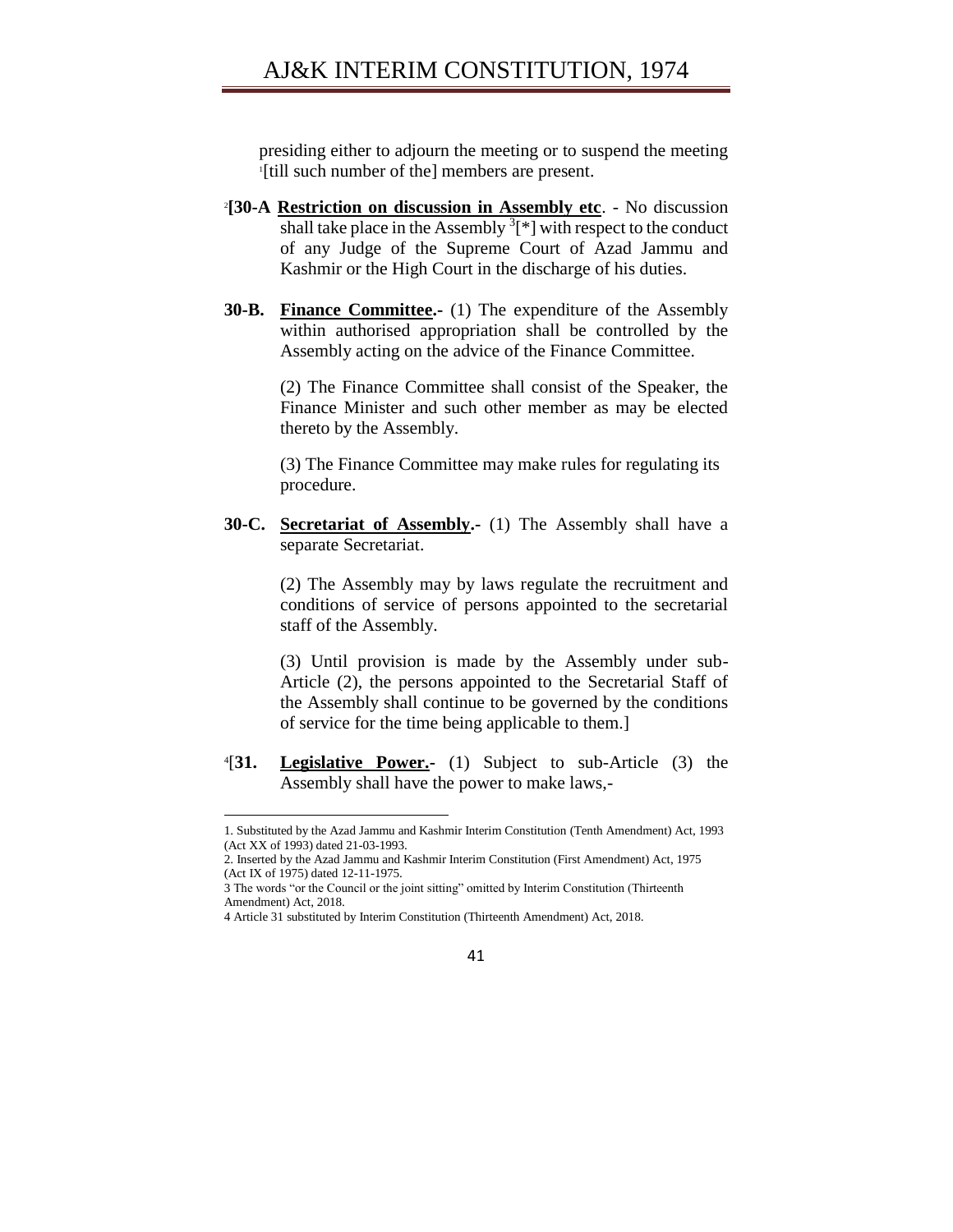- (a) for the territories of Azad Jammu and Kashmir;
- (b) for all state subjects, wherever they may be; and
- (c) for all persons in the Service of Azad Jammu and Kashmir, wherever they may be.

(2) The Assembly shall have exclusive power to make laws on any matter not enumerated in Part-A of the Third Schedule.

(3) The Government of Pakistan shall have exclusive power to make laws with respect to any matter enumerated in 'Part-A' of the Third Schedule.

(4) The Assembly shall, with the consent of Government of Pakistan, make laws with respect to any matters enumerated in 'Part-B' of the Third Schedule.

(5) All taxes including the income tax shall be levied for the purposes of the territories of Azad Jammu and Kashmir by or under the authority of an Act of the Assembly.

(6) No law shall be repugnant to the teachings and requirements of Islam as set out in the Holy Quran and Sunnah and all existing laws shall be brought in conformity with the Holy Quran and Sunnah.

**Explanation**.—In the application of this sub-Article to the personal law of any Muslim sect, the expression "Quran and Sunnah" shall mean the Quran and Sunnah as interpreted by that sect.]

**1** [**32**. **Council of Islamic Ideology.**- (1) There shall be a Council of Islamic Ideology, hereinafter referred to as the Islamic Council.

> (2) The Islamic Council shall consist of such members, being not less than five nor more than ten, as the President may appoint, on the advice of the Prime Minister, from amongst



<sup>1</sup> Article 32 substituted by Interim Constitution (Thirteenth Amendment) Act, 2018.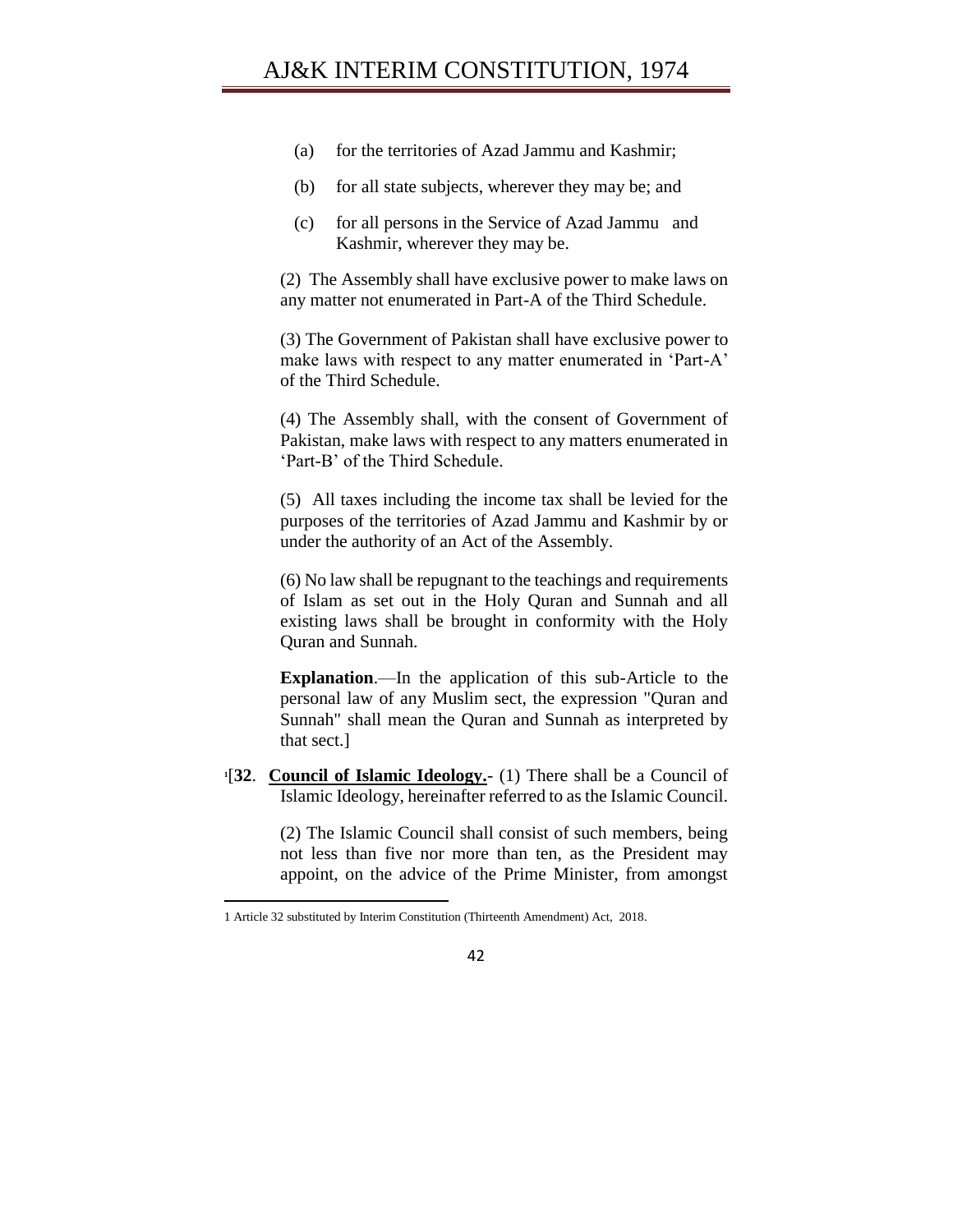persons having knowledge of principles and philosophy of Islam as enunciated in the Holy Quran and Sunnah, or understanding of the economic, political, legal or administrative problems of Azad Jammu and Kashmir.

(3) While appointing members of Islamic Council, the President shall ensure that,-

- (a) so far as practicable, various school of thought are represented in the Islamic Council
- (b) not less than one of the members are persons each of whom is or has been a judge of the Supreme Court or of a High Court; and
- (c) not less than one third of the members are persons each of whom has been engaged for a period of not less than fifteen years, in Islamic research or instruction.

(4) The President shall appoint one of the members of Islamic Council to be Chairman of Islamic Council.

(5) If one-third members of the total strength of the Assembly so requires, the Assembly may refer to Islamic Council or Islamic Ideology Council of Pakistan constituted under Article 228 of the Constitution of Pakistan, for solicitation of advice as to whether a proposed law is or is not repugnant to the injunctions of Islam:

Provided that the Government may also make such reference for advice of Islamic Council or Islamic Ideology Council of Pakistan, if deems expedient in the public interest.

(6) When a proposed law or a question is referred under sub-Article (6), the Islamic Council, or the Islamic Ideology Council of Pakistan, as the case may be, shall, within fifteen days, inform the Assembly or the Government of the period within which the council expects to be able to furnish that advice:

43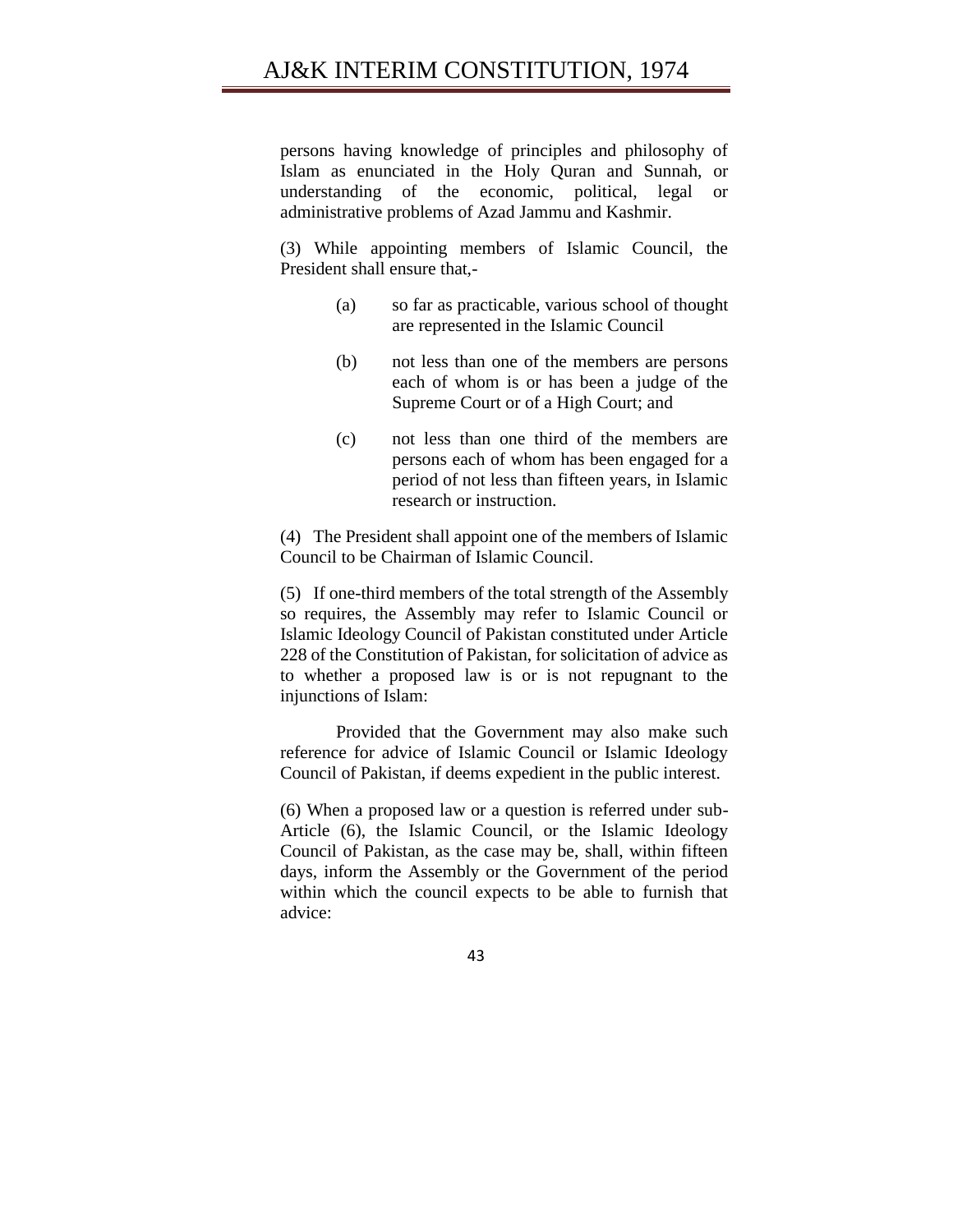Provided that the Islamic Council may refer the question so received, with or without its opinion, to the Council of Islamic Ideology of Pakistan for advice.

(7) Where the Assembly considers that in the public interest, the making of the proposed law in relation to which the question arose should not be postponed until the advice of the Islamic Council or Islamic Ideology Council of Pakistan is furnished, the law may be made before the advice is furnished;

Provided that, where a law is referred for advice under sub-Article (7) and it is advised that the law is repugnant to the injunctions of Islam, the Assembly shall reconsider the law so made.

(8) A member of Islamic Council shall hold office for a period of three years.

(9) A Member may, by writing under his hand addressed to the President, resign his office or may be removed by the President upon the passing of a resolution for his removal by a majority of the total membership of the Islamic Council.

(10) The proceedings of the Islamic Council shall be regulated by rules of procedure to be made by the Council with the approval of the Government.]

 $1$ [33.] **<u>Amendment of the Constitution.-</u>** (1) The provisions of the Constitution may be amended in accordance with the following provisions.

> (2) No amendment shall be made in Articles 31, 33 and 56, without the prior approval of the Government of Pakistan.

> (3) A bill to amend the Constitution, shall be originated in the Assembly and when the bill has been passed with or without amendment by the votes of not less than two-third of total

<sup>1</sup> Article 33 substituted by Interim Constitution (Thirteenth Amendment) Act, 2018.

<sup>44</sup>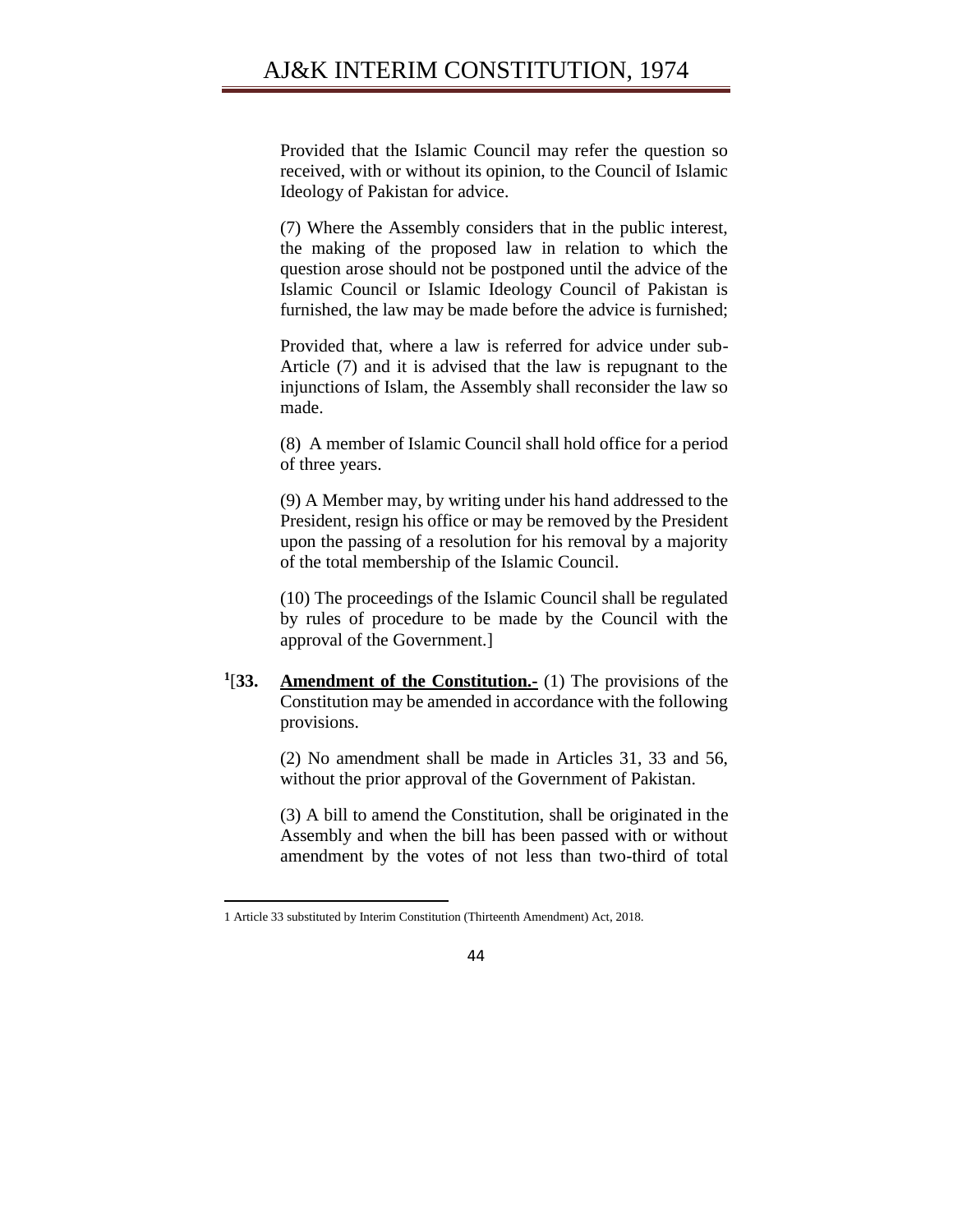membership of the Assembly, the bill shall be presented to the President for assent.]

- **1** [**33-A.** [Omitted]
- $2[34]$ [**34. Validity of Proceedings of the Assembly**.- (1) The validity of any proceedings in the Assembly shall not be questioned in any court.

(2) An officer or member or an authority to whom powers are vested for the regulation of proceedings, conduct of business, maintenance of order in the Assembly shall not, in relation to the exercise of any of those powers, be subject to the jurisdiction of any court.

(3) A member of, or a person entitled to speak in the Assembly shall not be liable to any proceedings in any court in respect of anything said by him or any vote given by him in the Assembly or in any committee thereof.

(4) A person shall not be liable to any proceedings in any court in respect of publication by or under the authority of the Assembly, of any report, paper, vote or proceedings.

(5) No process issued by a court or other authority shall, except with the leave of the Speaker be served or executed within the precincts of the place where a meeting of the Assembly is being held.

(6) Subject to this Article, the privileges of the Assembly, the committees and members of the Assembly and of the persons entitled to speak in the Assembly may be determined by law.]

**3** [**35.** [Omitted]

<sup>1..</sup>Article 33-A omitted by Interim Constitution (Thirteenth Amendment) Act, 2018. 2 Article 34 substituted by Interim Constitution (Thirteenth Amendment) Act, 2018. 3 Article 35 omitted by Interim Constitution (Thirteenth Amendment) Act, 2018.

<sup>45</sup>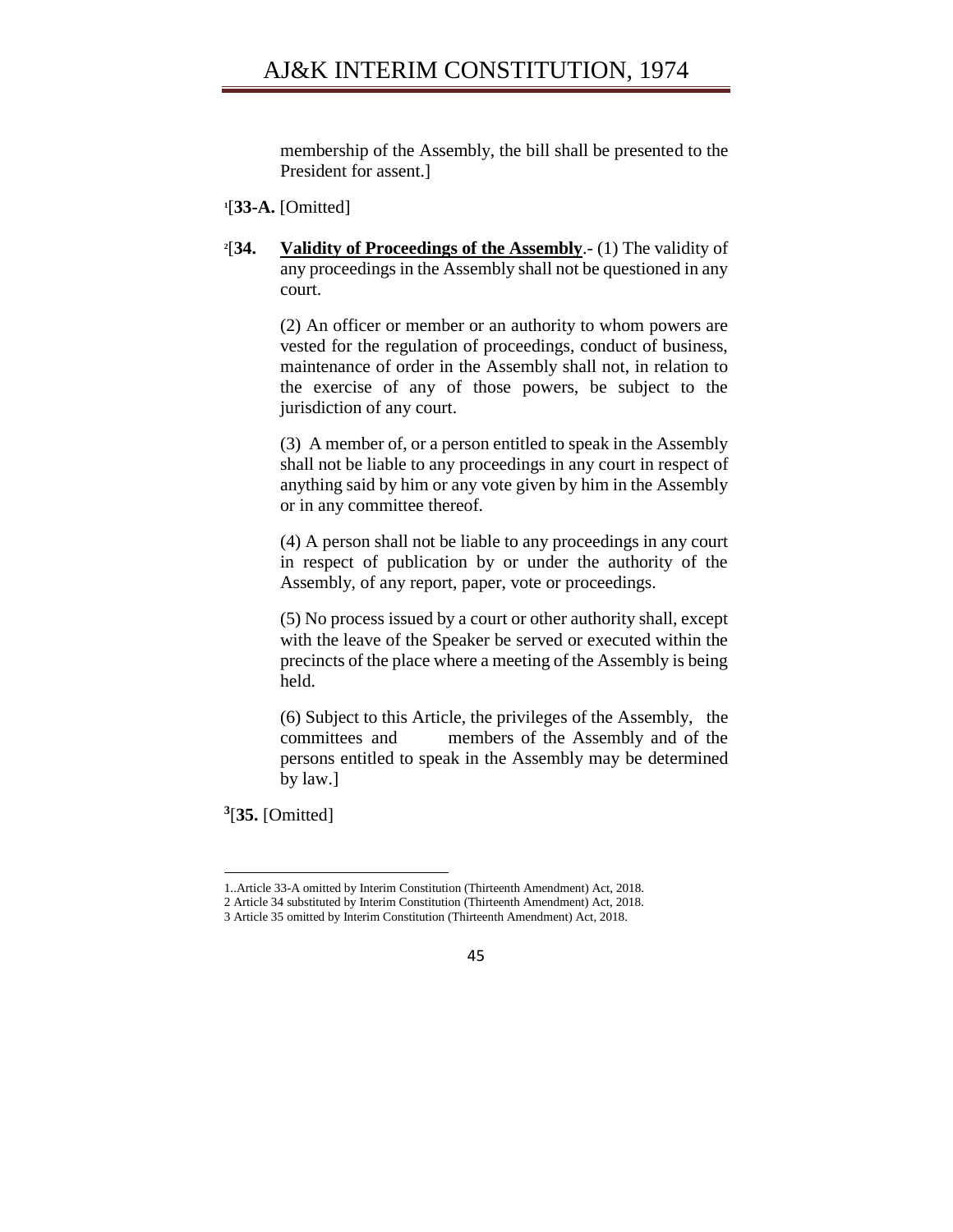**36. President's assent to Bill.-** (1) Subject to the Constitution, when a Bill has been passed by the Assembly '[\*]it shall be presented to the President for assent.

(2) The President shall assent to a Bill within seven days after it has been presented to him for assent under sub-Article (1) or under Article 33 and if the President fails to do so he shall be deemed to have assented to the Bill at the expiration of the said period.

(3) When the President has assented or is deemed to have assented to a Bill, it shall become law and be called,-

- (a) in the case of Bill to amend the Constitution, an Act of Azad Jammu and Kashmir; and
- (b) in the case of a Bill with respect to any other matter, an Act of the Assembly.

#### **2 [37.** [Omitted]

 $\overline{a}$ 

- **3 [37-A. Azad Jammu and Kashmir Consolidated Fund.-** (1) All revenue <sup>4</sup> [taxes including income tax] received by the Government, all loans raised by the Government, and all moneys received by it in repayment of any loan, shall form part of a consolidated fund, to be known as the Azad Jammu and Kashmir Consolidated Fund.
	- (2) All other moneys-
		- (a) received by or on behalf of the Government; or
		- (b) received by or deposited with the <sup>5</sup>[Supreme Court and the] High Court or any other court established under the authority

<sup>1</sup> The words "or a joint sitting," omitted by Interim Constitution (Thirteenth Amendment) Act, 2018.

<sup>2</sup> Article 37 omitted by Interim Constitution (Thirteenth Amendment) Act, 2018.

<sup>3.</sup> Inserted by the Azad Jammu and Kashmir Interim Constitution (First Amendment) Act, 1975 (Act IX of 1975) dated 12-11-1975.

<sup>4</sup> Inserted by Interim Constitution (Thirteenth Amendment) Act, 2018.

<sup>5</sup> Inserted by Interim Constitution (Thirteenth Amendment) Act, 2018.

<sup>46</sup>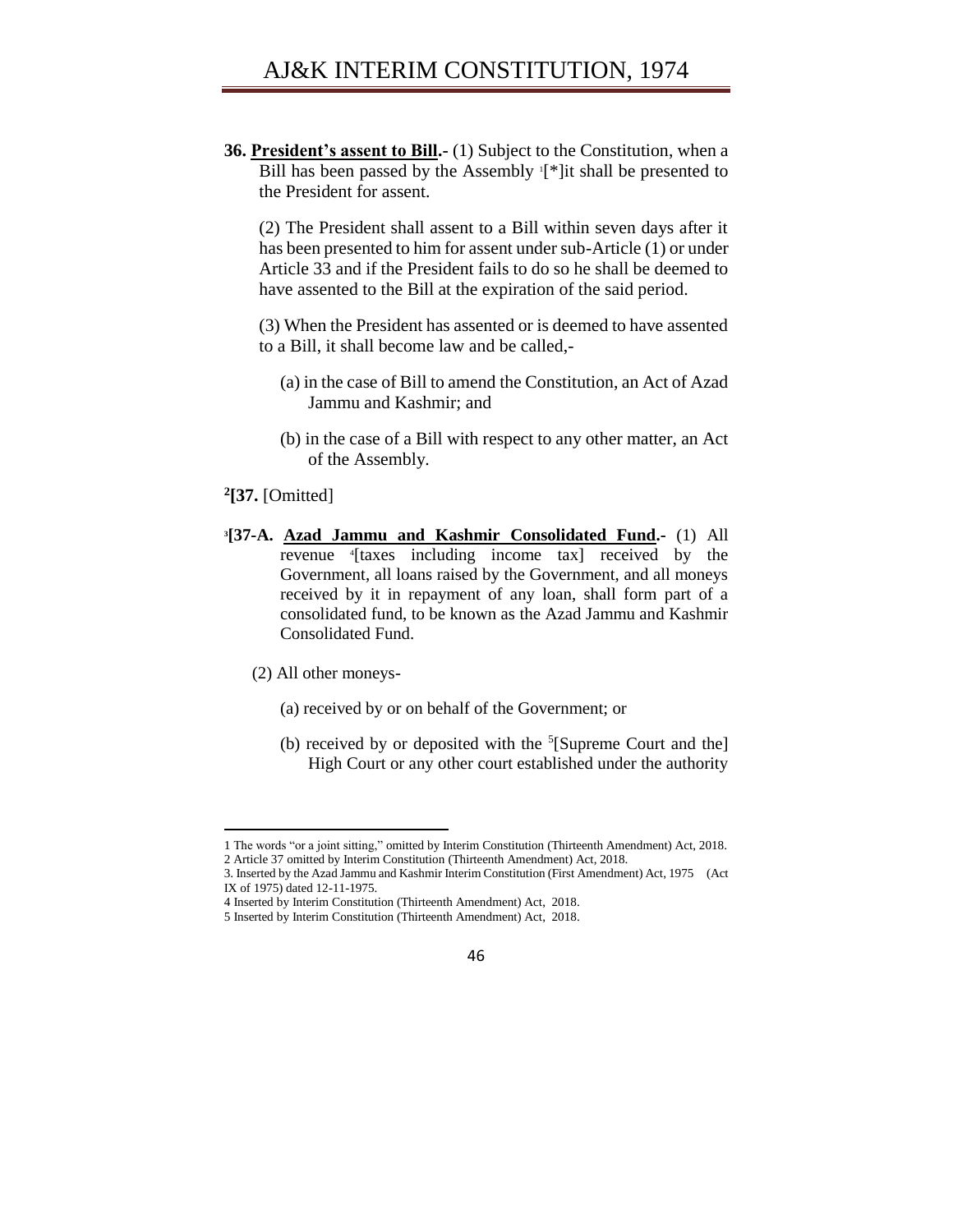of the Government; shall be credited to the Public Account of the Government.

(3) The Custody of the Azad Jammu and Kashmir consolidated Fund, the payment of moneys into that Fund, the withdrawal of moneys therefrom, the custody of other moneys received by or on behalf of the Government, their payment into, and aforesaid, shall be regulated by Act of the Assembly or, until provision in that behalf is so made by rules made by the President.]

**38. Budget.-** (1) The <sup>1</sup> [Government] shall, in respect of every financial year, cause to be laid before the Assembly a statement of the estimated receipts and expenditure for that year, to be called the Annual Budget.

(2) The Annual Budget shall be submitted to the Assembly in the form of demands for, grants and the Assembly shall have power to assent to, or to refuse to assent to any demand, or to assent to any demand subject to a reduction of the amount specified therein:

Provided that, for a period of ten years from the commencement of the Constitution or the holding of the second general election to the Assembly after such commencement, whichever occurs later, a demand shall be deemed to have been assented to without any reduction of the amount specified therein, unless, by the votes of a majority of the total reduction of the amount specified therein.

(3) No demand for a grant shall be made except on the recommendation of the <sup>2</sup>[Government].

(4) The Annual Budget as passed by the Assembly shall be placed before the president who shall authenticate it by his signature.

<sup>1.</sup> Substituted by the Azad Jammu and Kashmir Interim Constitution (First Amendment) Act, 1975 (Act IX of 1975) dated 12-11-1975.

<sup>2.</sup> Substituted by the Azad Jammu and Kashmir Interim Constitution (First Amendment) Act, 1975 (Act IX of 1975) dated 12-11-1975.

<sup>47</sup>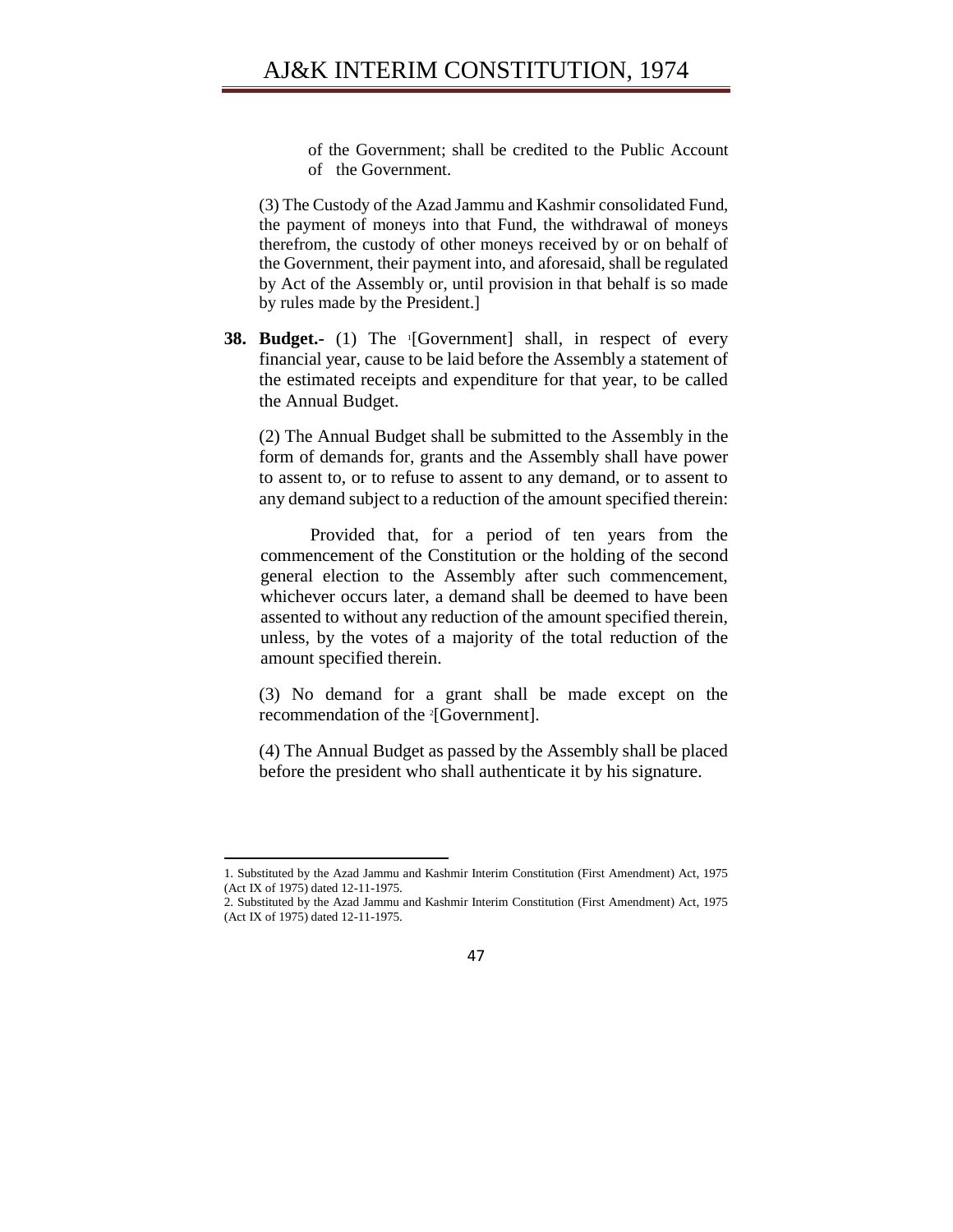- $\Gamma$ [(5) If in respect of any financial year it is found,-
	- (a) that the amount authorized to be expended for a particular service for the current financial year is insufficient, or that need has arisen for expenditure upon some new service not included in the Annual Budget for that year; or
	- (b) that any money has been spent on any service during a financial year in excess of the amount granted for that service for that year;

the Government shall have power to authorize expenditure from the Azad Jammu and Kashmir consolidated Fund and shall cause to be laid before the Assembly a supplementary Budget or, as the case may be, an Excess Budget, setting out the amount of that expenditure, and the provisions of this Article shall apply to those budgets as they apply to the Annual Budget.

(6) Notwithstanding anything, contained in the foregoing provisions of this Article, the Assembly shall have power to make any grant in advance in respect of the estimated expenditure for a part of any financial year, not exceeding four months, pending completion of the procedure prescribed in sub-Article (2) for the voting of such grant and the authentication of the Budget as passed by the Assembly in accordance with the provisions of sub-Article (4) in relation to the expenditure.]

**39. <sup>2</sup> [Special provisions regarding Budget, etc.-]** (1) Where the Annual budget for any financial year cannot be passed by the Assembly by reason of its having been earlier dissolved, the <sup>3</sup>[Prime Minister] shall cause to be prepared an Annual Budget for that year and, by his signature, authenticate the Budget.

 $\overline{a}$ 

<sup>3.</sup> Substituted by the Azad Jammu and Kashmir Interim Constitution (First Amendment) Act, 1975 (Act IX of 1975) dated 12-11-1975.



<sup>1.</sup> Substituted by the Azad Jammu and Kashmir Interim Constitution (First Amendment) Act, 1975 (Act IX of 1975) dated 12-11-1975.

<sup>2.</sup> Substituted by the Azad Jammu and Kashmir Interim Constitution (First Amendment) Act, 1975 (Act IX of 1975) dated 12-11-1975.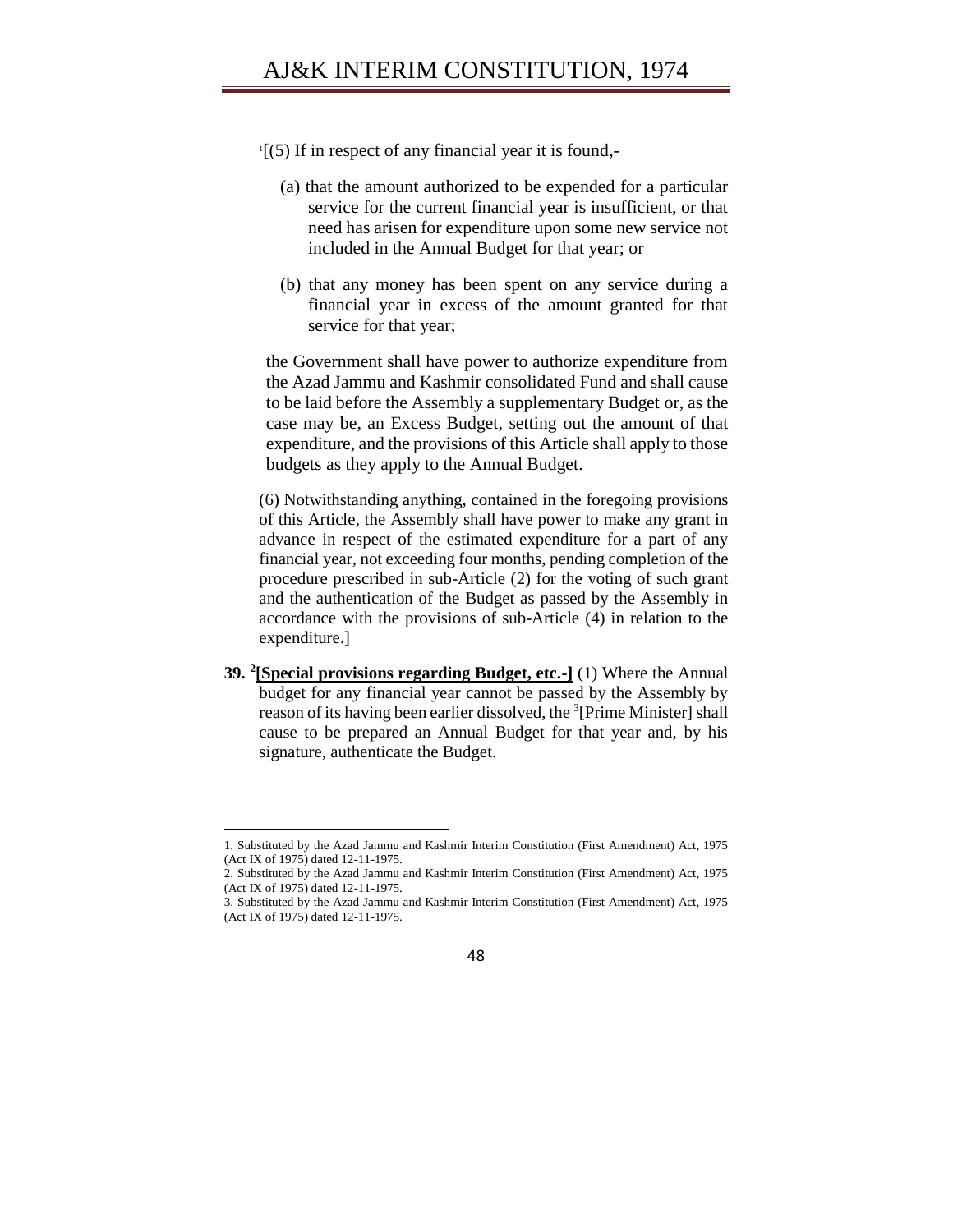(2) The Annual Budget for any financial year authenticated by the <sup>1</sup>[Prime Minister] under sub-Article (1) shall, for the purpose of the Constitution, be deemed to have been passed by the Assembly.

- **40. Restriction on expenditure.-** No expenditure shall be incurred by the Government except as authorized by the Annual or supplementary Budget as passed or deemed to have been passed by the Assembly.
- **41. Power to make Ordinance.-**(1) The President may, except when the Assembly is in session, if satisfied that circumstances exist which render it necessary to take immediate action, make and promulgate an ordinance as the circumstances may require.

(2) An ordinance promulgated under this Article shall have the same force and effect as an Act of the Assembly and shall be subject to like restrictions as the power of the Assembly to make law, but every such Ordinance,-

(a) shall be laid before the Assembly and shall stand repealed at the expiration of four months from its promulgation or, if before the expiration of that period a resolution disapproving it is passed by the Assembly, upon the passing of that resolution:

2 [Provided that the Assembly may by a resolution extend the Ordinance for a further period of four months and it shall stand repealed at the expiration of the extended period.]

(b) may be withdrawn at any time by the President.

(3) Without prejudice to the provisions of sub-Article (2), an Ordinance laid before the Assembly shall be deemed to be a Bill introduced in the Assembly

 $3[$ (4) [Omitted]

<sup>1.</sup> Substituted by the Azad Jammu and Kashmir Interim Constitution (First Amendment) Act, 1975 (Act IX of 1975) dated 12-11-1975.

<sup>2</sup> Added by Interim Constitution (Thirteenth Amendment) Act, 2018.

<sup>3</sup> Omitted by Interim Constitution (Thirteenth Amendment) Act, 2018.

<sup>49</sup>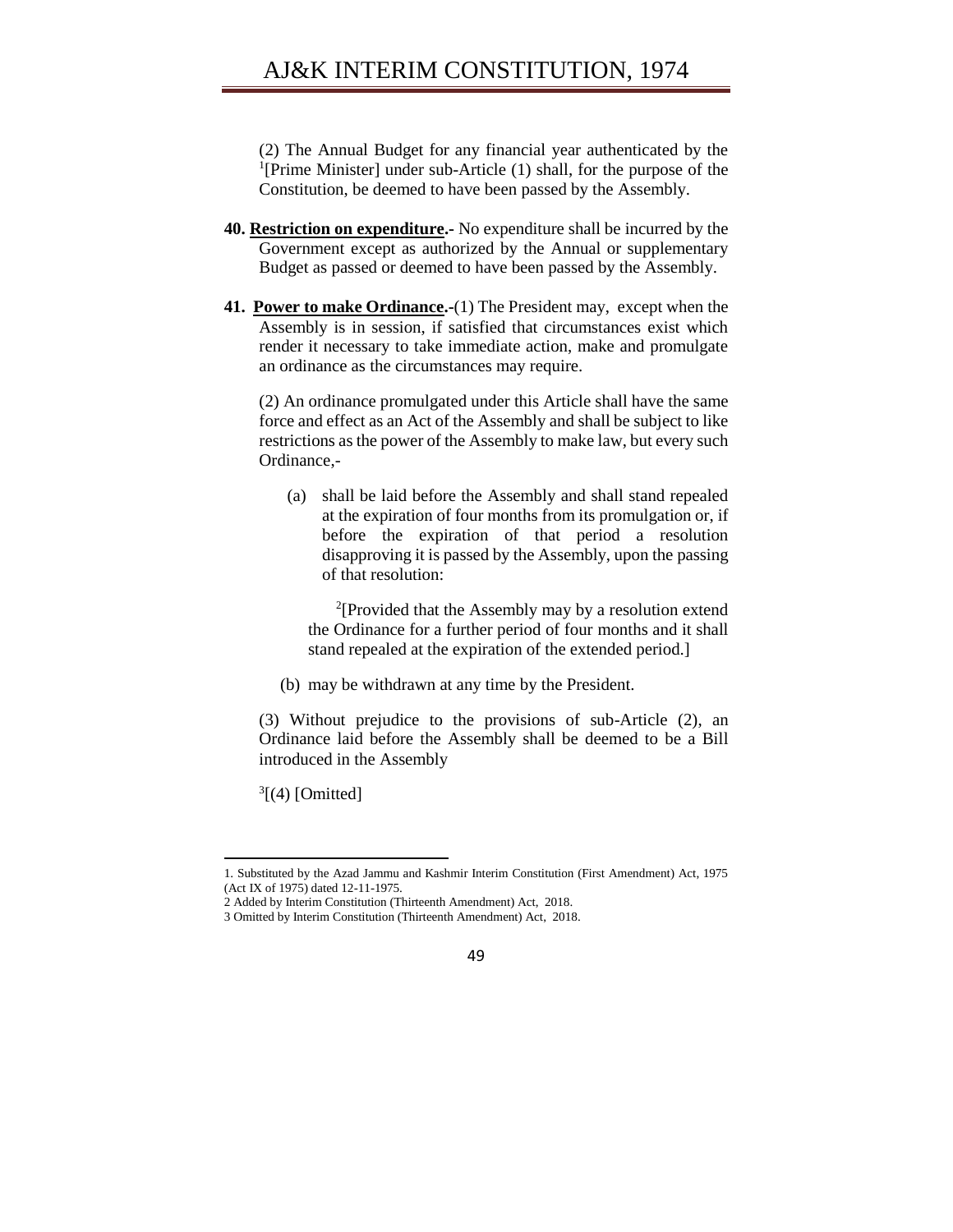**1 [42. Supreme Court of Azad Jammu and Kashmir.-** (1) There shall be constituted a Supreme Court of Azad Jammu and Kashmir to be the highest Court of appeal.

(2) Subject to the provisions of the Constitution, the Supreme Court of Azad Jammu and Kashmir shall have such jurisdiction as is or may be conferred on it by the Constitution or by or under any law.

 $2(3)$  The Supreme Court shall consist of a Chief Justice to be known as Chief Justice of Azad Jammu and Kashmir and two other Judges.]

(4) The Chief Justice of Azad Jammu and Kashmir shall be appointed by the President on the advice of the Council and each of the other Judges of the Supreme Court of Azad Jammu and Kashmir shall be appointed by the President on the advice of the Council after consultation with the said Chief Justice.

(5) A person shall not be appointed a Judge of the Supreme Court of Azad Jammu and Kashmir unless he has-

- (a) for a period of, or for periods aggregating, not less than five years been a Judge of High court; or
- (b) for a period of, or for periods aggregating, not less than fifteen years, been an advocate or pleader of a High Court.

**Explanation.**- in this sub-Article, 'High Court' includes-

- (a) The High Court of Azad Jammu and Kashmir and a High Court or an equivalent Court that existed in Azad Jammu and Kashmir before the fourteenth day of August, 1947; and
- (b) A High Court in Pakistan including a High Court that existed in Pakistan at any time before the fourteenth day of August, 1973.

<sup>2.</sup> Substituted by the Azad Jammu and Kashmir Interim Constitution (Tenth Amendment) Act, 1993 (Act XX of 1993) dated 21-03-1993.



<sup>1.</sup> Substituted by the Azad Jammu and Kashmir Interim Constitution (First Amendment) Act, 1975 (Act IX of 1975) dated 12-11-1975.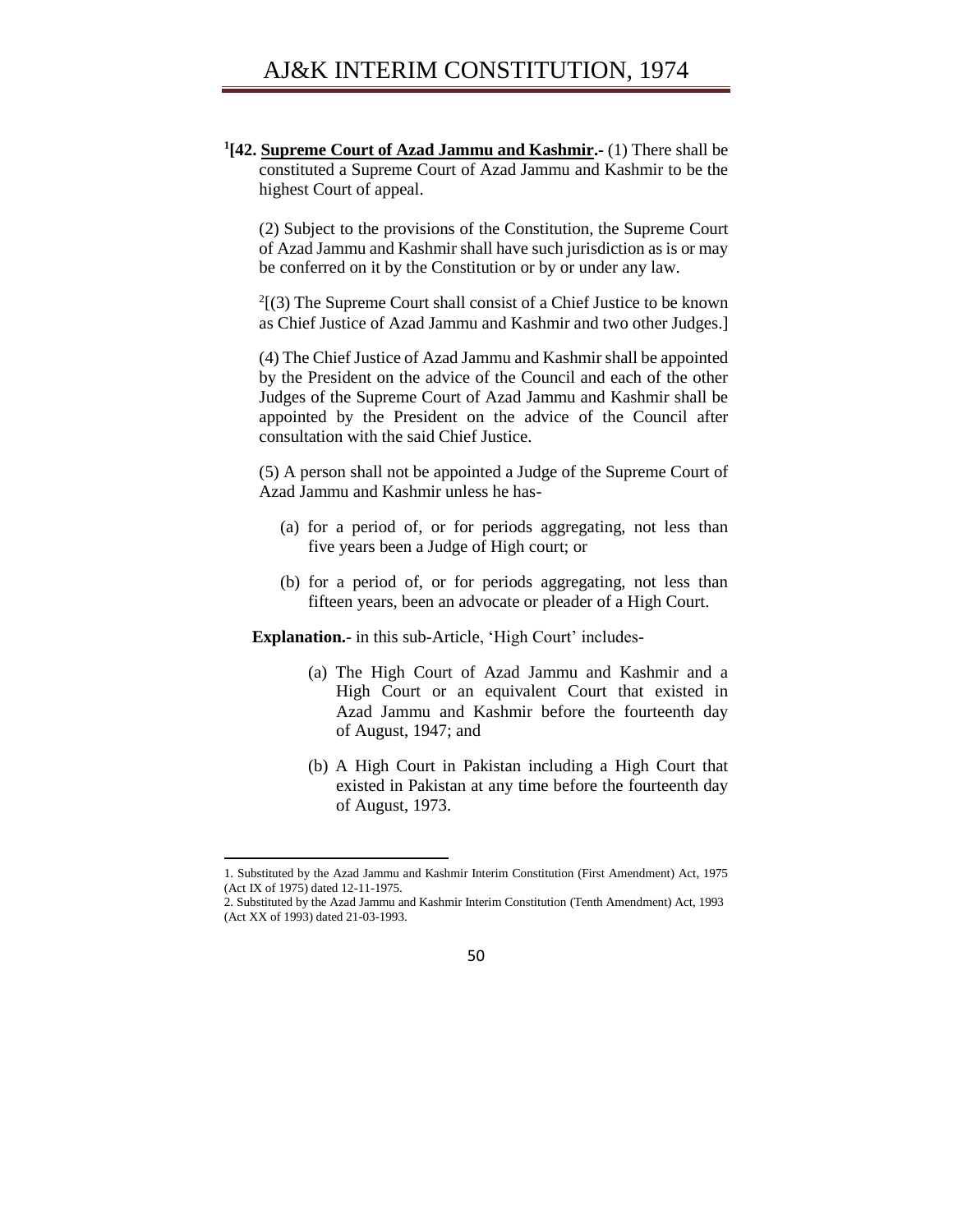(6) Before entering upon office, the Chief Justice of Azad Jammu and Kashmir shall make before the President and any other Judge of the Supreme Court of Azad Jammu and Kashmir shall make before the Chief Justice, oath in the form set out in the First Schedule.

(7) A Judge of the Supreme Court of Azad Jammu and Kashmir shall hold office until he attains the age of sixty-five years, unless he sooner resigns or is removed from office in accordance with law.

(8) At any time when the office of Chief Justice of Azad Jammu and Kashmir is vacant, or the Chief Justice, is absent or unable to perform the functions of his office due to any other cause, the President shall appoint the most senior of the other Judges of the Supreme Court of Azad Jammu and Kashmir to act as Chief Justice of Azad Jammu and Kashmir.

(8-A) if at any time it is not possible for want of quorum of judges of the Supreme Court to hold or continue any sitting of the Court, or for any other reason it is necessary to increase temporarily the number of Judges of the Supreme Court, the Chief Justice of Azad Jammu and Kashmir may, in writing,-

- $\frac{1}{a}$ [(a) with the approval of the President, request a person who has held the office of a Judge of that Court, the Supreme Court of Pakistan or the Judicial Board or has held the office of Judge of the High Court for a minimum period of three years and since whose ceasing to hold that office three years have not elapsed; or
	- (b) with the approval of the President and, except in the case of Chief Justice, with the consent of the Chief Justice of High Court, require a Judge of that Court who has held office as such Judge for a minimum period of three years; or
	- (c) With the approval of the president, request any person qualified for appointment as Judge of the Supreme Court];

l



<sup>1.</sup> Substituted by the Azad Jammu and Kashmir Interim Constitution (Fourth Amendment) Act, 1977 (Act I of 1977) dated 12-11-1977.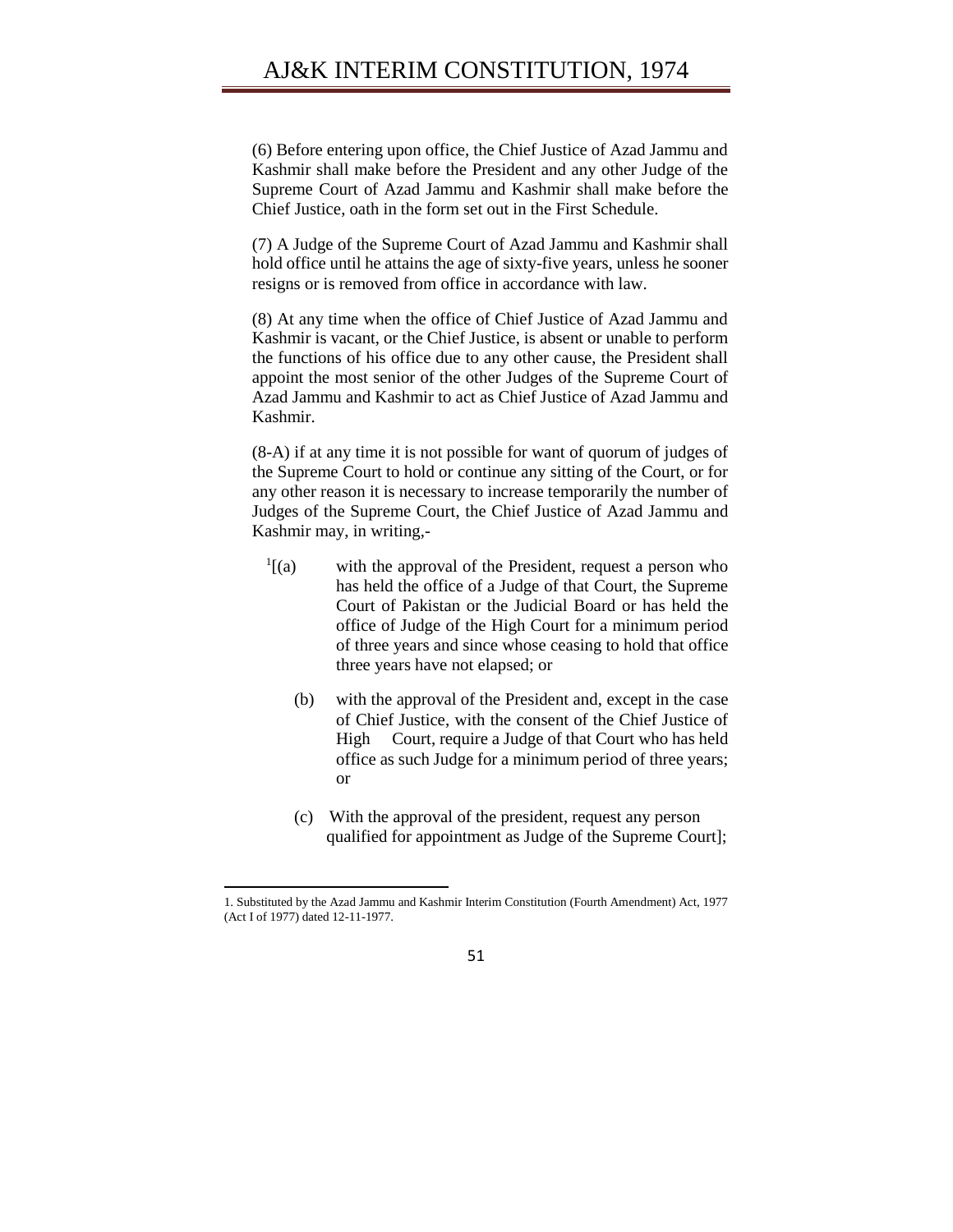# AJ&K INTERIM CONSTITUTION, 1974

to attend sittings of the Supreme Court as an ad-hoc Judge for such period as may be necessary and while so attending an ad-hoc Judge shall have the same power and jurisdiction as a Judge of the Supreme Court.

(9) The remuneration and other terms and conditions of service of a Judge of the Supreme Court of Azad Jammu and Kashmir shall be as provided in the Fourth schedule.

(10) Subject to the succeeding provision of this Article, the Supreme Court of Azad Jammu and Kashmir shall have jurisdiction to hear and determine appeals from judgments, decrees, final orders or sentences of the High Court of Azad Jammu and Kashmir.

(11) An appeal shall lie to the Supreme Court of Azad Jammu and Kashmir from any judgment, decree, final order or sentence of the High Court of Azad Jammu and Kashmir:-

- (a) if the High Court has on appeal reversed an order of acquittal of an accused person and sentenced to death or to imprisonment for life; or, on revision, has enhanced a sentence to a sentence as aforesaid; or
- (b) if the High Court has withdrawn for trail before itself any case from any court subordinate to it and has in such trial convicted the accused person and sentenced him as aforesaid; or
- (c) if the High Court has imposed any punishment on any person for contempt of the High Court; or
- (d) if the amount or value of the subject-matter of the dispute in the court of first instance was, and also in dispute in appeal is, not less than fifty thousand rupees or such other sum as may be specified in that behalf by Act of the Council and the judgment, decree or final order appealed from has varied or set aside the judgment, decree or final order of the court immediately below; or
- (e) if the judgment, decree or final order involves directly or indirectly some claim or question respecting property of the like amount or value and the judgment, decree or final order

#### 52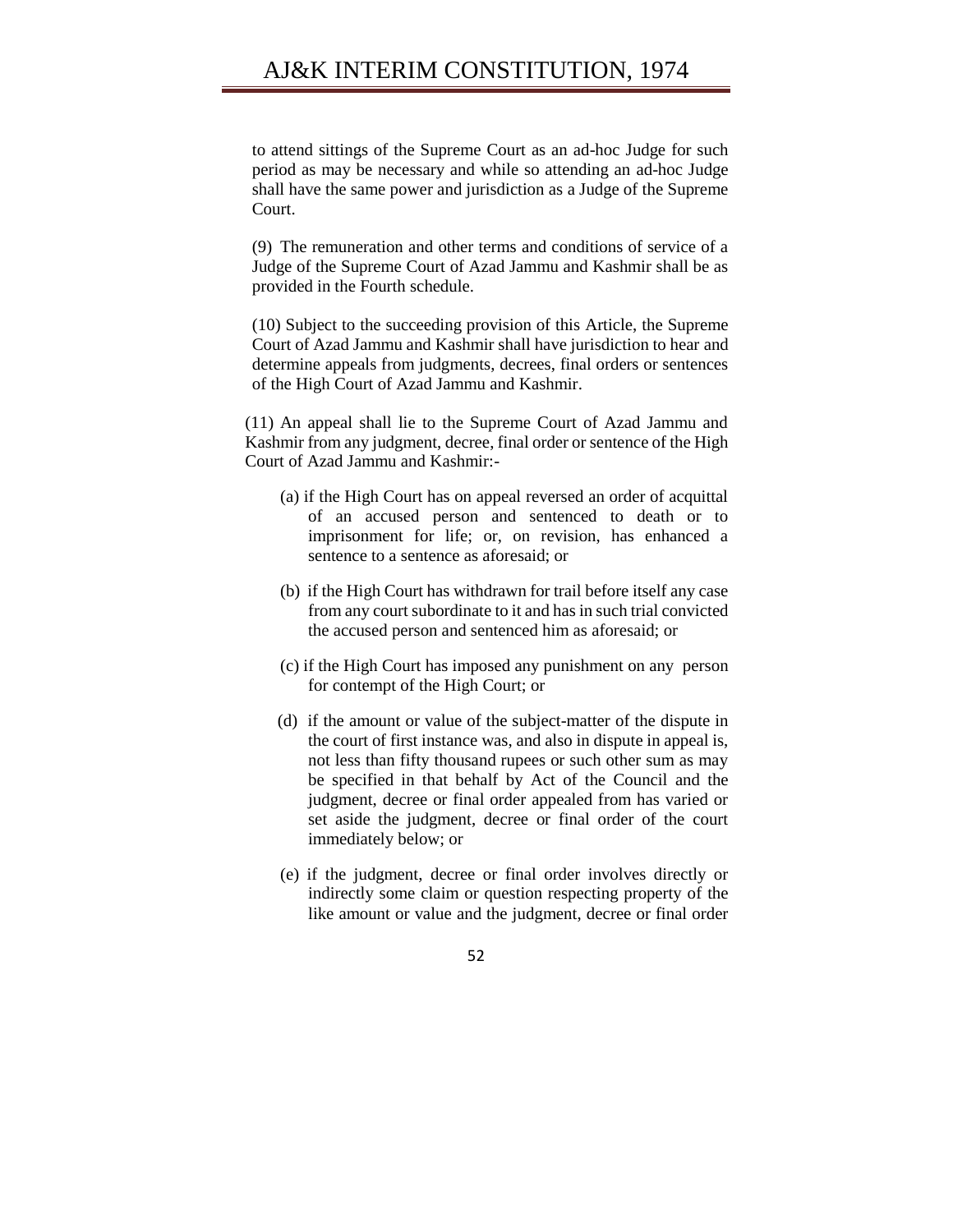appealed from has varied or set aside the judgment, decree or final order of the court immediately below;

(f) if the High Court certifies that the case involves a substantial question of law as to the interpretation of the Constitution.

(12) An appeal to the Supreme Court of Azad Jammu and Kashmir from a judgment, decree, order or sentence of the High Court in a case to which sub-Article (11) does not apply shall lie only if the supreme Court of Azad Jammu and Kashmir grants leave to appeal.]

- $1[(13)(a)$  An appeal to the Supreme Court shall be heard by a Bench consisting of not less than two judges to be constituted or reconstituted by the Chief Justice;
	- (b) If the Judges hearing a petition or an appeal are divided in opinion, the opinion of majority shall prevail;
	- (c) If there is no such majority as aforesaid, the petition or appeal, as the case may be, shall be placed for hearing and disposal before another Judge to be nominated by the Chief Justice:

Provided that if there is no other Judge, or if no other Judge is able to hear the case, the judgment, decree, order or sentence appealed from shall be deemed to be the judgment, decree, order or sentence, as the case may be, of the Supreme Court:

Provided further that in case of difference of opinion as aforesaid, if the difference is only in respect of the nature, quantum or extent of the relief, liability, penalty or punishment to be granted or imposed, the decision of the Supreme Court shall be expressed in term of opinion of the senior of the two Judges.]

l

<sup>1.</sup> Substituted by the Azad Jammu and Kashmir Interim Constitution (Tenth Amendment) Act, 1993 (Act XX of 1993) dated 21-03-1993.

<sup>53</sup>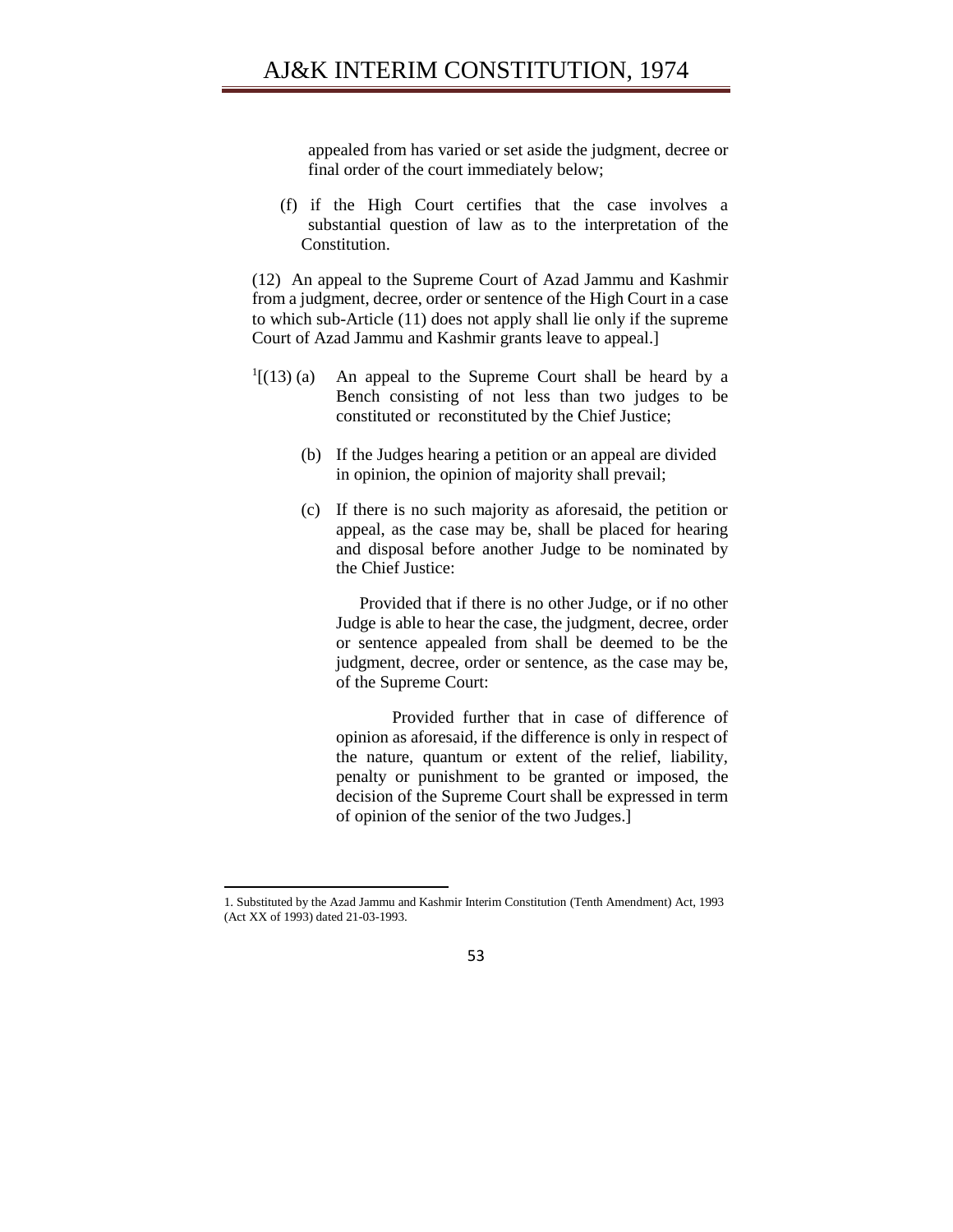$<sup>1</sup>$ [(14) The person holding office as Chief Justice of the State of</sup> Azad Jammu and Kashmir immediately before the commencement of the Azad Jammu and Kashmir interim constitution (First Amendment) Act, 1975, shall as from such commencement hold office as Chief Justice of Supreme Court under the Constitution on the same terms and conditions of service as were applicable to him immediately before such commencement.

(15) All legal proceeding pending in the Judicial Board, immediately before the commencement of the Azad Jammu and Kashmir interim constitution (First Amendment) Act, 1975, shall on such commencement, stand transferred to, and be deemed to be pending before the Supreme Court for determination and any judgment or order of the Judicial Board delivered or made before such commencement shall have the same force and effect as if it had been delivered or made by the Supreme Court.]

**2 [42-A. Issue and execution of processes of Supreme Court.-** (1) The Supreme Court shall have powers to issue such directions, orders or decrees as may be necessary for doing complete justice in any case or matter pending before it including an order for the purpose of securing the attendance of any person or the discovery or production of any document.

> (2) Any such direction order or decree shall be enforceable throughout Azad Jammu and Kashmir as if it has been issued by the High Court.

> (3) All executive and judicial authorities throughout Azad Jammu and Kashmir shall act in aid of the Supreme Court.

<sup>2.</sup> Inserted by the Azad Jammu and Kashmir Interim Constitution (Third Amendment) Act, 1976 (Act VIII of 1976) dated 06-07-1976.



<sup>1.</sup>Added by the Azad Jammu and Kashmir Interim Constitution (Third Amendment) Act, 1976 (Act VIII of 1976) dated 06-07-1976.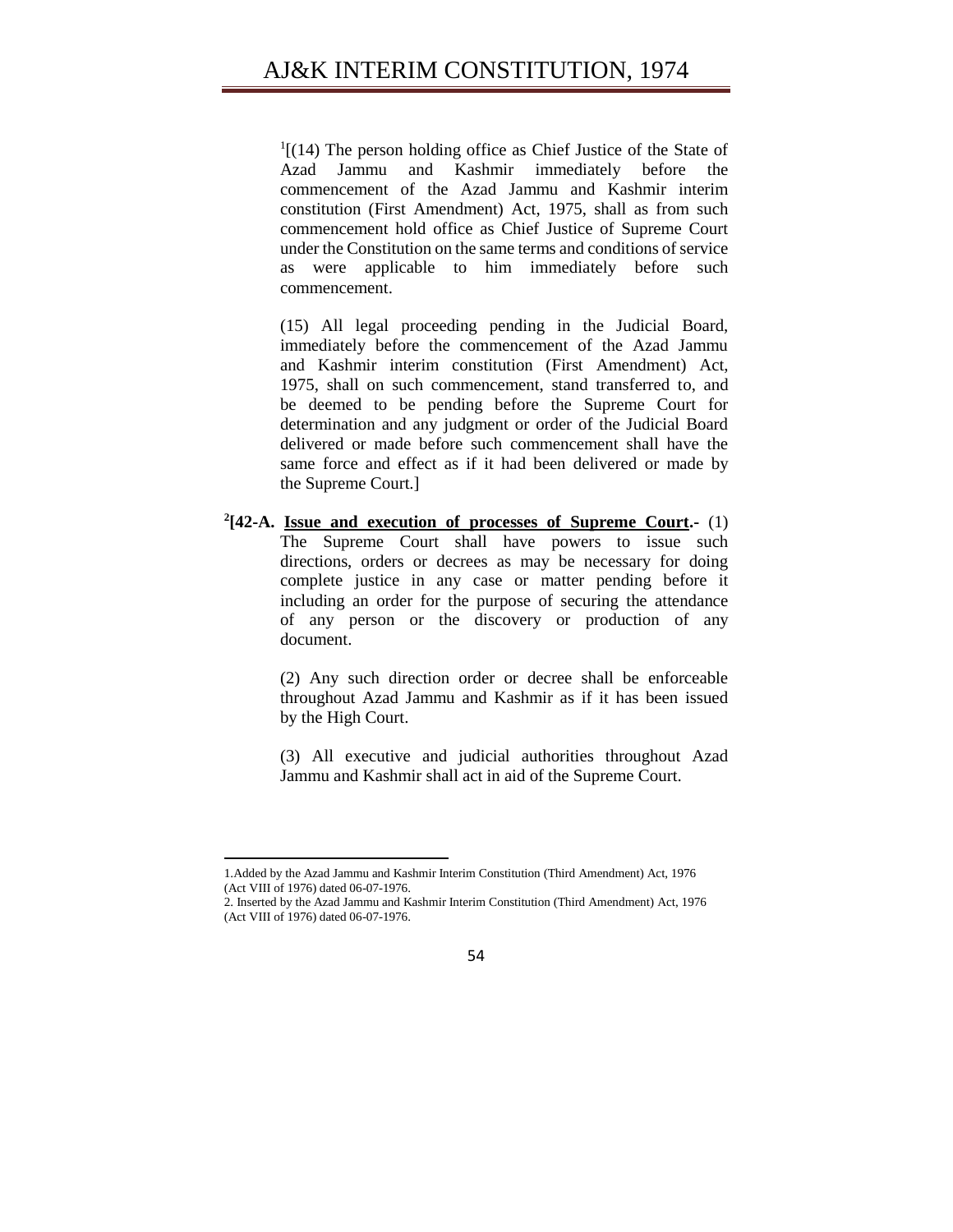(4) Subject to the Constitution and Law, the Supreme Court may, in consultation with the  ${}^{1}[Government]$ , make rules regulating the practice and procedure of the Court:

Provided that till the new rules are framed, the rules framed by the Judicial Board shall, so far as they are not inconsistent with the Constitution and any other law, be deemed to have been made by the Supreme Court until altered or amended and reference to the Judicial Board in these rules shall be construed to be referred to the Supreme Court.

- **42-B. Decisions of Supreme Court binding on other Courts**.- Any decision of the Supreme Court shall, to the extent that it decides a question of law or is based upon or enunciates a principal of law, be binding on all other Courts in Azad Jammu and Kashmir.]
- **2 [42-C. Seat of the Supreme Court.-** (1) The seat of the Supreme Court shall be at Muzaffarabad.

(2) The Supreme Court may sit at such other place or places as the Chief Justice of Azad Jammu and Kashmir, with the approval of the President, may appoint.

- **42-D. Review of judgment of Order by the Supreme Court.** The Supreme Court shall have powers, subject to the provisions of an Act of the Assembly  $3$ [\*] and of any rules made by the Supreme Court, to review any judgment pronounced or any order made by it.
- **42-E. Supreme Judicial Council.-** (1) There shall be a Supreme Judicial Council of Azad Jammu and Kashmir.
	- (2) The Supreme Judicial Council shall consist of:-

 $\overline{\phantom{a}}$ 

(a) the Chief Justice of Azad Jammu and Kashmir who shall be its Chairman

<sup>1</sup> The word "Council" substituted by the word "Government" by Interim Constitution (Thirteenth Amendment) Act, 2018.

<sup>2.</sup> Inserted by the Azad Jammu and Kashmir Interim Constitution (Tenth Amendment) Act, 1993 (Act XX of 1993) dated 21-03-1993.

<sup>3</sup> The words "or the Council" omitted by Interim Constitution (Thirteenth Amendment) Act, 2018.

<sup>55</sup>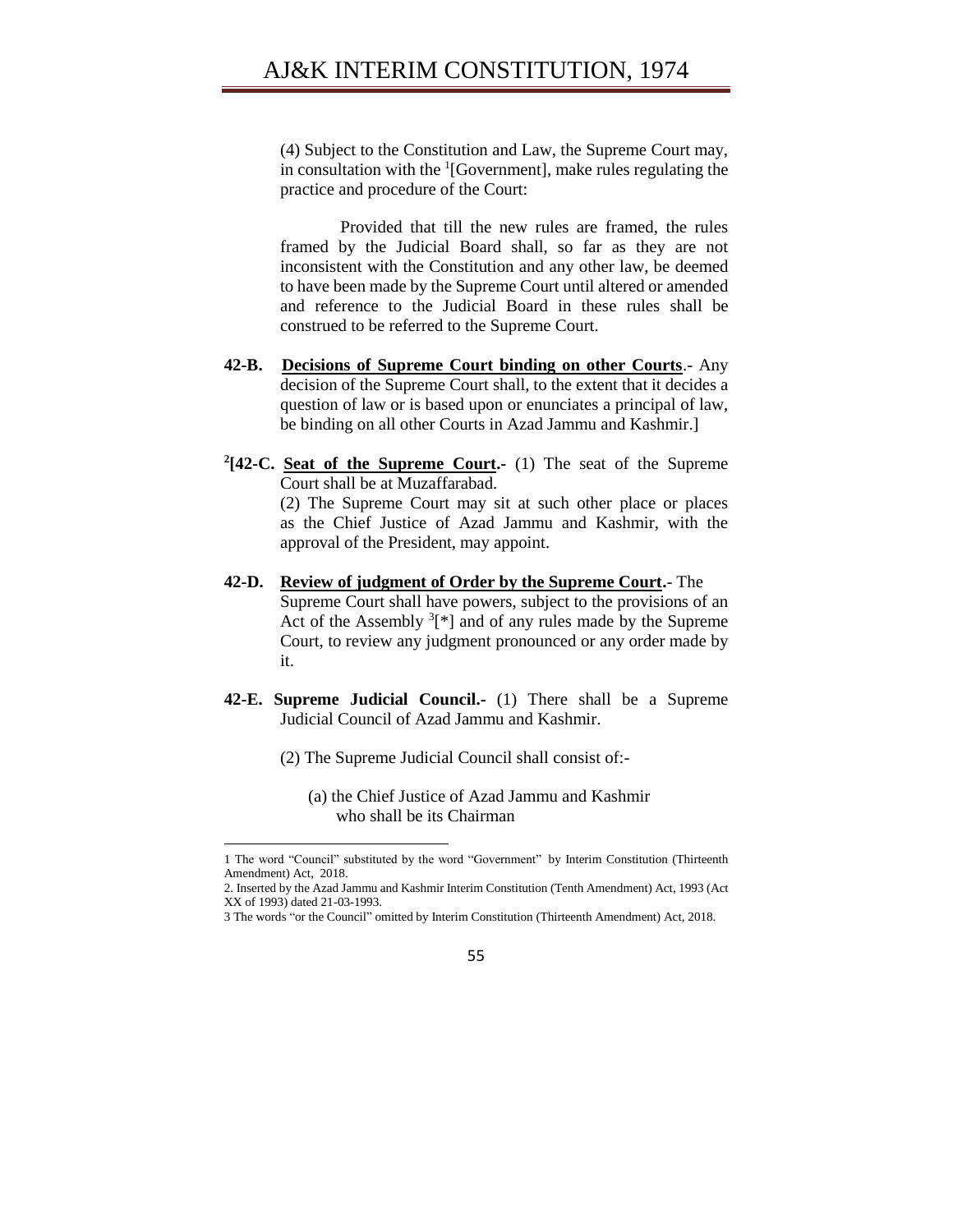# AJ&K INTERIM CONSTITUTION, 1974

- (b) The Senior Judge of the Supreme Court; and
- (c) The Chief Justice of the High Court.

(3) A Judge of the Supreme Court or of the High Court shall not be removed from office except as provided by this Article.

(4) If, on information received from the Supreme Judicial Council or from any other source, the Chairman of the Azad Jammu and Kashmir Council or the President is of the opinion that a Judge of the supreme Court or of the High Court--

- (a) may be incapable of properly performing the duties of his office by reason of physical or mental incapacity; or
- (b) may have been guilty of misconduct, the Chairman or the President, as the case may be, shall direct the Supreme Judicial Council to inquire into the matter.

(5) if, upon any matter inquired into by the Supreme Judicial Council, there is a difference of opinion amongst its members, the opinion of the majority shall prevail , and the report of the Supreme Judicial Council shall be expressed in terms of the view of the majority.

(6) If, after inquiring into the matter, the Supreme Judicial Council reports to the Chairman of the Azad Jammu and Kashmir Council that it is of the opinion--

- (a) that the judge is incapable of performing the duties of his office or has been guilty of misconduct; and
- (b) that he should be removed from office, the Chairman shall advice the President to remove the Judge from his office and the President shall pass orders accordingly.

(7) The Supreme Judicial Council shall issue a Code of conduct to be observed by Judges of the Supreme Court, and of the High Court.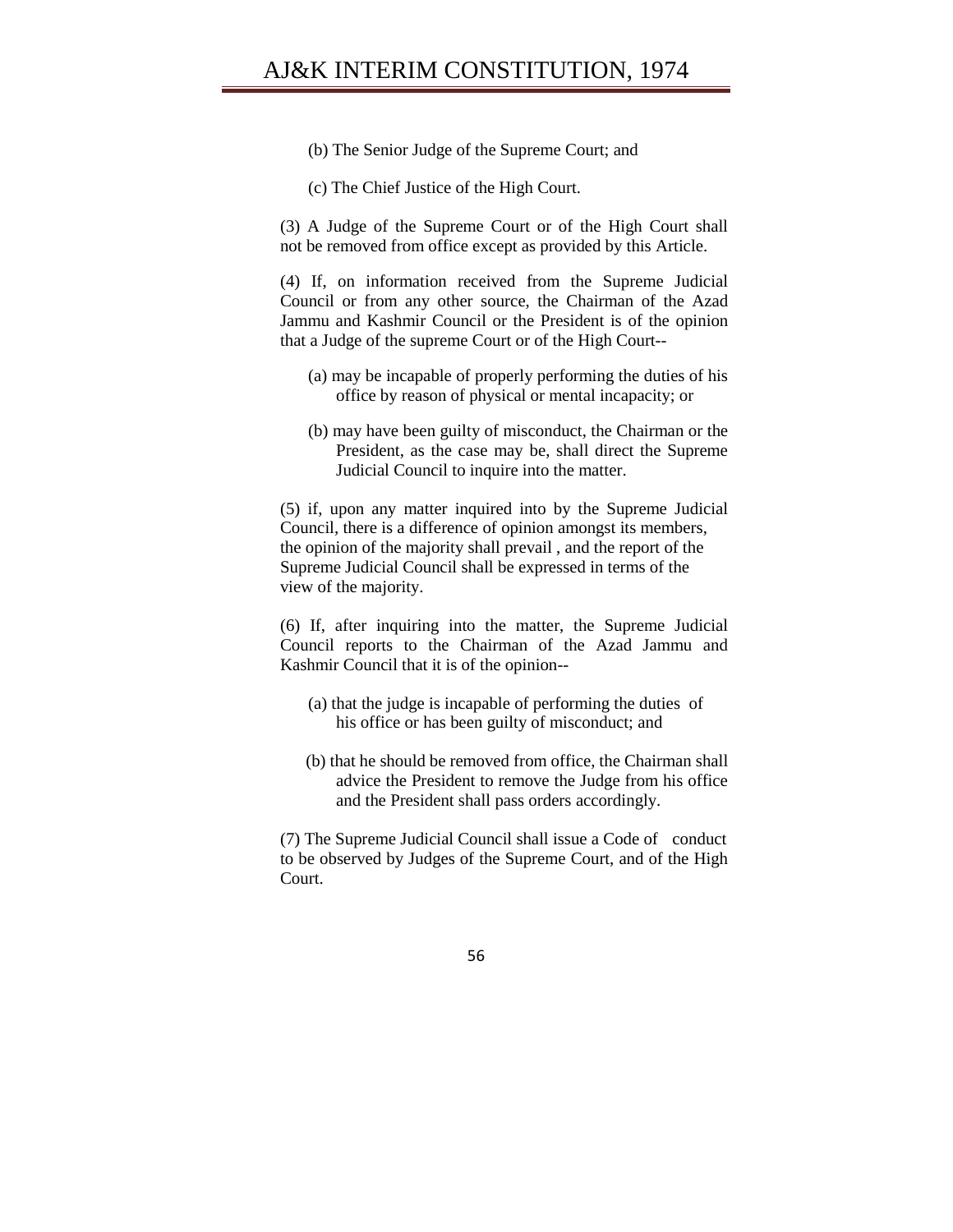(8) If at any time the Supreme Judicial Council is inquiring into the conduct of a Judge who is a member of the Supreme Judicial Council, or a member of the Supreme Judicial Council is absent or is unable to act due to illness or any other cause, then;

- (a) If such member is the Chief Justice or Judge of the Supreme Court, the judge of the Supreme Court who is next in seniority;
- (b) If such member is the Chief Justice of High Court the senior most of the other Judges of the High Court, shall act as a member of the Supreme Judicial Council in his place.

(9) If, upon any matter inquired into by the Supreme Judicial Council, there is a difference of opinion amongst its members, the opinion of the Supreme Judicial Council shall be expressed in terms of the view of the majority.

**42-F. Power of Supreme Judicial Council to enforce Attendance of persons etc.:-** (1) For the purpose of inquiring into any matter, the supreme Judicial Council shall have the same powers as has the Supreme Court, to issue directions or orders for securing the attendance of any person or the discovery or production of any document and any such direction or order shall be enforceable as if it has been issued by the Supreme Court.

> (2) The Provisions of Article 45 shall apply to Supreme Judicial Council as they apply to the Supreme Court and the High Court.

- **42-G. Bar of Jurisdiction:-** The proceedings before the Supreme Judicial Council, and the removal of a Judge under Article 42-E shall not be called in question in any Court.]
- **43. High Court. -** (1) There shall be a High Court for Azad Jammu and Kashmir, hereinafter called the High Court, which shall consist of a Chief Justice and such number of other Judges as may be prescribed by an Act of the Assembly.

57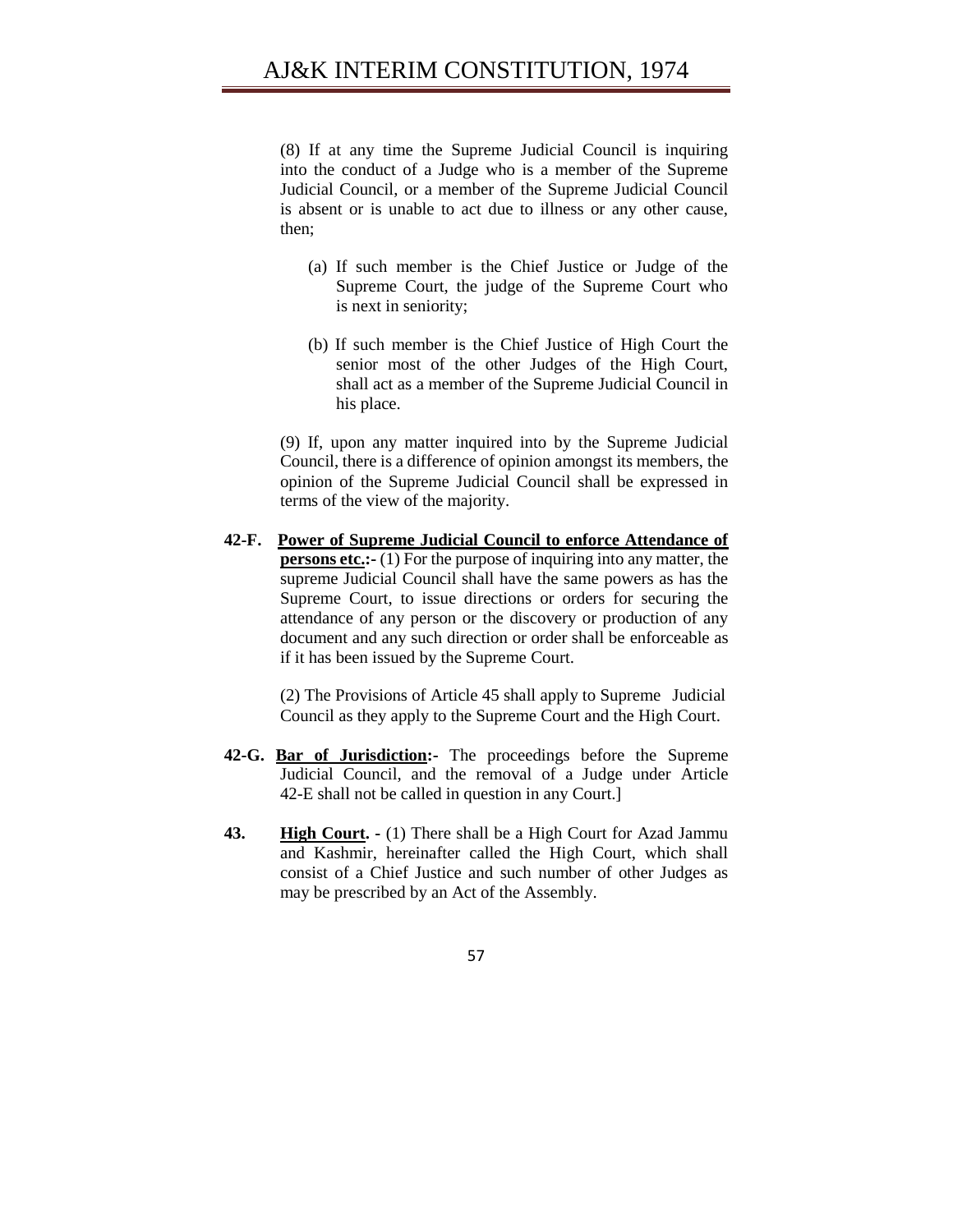$<sup>1</sup>$ [(1-A) (a) The functions of the High Court may be performed by</sup> a single Bench, a Division Bench or a Full Bench:

> Provided that the Chief Justice may recall a case pending before a Bench and make it over to another Bench or constitute a larger Bench for the purpose;

- (b) in case of difference of opinion in a Full Bench, the opinion of the majority shall prevail;
- (c) in case of difference of opinion in a Division Bench, the matter shall be referred to a third judge and the decision of the High Court shall be expressed in terms of Judgment of the majority.]

 $2(1-B)$  There shall be a Shariat Appellate Bench of the High Court as constituted by an Act of the Assembly consisting of Chief Justice of High Court, all the Muslim Judges of the High Court and an Aalim Judge, to perform such functions and exercise such jurisdiction as may be conferred upon it by an Act of the Assembly.

(1-C) The Aalim Judge shall be appointed by the President on the advice of the Prime Minister and after consultation with the Chief Justice of the Supreme Court and the Chief Justice of High Court, from amongst the persons having such qualification and experience and on such terms and conditions, as may be, prescribed by an Act of the Assembly.

(1-D) The Shari'at Appellate Bench of the High Court, existing at the time of enforcement of this Amendment Act, 2018 shall be deemed to have been constituted under this Article.

(2) The person holding office as Chief Justice or other Judge of the High Court immediately before the commencement of the



<sup>1.</sup> Inserted by the Azad Jammu and Kashmir Interim Constitution (Tenth Amendment) Act, 1993 (Act XX of 1993) dated 21-03-1993.

<sup>2</sup> Sub-Article (1-B) to (1-D) added by Interim Constitution (Thirteenth Amendment) Act, 2018.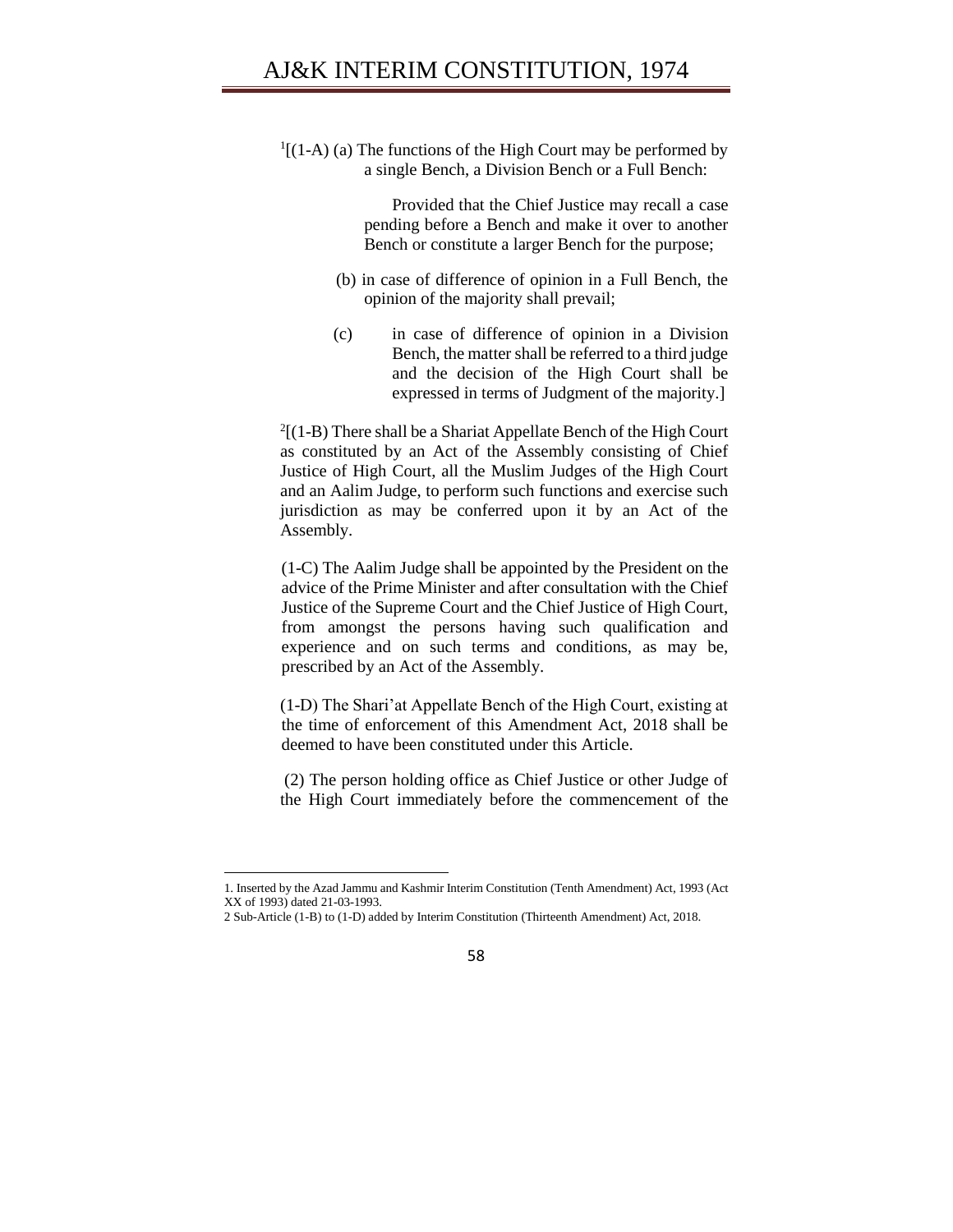Constitution shall be deemed to be the Chief Justice or other Judge, as the case may be, appointed under the Constitution.]

 $<sup>1</sup>$ [(2-A) A Judge of the High Court shall be appointed by the</sup> President on the advice of the Council and after consultation-

- (a) with the Chief Justice of Azad Jammu and Kashmir ; and
- (b) except where the appointment is that of Chief Justice, with the Chief Justice of the High Court.

(3)  ${}^{2}$ [A person shall not be appointed] as a Judge of the High Court or Advocate- General unless--

(a) he has for a period, or for periods aggregating, not less than ten years, been an Advocate or pleader of the High Court of Azad Jammu and Kashmir or a High Court in Pakistan:

Provided that the term "High Court," herein shall include a High Court or an equivalent Court that existed at any time before the  $14<sup>th</sup>$  day of August, 1947; or

(b) he has for a period of not less than ten years held a judicial office out of which not less than three years shall have been as District and sessions Judge.

(4) Before he enters upon his office, the Chief Justice of the High Court shall make before the president, and another judge of the High Court shall make before the Chief Justice, an oath in the form set out in the First Schedule.

(5) The Chief Justice or a Judge of the High Court shall hold office until he attains the age of sixty-two years unless he sooner resigns or is removed from office in accordance with law:

<sup>2.</sup> Substituted by the Azad Jammu and Kashmir Interim Constitution (First Amendment) Act, 1975 (Act IX of 1975) dated 12-11-1975.



<sup>1.</sup> Inserted by the Azad Jammu and Kashmir Interim Constitution (First Amendment) Act, 1975 (Act IX of 1975) dated 12-11-1975.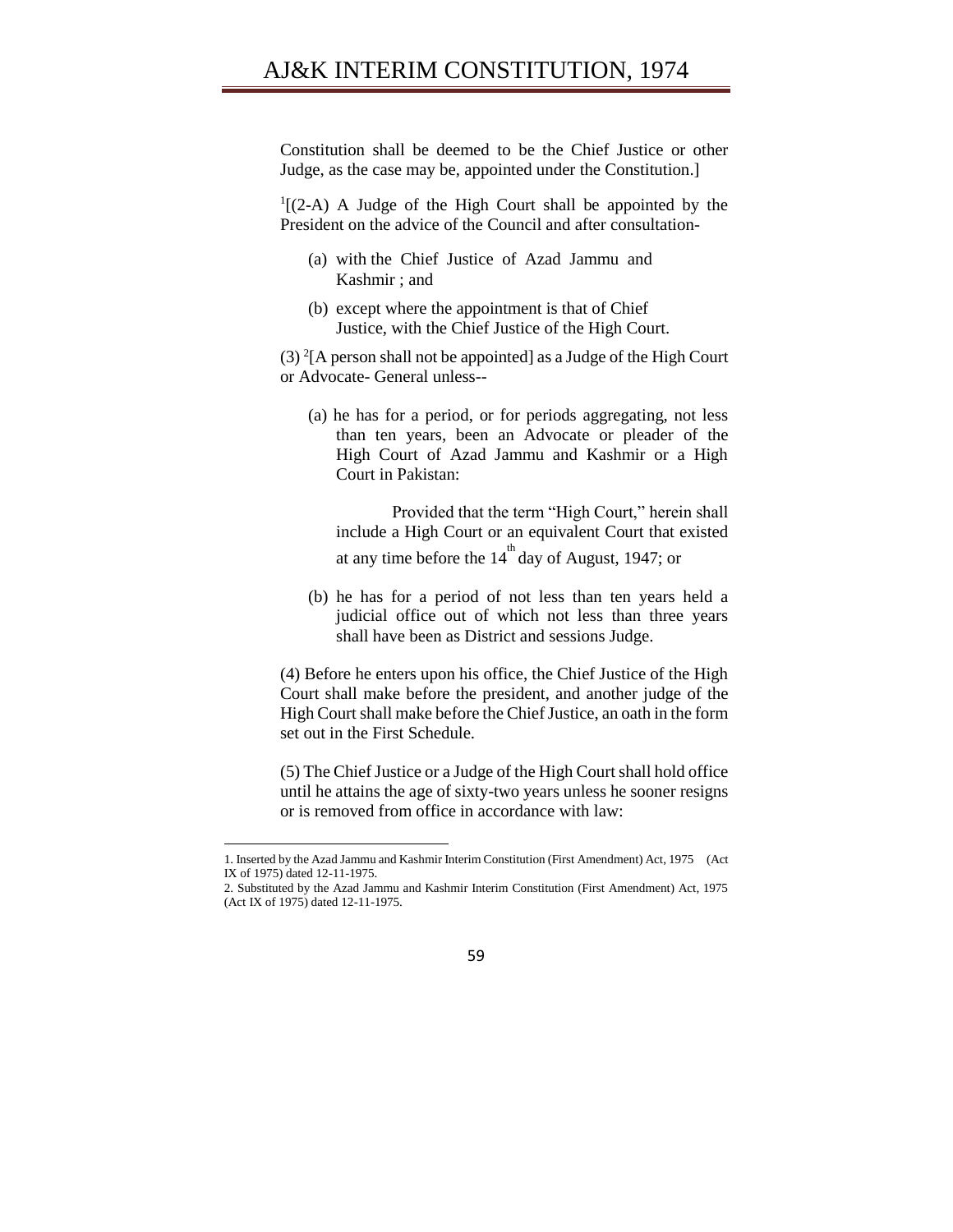## AJ&K INTERIM CONSTITUTION, 1974

Provided that the President may appoint a Retired Judge of any High Court of Pakistan to be the Chief Justice or a Judge of the High Court for a period not exceeding three years and such person shall hold office till he attains the age of sixty-five years.

(6) If at any time any Judge of the High Court is absent or is unable to perform his functions due to illness or some other cause, the President may appoint a person qualified for appointment as a Judge of the High Court to be an Additional Judge of the High Court for the period for which the Judge is absent or unable to perform his functions.

(7) A Judge of the High Court shall not,-

- (a) hold any other office of profit in the service of Azad Jammu and Kashmir if his remuneration is there by increased; or
- (b) occupy any other position carrying the right to remuneration for the rendering of services, but this sub-Article shall not be construed as preventing a Judge from holding or managing private property.

(8) A person who has held office as a Judge of the High Court shall not hold any office of profit in the service of Azad Jammu and Kashmir, not being a Judicial or quasi-Judicial office or the office of Chief Election Commissioner or of Chairman or member of the Public Service Commission, before the expiration of two years after he ceased to hold that office.

(9) The remuneration and other terms and conditions of Service of Judge of High Court shall be as provided in the <sup>1</sup>[Fifth Schedule.]

#### **2 [43-A. Acting Chief Justice.-** At any time when:-

 $\overline{\phantom{a}}$ 

(a) the office of Chief Justice of High Court is vacant ; or

<sup>2.</sup> Inserted by the Azad Jammu and Kashmir Interim Constitution (Tenth Amendment) Act, 1993 (Act XX of 1993) dated 21-03-1993.



<sup>1.</sup> Substituted by the Azad Jammu and Kashmir Interim Constitution (First Amendment) Act, 1975 (Act IX of 1975) dated 12-11-1975.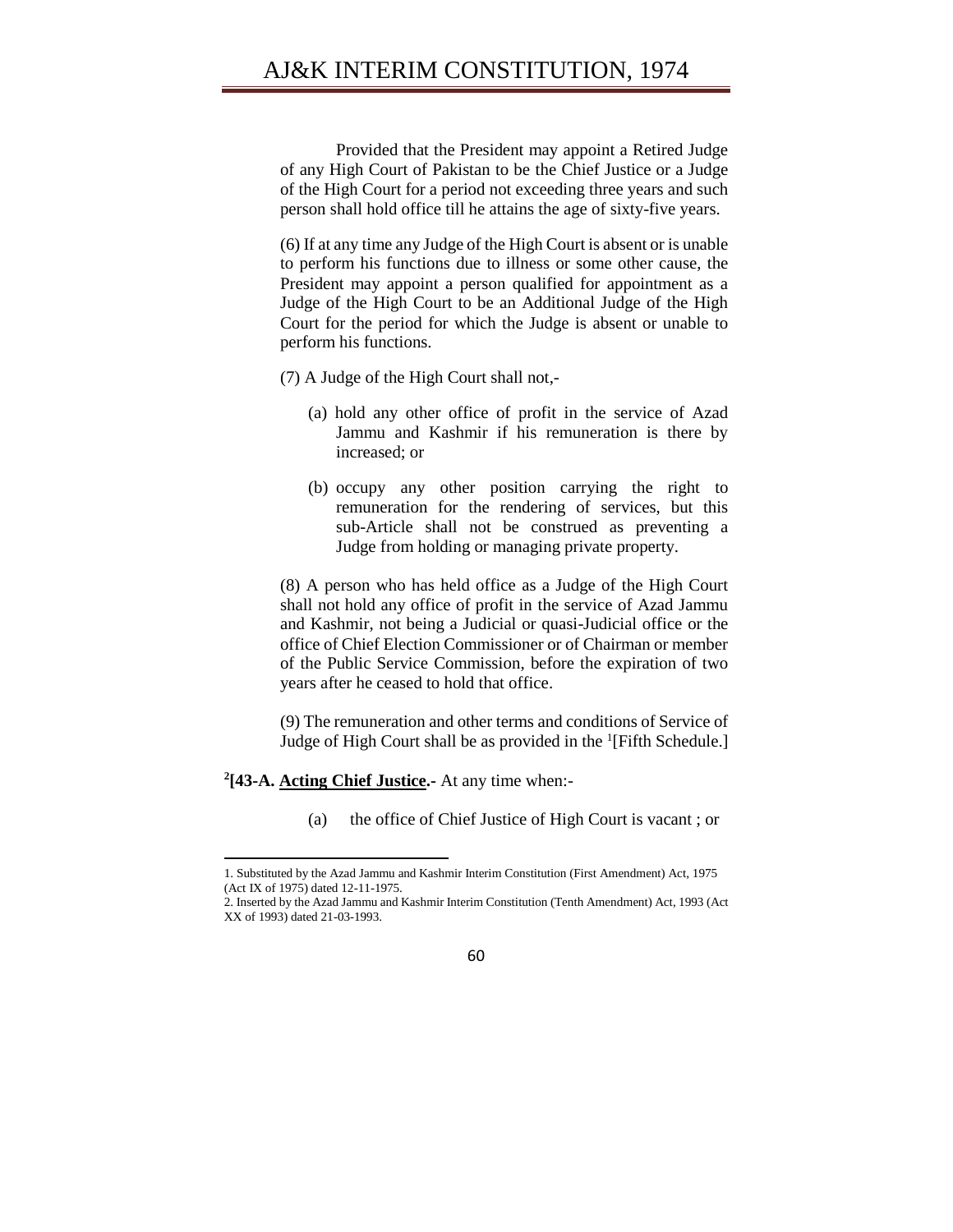- (b) the Chief Justice of High Court is absent or is unable to perform the functions of his office due to any other cause, the President shall appoint the senior most of the other Judges of the High Court to act as Chief Justice.]
- **44. Jurisdiction of High Court.-** (1) The High Court shall have such jurisdiction as is conferred on it by the Constitution or by any other law.

(2) Subject to the Constitution, the High Court, 1 [may] if it is satisfied that no other adequate remedy is provided by law,-

- (a) on the application of any aggrieved party, make an order,-
	- (i) directing a person performing functions in connection with the affairs of Azad Jammu and Kashmir or local authority to refrain from doing that which he is not permitted by law to do, or to do that which he is required by law to do; or
	- (ii) declaring that any act done or proceedings taken 2 [\*] by a person performing functions in connection with the affairs of the state or a local authority has been done or taken without lawful authority, and is of no legal effect; or
- (b) on the application of any person, make an order,-
	- (i) directing that a person in custody in Azad Jammu and Kashmir be brought before the High Court so that the Court may satisfy itself that he is not being held in custody without lawful authority or in an unlawful manner; or

<sup>2.</sup> Omitted by the Azad Jammu and Kashmir Interim Constitution (First Amendment) Act, 1975 (Act IX of 1975) dated 12-11-1975.



<sup>1.</sup> Inserted by the Azad Jammu and Kashmir Interim Constitution (First Amendment) Act, 1975 (Act IX of 1975) dated 12-11-1975.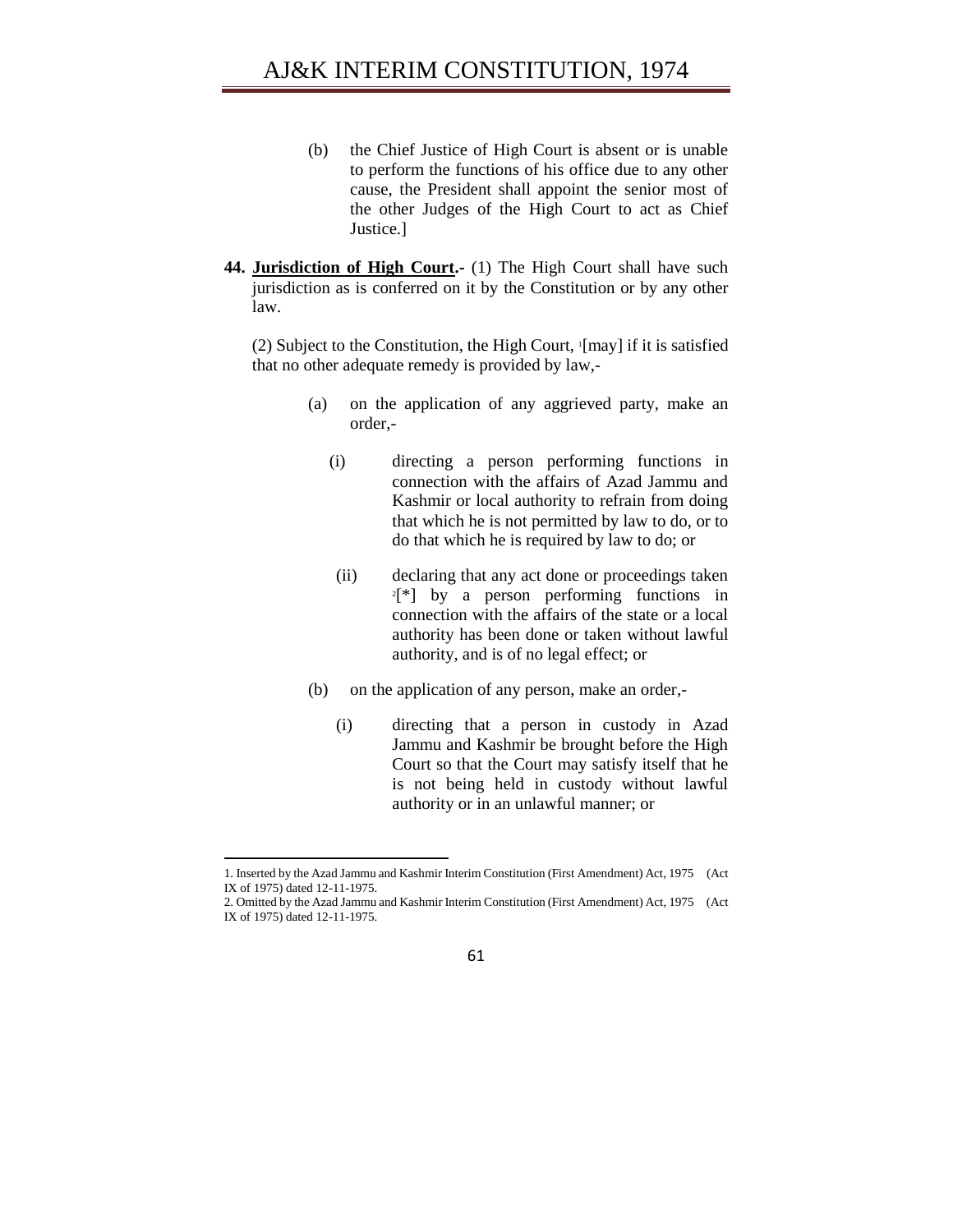- (ii) requiring a person <sup>1</sup> [\*] holding or purporting to hold a public office <sup>2</sup> [in connection with the affairs of Azad Jammu and Kashmir] to show under what authority of law he claims to hold that office; or
- (c) on the application of any aggrieved person, make an order giving such directions to the person or authority, including the council and the Government, exercising any, power or performing any function in, or in relation to, Azad Jammu and Kashmir as may be appropriate for the enforcement of any of the fundamental rights conferred by the Constitution.

(3) An order shall not be made under sub-Article (2) of this Article on application made by or in relation to a person in the Defence Service in respect of his terms and conditions of service, in respect of any matter arising out of his service or in respect of any action in relation to him as a member of the Defence Services.

(4) Where,-

- (a) application is made to the High Court for an order under clause (a) or clause (c) of sub Article (2); and
- (b) The court has reason to believe that the making of an interim order would have the effect of prejudicing or interfering with the carrying out of a public work or otherwise being harmful to the public interest, the court shall not make an interim order unless the advocate General has been given notice of the application and the Court, after the Advocate General or any officer authorized by him in this behalf has been given an opportunity of being heard, is satisfied

<sup>2.</sup> Inserted by the Azad Jammu and Kashmir Interim Constitution (First Amendment) Act, 1975 (Act IX of 1975) dated 12-11-1975.



<sup>1.</sup> Omitted by the Azad Jammu and Kashmir Interim Constitution (First Amendment) Act, 1975 (Act IX of 1975) dated 12-11-1975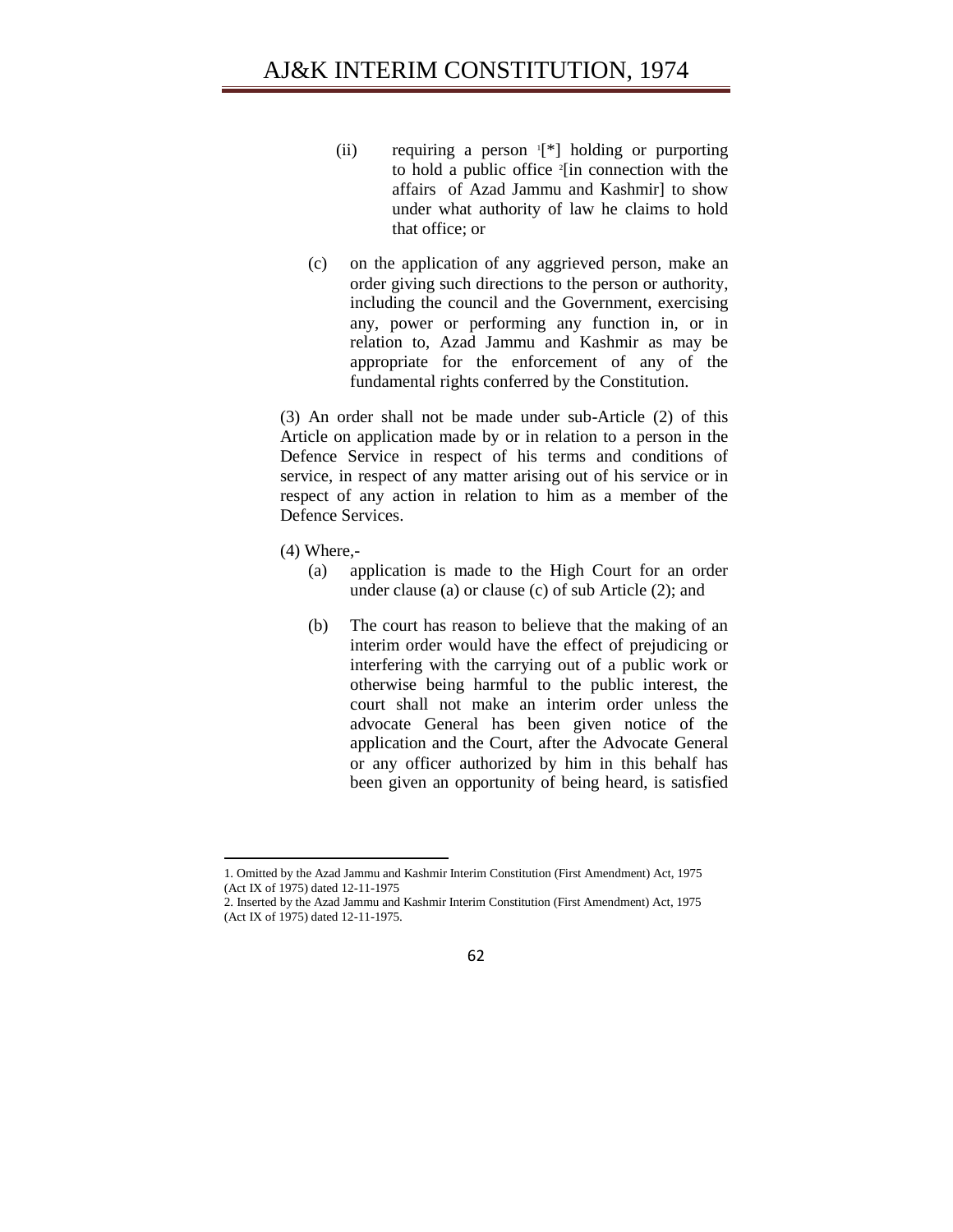that the making of the interim order would not have the effect referred to in clause (b) of this sub-Article.

(5) In this Article, unless the context otherwise requires, 'person' includes any body politic or corporate, any authority of or under control of the council or the Government and any court or tribunal other than the Supreme Court of Azad Jammu and Kashmir, the High Court or a Court or Tribunal established under a law relating to the Defence Services.

- **1 [44-A. Rules of procedure.** Subject to the Constitution and law, the High Court may, in consultation with the Government, make rules regulating the practice and procedure of the court or of any Court subordinate to it.
- **44-B. Decision of High Court binding on subordinate Court.** subject to Article 42-B, any decision of the High Court shall, to the extent that it decides a question of law or is based upon or enunciates a principle of law, be binding on all courts subordinate to it.]
- <sup>2</sup>[44-C. Seat of the High Court.- (1) The permanent seat of the High Court shall be at Muzaffarabad.

(2) The High Court may, from time to time, sit at such other places as the Chief Justice of the High Court, with the approval of the President, may appoint.**]** 

- **45. Contempt of Court.-** (1) In this Article "Court" means the Supreme Court of Azad Jammu and Kashmir or the High Court.
	- (2) A court shall have power to punish any person who,-

 $\overline{\phantom{a}}$ 

(a) abuses, interferes with or obstructs the process of the Court in any way or disobeys any order of the Court;

<sup>1.</sup> Inserted by the Azad Jammu and Kashmir Interim Constitution (Third Amendment) Act, 1976 (Act VIII of 1976) dated 06-07-1976.

<sup>2.</sup> Added by the Azad Jammu and Kashmir Interim Constitution (Tenth Amendment) Act, 1993 (Act XX of 1993) dated 21-03-1993.

<sup>63</sup>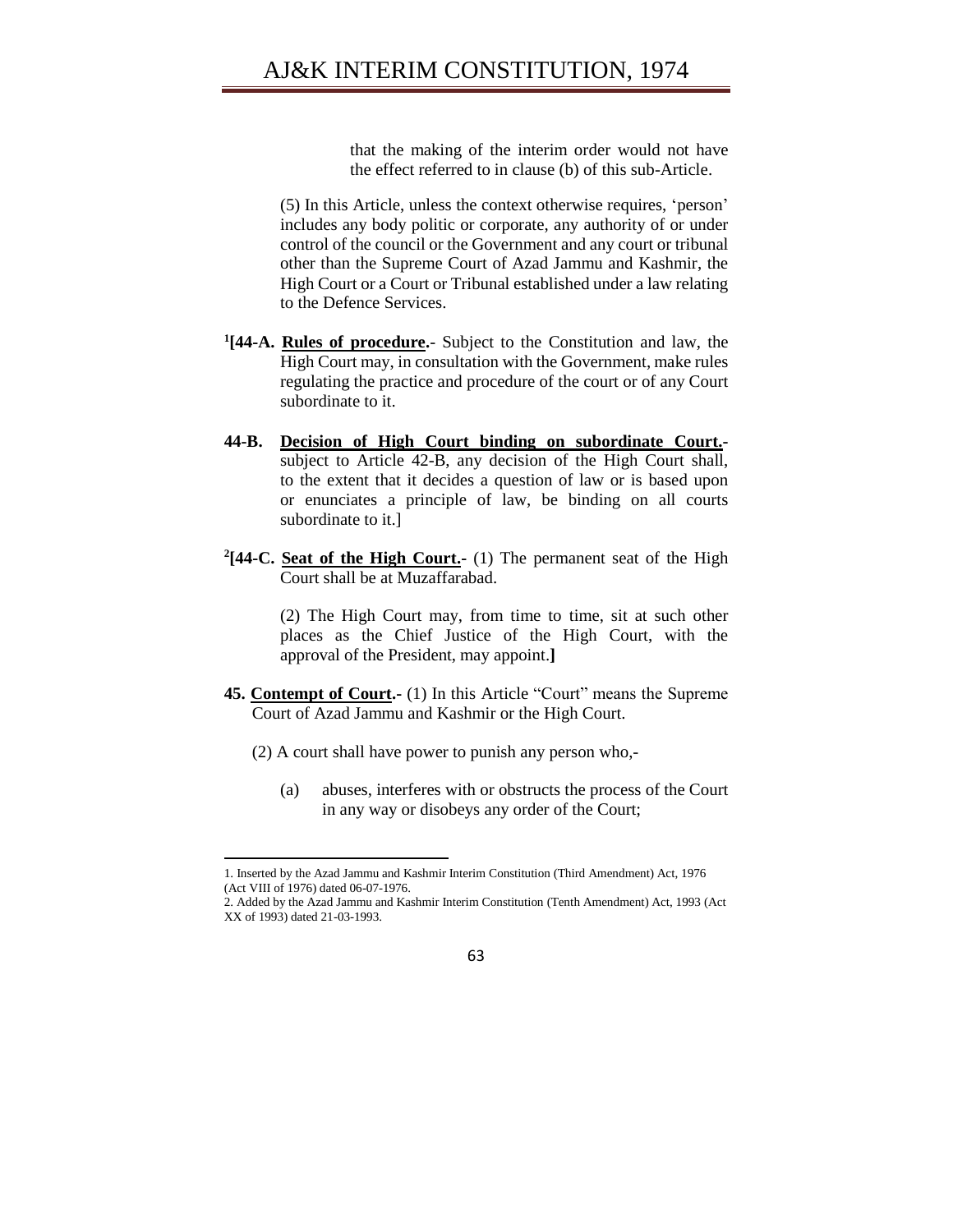- (b) scandalizes the Court or otherwise does anything which tends to bring the Court or a Judge of the Court into hatred, ridicule or contempt;
- (c) does anything which tends to prejudice the determination of a matter pending before the Court; or
- (d) does any other thing which, by law, constitutes contempt of the Court.

(3) The exercise of the power conferred on a court by this Article may be regulated by law and, subject to law, by rules made by the Court.

**46. High Court to superintend and control all courts subordinate to it, etc**.- (1) The High Court shall superintend and control all other courts that are subordinate to it.

(2) There shall, in addition to the Supreme Court of Azad Jammu and Kashmir and the High Court, be such other Courts as are established by law.

(3) A Court so established shall have such jurisdiction as conferred on it by law.

- (4) No Court shall have any jurisdiction which is not conferred on it by the Constitution or by or under any other law.
- **1 [46-A. Advisory jurisdiction.- (**1) If, at any time, the Chairman of the Council or the President desires to obtain the opinion of the Supreme Court of Azad Jammu and Kashmir on any question of law which he considers of public importance, he may refer the question to the Supreme Court of Azad Jammu and Kashmir for consideration.

(2) The Supreme Court of Azad Jammu and Kashmir shall consider a question so referred and report its opinion on the

l

64

<sup>1.</sup> Inserted by the Azad Jammu and Kashmir Interim Constitution (First Amendment) Act, 1975 (Act IX of 1975) dated 12-11-1975.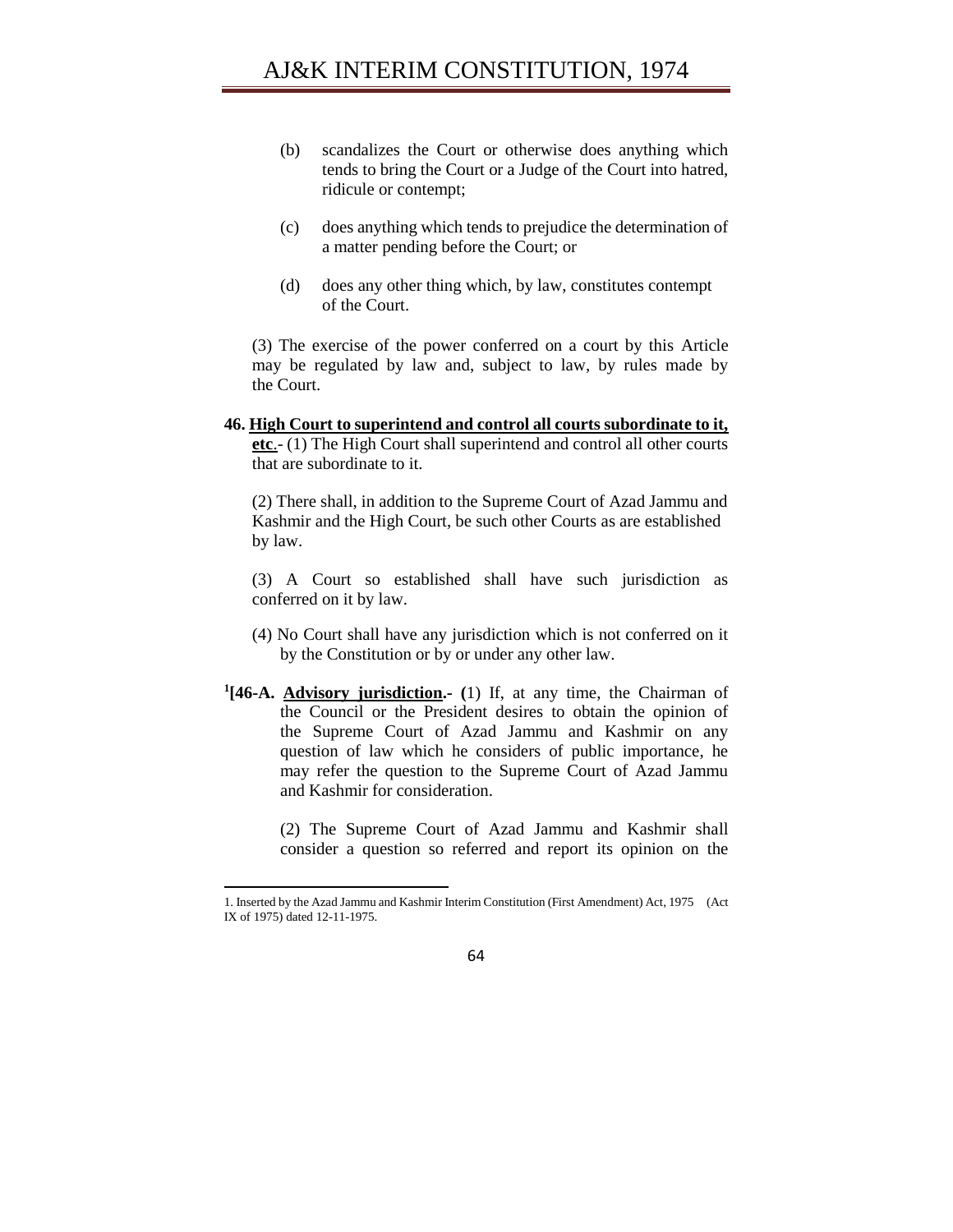question to the Chairman of the Council or, as the case may be, the President.]

- **47. Administrative Courts and Tribunals.** (1) Notwithstanding anything hereinbefore contained, the  $[\n\ast]$  <sup>2</sup>[the Assembly in respect of matters to which the executive authority of the Government extends,] may by Act provide for the establishment of one or more Administrative Courts or Tribunals to exercise exclusive jurisdiction in respect of,-
	- (a) matters relating to the terms and conditions of persons who are or have been in the service of <sup>3</sup>[ Azad Jammu and Kashmir] including disciplinary matters;
	- (b) matters relating to claims arising from tortuous acts of 4 [\*] the Government or any person in the service of 5 [Azad Jammu and Kashmir ]or of any local or other authority empowered by law to levy any tax or cess and any servant or such authority acting in the discharge of his duties as such servant; or
	- (c) matters relating to acquisition, administration and disposal of any property which is deemed to be enemy property under any law.

(2) Notwithstanding anything herein before contained, where any Administrative Court or Tribunal is established under sub-Article (1), no other Court shall grant an injunction, make any order or entertain any proceeding in respect of any matter to which the jurisdiction of such Administrative Court or Tribunal extends and all proceedings in respect of any such matter which may be pending before such other court immediately before the

l

<sup>1.</sup> The words "Council in respect of matters to which the executive authority extends and" omitted by Interim Constitution (Thirteenth Amendment) Act, 2018.

<sup>2</sup> Substituted by the Azad Jammu and Kashmir Interim Constitution (First Amendment) Act, 1975 (Act IX of 1975) dated 12-11-1975.

<sup>3.</sup> Substituted by the Azad Jammu and Kashmir Interim Constitution (First Amendment) Act, 1975 (Act IX of 1975) dated 12-11-1975.

<sup>4.</sup> The words "the Council or" omitted by Interim Constitution (Thirteenth Amendment) Act, 2018 5. Substituted by the Azad Jammu and Kashmir Interim Constitution (First Amendment) Act, 1975 (Act IX of 1975) dated 12-11-1975.

<sup>65</sup>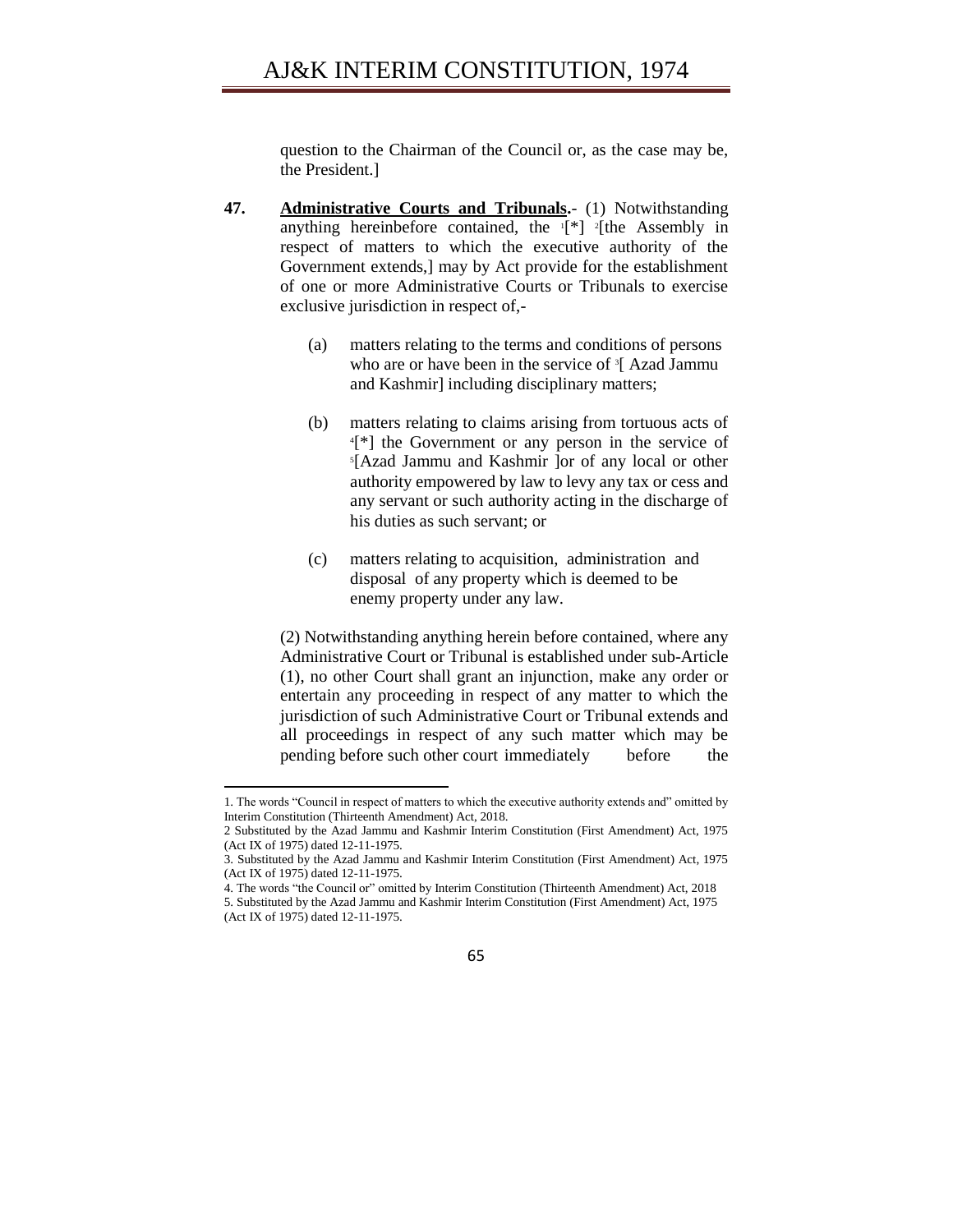establishment of the Administrative Court or Tribunal shall abate on such establishment.

(3) An appeal to the Supreme Court of Azad Jammu and Kashmir from a judgment, decree, order or sentence of an Administrative Court or Tribunal shall lie only if the Supreme Court of Azad Jammu and Kashmir being satisfied, that the case involves a substantial question of law of public importance grants leave to appeal.

- 1 **[47-A. Employees of Court.-** The Supreme Court and the High Court, with the approval of the President, may make rules providing for the appointment of employees of the Court and for their terms and conditions of employment.]
- $^{2}$ [48. **Public Service Commission.** (1) There shall be a Public Service Commission consisting of a Chairman and such number of members who shall be having such qualification as may be prescribed by an Act of the Assembly.

(2) The appointment of the Chairman Public Service Commission and members shall be made by the President on advice of the Prime Minister on such terms and conditions as may be prescribed by an Act of the Assembly:

Provided that in respect of appointment of Chairman, the Prime Minister, may solicit the opinion of Leader of Opposition in the Assembly before making advice to the President for such appointment.

(3) The Chairman and members of Public Service Commission appointed immediately before the commencement of this amending Act, 2018 shall be deemed to have been appointed under this Article subject to terms and conditions already determined and notified at the time of their appointment.]

<sup>1.</sup> Inserted by the Azad Jammu and Kashmir Interim Constitution (Tenth Amendment) Act, 1993 (Act XX of 1993) dated 21-03-1993.

<sup>2</sup> Substituted by Interim Constitution (Thirteenth Amendment) Act, 2018.

<sup>66</sup>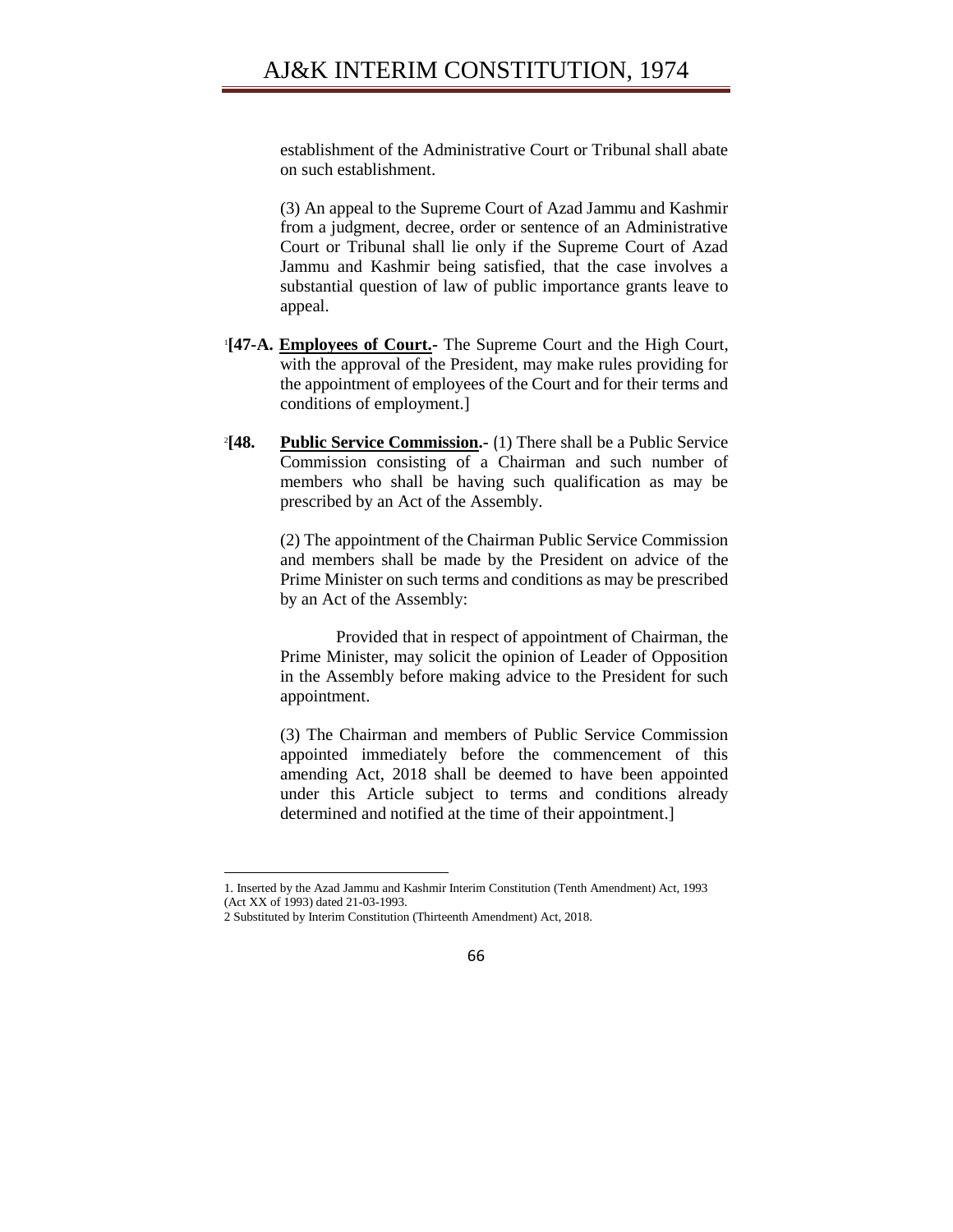**49. The Services.-** (1) Subject to the Constitution, the appointment of persons to and the terms and conditions of service of persons in, the service of Azad Jammu and Kashmir may be regulated by law.

1 [(2) Until an Act of the Council in respect of persons in the service of Azad Jammu and Kashmir employed in connection with the affairs of the Council, or an Act of the Assembly in respect of such persons employed in connection with the affairs of the Government, makes provision for the matters referred to in sub-Article (1), all rules and orders in force immediately before the commencement of the Constitution, shall continue in force and may be, amended from time to time by the Council or, as the case may be, the Government.]

**<sup>2</sup>[50. Chief Election Commissioner**.- (1) There shall be an Election Commission for Azad Jammu and Kashmir, hereinafter referred to as "the Commission".

> (2) The Commission shall consist of the Chief Election Commissioner, who shall act as the Chairman and two Members.

> (3) The Chief Election Commissioner, hereinafter referred to as the Commissioner, shall be appointed by the President on the advice of the Chairman of the Council.

> (4) The Prime Minister after consultation with the Leader of Opposition in the Assembly shall finalize the nominees for the appointment as Commissioner.

> (5) No person shall be appointed as the Commissioner unless he has been a Judge of the Supreme Court or High Court or has been a civil servant of BPS-21 and above, in the service of Azad Jammu and Kashmir.

> (6) The members of the Commission possessing the qualification as mentioned for Commissioner in sub-Article (5) above, shall be appointed by the President on the advice of the Prime Minister.



<sup>1.</sup> Substituted by the Azad Jammu and Kashmir Interim Constitution (First Amendment) Act, 1975 (Act IX of 1975) dated 12-11-1975.

<sup>2</sup> Article 50 substituted by Interim Constitution (Thirteenth Amendment) Act, 2018.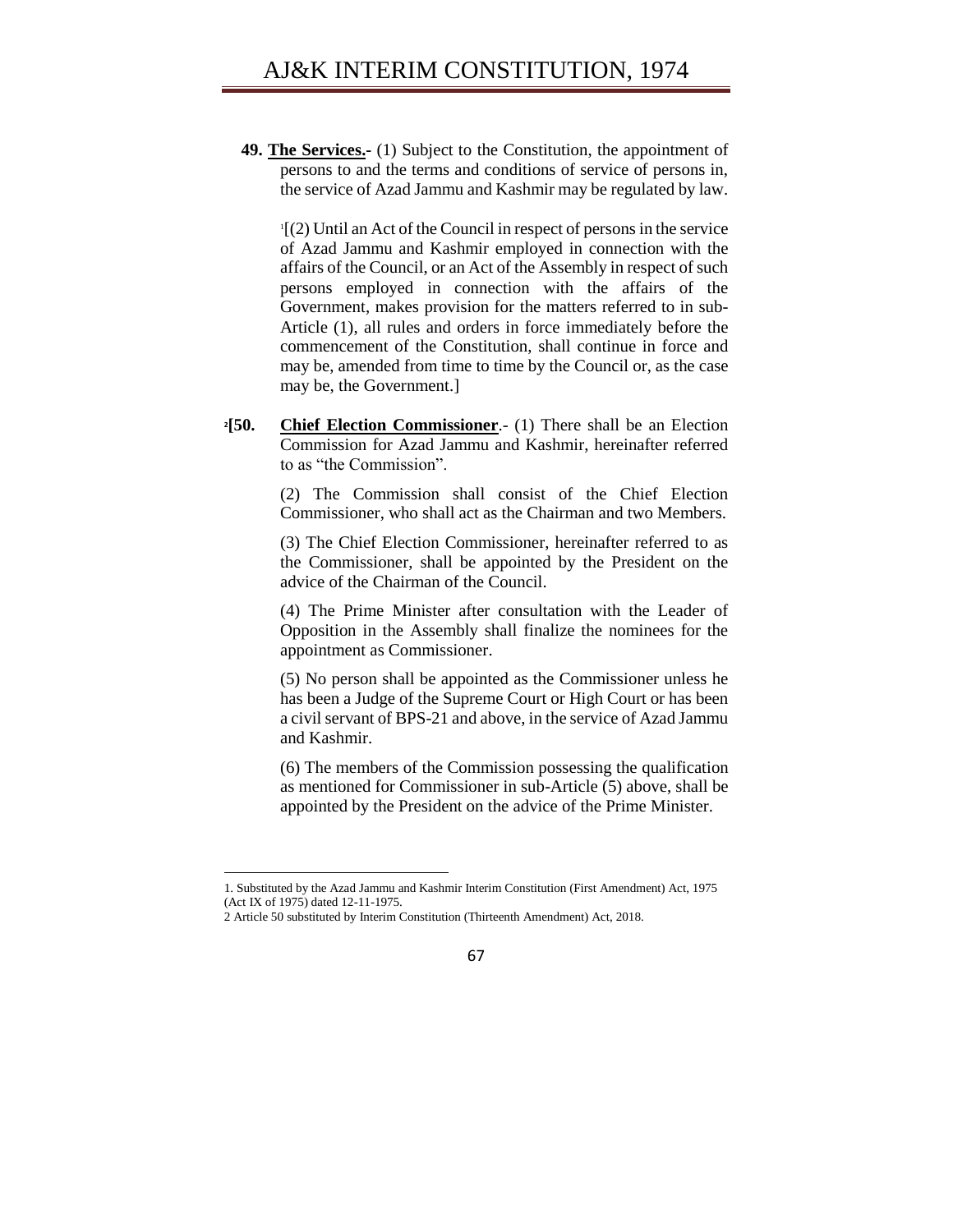(7) It shall be duty of the Commission to organize and conduct the election for the office of the President, the Assembly, the Council and local government bodies and to make such arrangements as are necessary to ensure that the election is conducted honestly, justly, fairly and in accordance with the law.

(8) The Commission shall have such powers and perform such functions as are conferred on it under the Constitution and Act of the Assembly.

(9) At any time when the office of Commissioner is vacant or the Commissioner is absent or unable to perform the functions of his office due to any cause, the senior member of Commission duly designated at the time of appointment shall act as Commissioner for a period not exceeding six months.

(10) Before entering upon office, the Commissioner shall make oath before the Chief Justice of Azad Jammu and Kashmir and the members before the Commissioner in the form set out in the First Schedule.

(11) Subject to this Article, the Commissioner and each member, as the case may be, shall hold office for a term of five years from the day he enters upon his office:

Provided that the Chief Election Commissioner appointed before the commencement of the Azad Jammu and Kashmir Interim Constitution (Thirteenth Amendment) Act, 2018 shall be deemed to have been appointed under this Article for remaining period of his term.

(12) The Commissioner and members shall not be removed from their office except in the manner prescribed in Article 42-E.

(13) The Commissioner or the member may, by writing under his hand addressed to the President, resign from his office.

(14) The terms and conditions, other than mentioned hereinabove, for the office of the Commissioner and member shall be such as may be prescribed by an Act of Assembly.

(15) The Commissioner or a member shall not,-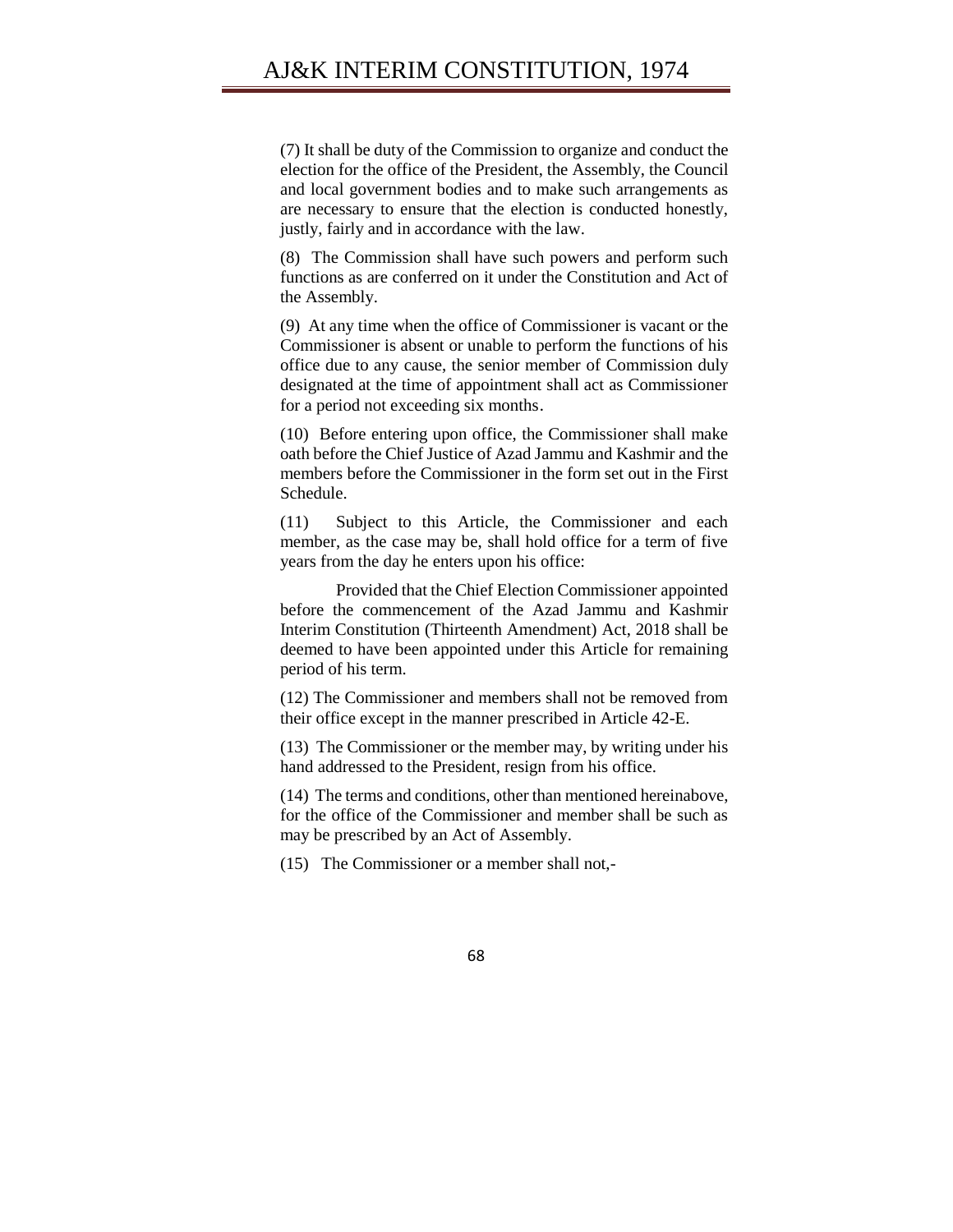- (a) hold any other office of profit in the Service of Azad Jammu and Kashmir or Pakistan; or
- (b) occupy any other position carrying the right to remuneration for the rendering of such services.

(16) A person who has held office as Commissioner or the member shall not hold any office of profit in the Service of Azad Jammu and Kashmir or Pakistan before the expiration of two years after he has ceased to hold that office.

(17) The Commission shall perform such functions as may be determined by Act of Assembly.

(18) It shall be the duty of all executive authorities in the state to assist the Commission in the discharge of its functions.

(19) Until Assembly by law otherwise provides, the Commission may, on the advice of the Prime Minister and with the approval of the President, make rules providing for the appointment of officers and servants to be employed in connection with the functions of the Commission and for their terms and conditions of employment.]

1 **[50-A. Auditor General. -** (1) There shall be an Auditor-General of Azad Jammu and Kashmir who shall be appointed by the President on the advice of the <sup>2</sup>[Chairman of the Council].

> (2) Before entering upon office, the Auditor General shall make before the Chief Justice of Azad Jammu and Kashmir oath in the form set out in the First Schedule.

> (3) The terms and conditions of service, including the terms of office, of the Auditor- General shall be determined by Act of the council and, until so determined, by rules made by the Council.

<sup>2</sup> The word "Council" substituted by the words "Chairman of the Council" by Interim Constitution (Thirteenth Amendment) Act, 2018.



<sup>1.</sup> Added by the Azad Jammu and Kashmir Interim Constitution (First Amendment) Act, 1975 (Act IX of 1975) dated 12-11-1975.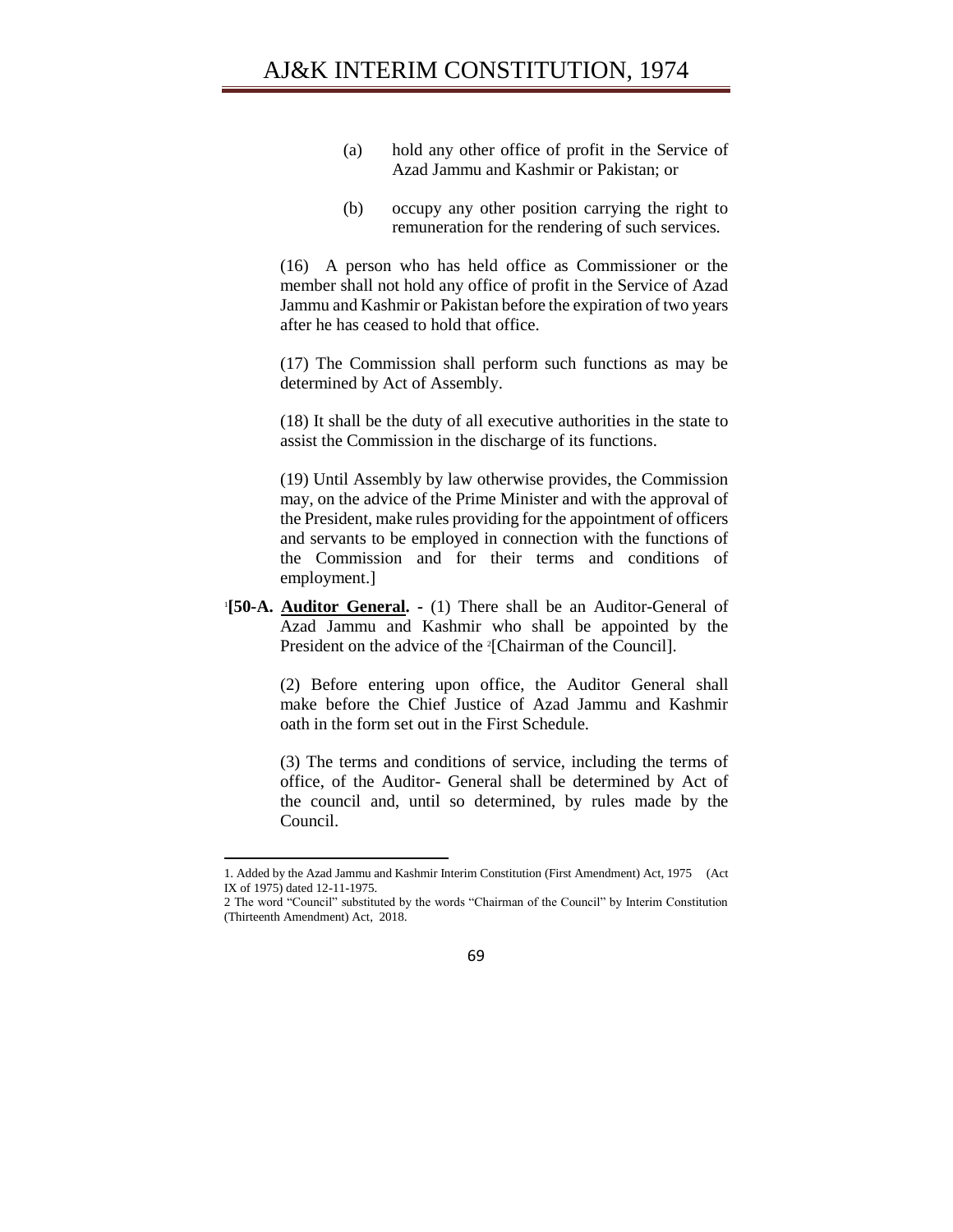- (4) The Auditor-General shall, in relation to-
	- (a) the accounts of the Council and any authority or body established by the council; and
	- (b) the accounts of the Government and any authority or body established by the Government; perform such functions and exercise such powers as may be determined, by or under Act of the Council and, until so determined, by rules made by the council.

(5) The accounts of the Council and of the Government shall be kept in such form and in accordance with such principles and methods as may be determined by the Auditor General with the approval of the Council.

(6) The reports of the Auditor-General relating to the accounts of the Council shall be submitted to the Chairman of the Council, who shall cause them to be laid before the Council; and the reports of the Auditor-General relating to the accounts of the Government shall be submitted to the President who shall cause them to be laid before the Assembly.]

**51.** Continuance of existing laws.  $\lceil (1) \rceil$  subject to the provisions of the Constitution, all laws which, immediately before the commencement of the Constitution, were in force in Azad Jammu and Kashmir shall continue in force until altered, repealed or amended by an Act of the appropriate authority.

**2 [Explanation.** - In this Article.-

 $\overline{\phantom{a}}$ 

(a) 'laws', includes Ordinance, Orders, rules, bye-laws, regulations and any notification and other legal instruments having the force of law; and

<sup>2.</sup> Added by the Azad Jammu and Kashmir Interim Constitution (First Amendment) Act, 1975 (Act IX of 1975) dated 12-11-1975.



<sup>1.</sup> The existing provision re-numbered as sub-Article (1) by the Interim Constitution (Thirteenth Amendment) Act, 2018.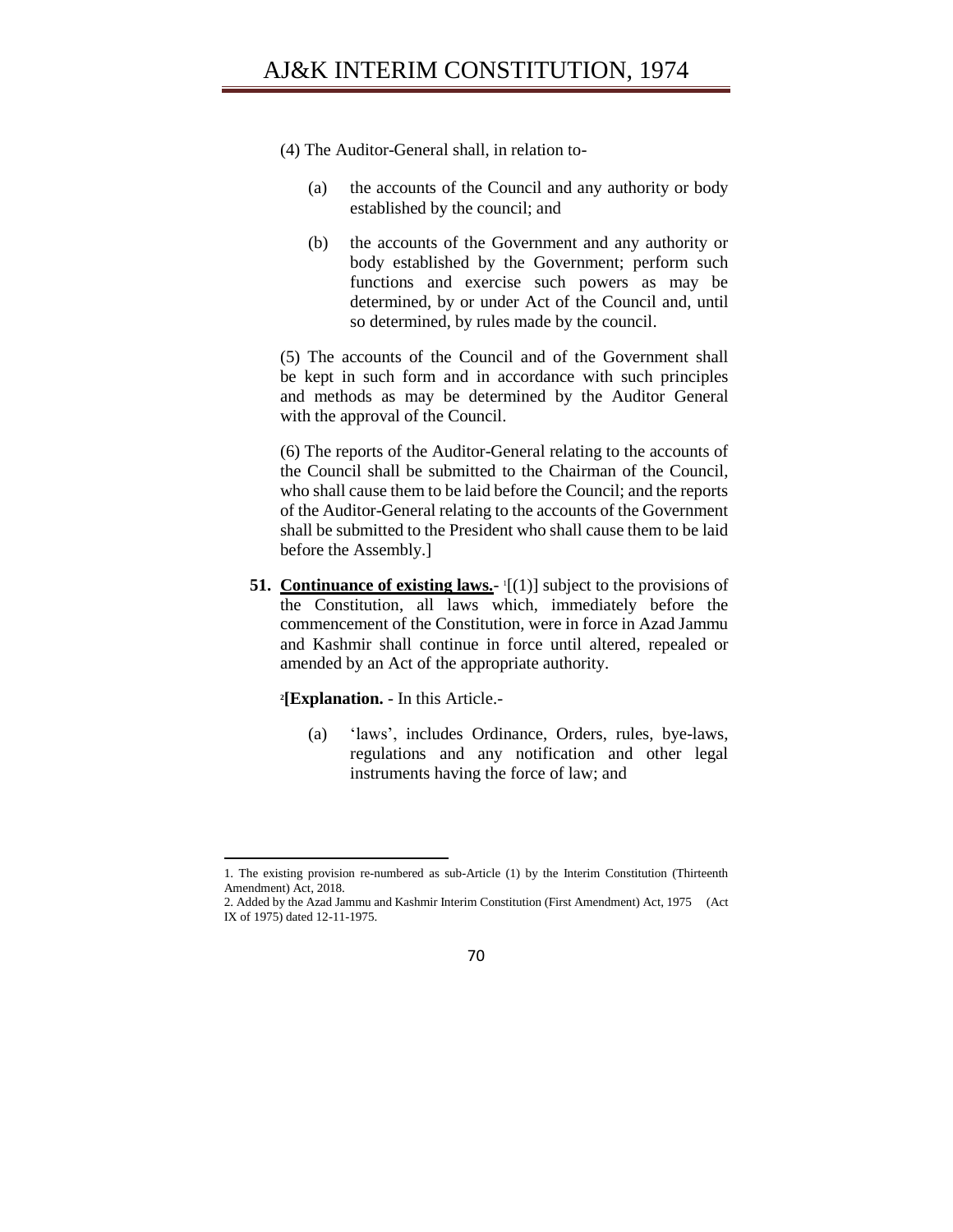(b) 'in force', in relation to any law, means having effect as law whether or not the law has been brought into operation.]

 $\frac{1}{2}$ [(2) Subject to the Constitution, all laws of Azad Jammu and Kashmir which, from time to time, made by the Azad Jammu and Kashmir Council and in force immediately before the commencement of the Azad Jammu and Kashmir Interim Constitution (Thirteenth Amendment) Act, 2018, shall continue to be in force until amended or altered or repealed by the Act of the Assembly or by the order, notification etc., of the Government of Pakistan or, as the case may be, by the Azad Government of the State of Jammu and Kashmir:

Provided that the reference of Azad Jammu and Kashmir Council made in the existing laws, on the commencement of the Azad Jammu and Kashmir Interim Constitution (Thirteenth Amendment) Act, 2018, shall, as far as practicable, be construed and referred to as the Assembly, or as the case may be, Government of Pakistan or the Azad Government of the State of Jammu and Kashmir.]

**2 [51-A. Transfer of Employees, Assets and Liabilities.- (**1) On the commencement of the Azad Jammu and Kashmir Interim Constitution (Thirteenth Amendment) Act, 2018, all moveable and immovable properties and assets, moneys or funds received by and deposited in the Azad Jammu and Kashmir Council Consolidated Fund or made part of Public Finance, all savings or fixed deposits of the Council in all bank accounts and also such liabilities which were incurred under any law, shall immediately be transferred or invested with Azad Jammu and Kashmir Consolidated Fund or, as the case may be, to the Government.

> (2) All existing employees in the service of Azad Jammu and Kashmir Council who immediately before the commencement of the Azad Jammu and Kashmir Interim Constitution (Thirteenth Amendment) Act, 2018 were serving on regular basis under superintendence and control of Azad Jammu and Kashmir Council

l

71

<sup>1.</sup> Added by the Interim Constitution (Thirteenth Amendment) Act, 2018.

<sup>2</sup> Article 51-A inserted by the Interim Constitution (Thirteenth Amendment) Act, 2018.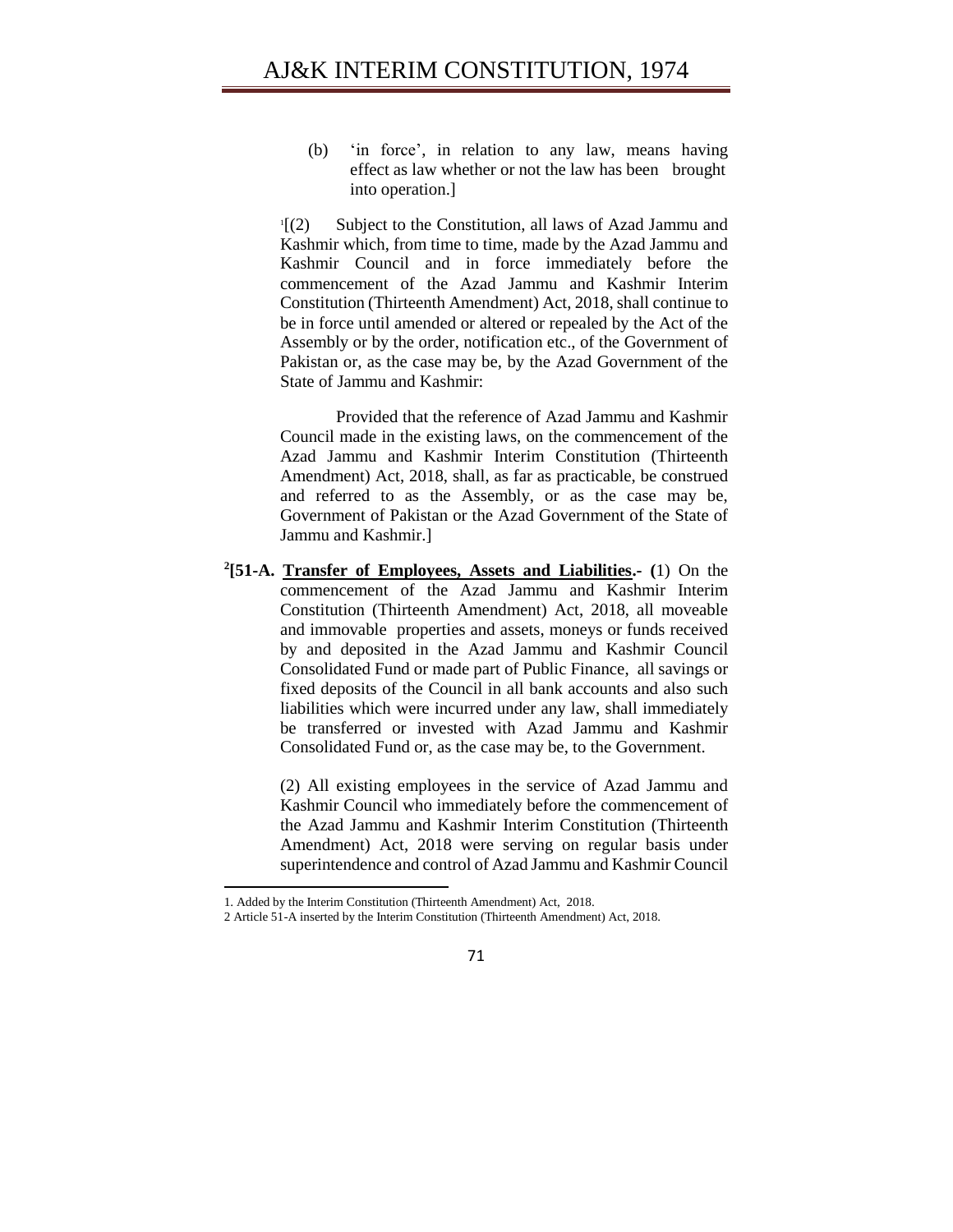for any department, secretariat or any statutory body or institution or organizations duly constituted or setup under any law or through its executive authority shall stand transferred or shifted to the Government forthwith on commencement of this amending Act, 2018.

(3) The rights of the persons under existing laws of Azad Jammu and Kashmir who were, immediately before the commencement of the Azad Jammu and Kashmir Interim Constitution (Thirteenth Amendment) Act, 2018, serving under the Azad Jammu and Kashmir Council shall be protected and officers and servants on deputation from the Federal Government or any province shall be entitled for repatriation to their parent organizations.

(4) The persons serving on contractual or temporary basis shall not be entitled to claim any right to continue their employment and they shall be dealt in accordance with prevailing service rules of Azad Jammu and Kashmir and terms of their appointments.

(5) Subject to Article 51, the perks, privileges and allowances to the elected members of the Council and also salary, allowances and pensionary benefits of the employees of the Council in the Service of Azad Jammu and Kashmir, as admissible to them under the law, shall be borne by the Government, for which budgetary requirements shall be made out of the Azad Jammu and Kashmir Consolidated Fund.]

- **52. General Provision regarding President and Ministers.-** (1) 1 [The President, the Prime Minister, a Minister or an Advisor shall not,-]
	- (a) hold any other office of profit in the service of Azad Jammu and Kashmir or any other country; or
	- (b) occupy any other position carrying the right to remuneration for the rendering of service, but this

l



<sup>1.</sup> Substituted by the Azad Jammu and Kashmir Interim Constitution (First Amendment) Act, 1975 (Act IX of 1975) dated 12-11-1975.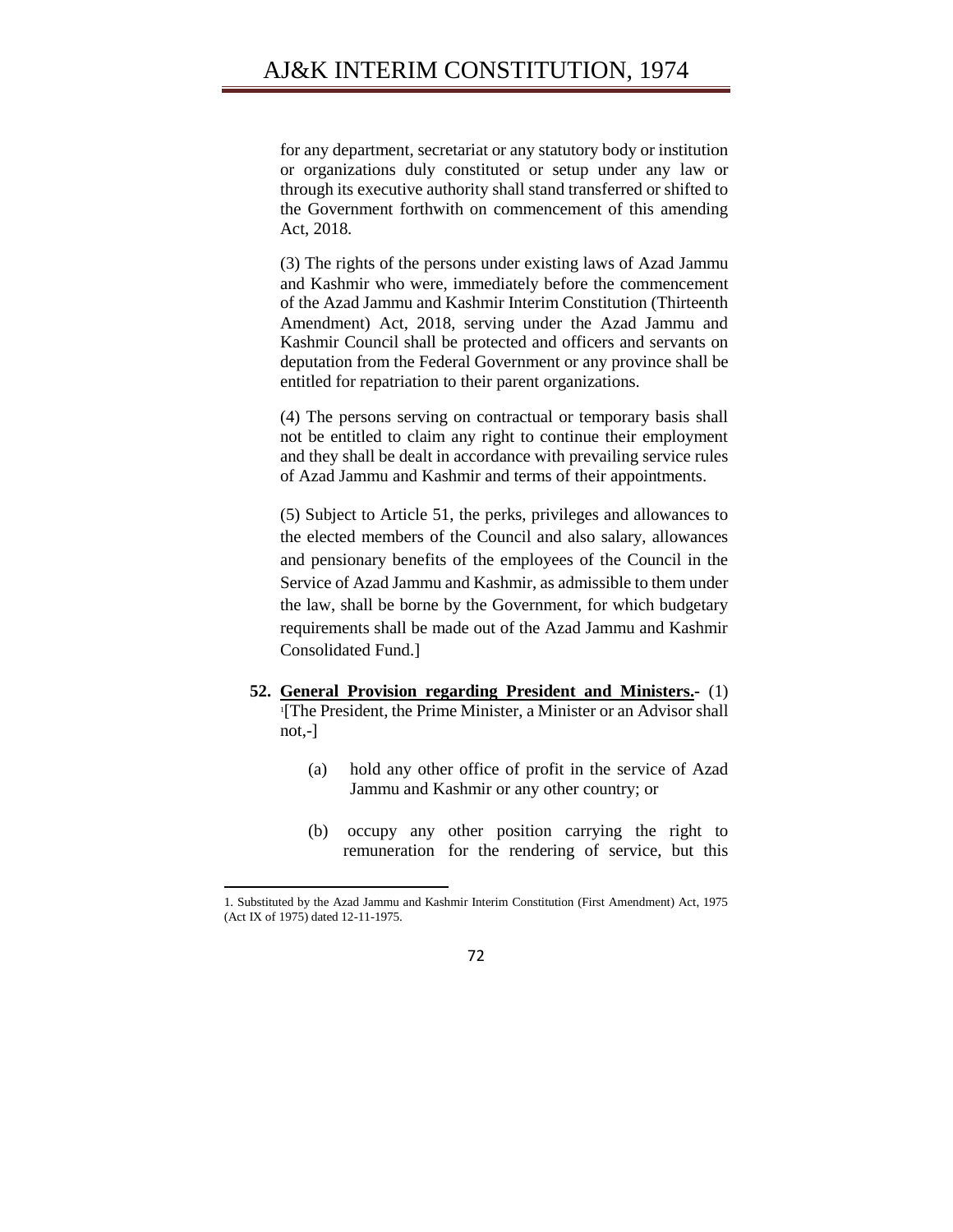Article shall not be construed as preventing the President, the 1[Prime Minister, a Minister or an Advisor] from holding or managing his private property.

(2) No criminal proceedings whatsoever shall be instituted or continued against the President 2[or the Chairman of the Council] while he is in office.

(3) No civil proceedings in which relief is claimed against the President <sup>3</sup> [or the Chairman of the Council] shall be instituted while he is in office in respect of anything done or not done, or purporting to have been done or not done, by him in his personal capacity, whether before or after he enters upon his office, unless, at least sixty days before the proceedings are instituted, notice in writing has been delivered to him, or sent to him, stating the nature of the proceeding, the cause of the action, the name, description and place of residence of the party by whom the proceedings are to be instituted and the relief which he claims.

(4) Except in relation to proceedings referred to in sub-Article (3), no process whatsoever shall be issued from any Court or Tribunal against the President <sup>4</sup> [or the Chairman of the Council] whether in a personal capacity or otherwise, while he is in office.

(5) Subject to the Constitution, 5 [the President, the Prime Minister, the Chairman of the Council, the Federal Minister who is a member of the Council, a Minister or an Advisor shall not] except in respect of anything done or not done by him in contravention of law, be answerable to any Court or Tribunal for the exercise of the powers, or the performance of the duties, of his office or for

 $\overline{a}$ 

<sup>5.</sup> Substituted by the Azad Jammu and Kashmir Interim Constitution (First Amendment) Act, 1975 (Act IX of 1975) dated 12-11-1975.



<sup>1</sup>Substituted by the Azad Jammu and Kashmir Interim Constitution (First Amendment) Act, 1975 (Act IX of 1975) dated 12-11-1975.

<sup>2.</sup> Inserted by the Azad Jammu and Kashmir Interim Constitution (First Amendment) Act, 1975 (Act IX of 1975) dated 12-11-1975.

<sup>3.</sup> Inserted by the Azad Jammu and Kashmir Interim Constitution (First Amendment) Act, 1975 (Act IX of 1975) dated 12-11-1975.

<sup>4.</sup> Inserted by the Azad Jammu and Kashmir Interim Constitution (First Amendment) Act, 1975 (Act IX of 1975) dated 12-11-1975.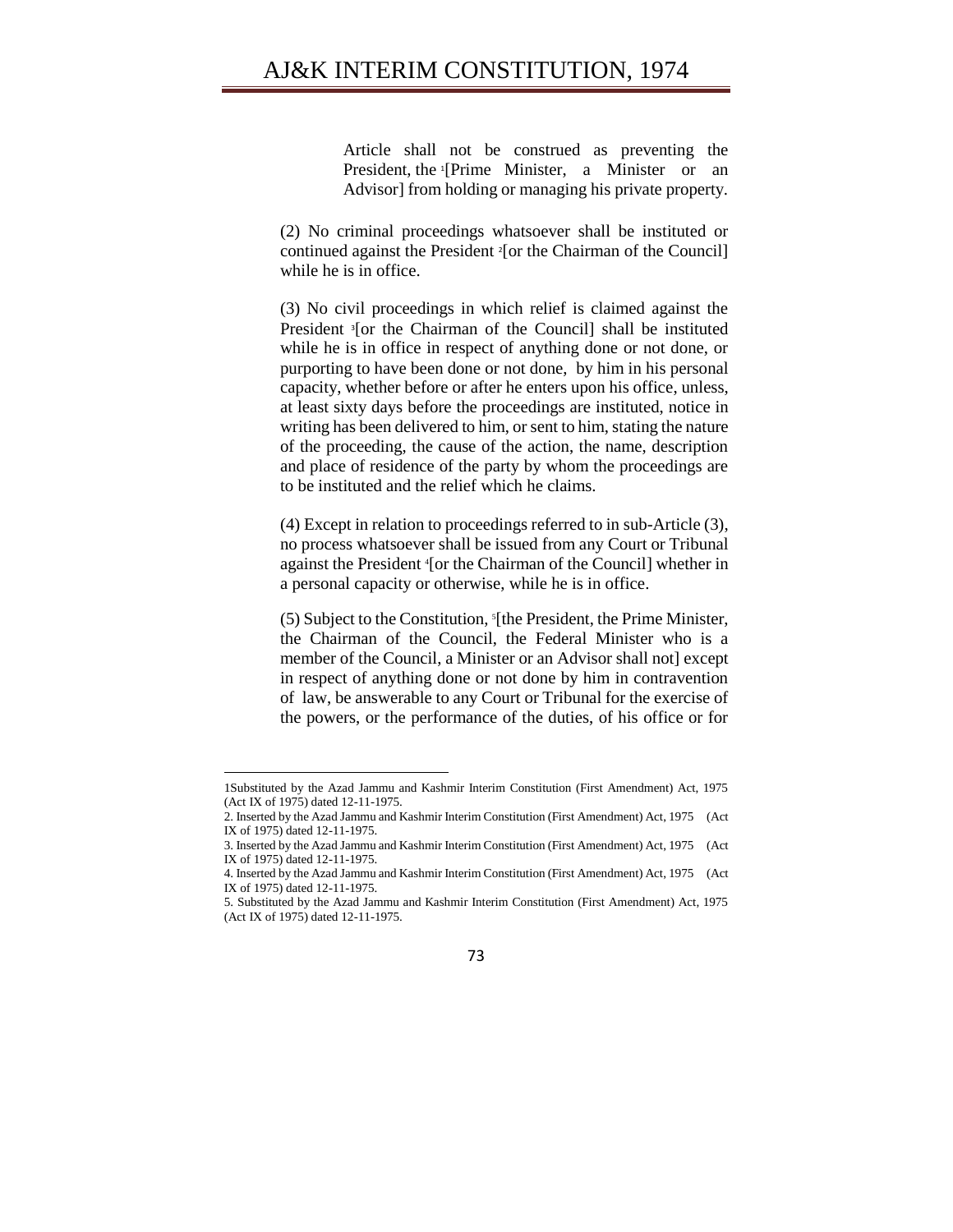any act done or purporting to be done by him in the exercise of those powers or in the performance of those duties:

Provided that nothing in this Sub-Article shall be construed as restricting the right of any person to bring appropriate proceedings against the <sup>1</sup> [council or as the case may be], the Government.]

### **2 [52-A. Power to acquire property and to make contracts, etc.-** (1)

The executive authority of the Government shall extend, subject to an Act of the Assembly, to the grant, sale, disposition or mortgage of any property vested in, and to the purchase or acquisition of property on behalf of the Government and to the making of contracts.

(2) All property acquired for the purpose of the Government shall vest in the President.

(3) All contracts made in the exercise of the executive authority of the Government shall be expressed to be made in the name of the President and all such contracts and all assurances of property made in the exercise of that authority shall be executed on behalf of the President by such persons and in such manner as the President may direct or authorize.

(4) The President shall not be personally liable in respect of any contract or assurance made or executed in the exercise of the executive authority of the Government and no person making or executing any such contract or assurance on his behalf shall be personally liable in respect thereof.

(5) Transfer of land or property by the Government shall be regulated by law.]



<sup>1.</sup> Inserted by the Azad Jammu and Kashmir Interim Constitution (First Amendment) Act, 1975 (Act IX of 1975) dated 12-11-1975.

<sup>2.</sup> Article 52-A substituted by Interim Constitution (Thirteenth Amendment) Act, 2018.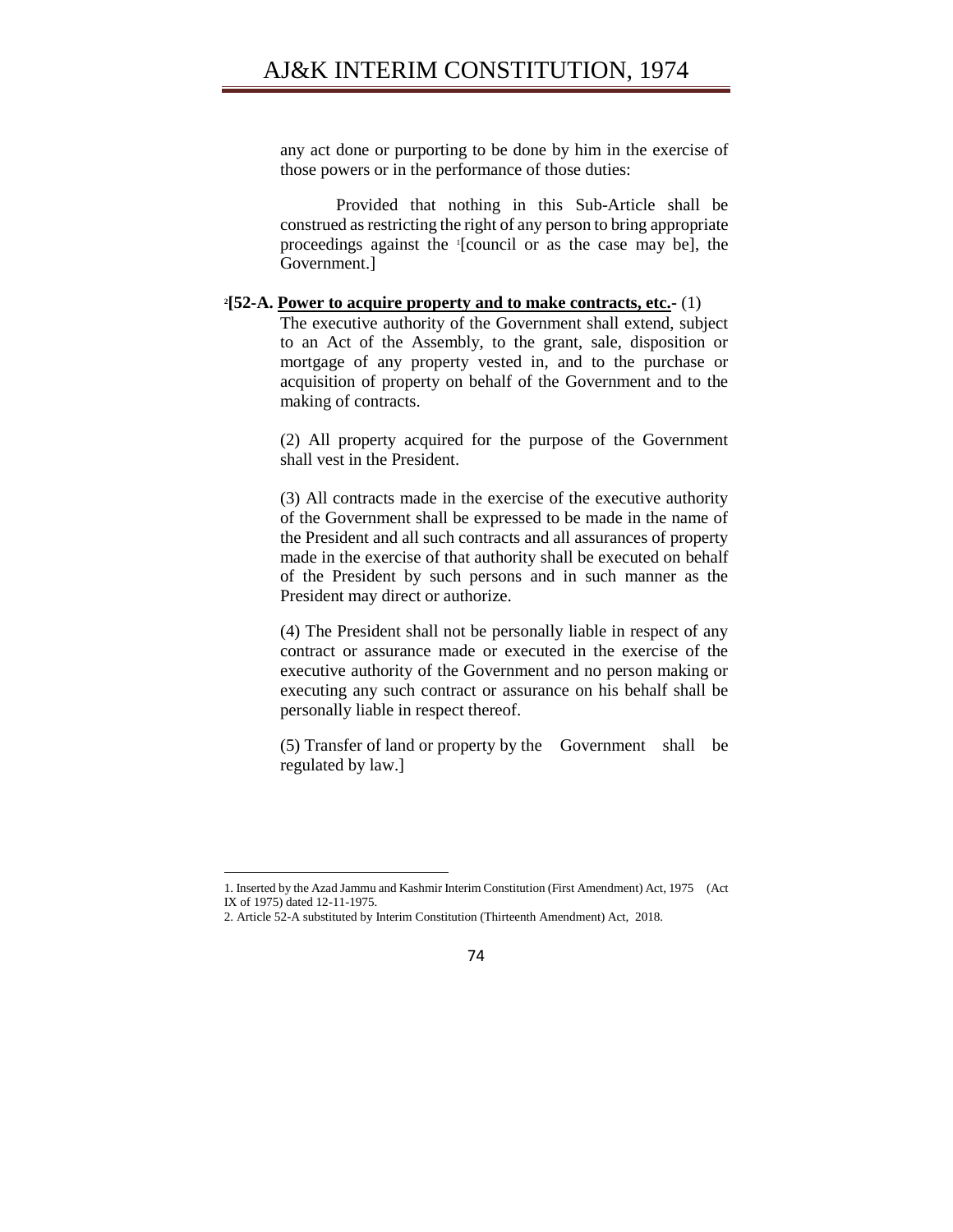- **1 [52-B**. **Ownerless property**.- Any property which has no rightful owner, if located within Azad Jammu and Kashmir, shall vest in the Government.]
- **2 [52-C**. **Natural Resource endowment.-** (1) The natural resource of Azad Jammu and Kashmir which having a potential of economic value and providing for the sustenance of life for future generations shall be preserved and regulated by an Act of the Assembly.

(2) Without prejudice to sub-Article (1), the natural resource of Azad Jammu and Kashmir may be utilized under the law, in the economic and efficient manner, by the Government and also may be authorized under an Act of Assembly to utilize any resource of the State by any person, entity or authority of Pakistan in consideration of valuable economic benefits for the public interest such as net-hydel profit or royalty or any other acceptable form or benefit but without affecting the pristine environmental value of the inherent endowment of the State.]

**53. Power to issue proclamation.** (1) <sup>3</sup>[The President, if so advised by the Chairman of the Council] a grave emergency exists in which the security of Azad Jammu and Kashmir is threatened by war or external aggression or by internal disturbances, the President <sup>4</sup> [shall] issue a Proclamation of emergency, hereinafter referred to as the proclamation.

 $S(2)$  A proclamation shall be laid before  $S[the$  Assembly] which shall be summoned by the President to meet within thirty days of the proclamation being issued and,-

 $\overline{a}$ 

<sup>1</sup> Article 52-B added by the Interim Constitution (Thirteenth Amendment) Act, 2018.

<sup>2</sup> Article 52-C added by the Interim Constitution (Thirteenth Amendment) Act, 2018.

<sup>3.</sup> Substituted by the Azad Jammu and Kashmir Interim Constitution (First Amendment) Act, 1975 (Act IX of 1975) dated 12-11-1975.

<sup>4.</sup> Substituted by the Azad Jammu and Kashmir Interim Constitution (First Amendment) Act, 1975 (Act IX of 1975) dated 12-11-1975.

<sup>5.</sup> Substituted by the Azad Jammu and Kashmir Interim Constitution (First Amendment) Act, 1975 (Act IX of 1975) dated 12-11-1975.

<sup>6</sup> The words "a joint sitting" substituted by the words "the Assembly" by the Interim Constitution (Thirteenth Amendment) Act, 2018.

<sup>75</sup>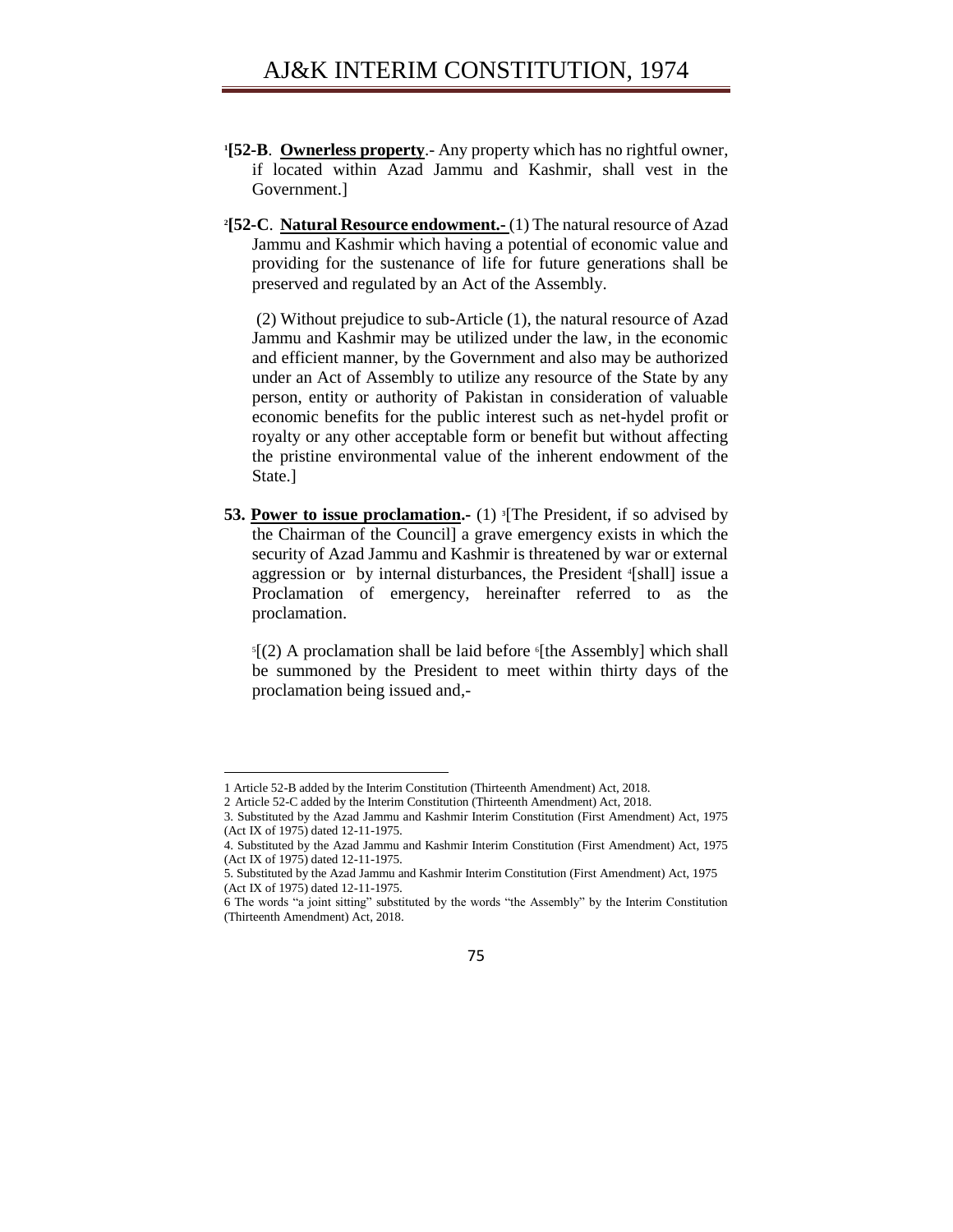- (a) shall, cease to be in force at the expiration of two months unless before the expiration of that period it has been approved by a resolution of the joint sitting; and
- (b) shall, subject to the provisions of clause (a), cease to be in force upon a resolution disapproving the resolution being passed by the votes of the majority of the total membership of the joint sitting.

(2-A) Notwithstanding anything contained in sub-Article (2), if the Assembly stands dissolved at the time when the proclamation is issued, the proclamation shall continue in force for a period of four months but, if a general election to the Assembly is not held before the expiration of that period, it shall cease to be in force at the expiration of that period  $[$ <sup>\*</sup>].

(3) A proclamation may be made before the actual occurrence of war or external aggression if the President is satisfied that there is imminent danger thereof.

#### **2 [53-A. \*[Deleted].**

 $\overline{a}$ 

**54. Power to suspend fundamental rights.-** (1) While a proclamation is in operation , the President may, by order, declare that rights to move any Court for the enforcement of such of the rights conferred by Article 4 as may be specified in the order, and all proceedings pending in any Court for the enforcement of the rights so specified, shall remain suspended for the period during which the proclamation is in force <sup>3</sup> [:

Provided that the Assembly shall, in no case be dissolved on account of issuance or pendency of the proclamation under the Constitution.]

<sup>1</sup> Omitted by the Interim Constitution (Thirteenth Amendment) Act, 2018.

<sup>2</sup> This temporary insertion was made vide AJ&K Interim Constitution ( $5<sup>th</sup>$  Amendment) Act, 1977 (Act VII of 1977), and stands deleted after 2nd general election, on the day the Prime Minister entered upon office i.e.  $17<sup>th</sup>$  June 1985.

<sup>3</sup> After Sub-Article (1) of Article 54 the full stop substituted by colon and new proviso added by the Interim Constitution (Thirteenth Amendment) Act, 2018.

<sup>76</sup>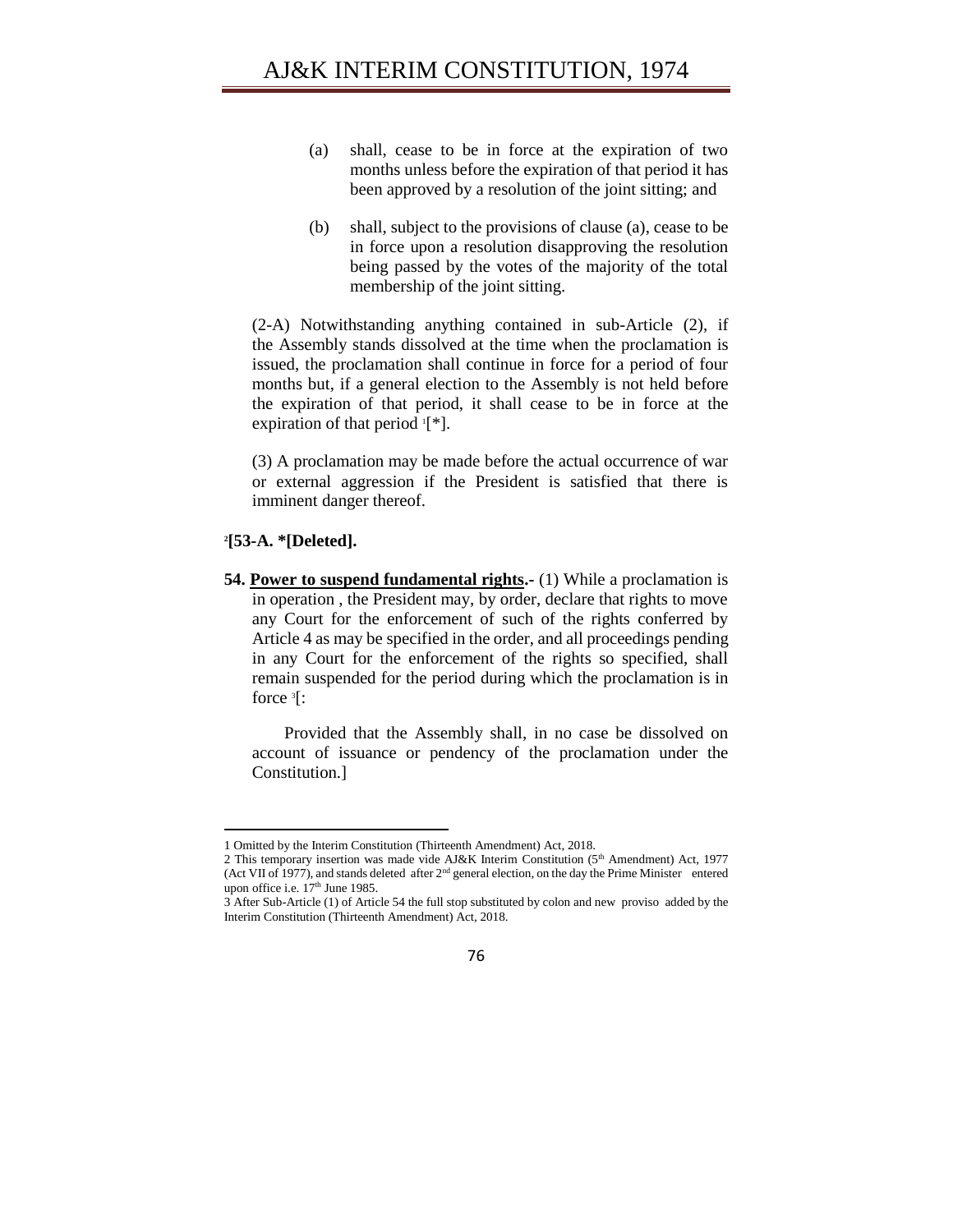(2) Every order made under Sub-Article (1), shall, as soon as may be, laid before the Assembly.

**55. Power to vary or rescind proclamation.-** (1) A proclamation issued under Article 53 may be varied or revoked by a subsequent proclamation.

(2) The validity of any proclamation issued or order made under Article 53 or Article 54 shall not be questioned in any Court.

- **56. Act not to derogate from responsibilities of Pakistan.-** Nothing in the Constitution shall derogate from the responsibilities of the Government of Pakistan in relation to the '[matters specified in sub-Article (3) of Article 31] or prevent the Government in Pakistan from taking such action as it may consider necessary or expedient for the effective discharge of those responsibilities.
- **2 [56-A. Failure to comply with requirement as to time does not render an act invalid.**- When any act or thing is required by the Constitution to be done within a particular period and it is not done within that period, the doing of the act or thing shall not be invalid or otherwise ineffective by reason only that it was not done within that period.
	- **56-B. Oath of office.-** (1) An oath required to be made by person under the Constitution shall be made in a language that is understood by that person.

(2) Where, under the Constitution, an oath is required to be made before a specified person and for any reason, it is impracticable for the oath to be made before that person, it may be made before such other person as may be nominated by that person.

(3) Where, under the Constitution, a person is required to make an oath before he enters upon an office, he shall be deemed to have entered upon the office on the day on which he makes the oath.

 $\overline{a}$ 

<sup>1.</sup> Substituted by the Azad Jammu and Kashmir Interim Constitution (First Amendment) Act, 1975 (Act IX of 1975) dated 12-11-1975.

<sup>2.</sup> Inserted by the Azad Jammu and Kashmir Interim Constitution (First Amendment) Act, 1975 (Act IX of 1975) dated 12-11-1975.

<sup>77</sup>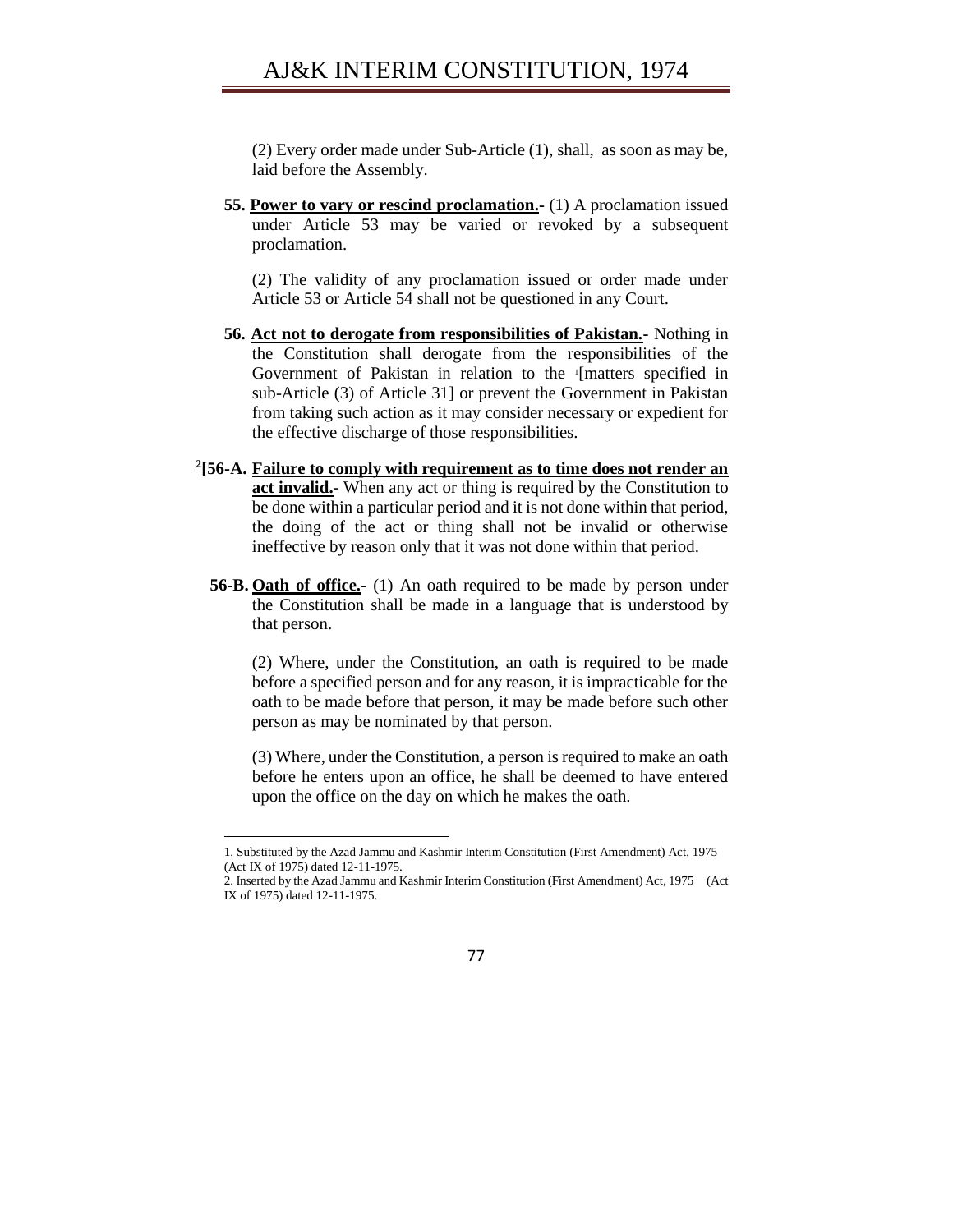- **56-C.Effect of repeal of laws**.- Where a law is repealed, or is deemed to have been repealed, by, under, or by virtue of the Constitution, the repeal shall not, except as otherwise provided in the Constitution,-
	- (a) revive anything not in force or existing at the time at which the repeal takes effect;
	- (b) affect the previous operation of the law or anything duly done or suffered under the law;
	- (c) affect any right, privilege, obligation or liability acquired, accrued or incurred under the law;
	- (d) affect any penalty, forfeiture or punishment incurred in respect of any offence committed against the law; or
	- (e) affect any investigation, legal proceeding or remedy in respect of any such right, privilege, obligation, liability, penalty, forfeiture or punishment;

and any such investigation, legal proceedings or remedy may be instituted, continued or enforced, and any such penalty, forfeiture or punishment may be imposed, as if the law had not been repealed.]

**57. The Constitution to over-ride other laws, etc.-** (1) The provisions of the Constitution shall over-ride and have effect notwithstanding the provisions of any law for the time being in force.

(2) No Court, including the <sup>1</sup> [Supreme Court of Azad Jammu and Kashmir] and the High Court, shall call into question or permit to be called into question, the validity of the Constitution  $2$ [or an Act to amend it.]

**58. Power to make rules.** The President may <sup>3</sup>[on the advice of Prime Minister,] make rules for carrying out the purpose of the Constitution.

<sup>1.</sup> Inserted by the Azad Jammu and Kashmir Interim Constitution (First Amendment) Act, 1975 (Act IX of 1975) dated 12-11-1975.

<sup>2.</sup> Inserted by the Azad Jammu and Kashmir Interim Constitution (First Amendment) Act, 1975 (Act IX of 1975) dated 12-11-1975.

<sup>3</sup> Inserted by the Interim Constitution (Thirteenth Amendment) Act, 2018

<sup>78</sup>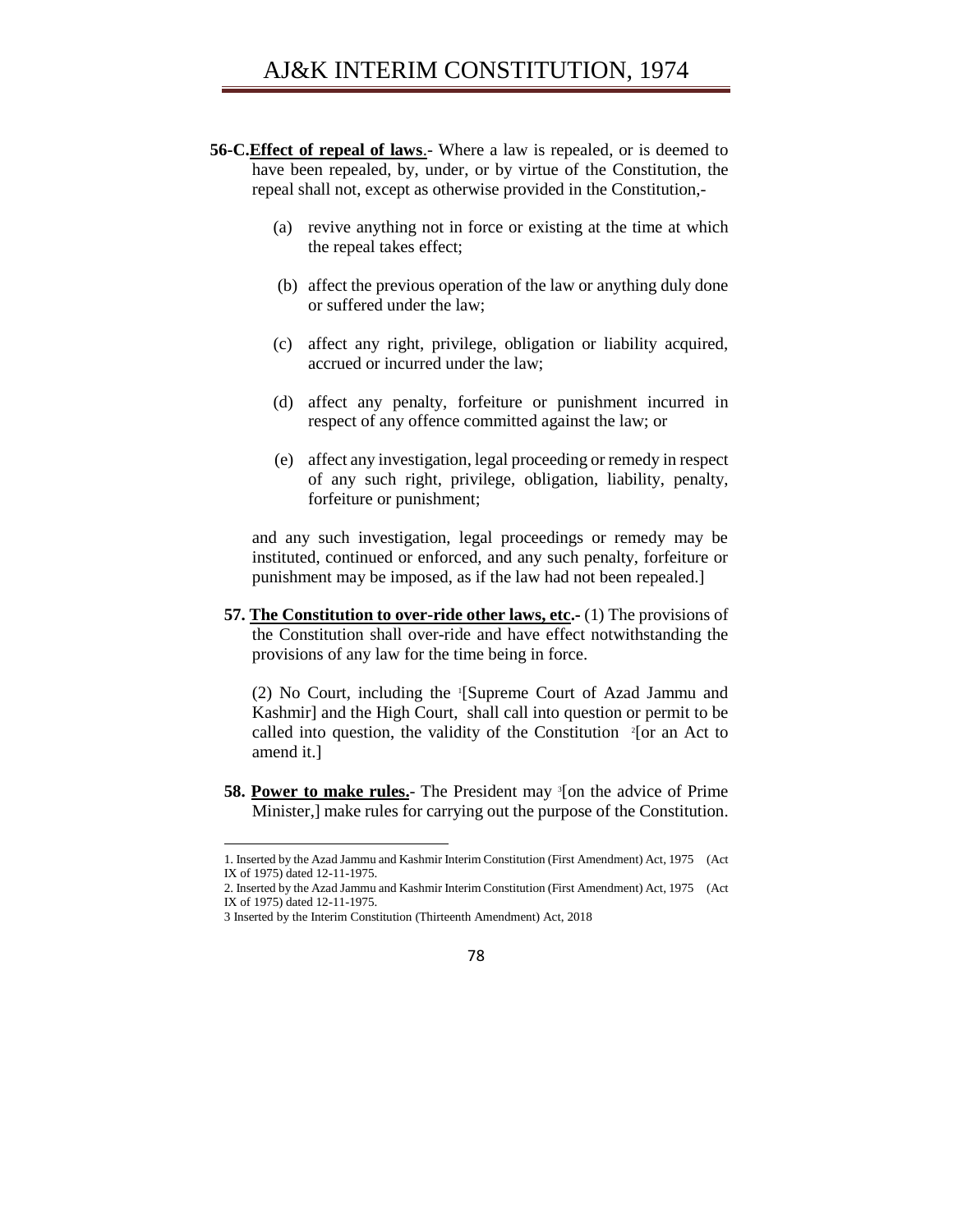**59. Repeal and saving.-** (1) The Azad Jammu and Kashmir Government Act, 1970, hereinafter referred to as the said Act, together with the Acts amending it, and the rules made thereunder are hereby repealed.

1 **[(2)** Omitted]

l

<sup>1</sup> Omitted by the Azad Jammu and Kashmir Interim Constitution (First Amendment) Act, 1975 (Act IX of 1975) dated 12-11-1975.

<sup>79</sup>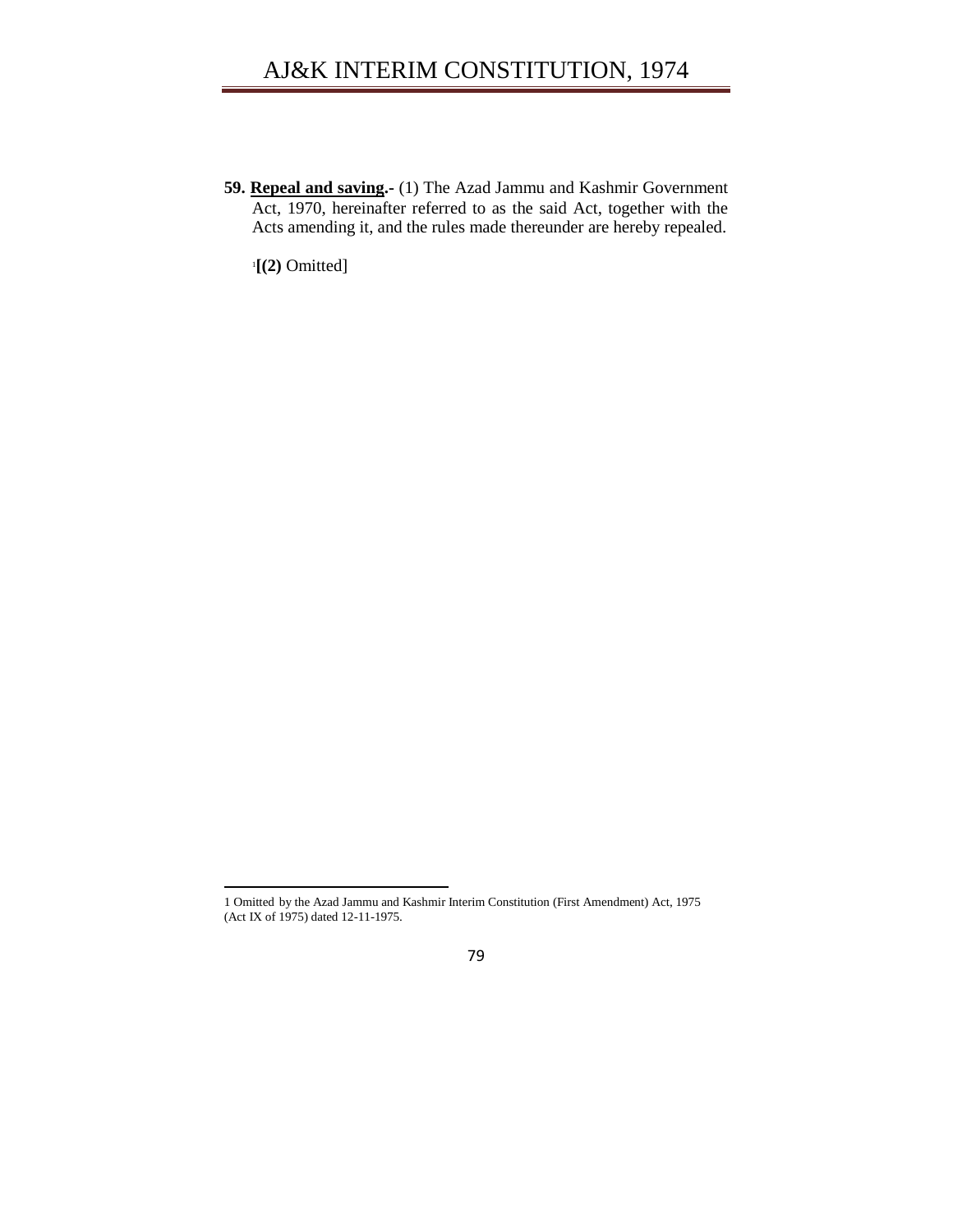### **The First Schedule**

**Oath of Office of President**

**[**See Article 5 (6)]

I, -------------------------------- do solemnly swear that I am a Muslim and believe in the Unity and Oneness of Almighty Allah, His Angels, the Books of Allah, the Holy Quran being the last of them, his Prophets, the absolute finality of the Prophet hood of Muhammad (Peace be upon him), the day of Judgment, and all the requirements and teachings of the Holy Quran and Sunnah;

That, as President of Azad Jammu and Kashmir, I will remain loyal to the country and to the cause of accession of the State of Jammu and Kashmir to Pakistan;

That I will perform my functions as President honestly and faithfully; and

That I will not directly or indirectly communicate or reveal to any person any official secret which may come to my knowledge as President;

So Help me Allah.

-------------------------

### **Prime Minister (See Article 13 (4)**

I, -------------------------------- do solemnly swear that I am a Muslim and believe in the Unity and Oneness of Almighty Allah, His Angels, the Books of Allah, the Holy Quran being the last of them, his Prophets, the absolute finality of the Prophet hood of Muhammad (peace be upon him), the day of Judgment, and all the requirements and teachings of the Holy Quran and Sunnah;

That I will remain loyal to the country and the cause of accession of the State of Jammu and Kashmir to Pakistan;

That I will perform my functions as Prime Minister honestly and faithfully; and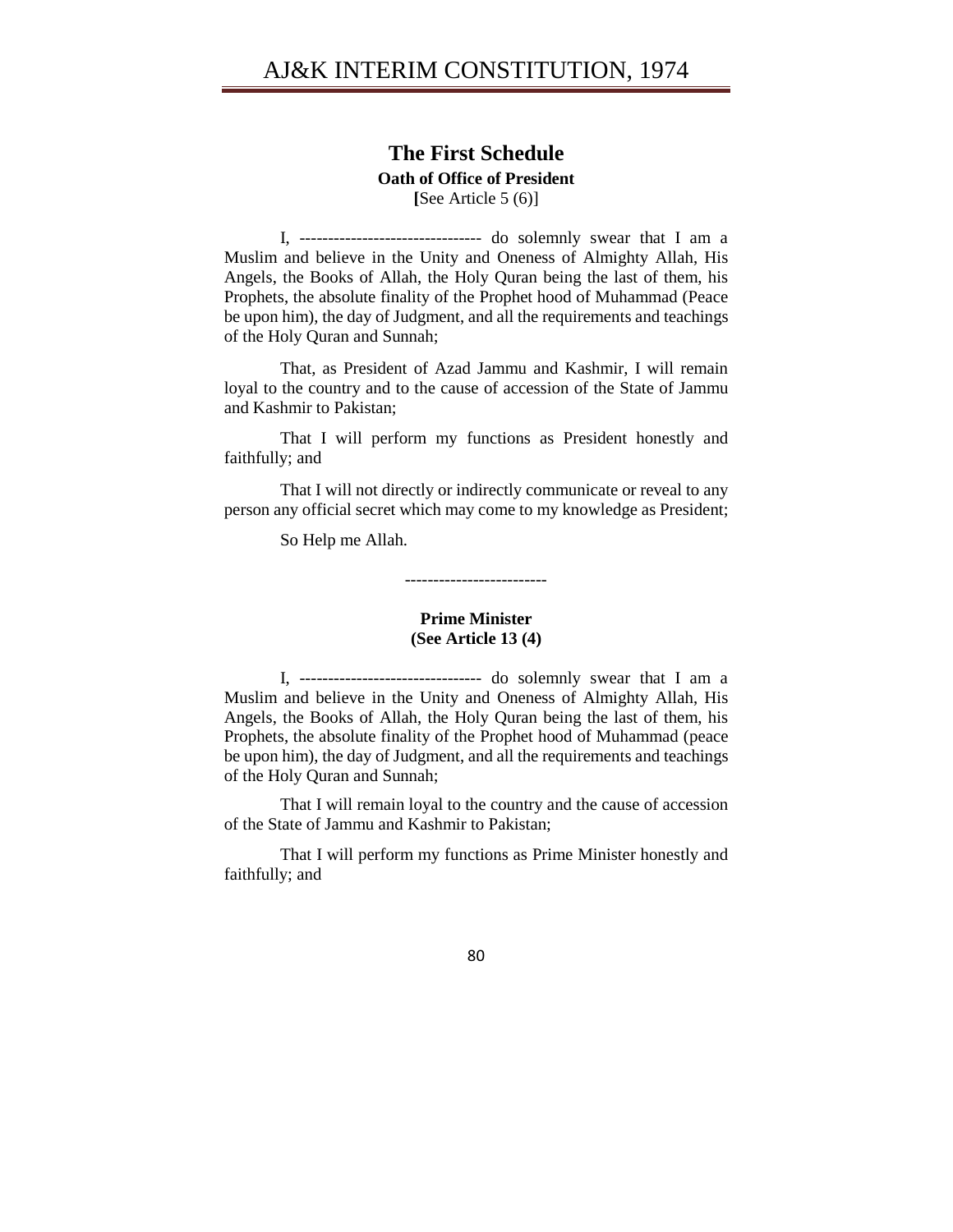That I will not directly or indirectly communicate or reveal to any person any official secret which may come to my knowledge as Prime Minister of Azad Jammu and Kashmir;

So Help me Allah.

-------------------------

### **Minister**

#### [See Article 14 (2)]

I, --------------------------------do hereby solemnly swear in the name of Allah;

That I will remain loyal to the country and the cause of accession of the State of Jammu and Kashmir to Pakistan;

That I will perform my functions as Minister honestly and faithfully; and

That I will not directly or indirectly communicate or reveal to any person any official secret which may come to my knowledge as Minister;

So Help me Allah.

 $\overline{\phantom{a}}$ 

-------------------------

**Speaker <sup>1</sup> [or Deputy Speaker] of Legislative Assembly [**See Article 29 (2)]

I,--------------------------------- having been elected as Speaker <sup>2</sup>[or Deputy Speaker] of Azad Jammu and Kashmir Legislative Assembly do hereby solemnly swear in the name of Allah;

That, I will remain loyal to the country and the cause of accession of the State of Jammu and Kashmir to Pakistan;

<sup>2.</sup> Inserted by the Azad Jammu and Kashmir Interim Constitution (First Amendment) Act, 1975 (Act IX of 1975) dated 12-11-1975.



<sup>1.</sup> Inserted by the Azad Jammu and Kashmir Interim Constitution (First Amendment) Act, 1975 (Act IX of 1975) dated 12-11-1975.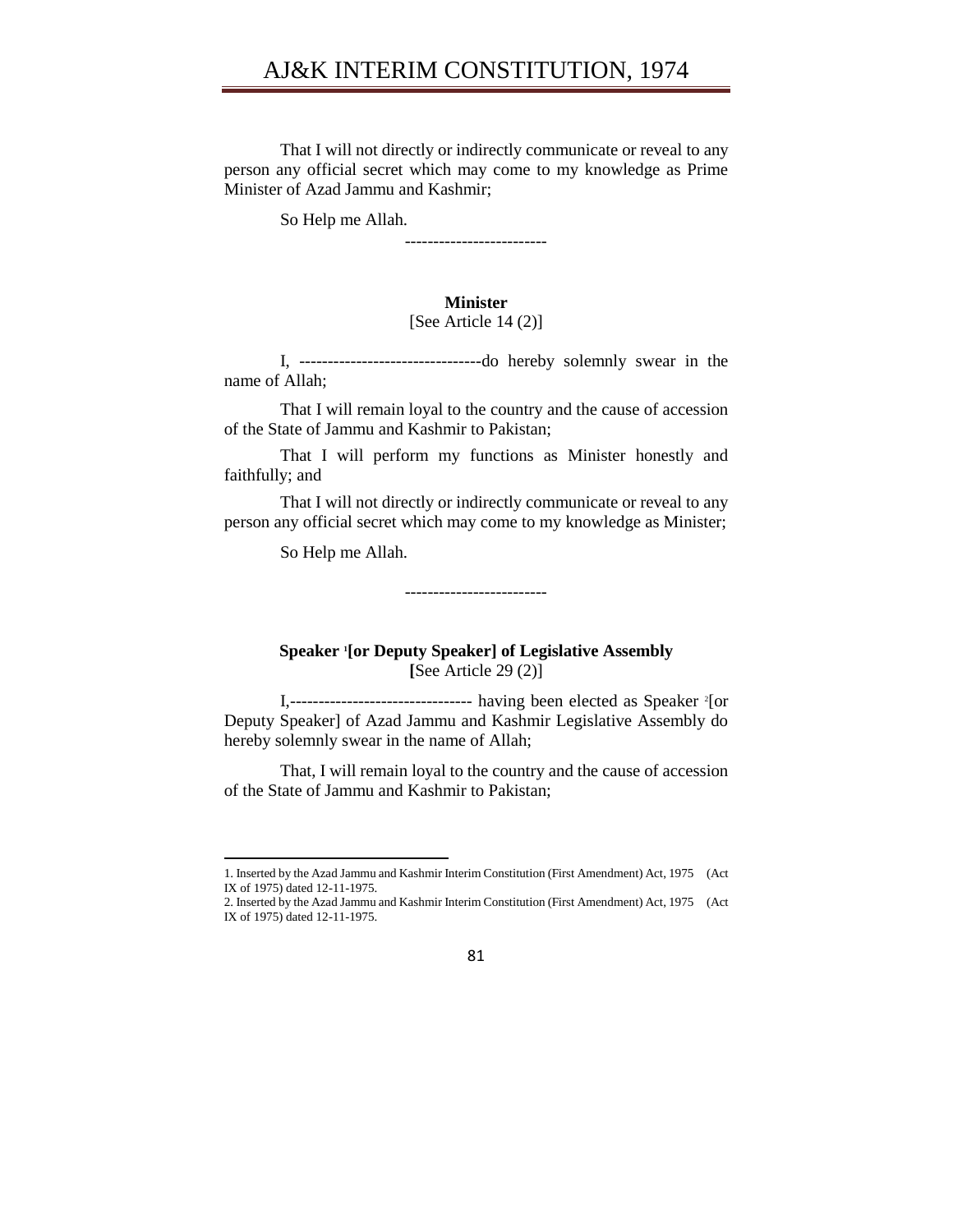That I will perform my functions as Speaker <sup>1</sup>[or Deputy Speaker] of Legislative Assembly honestly and faithfully; and

That I will not directly or indirectly communicate or reveal to any person any official secret which may come to my knowledge as Speaker <sup>2</sup> [ or Deputy Speaker ] of Legislative Assembly;

So Help me Allah.

-------------------------

**Member of Legislative Assembly or Council** [See Article 21 (6) and 23 (1)]

I,-------------------------------- having been elected as Member of Azad Jammu and Kashmir Legislative Assembly(or Council) do hereby solemnly swear in the name of Allah;

That, I will remain loyal to the country and the cause of accession of the State of Jammu and Kashmir to Pakistan;

That I will perform my functions as Member of Legislative Assembly (or Council) honestly and faithfully; and

That I will not directly or indirectly communicate or reveal to any person any official secret which may come to my knowledge as Member of Legislative Assembly(or Council) ;

So Help me Allah.

 $\overline{\phantom{a}}$ 

-------------------------

<sup>2.</sup> Inserted by the Azad Jammu and Kashmir Interim Constitution (First Amendment) Act, 1975 (Act IX of 1975) dated 12-11-1975.



<sup>1.</sup> Inserted by the Azad Jammu and Kashmir Interim Constitution (First Amendment) Act, 1975 (Act IX of 1975) dated 12-11-1975.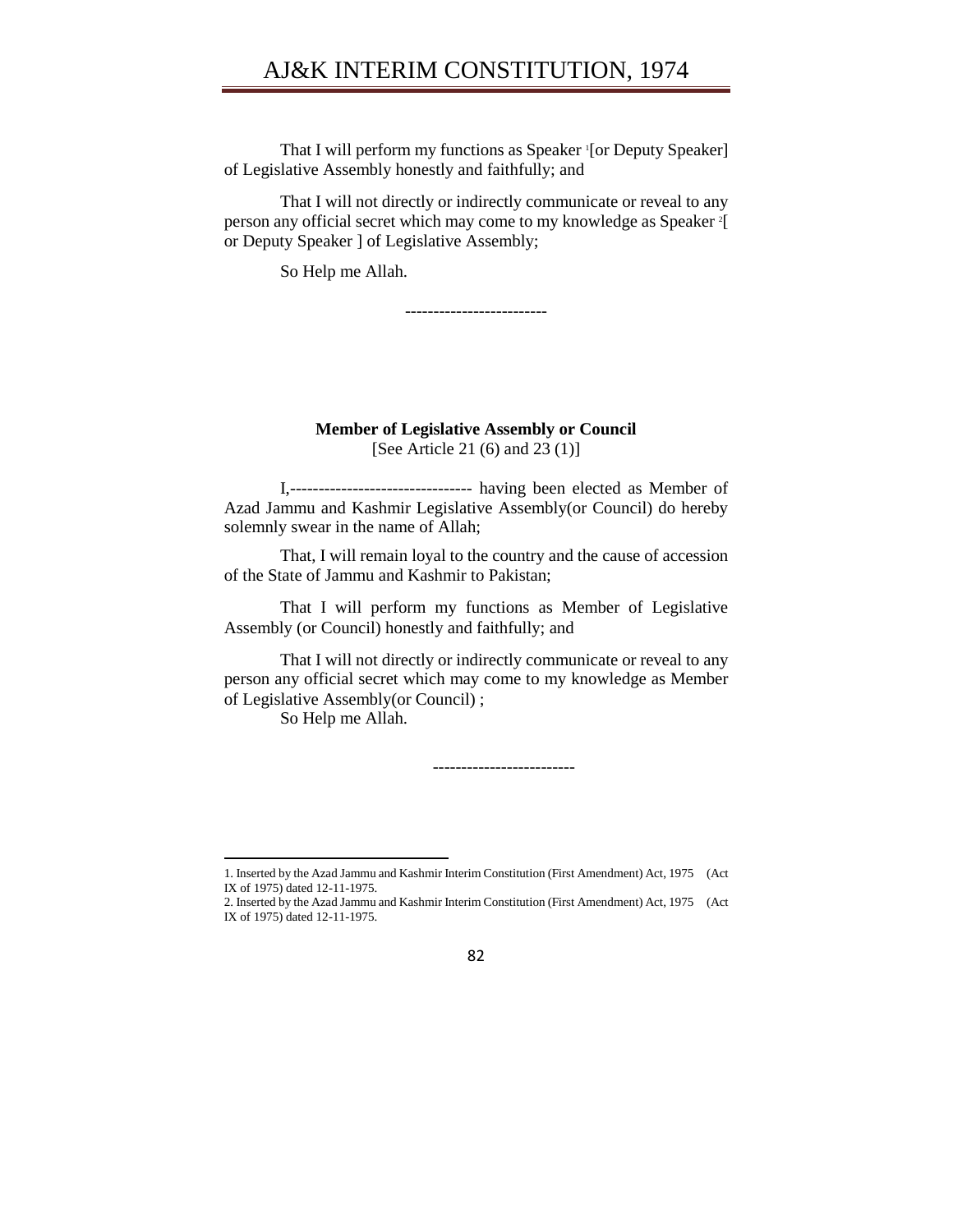### **1 [Chief Justice of Azad Jammu and Kashmir, Judge of Supreme Court of Azad Jammu and Kashmir** [See Article 42 (6)]

I, ----------------------------having been appointed Chief Justice of Azad Jammu and Kashmir (or Judge of the Supreme Court of Azad Jammu and Kashmir) do solemnly swear that I owe allegiance to Allah and that I will faithfully perform the duties of my office to the best of my ability, knowledge and judgment and will administer justice according to the law in force in Azad Jammu and Kashmir, without fear or favour, affection or ill-will.]

-------------------------

l

<sup>1.</sup> Inserted by the Azad Jammu and Kashmir Interim Constitution (First Amendment) Act, 1975 (Act IX of 1975) dated 12-11-1975.

<sup>83</sup>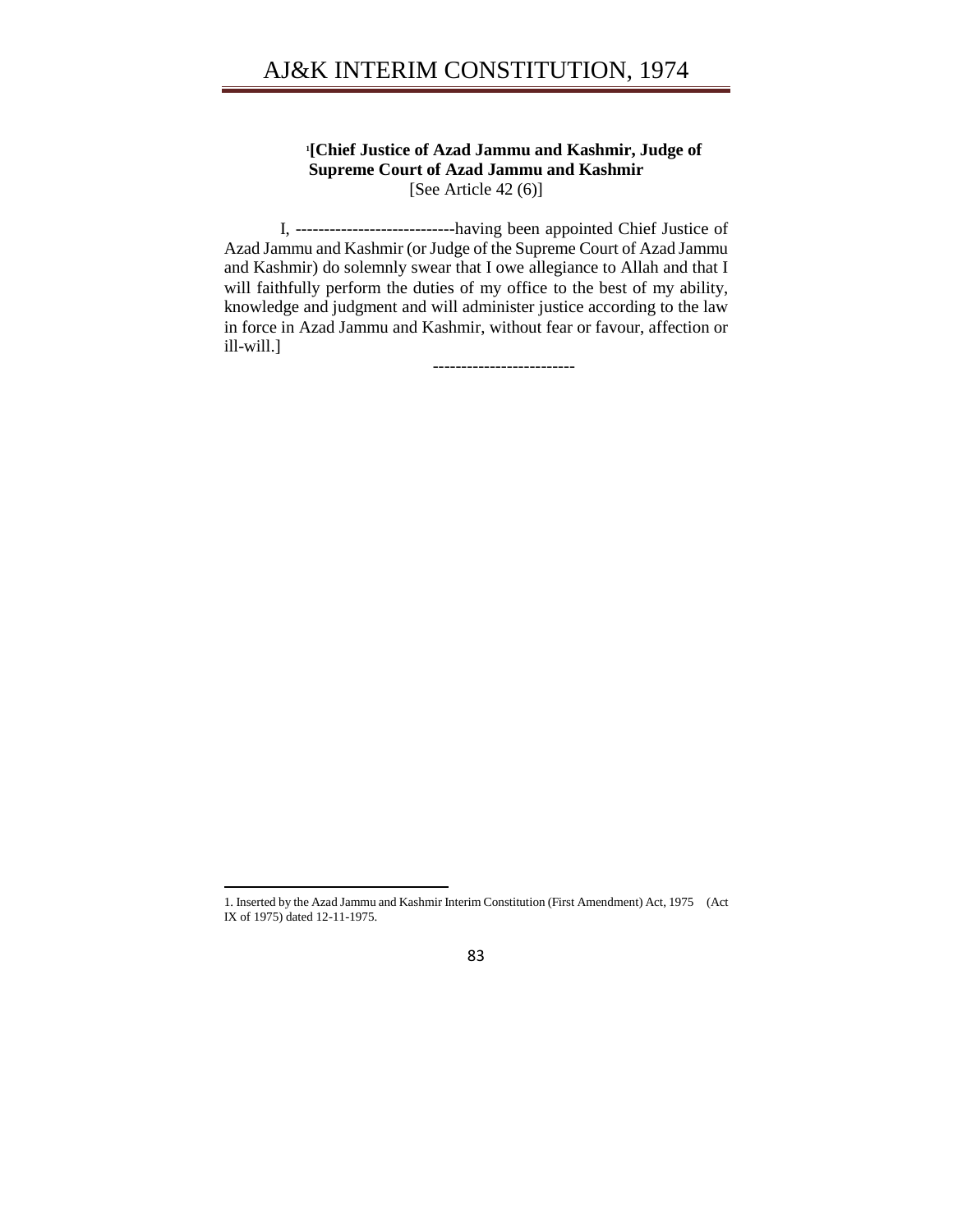**Oath of Chief Justice/ Judge High Court** [See Article 43 (4)]

I, ----------------------------having been appointed Chief Justice (or Judge) of the High Court of Judicature, Azad Jammu and Kashmir State do solemnly swear that I owe allegiance to Allah and that I will faithfully perform the duties of my office to the best of my ability, knowledge and judgment and will administer justice according to the law in force in Azad Jammu and Kashmir, without fear or favour, affection or ill-will.

-------------------------

**Oath of Advisor <sup>1</sup> [Omitted]**

-------------------------

## **2 [Auditor-General**

[See Article 50-A (2)]

I, --------------------------------do hereby solemnly swear in the name of Allah;

That, as Auditor-General of Azad Jammu and Kashmir, I will perform my functions honestly, faithfully in accordance with the Azad Jammu and Kashmir Interim Constitution, 1974, and the law and to the best of my knowledge, ability and judgment, without fear or favour, affection or ill-will.]

-------------------------



<sup>1</sup> In First Schedule "Oath of Advisors" omitted by the Interim Constitution (Thirteenth Amendment) Act, 2018.

<sup>2</sup> Inserted by the Azad Jammu and Kashmir Interim Constitution (First Amendment) Act, 1975 (Act IX of 1975) dated 12-11-1975.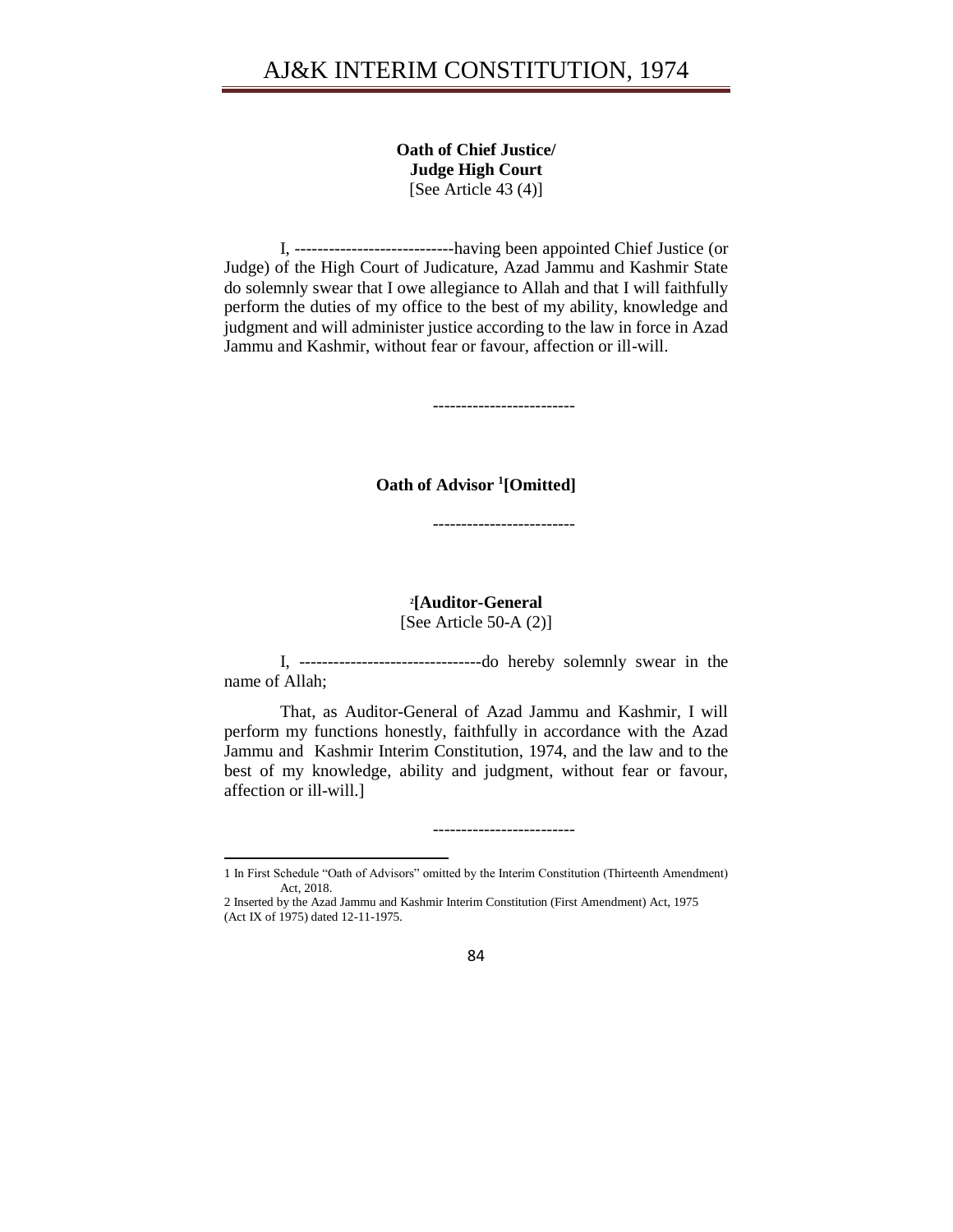### **1 ["CHIEF ELECTION COMMISSIONER OR A MEMBER OF THE ELECTION COMMISSION**

[See Article 50 (10)]

I, \_\_\_\_\_\_\_\_\_\_\_\_, do solemnly swear that as Chief Election Commissioner or member of the Election Commission, I shall discharge my duties, and perform my functions honestly, to the best of my ability, faithfully in accordance with the Azad Jammu and Kashmir Interim Constitution, 1974 and the law, and without fear or favor, affection or ill will, and that I shall not allow my personal interest to influence my official conduct or my official decisions.

May Allah Almighty help and guide me (A'meen).]

-------------------------

<sup>1</sup> Oath of Office added by the Interim Constitution (Thirteenth Amendment) Act, 2018.

<sup>85</sup>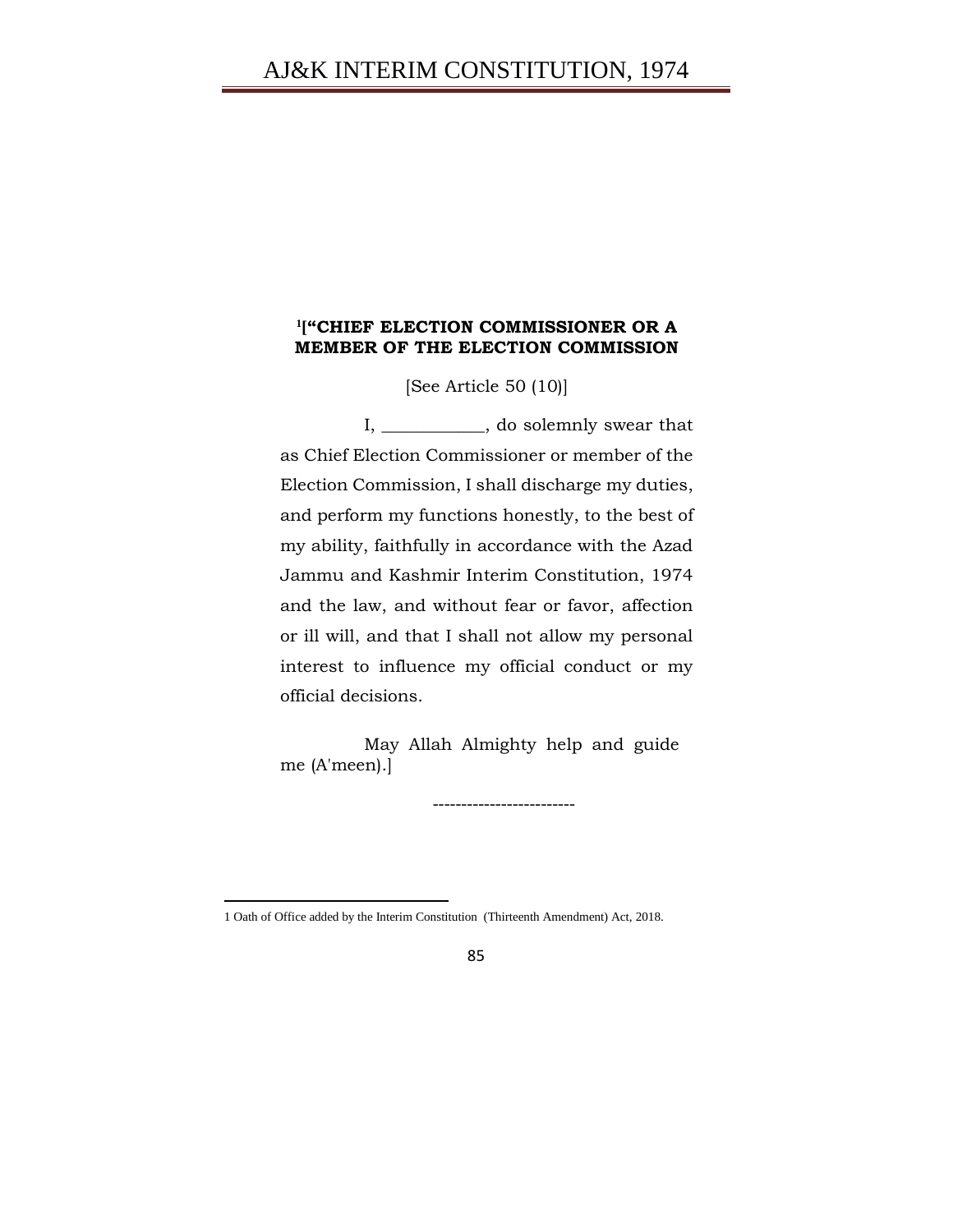### **SECOND SCHEDULE**

### [See Article 24 (2) (d)]

- 1. An office, which is not a whole time office remunerated either by salary or by fee.
- 2. The office of Lamberdar, Inamdar, Sufedposh and Zaildar, whether called by this or any other title.
- 3. The offices of the Chairman of the Union Council, Union Committee and Town Committee and of the Vice Chairman of the Municipal Committee and District Council.
- 4. Reserve of the Armed Forces.

l

5. Any other office which is declared by an Act of the Assembly not to disqualify its holder from being elected as, or from being a member of the Assembly.

-------------------------

#### 1 **[THIRD SCHEDULE**

[See Article 31 (3) and (4)] **'Part-A'**

1. The responsibilities of the Government of Pakistan under the UNCIP Resolutions.

<sup>1.</sup> Third Schedule substituted and divided in two parts "Part A and Part B" by the Interim Constitution (Thirteenth Amendment) Act, 2018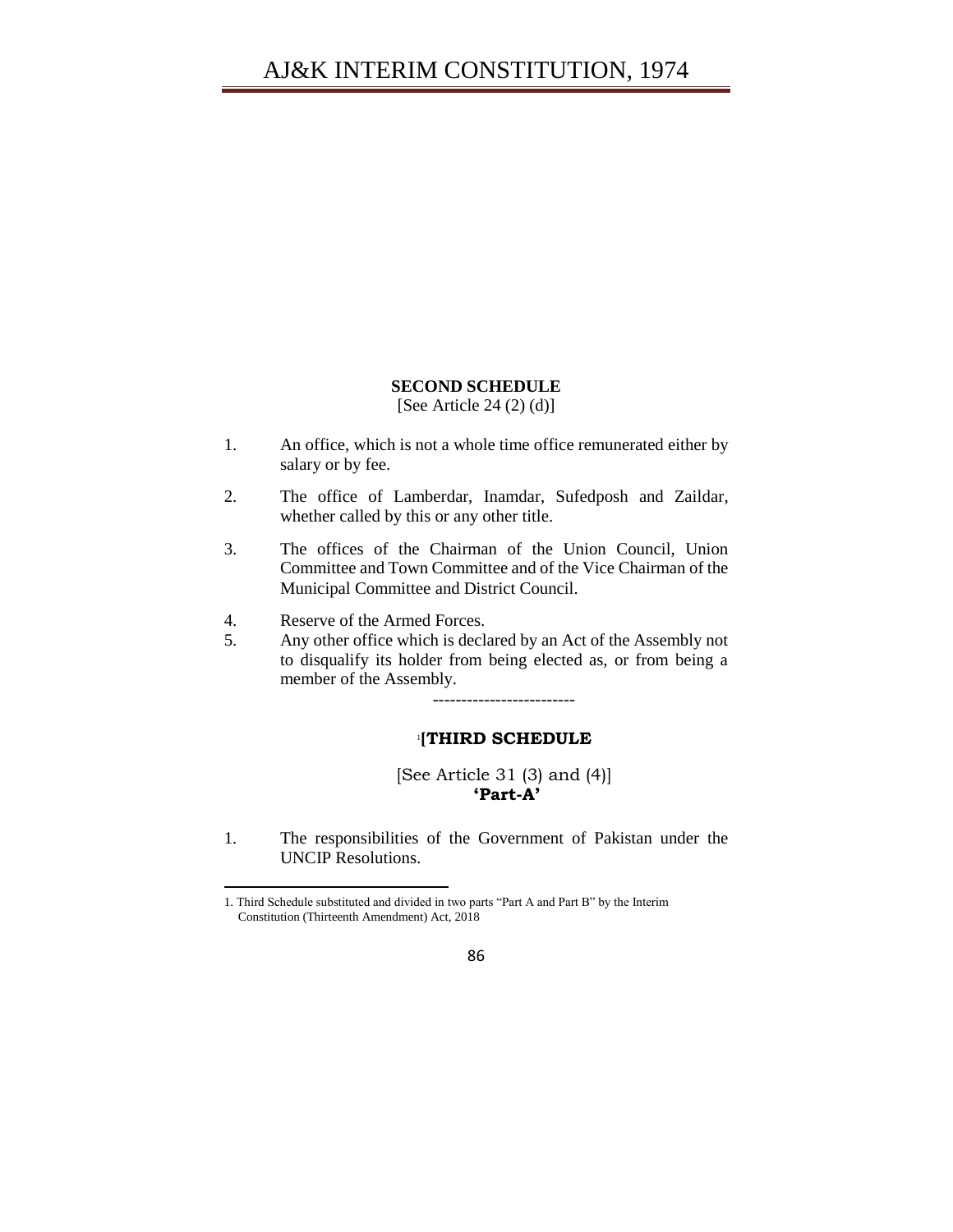- 2. Defense and security of Azad Jammu and Kashmir.
- 3. The current coin or the issue of bills, notes or other paper currency.
- 4. The External affairs of Azad Jammu and Kashmir including foreign trade and foreign aid.
- 5. Post and Telegraphs, including Telephones, Wireless, Broad-Casting and other like forms of communications; post office saving Bank.
- 6. Nuclear energy, including,-
	- (a) mineral resources necessary for the generation of nuclear energy;
	- (b) the production of nuclear fuels and the generation and use of nuclear energy; and
	- (c) ionizing radiations.
- 7. Aircraft and air navigation; the provision of aerodromes; regulation and organization of air traffic and of aerodromes.
- 8. Beacons and other provisions for safety of aircraft.
- 9. Carriage of passengers and goods by air.
- 10. Copyright, inventions, designs, trademarks and merchandise marks.
- 11. Opium so far as regards sale for export.
- 12. State Bank of Pakistan; banking, that is to say, the conduct of banking business by corporations other than corporations owned or controlled by Azad Jammu and Kashmir and carrying on business only within the Azad Jammu and Kashmir.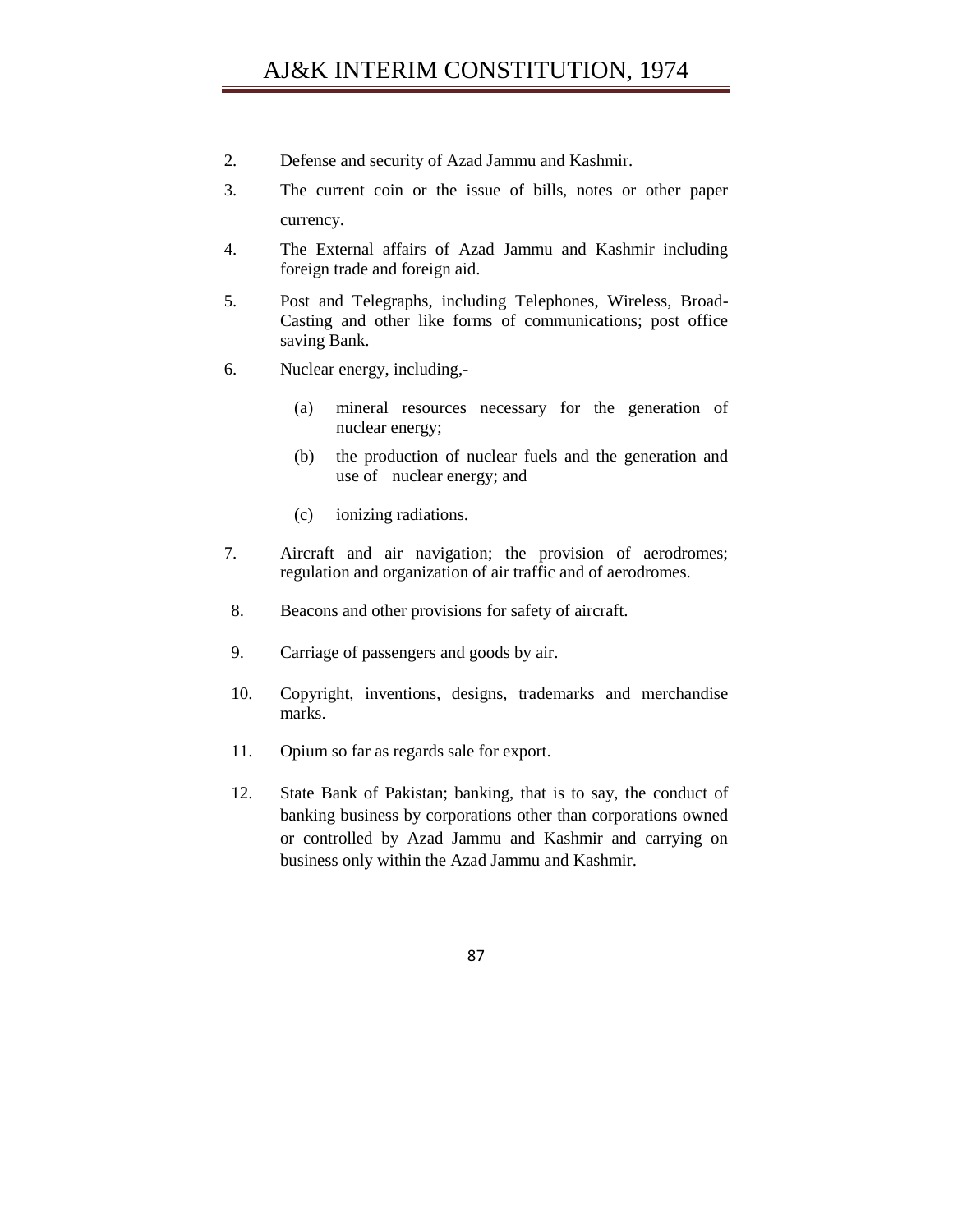- 13. The law of insurance, except as respects insurance undertaken by Azad Jammu and Kashmir and the regulation of the conduct of insurance business, except as respects business undertaken by Azad Jammu and Kashmir.
- 14. Stock exchanges and future markets with objects and business not confined to Azad Jammu and Kashmir.
- 15. Corporations, that is to say, the incorporation, regulation and winding-up of trading corporations, including banking, insurance and financial corporations, but not including corporations owned or controlled by Azad Jammu and Kashmir or cooperative societies, and of corporations, whether trading or not, with objects not confined to Azad Jammu and Kashmir, but not including universities.
- 16. Planning for economic coordination including planning and coordination of scientific and technological research.
- 17. Highways, continuing beyond the territory of Azad Jammu and Kashmir and also roads declared by the Government of Pakistan to be of strategic importance.
- 18. External affairs; the implementing of treaties and agreements, including educational and cultural pacts and agreements, with other countries; extradition, including the surrender of criminals and accused persons to Governments outside Pakistan.
- 19. Foreign exchange; cheques, bills of exchange, promissory notes and other like instruments.
- 20. Administrative Courts and Tribunals for subjects under this Part.
- 21. Libraries, museums, and similar institutions controlled or financed by the Government of Pakistan.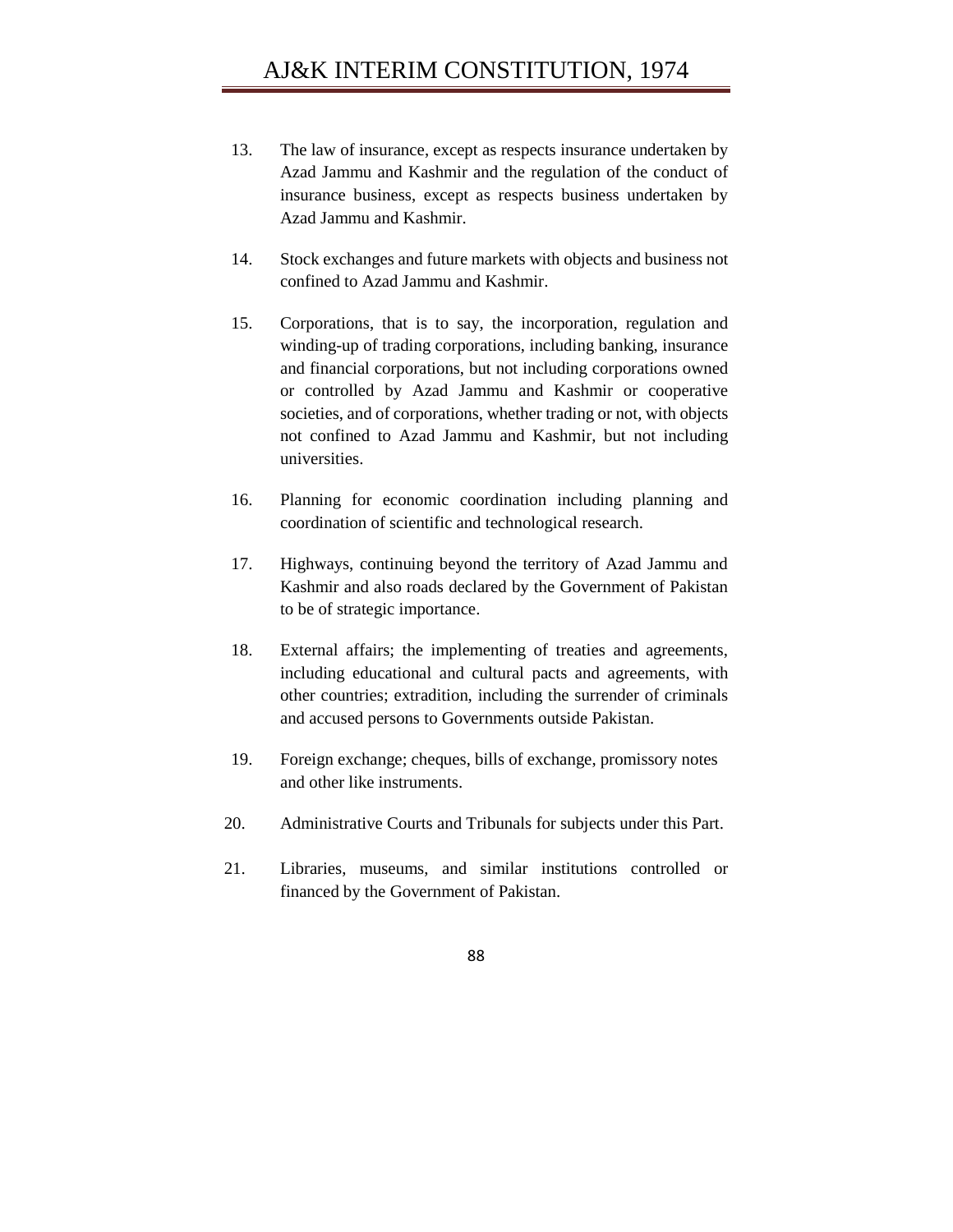- 22. Government of Pakistan agencies and institutes for the following purposes, that is to say, for research, for professional or technical training, or for the promotion of special studies.
- 23. Education as respects Azad Jammu and Kashmir students in foreign countries and foreign students in Azad Jammu and Kashmir.
- 24. Import and export across customs frontiers as defined by the Government of Pakistan.
- 25. International treaties, conventions, agreements and International arbitration.
- 26. Surveys including geological surveys and meteorological organizations.
- 27. Establishment of standards of weights and measures.
- 28. Duties of customs, including export duties.
- 29. Taxes on corporations.
- 30. Offences against laws with respect to any of the matters in this Part.
- 31. Inquiries and statistics for the purposes of any of the matters in this Part.
- 32. Matters incidental or ancillary to any matter enumerated in this Part.

### 'Part-B'

1. Railways.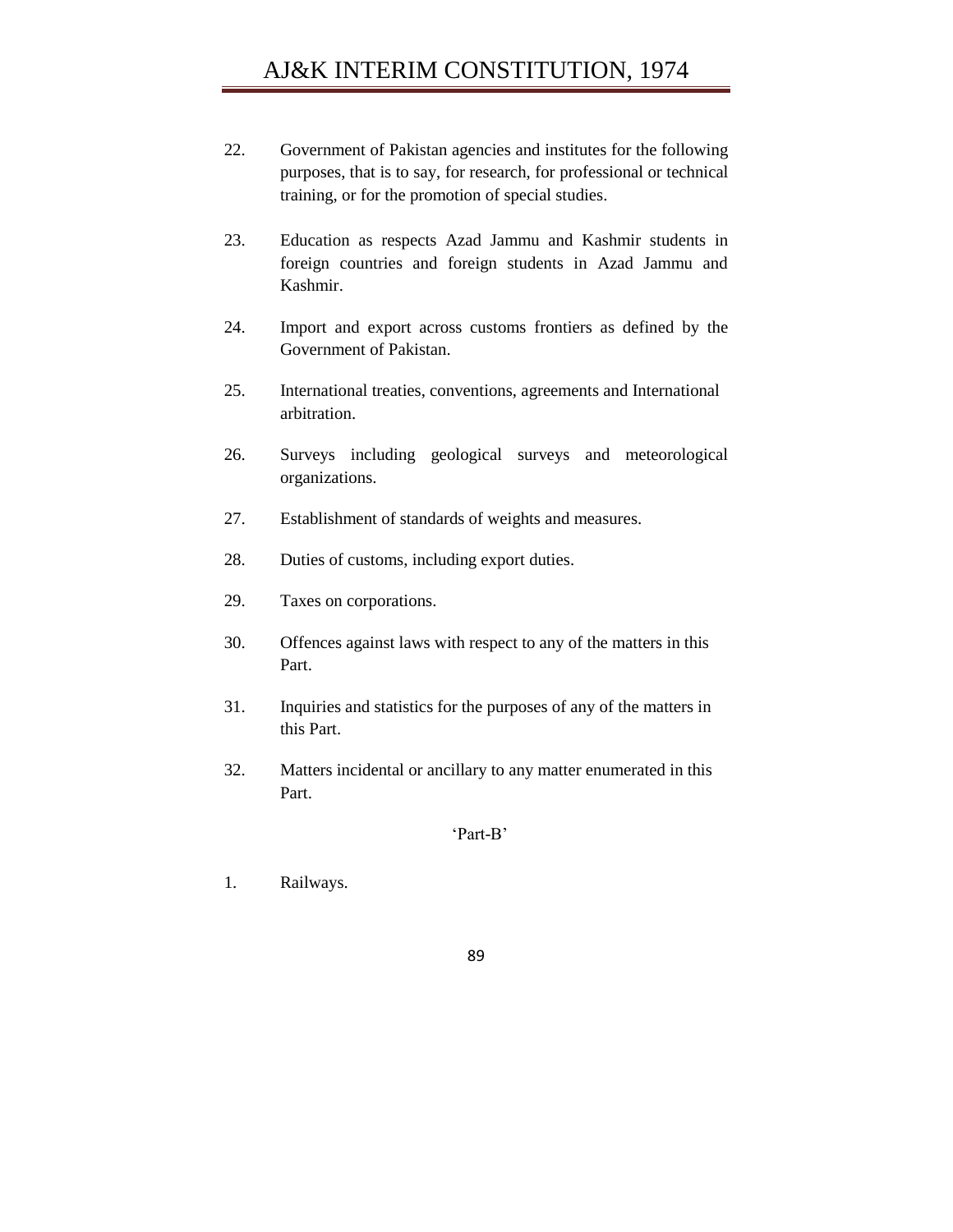- 2. Mineral oil and natural gas; liquids and substances declared by Government of Pakistan to be dangerously inflammable.
- 3. National planning and national economic coordination, including planning and coordination of scientific and technological research.
- 4. Supervision and management of public debt.
- 5. Boilers.
- 6. Census.
- 7. State Property until transfer to the Government of AJK.
- 8. Electricity except the power generation planned and made by Government of AJK.
- 9. Terminal taxes on goods or passengers carried by railway or air, taxes on their fares and freights.
- 10. Extension of the powers and jurisdiction of members of a police force belonging to Azad Jammu and Kashmir, or any Province of Pakistan to any area in such province or the Azad Jammu and Kashmir but not so as to enable the police of Azad Jammu and Kashmir or such province to exercise power and jurisdiction in such province or Azad Jammu and Kashmir and without the consent of the Government of that province or the Azad Jammu and Kashmir.
	- 11. Measures to combat certain offences committed in connection with matters concerning the subjects included in this list.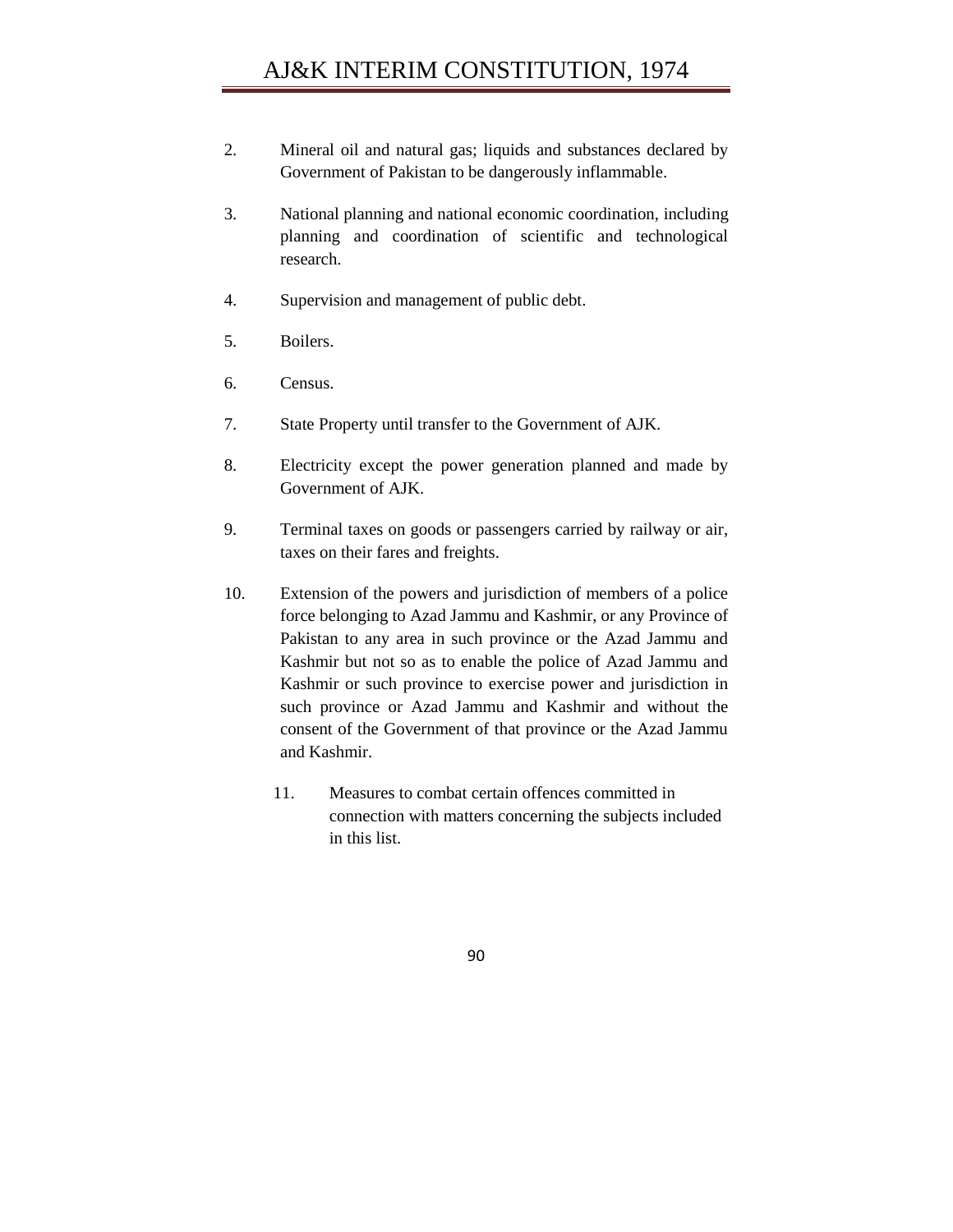- 12. Removal of prisoners and accused persons from Azad Jammu and Kashmir to Pakistan or from Pakistan to Azad Jammu and Kashmir.
- 13. Prevention of the extension from Azad Jammu and Kashmir to Pakistan or from Pakistan to Azad Jammu and Kashmir of infections of contagious diseases or pests affecting men; animals or plants.
- 14. Curriculum, syllabus, planning, policy, centers of excellence and standards of education.
- 15. Medical and other professions excluding legal profession.
- 16. Standards in institutions for higher education and research, scientific and technical institutions.
- 17. Matters concerning coordination between Azad Jammu and Kashmir and other Provinces of Pakistan.
- 18. The salaries, allowance and privileges of the members and including salaries and pension payable to employees of the council.
- 19. Jurisdiction and powers of all courts with respect to any of the matters enumerated in this list.
- 20. Offences against laws with respect to any of the matters in this Part.
- 21. Inquiries and statistics for the purposes of any of the matters in this Part.
- 22. Matters incidental or ancillary to any matter enumerated in this Part."